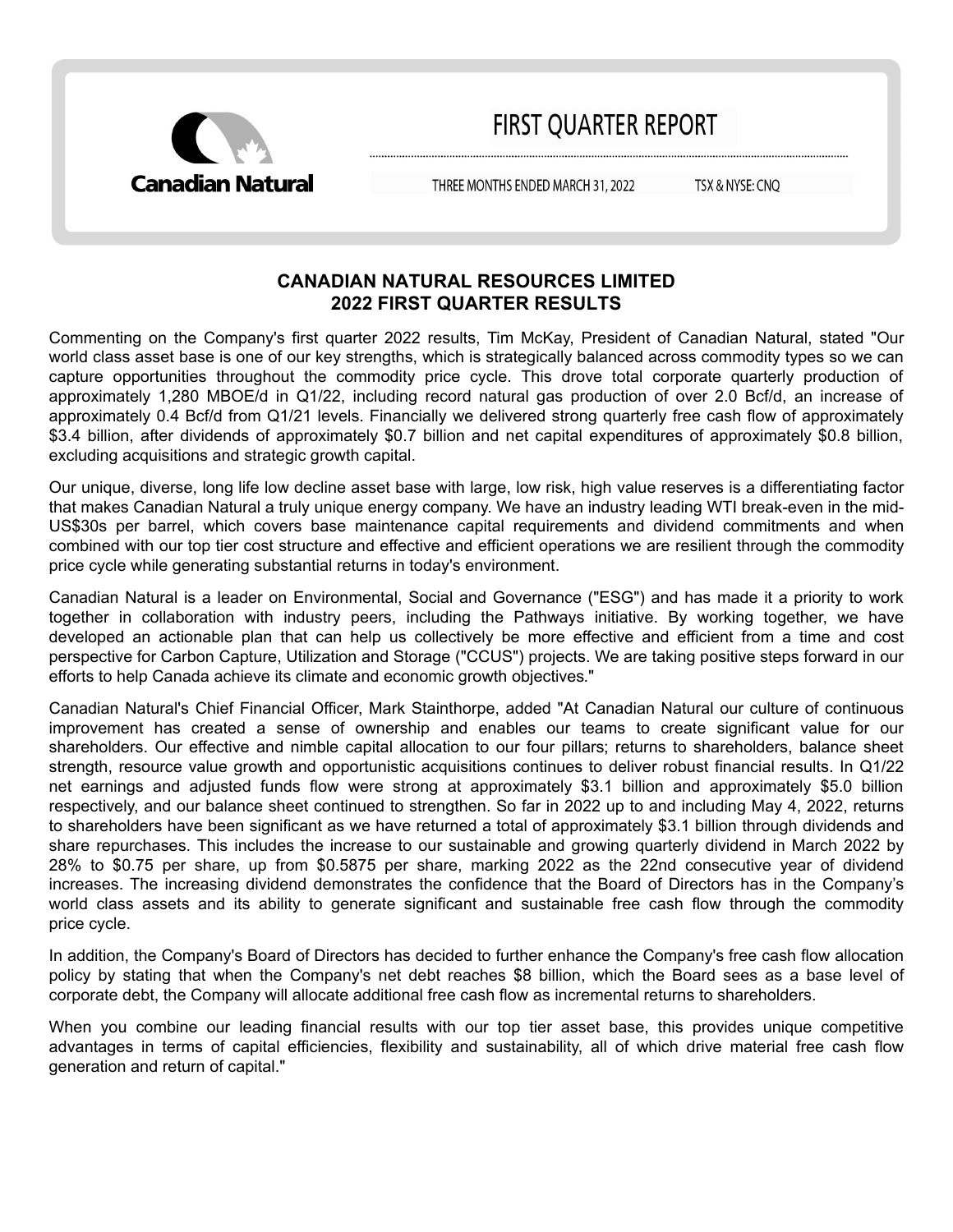#### **QUARTERLY HIGHLIGHTS**

Three Months Ended

| (\$ millions, except per common share amounts)                                                                               | Mar 31<br>2022 |     | Dec 31<br>2021 |     | Mar 31<br>2021 |
|------------------------------------------------------------------------------------------------------------------------------|----------------|-----|----------------|-----|----------------|
| Net earnings                                                                                                                 | \$<br>3,101    | \$  | 2,534          | \$  | 1,377          |
| Per common share - basic                                                                                                     | \$<br>2.66     | \$  | 2.16           | \$  | 1.16           |
| - diluted                                                                                                                    | \$<br>2.63     | \$  | 2.14           | \$  | 1.16           |
| Adjusted net earnings from operations <sup>(1)</sup>                                                                         | \$<br>3,376    | \$  | 2,626          | \$  | 1,219          |
| Per common share $-$ basic <sup>(2)</sup>                                                                                    | \$<br>2.90     | \$  | 2.24           | \$  | 1.03           |
| $-$ diluted $(2)$                                                                                                            | \$<br>2.86     | \$  | 2.21           | \$  | 1.03           |
| Cash flows from operating activities                                                                                         | \$<br>2,853    | \$  | 4,712          | \$  | 2,536          |
| Adjusted funds flow <sup>(1)</sup>                                                                                           | \$<br>4,975    | \$  | 4,338          | \$  | 2,712          |
| Per common share $-$ basic <sup>(2)</sup>                                                                                    | \$<br>4.27     | \$  | 3.69           | \$  | 2.29           |
| $-$ diluted $(2)$                                                                                                            | \$<br>4.21     | \$  | 3.66           | \$  | 2.28           |
| Cash flows used in investing activities                                                                                      | \$<br>1,251    | \$  | 1,615          | \$  | 648            |
| Net capital expenditures <sup><math>(1)</math></sup> , excluding net acquisition costs and strategic<br>growth capital $(3)$ | \$<br>844      | \$. | 837            | \$. | 808            |
| Net capital expenditures <sup>(1)</sup>                                                                                      | \$<br>1,455    | \$  | 1,804          | \$  | 808            |
| Daily production, before royalties                                                                                           |                |     |                |     |                |
| Natural gas (MMcf/d)                                                                                                         | 2,006          |     | 1,857          |     | 1,598          |
| Crude oil and NGLs (bbl/d)                                                                                                   | 945,809        |     | 1,004,425      |     | 979,352        |
| Equivalent production (BOE/d) <sup>(4)</sup>                                                                                 | 1,280,180      |     | 1,313,900      |     | 1,245,703      |

*(1) Non-GAAP Financial Measure. Refer to the "Non-GAAP and Other Financial Measures" section of this press release and the "Non-GAAP and Other Financial Measures" section of the Company's MD&A for the three months ended March 31, 2022, dated May 4, 2022.*

*(2) Non-GAAP Ratio. Refer to the "Non-GAAP and Other Financial Measures" section of this press release and the "Non-GAAP and Other Financial Measures" section of the Company's MD&A for the three months ended March 31, 2022, dated May 4, 2022.*

*(3) Net capital expenditures, excluding net acquisition costs and strategic growth capital, is defined as base capital expenditures.*

*(4) A barrel of oil equivalent ("BOE") is derived by converting six thousand cubic feet ("Mcf") of natural gas to one barrel ("bbl") of crude oil (6 Mcf:1 bbl). This conversion may be misleading, particularly if used in isolation, or to compare the value ratio using current crude oil and natural gas prices since the 6 Mcf:1 bbl ratio is based on an energy equivalency conversion method primarily applicable at the burner tip and does not represent a value equivalency at the wellhead.*

### **QUARTERLY HIGHLIGHTS**

- Canadian Natural delivered net earnings of approximately \$3.1 billion and adjusted net earnings from operations of approximately \$3.4 billion in Q1/22.
- Cash flows from operating activities were approximately \$2.9 billion in Q1/22.
- Canadian Natural generated strong quarterly adjusted funds flow of approximately \$5.0 billion in Q1/22, an increase of approximately \$2.3 billion from Q1/21 levels.
- The strength of the Company's asset base, supported by safe, effective and efficient operations generates significant free cash flow<sup>(1)</sup> over the long-term, making Canadian Natural's business unique, robust and sustainable.
	- Effective and efficient operations combined with our high quality, long life low decline asset base generated substantial quarterly free cash flow of approximately \$3.4 billion after dividend payments of approximately \$0.7 billion and net capital expenditures of approximately \$0.8 billion (excluding net acquisitions and strategic growth capital as per the Company's free cash flow allocation policy).
	- Direct returns to shareholders in Q1/22 were strong, totaling approximately \$1.8 billion, comprised of approximately \$0.7 billion of dividends and approximately \$1.1 billion of share repurchases.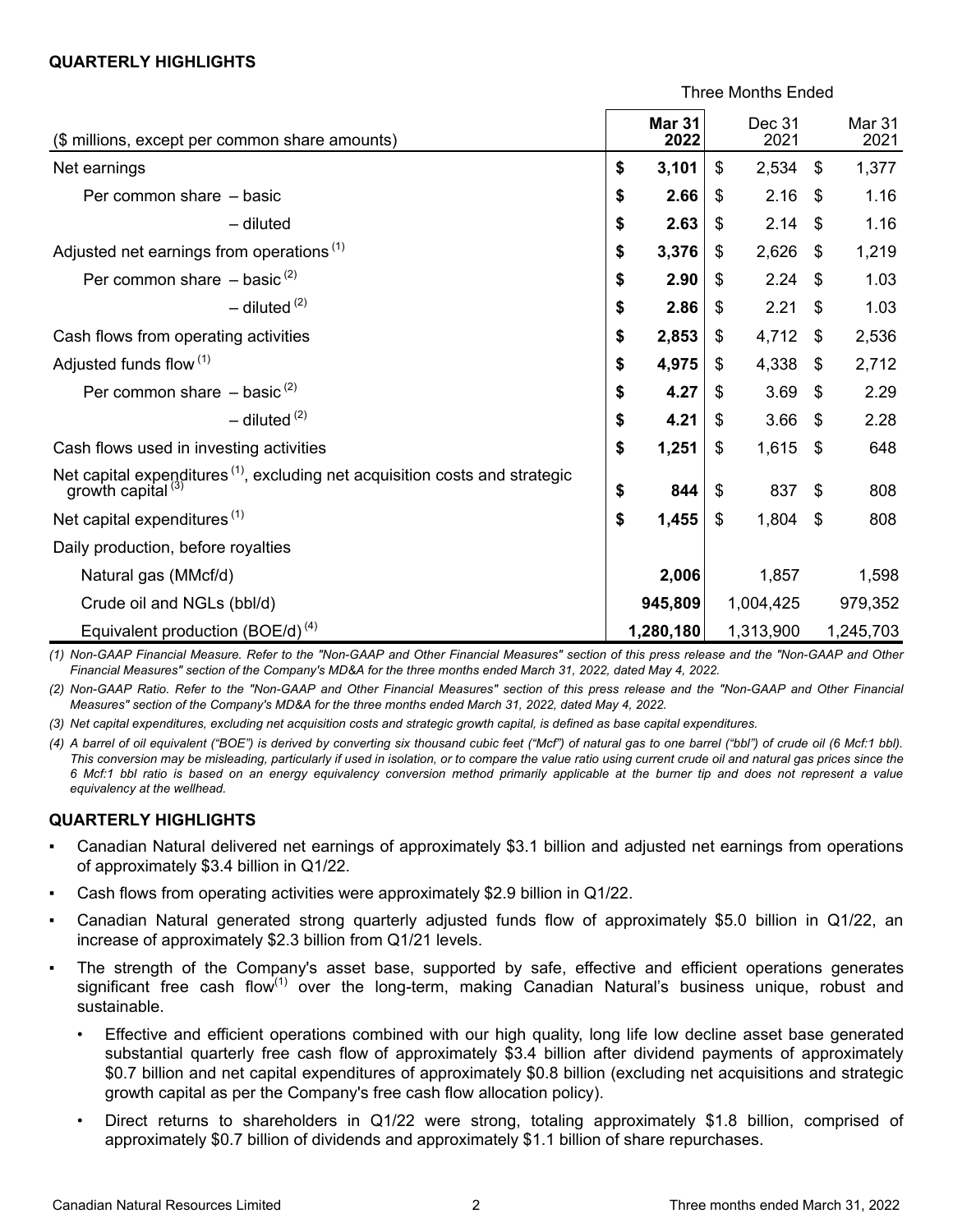- Canadian Natural increased its sustainable and growing quarterly dividend in March 2022 by 28% to \$0.75 per share, up from \$0.5875 per share, marking 2022 as the 22nd consecutive year of dividend increases.
- *◦* The Company repurchased a total of approximately 15.8 million common shares for cancellation at a weighted average price of \$68.78 per share in Q1/22 for a total of approximately \$1.1 billion.
- In March 2022, the Board of Directors approved the renewal and increase of our Normal Course Issuer Bid ("NCIB") so that Canadian Natural can repurchase for cancellation up to 10% of the public float during the 12 month period commencing March 11, 2022 and ending March 10, 2023.
- Year-to-date up to and including May 4, 2022, the Company has returned approximately \$3.1 billion to shareholders through approximately \$1.6 billion in dividends and \$1.5 billion from the repurchase and cancellation of 21.5 million common shares.
	- Subsequent to quarter end, the Company declared a quarterly dividend of \$0.75 per share, payable on July 5, 2022.
- During Q1/22, the Company continued to strengthen our financial position and flexibility.
	- Repaid \$1.0 billion of 3.31% medium-term notes.
	- Repaid \$0.5 billion of the \$1.15 billion non-revolving term credit facility, reducing the outstanding balance to \$0.65 billion.
	- Amended the \$1.0 billion non-revolving term credit facility to a \$0.5 billion non-revolving facility and a \$0.5 billion revolving facility; both maturing February 2023.
	- Strengthened the balance sheet by reducing Q1/22 ending net debt to \$13.8 billion.
	- Undrawn revolving bank credit facilities totaling approximately \$5.6 billion were available at March 31, 2022. Including cash and cash equivalents and short-term investments, the Company had significant liquidity<sup>(1)</sup> of approximately \$6.1 billion.
- Subsequent to quarter end on April 21, 2022, Moody's Investors Service ("Moody's") upgraded Canadian Natural's senior unsecured investment grade credit ratings to Baa1 from Baa2, with a stable rating outlook.
- In Q1/22, the Company continued its focus on safe, effective and efficient operations, driving average quarterly production volumes of 1,280,180 BOE/d, an increase of 3% over Q1/21 levels.
	- The Company delivered record average natural gas production of 2,006 MMcf/d in Q1/22, a significant increase of more than 400 MMcf/d or 26% over Q1/21 levels. The increase over Q1/21 primarily reflects strong drilling results and production volumes from acquisitions, partially offset by natural field declines.
		- Corporate natural gas operating  $costs^{(2)}$  averaged \$1.31/Mcf in Q1/22, an increase of 3% over Q1/21 levels, primarily reflecting higher energy related costs.
	- Quarterly liquids production averaged 945,809 bbl/d in Q1/22, a decrease of 3% from Q1/21 levels, primarily due to facility restrictions at the non-operated Scotford Upgrader ("Scotford") and the commencement of the planned turnaround, partially offset by strong light crude oil and NGL volumes.
		- Canadian Natural's North America E&P liquids production, including thermal in situ, averaged 484,280 bbl/d during Q1/22, comparable to Q1/21 levels.
			- North America E&P liquids production, excluding thermal in situ, averaged 222,537 bbl/d in Q1/22, an increase of 5% over Q1/21 levels. The increase over Q1/21 levels primarily reflects strong drilling results and production volumes from acquisitions, partially offset by natural field declines.
- In Q1/22 the Company completed a number of strategic acquisitions in our core areas which will add long term value to our shareholders, two of which are highlighted below. These strategic premium assets enhance the Company's long term growth opportunities, while not impacting share repurchases as per the Company's free cash flow policy.
	- In the Jackfish and Kirby areas the Company acquired the remaining 50% working interest in the Pike lands. As a result the Company will be able to cost effectively develop these lands through both the Jackfish and Kirby facilities, that will lower costs to develop and improve timelines to first oil.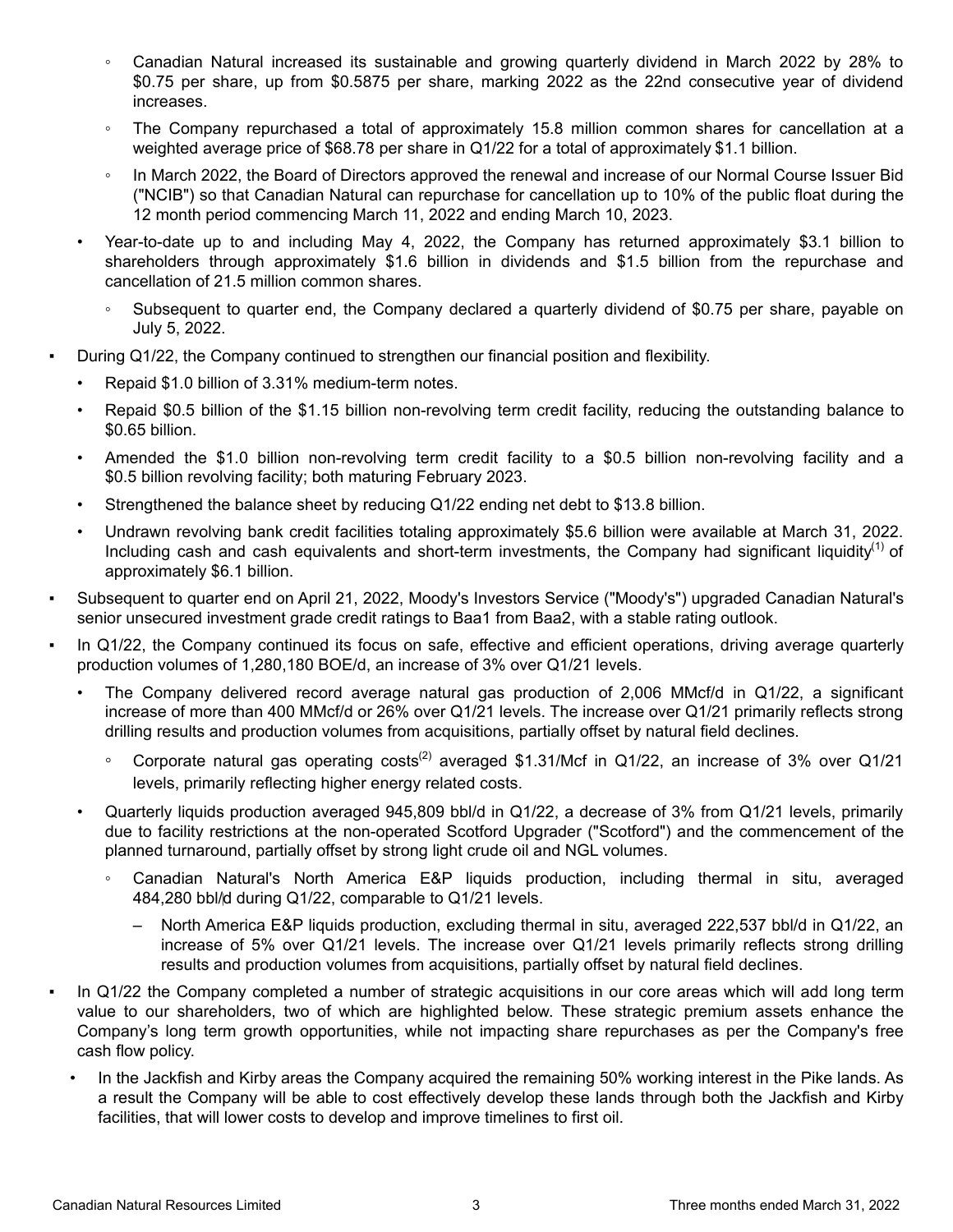- In the Wembley Area, premium liquids rich Montney lands were acquired, which are essentially surrounded by the Company's development plans. The value in these lands will be further enhanced by leveraging the Company's plans in the area. The Company is targeting 8 wells this year on these lands, which is incorporated in the Company's 2022 capital budget.
- The Company's 2022 capital budget remains on track with targeted base capital<sup>(3)</sup> of approximately \$3.6 billion that delivers targeted production of approximately 1,270,000 BOE/d to 1,320,000 BOE/d, resulting in disciplined year over year near-term growth of approximately 60,000 BOE/d derived primarily from conventional E&P operations.
- Budgeted strategic growth capital<sup>(3)</sup> in 2022 of approximately \$0.7 billion is allocated to our long life low decline assets, which targets to add incremental annual production growth starting in 2023 and beyond of approximately 63,000 bbl/d by 2025.
- (1) Non-GAAP Financial Measure. Refer to the "Non-GAAP and Other Financial Measures" section of this press release and the "Non-GAAP and Other Financial Measures" section of the Company's MD&A for the three months ended March 31, 2022, dated May 4, 2022.
- (2) Calculated as production expense divided by respective sales volumes. Natural gas and natural gas liquids production volumes approximate sales volumes.
- (3) Item is a component of net capital expenditures. Refer to the "Non-GAAP and Other Financial Measures" section of Company's MD&A for the three months ended March 31, 2022, dated May 4, 2022 for more details on net capital expenditures.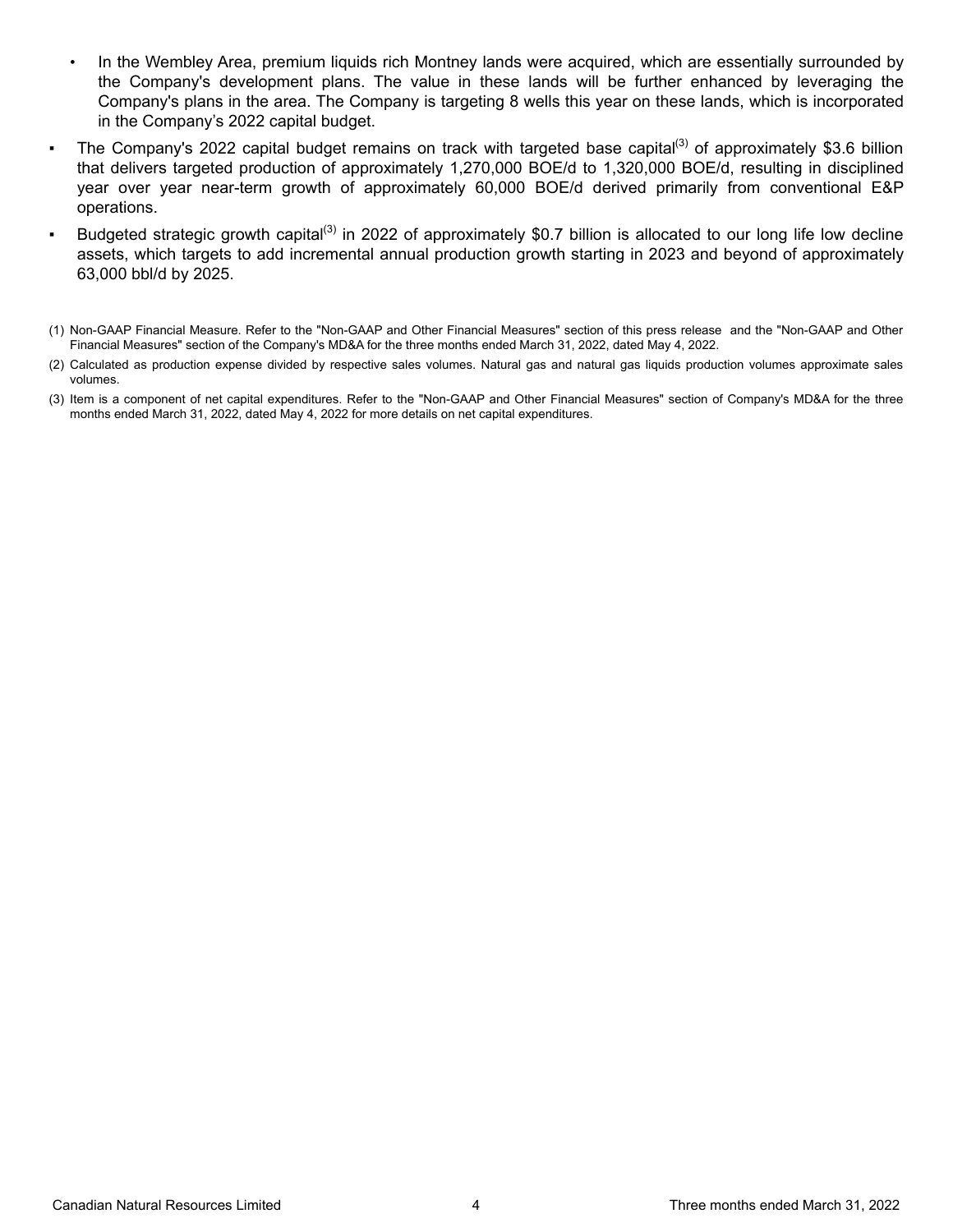### **OPERATIONS REVIEW AND CAPITAL ALLOCATION**

Canadian Natural has a balanced and diverse portfolio of assets, primarily Canadian-based, with international exposure in the UK section of the North Sea and Offshore Africa. Canadian Natural's production is well balanced between light crude oil, medium crude oil, primary heavy crude oil, Pelican Lake heavy crude oil, bitumen (thermal oil) and Synthetic Crude Oil ("SCO") (herein collectively referred to as "crude oil") and natural gas and NGLs. This balance provides optionality for capital investments, maximizing value for the Company's shareholders.

Underpinning this asset base is the Company's long life low decline production, representing approximately 79% of total liquids production in Q1/22, the majority of which is zero decline high value SCO production from the Company's world class Oil Sands Mining and Upgrading assets. The remaining balance of long life low decline production comes from Canadian Natural's top tier thermal in situ oil sands operations and the Company's Pelican Lake heavy crude oil assets. The combination of these long life low decline assets, low reserves replacement costs, and effective and efficient operations results in substantial and sustainable adjusted funds flow throughout the commodity price cycle.

In addition, Canadian Natural maintains a substantial inventory of low capital exposure projects within the Company's conventional asset base. These projects can be executed quickly and, in the right economic conditions, provide excellent returns and maximize value for our shareholders. Supporting these projects is the Company's undeveloped land base which enables large, repeatable drilling programs that can be optimized over time. Additionally, by owning and operating most of the related infrastructure, Canadian Natural is able to control major components of the Company's operating costs and minimize production commitments. Low capital exposure projects can be quickly stopped or started depending upon success, market conditions or corporate needs.

Canadian Natural's balanced portfolio, built with both long life low decline assets and low capital exposure assets, enables effective capital allocation, production growth and value creation.

| Drilling Activity <sup>(1)</sup>                            | Three Months Ended Mar 31 |            |       |            |  |  |  |  |  |  |  |  |
|-------------------------------------------------------------|---------------------------|------------|-------|------------|--|--|--|--|--|--|--|--|
|                                                             | 2022                      |            |       |            |  |  |  |  |  |  |  |  |
| (number of wells)                                           | <b>Gross</b>              | <b>Net</b> | Gross | <b>Net</b> |  |  |  |  |  |  |  |  |
| Crude oil                                                   | 57                        | 56         | 46    | 44         |  |  |  |  |  |  |  |  |
| Natural gas                                                 | 39                        | 23         | 27    | 22         |  |  |  |  |  |  |  |  |
| Total                                                       | 96                        | 79         | 73    | 66         |  |  |  |  |  |  |  |  |
| Success rate (excluding stratigraphic test / service wells) |                           | 100%       |       | 100%       |  |  |  |  |  |  |  |  |

*(1) In addition, in Q1/22, on a net basis, the Company drilled 351 stratigraphic wells and 3 service wells in Oil Sands Mining and Upgrading, as well as 18 stratigraphic and 21 service wells in the Company's thermal oil projects.*

The Company's total crude oil and natural gas drilling program of 79 net wells for the three months ended March 31, 2022, represents an increase of 13 net wells from the three months ended March 31, 2021.

### **North America Exploration and Production**

*Crude oil and NGLs – excluding Thermal In Situ Oil Sands*

|                                       | <b>Three Months Ended</b> |                |                |  |  |  |
|---------------------------------------|---------------------------|----------------|----------------|--|--|--|
|                                       | <b>Mar 31</b><br>2022     | Dec 31<br>2021 | Mar 31<br>2021 |  |  |  |
| Crude oil and NGLs production (bbl/d) | 222,537                   | 215,628        | 211,206        |  |  |  |
| Net wells targeting crude oil         | 44                        | 20             | 39             |  |  |  |
| Net successful wells drilled          | 44                        | 20             | 39             |  |  |  |
| Success rate                          | 100%                      | 100%           | 100%           |  |  |  |

- North America E&P liquids, excluding thermal in situ, production averaged 222,537 bbl/d in Q1/22, an increase of 5% over Q1/21 levels. The increase over Q1/21 levels primarily reflects strong drilling results and production volumes from acquisitions, partially offset by natural field declines.
	- Primary heavy crude oil production averaged 63,068 bbl/d in Q1/22, comparable with Q1/21 levels as a result of strong drilling results that completely offset natural field declines.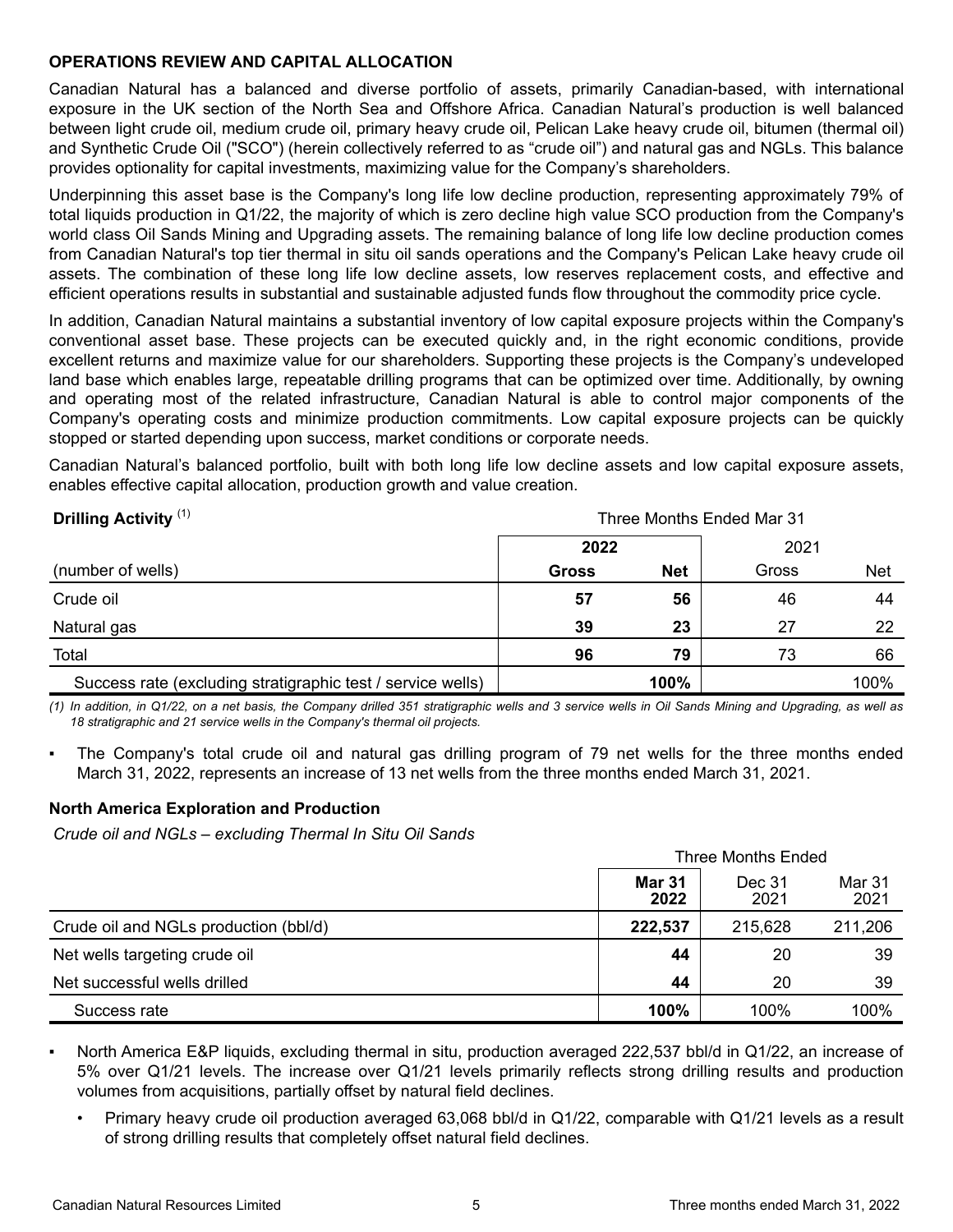- Operating costs in the Company's primary heavy crude oil operations averaged \$22.00/bbl (US\$17.38/bbl) in Q1/22, an increase of 16% compared to Q1/21 levels, primarily due to higher energy related costs.
- At the Company's Clearwater play at Smith, 7 net horizontal multilateral wells were completed on time in the quarter with early production rates totaling approximately 2,100 bbl/d, resulting in a strong capital efficiency<sup>(1)</sup> of approximately \$7,600/bbl/d as budgeted.
- The 2022 capital budget remains on track with targeted drilling of approximately 11 wells per quarter through a level loaded schedule that drives cost efficiencies.
- Pelican Lake production averaged 51,991 bbl/d in Q1/22, a decrease of 6% from Q1/21 levels. The modest production decrease reflects the low decline nature of this long life asset and the continued success of the Company's world class polymer flood.
	- Effective and efficient operations and the Company's continued focus on cost control drove strong operating costs at Pelican Lake that averaged \$7.48/bbl (US\$5.91/bbl) in Q1/22, comparable with Q1/21 levels of \$7.38/bbl.
- North America light crude oil and NGL production averaged 107,478 bbl/d in Q1/22, an increase of 16% over Q1/21 levels. The increase over Q1/21 primarily reflects strong drilling results and production volumes from acquisitions, partially offset by natural field declines.
	- Operating costs in the Company's North America light crude oil and NGL areas averaged \$15.24/bbl (US\$12.04/bbl) in Q1/22, a decrease of 5% from Q1/21 levels, primarily as a result of increased production volumes and the Company's continued focus on cost control.
	- At Gold Creek, a 2 net well light crude oil pad is on stream in Q1/22 with strong production totaling approximately 1,750 bbl/d of liquids and 5 MMcf/d of natural gas. Production is exceeding budgeted liquids by approximately 750 bbl/d and is on budget for natural gas.

(1) Supplementary financial measure. Refer to the "Non-GAAP and Other Financial Measures" section of this press release.

*Thermal In Situ Oil Sands*

|                              | <b>Mar 31</b><br>2022 | Dec 31<br>2021 | Mar 31<br>2021 |  |  |  |
|------------------------------|-----------------------|----------------|----------------|--|--|--|
| Bitumen production (bbl/d)   | 261,743               | 263,110        | 267,530        |  |  |  |
| Net wells targeting bitumen  | 12                    |                |                |  |  |  |
| Net successful wells drilled | 12                    |                |                |  |  |  |
| Success rate                 | 100%                  | 100%           | 100%           |  |  |  |

- The Company's thermal in situ assets achieved average production of 261,743 bbl/d in Q1/22, a decrease of 2% from Q1/21 levels. Our long life low decline Thermal in situ operations continue to be strong as Q1/22 production was above our 2021 average annual production of approximately 259,300 bbl/d.
	- Thermal in situ operating costs averaged \$14.35/bbl (US\$11.34/bbl) in Q1/22, an increase of 26% over Q1/21 levels. The increase in operating costs was primarily due to higher energy costs.
- Drilling within our Thermal in situ assets has commenced in Q1/22 and is currently on track as budgeted.
	- At Kirby, drilling has commenced on the first of three Steam Assisted Gravity Drainage ("SAGD") pads to be drilled. This pad at Kirby South is targeted to come on stream in mid-2023 at a targeted average SAGD capital efficiency of approximately \$8,000/bbl/d.
	- At Primrose, drilling has commenced on the first of two Cyclic Steam Stimulation ("CSS") pads targeted to be drilled. This pad is targeted to come on stream in mid-2023 at a targeted average capital efficiency of approximately \$10,000/bbl/d.
	- Solvent enhanced oil recovery technology is being piloted by the Company with an objective to increase bitumen production, reduce the Steam to Oil Ratio ("SOR"), reduce greenhouse gas ("GHG") intensity and realize high solvent recovery. This technology has the potential for application throughout the Company's extensive thermal in situ asset base.

Three Months Ended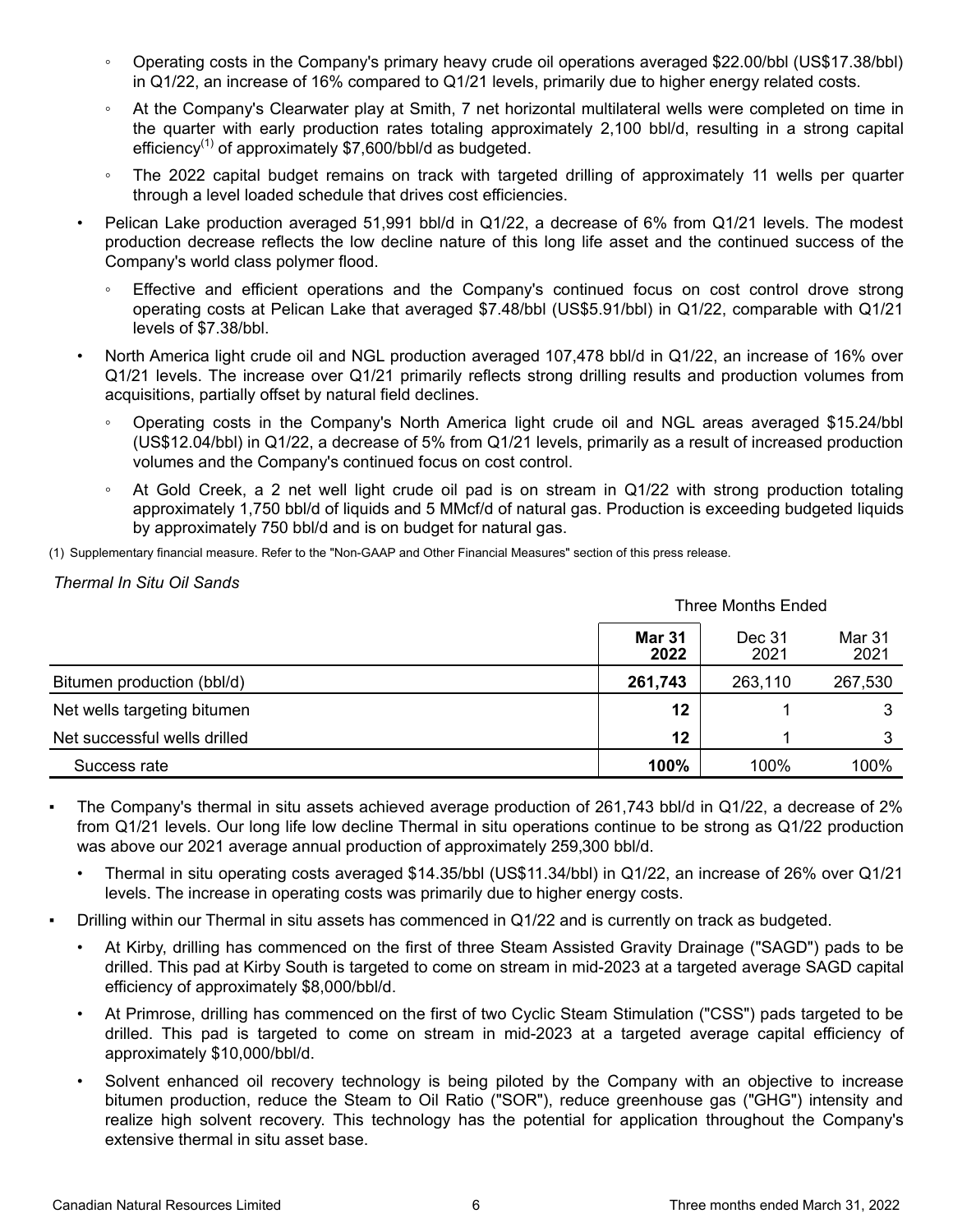- Canadian Natural's second pilot in the steam flood area of Primrose progressed in Q1/22 with early positive results, including SOR reductions of approximately 50%. The pilot consists of 9 net wells, 5 producers and 4 injectors and is targeted to operate for two years with targeted SOR and GHG intensity reductions of 40% to 45% and solvent recoveries of greater than 70%.
- Canadian Natural is progressing with engineering and design of a commercial scale solvent SAGD pad development at Kirby North and targets to commence solvent injection in early 2024.

### *North America Natural Gas*

|                                 | <b>Three Months Ended</b> |                |                |  |  |  |
|---------------------------------|---------------------------|----------------|----------------|--|--|--|
|                                 | <b>Mar 31</b><br>2022     | Dec 31<br>2021 | Mar 31<br>2021 |  |  |  |
| Natural gas production (MMcf/d) | 1,988                     | 1,841          | 1,585          |  |  |  |
| Net wells targeting natural gas | 23                        | 9              | 22             |  |  |  |
| Net successful wells drilled    | 23                        | 9              | 22             |  |  |  |
| Success rate                    | 100%                      | 100%           | 100%           |  |  |  |

- North America natural gas achieved record quarterly production in Q1/22, averaging approximately 1,988 MMcf/d, an increase of more than 400 MMcf/d or 25% over Q1/21 levels. The increase primarily reflects strong drilling results and acquired production volumes, partially offset by natural field declines.
	- North America natural gas operating costs averaged \$1.28/Mcf in Q1/22, an increase of 3% over Q1/21 levels, primarily reflecting higher energy related costs.
- Within the Company's liquids-rich Montney areas, we continue to utilize our low cost, high value drill-to-fill strategy that maximizes liquids rich natural gas production volumes.
	- At Septimus, strong performance continued as targeted, with average natural gas production of approximately 160 MMcf/d in Q1/22 and low operating costs averaging \$0.31/Mcfe.
	- In North East British Columbia, 7.5 net wells (10 gross) recently drilled are on stream with strong production levels totaling approximately 59 MMcf/d of natural gas and 4,200 bbl/d of liquids. Production has exceeded budgeted levels resulting in top tier capital efficiency of approximately \$3,100/BOE/d.
- Within our liquids rich Deep Basin core area, 6 net wells came on stream at strong production levels totaling approximately 78 MMcf/d of natural gas and 2,700 bbl/d of liquids. Production has exceeded budgeted levels resulting in a top tier capital efficiency of \$2,800/BOE/d.

### **International Exploration and Production**

|                                 | <b>Three Months Ended</b> |                |                |  |  |  |
|---------------------------------|---------------------------|----------------|----------------|--|--|--|
|                                 | <b>Mar 31</b><br>2022     | Dec 31<br>2021 | Mar 31<br>2021 |  |  |  |
| Crude oil production (bbl/d)    | 31,703                    | 32,281         | 31,813         |  |  |  |
| Natural gas production (MMcf/d) | 18                        | 16             | 13             |  |  |  |
| Net wells targeting crude oil   |                           | 1.0            | 2.0            |  |  |  |
| Net successful wells drilled    |                           | 1.0            | 2.0            |  |  |  |
| Success rate                    | $-\%$                     | 100%           | 100%           |  |  |  |

International E&P crude oil production volumes averaged 31,703 bbl/d in Q1/22, comparable with Q1/21 levels.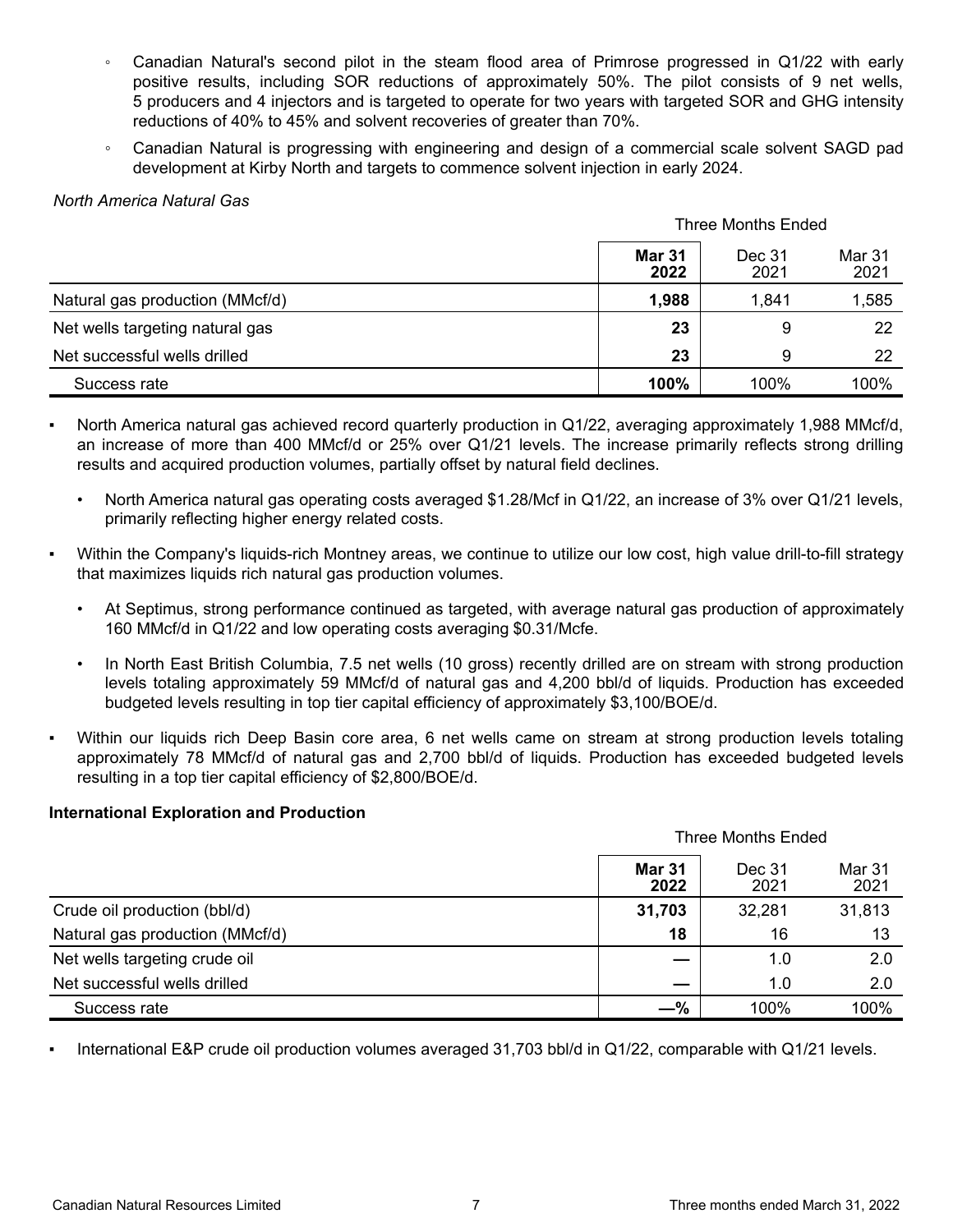Three Months Ended

|                                                          | <b>Mar 31</b> | Dec 31  | Mar 31  |
|----------------------------------------------------------|---------------|---------|---------|
|                                                          | 2022          | 2021    | 2021    |
| Synthetic crude oil production (bbl/d) <sup>(1)(2)</sup> | 429,826       | 493,406 | 468,803 |

*(1) SCO production before royalties and excludes SCO consumed internally as diesel.*

*(2) Consists of heavy and light synthetic crude oil products.*

- The Company's world class Oil Sands Mining and Upgrading assets continue to deliver safe and reliable production which has resulted in Horizon reaching payout in April 2022. Quarterly production averaged 429,826 bbl/d of SCO in Q1/22, a decrease of 8% from Q1/21 levels, primarily due to facility restrictions at the non-operated Scotford Upgrader which led to decreased mined production at the Athabasca Oil Sands Project ("AOSP") of approximately 31,000 bbl/d in the quarter, together with decreased production of approximately 15,000 bbl/d due to the commencement of the planned turnaround at Scotford.
	- Operating costs remain top tier, averaging \$24.60/bbl (US\$19.43/bbl) of SCO in Q1/22, an increase of 24% over Q1/21 levels, primarily as a result of lower production volumes at Scotford, together with higher energy costs, turnaround and maintenance related costs.
	- As previously announced, the Company's targeted turnaround schedule for its Oil Sands Mining and Upgrading operations in 2022 includes:
		- The planned turnaround at the non-operated Scotford Upgrader began on March 15, 2022 and is currently trending 5 to 10 days longer than the original target of 65 days.
		- The planned turnaround at Horizon is targeted to begin on May 17, 2022 and is targeting a full plant outage of approximately 32 days with an impact of approximately 23,000 bbl/d to 2022 annual production.
	- At Horizon, the reliability enhancement project is progressing as planned, with tie-in activities targeted during the turnaround in May 2022 as part of the ongoing installation of an additional Vacuum Distillation Unit ("VDU") furnace.
		- This project is part of the 2022 budgeted strategic growth capital and is targeted to extend the major maintenance cycle from once per year to once every second year, increasing the capacity of zero decline, high value production by approximately 5,000 bbl/d of SCO in 2023, increasing to approximately 14,000 bbl/d of SCO in 2025.
	- As a part of the 2022 capital budget, front end engineering for the In-Pit Extraction Plant ("IPEP") demonstration plant is progressing as planned and is targeted to be completed by the end of Q3/22.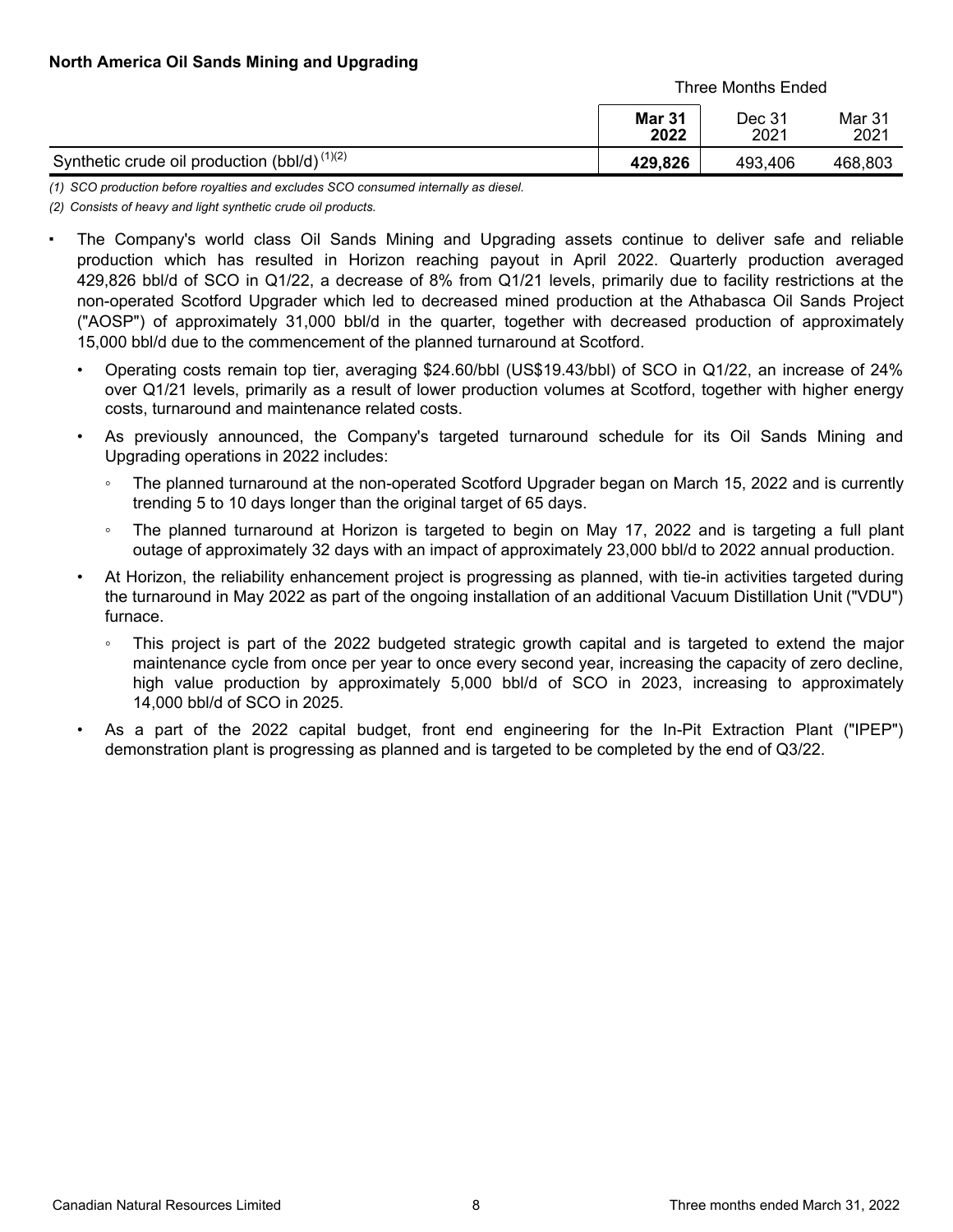#### **MARKETING**

|                                                                        | THEE MUITUS LIUCU |                       |    |                |    |                |  |  |
|------------------------------------------------------------------------|-------------------|-----------------------|----|----------------|----|----------------|--|--|
|                                                                        |                   | <b>Mar 31</b><br>2022 |    | Dec 31<br>2021 |    | Mar 31<br>2021 |  |  |
| Crude oil and NGLs pricing                                             |                   |                       |    |                |    |                |  |  |
| WTI benchmark price (US\$/bbl) <sup>(1)</sup>                          | \$                | 94.38                 | \$ | 77.17          | S  | 57.80          |  |  |
| WCS heavy differential as a percentage of<br>WTI $(\%)^{(2)}$          |                   | 15%                   |    | 19%            |    | 21%            |  |  |
| SCO price (US\$/bbl)                                                   | \$                | 93.05                 | \$ | 75.39          | \$ | 54.30          |  |  |
| Condensate benchmark price (US\$/bbl)                                  | \$                | 96.16                 | \$ | 79.10          | \$ | 57.99          |  |  |
| Average realized pricing before risk<br>management $(C$/bbI)^{(3)(4)}$ | \$                | 93.54                 | \$ | 72.81          | \$ | 52.68          |  |  |
| Natural gas pricing                                                    |                   |                       |    |                |    |                |  |  |
| AECO benchmark price (C\$/GJ)                                          | \$                | 4.35                  | \$ | 4.67           | \$ | 2.77           |  |  |
| Average realized pricing before risk<br>management (C\$/Mcf)           | \$                | 5.26                  | \$ | 5.35           | \$ | 3.42           |  |  |

*(1) West Texas Intermediate ("WTI").*

*(2) Western Canadian Select ("WCS").*

*(3) Average crude oil and NGL pricing excludes SCO. Pricing is net of blending costs and excluding risk management activities.*

*(4) Non-GAAP ratio. Refer to the "Non-GAAP and Other Financial Measures" section of this press release and the "Non-GAAP and Other Financial Measures" section of the Company's MD&A for the three months ended March 31, 2022, dated May 4, 2022.*

- Crude oil prices continued to improve in Q1/22 with WTI averaging US\$94.38/bbl, an increase of 22% from Q4/21 levels. The increase in WTI pricing in Q1/22 from prior periods primarily reflects the impact of the Russia's invasion of Ukraine and the OPEC+ decision to adhere to previously agreed upon production cut agreements. Additionally, global demand for crude oil continued to increase due to improved economic conditions as a result of the lessening of earlier COVID-19 restrictions.
- Natural gas prices continued to be strong with AECO averaging \$4.35/GJ in Q1/22. Strong natural gas prices primarily reflect the global impact of the Russian invasion of Ukraine, increased North American demand, and increased US Liquefied Natural Gas exports.
- Market egress improved in 2021 as Enbridge's Line 3 pipeline replacement began operations on October 1, 2021, increasing incremental transportation by approximately 370,000 bbl/d.
- Increased market egress from western Canada has resulted in a more balanced market for heavy crude oil leading to less pricing volatility and stronger WCS pricing.
	- The WCS heavy oil differential as a percentage of WTI averaged 15% in Q1/22, stronger than the historical range reflecting the positive impact of improved western Canadian egress on heavy oil pricing.
- Strong performance at the North West Redwater ("NWR") Refinery continues to increase local demand for heavy crude oil, with production of ultra-low sulphur diesel and other refined products averaging 71,975 BOE/d (17,994 BOE/d to the Company) in Q1/22.
- As per the public update provided by Trans Mountain Corporation on February 18, 2022, construction of the 590,000 bbl/d Trans Mountain Pipeline Expansion, on which Canadian Natural has committed 94,000 bbl/d, now targets mechanical completion in Q4/23.

Three Months Ended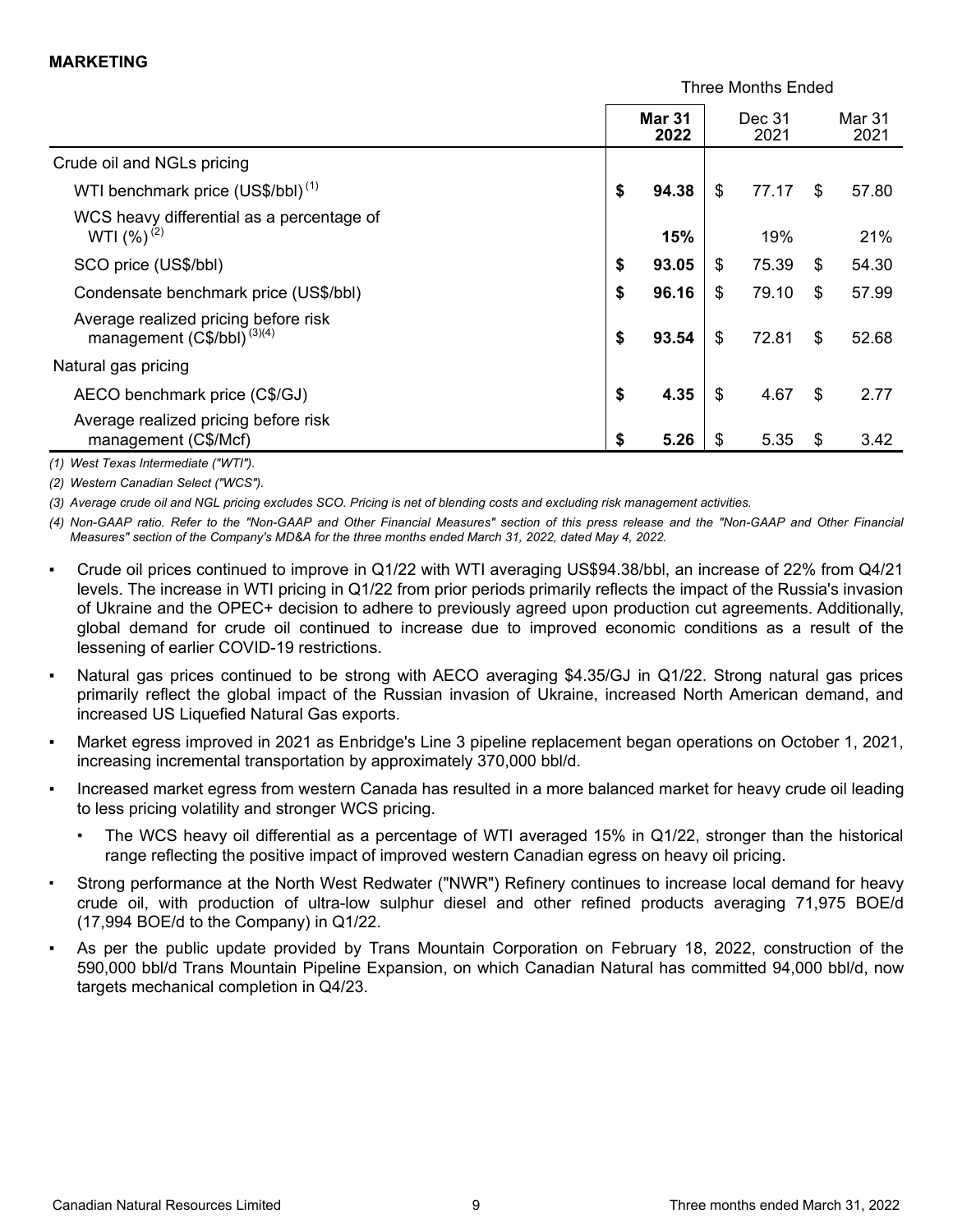### **FINANCIAL REVIEW**

The Company continues to implement proven strategies including its disciplined approach to capital allocation. As a result, the financial position of Canadian Natural remains strong. Canadian Natural's adjusted funds flow generation, credit facilities, US commercial paper program, access to capital markets, diverse asset base and related flexible capital expenditure program, all support a strong financial position and provide the appropriate financial resources for the near-, mid- and long-term.

- Effective and efficient operations combined with our high quality, long life low decline asset base generated substantial quarterly free cash flow of approximately \$3.4 billion after dividend payments of approximately \$0.7 billion and net capital expenditures of approximately \$0.8 billion (excluding net acquisitions and strategic growth capital as per the Company's free cash flow allocation policy).
- Direct returns to shareholders in Q1/22 were strong, totaling approximately \$1.8 billion, comprised of approximately \$0.7 billion of dividends and approximately \$1.1 billion of share repurchases.
	- Canadian Natural increased its sustainable and growing quarterly dividend in March 2022 by 28% to \$0.75 per share, up from \$0.5875 per share, marking 2022 as the 22nd consecutive year of dividend increases.
	- *•* The Company repurchased a total of approximately 15.8 million common shares for cancellation at a weighted average price of \$68.78 per share in Q1/22 for a total of approximately \$1.1 billion.
	- In March 2022, the Board of Directors approved the renewal and increase of our NCIB so that Canadian Natural can repurchase for cancellation up to 10% of the public float during the 12 month period commencing March 11, 2022 and ending March 10, 2023.
- *▪* Year-to-date up to and including May 4, 2022, the Company has returned approximately \$3.1 billion to shareholders through approximately \$1.6 billion in dividends and \$1.5 billion from the repurchase and cancellation of 21.5 million common shares.
	- *•* Subsequent to quarter end, the Company declared a quarterly dividend of \$0.75 per share, payable on July 5, 2022.
- During Q1/22, the Company executed on a number of strategic initiatives to further strengthen our financial flexibility.
	- Repaid \$1.0 billion of 3.31% medium-term notes.
	- *•* Repaid \$0.5 billion of the \$1.15 billion non-revolving term credit facility, reducing the outstanding balance to \$0.65 billion.
	- *•* Amended the \$1.0 billion non-revolving term credit facility to a \$0.5 billion non-revolving facility and a \$0.5 billion revolving facility; both maturing February 2023.
	- *•* Strengthened the balance sheet by reducing Q1/22 ending net debt to \$13.8 billion.
	- *•* Undrawn revolving bank credit facilities totaling approximately \$5.6 billion were available at March 31, 2022. Including cash and cash equivalents and short-term investments, the Company had significant liquidity of approximately \$6.1 billion. At March 31, 2022, the Company had \$0.3 billion drawn under its commercial paper program, and reserves capacity under its revolving bank credit facilities for amounts outstanding under this program.
- Subsequent to quarter end on April 21, 2022, Moody's upgraded Canadian Natural's senior unsecured investment grade credit ratings to Baa1 from Baa2, with a stable rating outlook.
- Effective July 1, 2021, Canadian Natural enhanced its free cash flow allocation policy that states when net debt levels are below \$15 billion, the Company will target to allocate 50% of free cash flow to share repurchases and 50% of free cash flow to the balance sheet. To the extent net debt is below \$15 billion, such amount will be made available for strategic growth / acquisition opportunities.
- In addition, the Company's Board of Directors has decided to further enhance the Company's free cash flow allocation policy by stating that when the Company's net debt reaches \$8 billion, which the Board sees as a base level of corporate debt, the Company will allocate additional free cash flow as incremental returns to shareholders.

## **ENVIRONMENTAL, SOCIAL AND GOVERNANCE HIGHLIGHTS**

Canada and Canadian Natural are well positioned to deliver responsibly produced energy that the world needs through leading ESG performance. Canadian Natural's culture of continuous improvement provides a significant advantage and results in ongoing enhancements to the Company's environmental performance.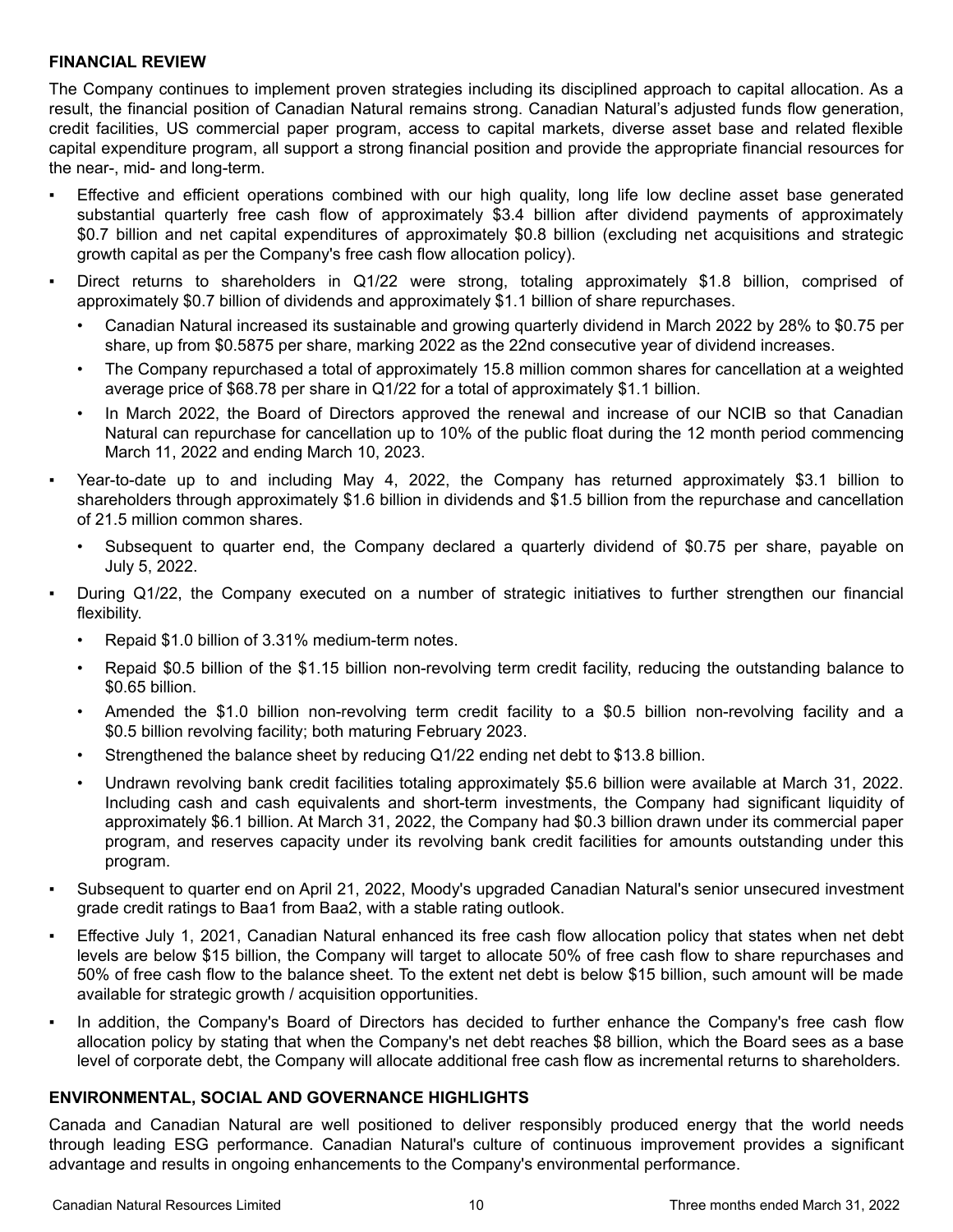### **Government Support for Carbon Capture, Utilization and Storage ("CCUS")**

The Government of Canada's 2022 budget was released on April 7, 2022, which included an investment tax credit for CCUS projects for industries across Canada. This announcement is a positive step forward in the Company and industry's efforts to work collaboratively with governments to support Canada in achieving its climate and economic growth objectives. Canadian Natural is a leader in CCUS and GHG reduction projects and sees many opportunities for industry to advance investments in CCUS projects. Implementation details of the investment tax credit are important and the Company looks forward to understanding how it can be applied to Canadian Natural's projects.

## **Sustainability Reporting**

Canadian Natural has been producing its sustainability report, the Stewardship Report to Stakeholders, since 2004 to report on our ongoing commitment to environmental performance, social responsibility and continuous improvement. This report provides a performance overview across the full range of Canadian Natural's operations in Western Canada, the UK portion of the North Sea and Offshore Africa.

The Company aligns its reporting with recommendations from the Task Force on Climate-related Financial Disclosures and the reporting framework from the Sustainability Accounting Standards Board. Canadian Natural targets to publish its 2021 Stewardship Report to Stakeholders in Q3/22. Canadian Natural's 2021 report will include third-party independent "reasonable assurance" on its scope 1 and 2 emissions (including methane emissions) and "limited assurance" on its scope 3 emissions.

Additionally, Canadian Natural will continue to outline its pathway to lower carbon emissions and its journey to achieve its goal of net zero GHG emissions in the oil sands. The report will display how Canadian Natural leverages technology and innovation to reduce its environmental footprint while ensuring safe, reliable, effective and efficient operations.

### **Oil Sands Pathway to Net Zero Initiative**

In 2021, Canadian Natural together with oil sands industry participants formed the Oil Sands Pathways to Net Zero initiative ("Pathways"). Canadian Natural and these companies operate approximately 95% of Canada's oil sands production. The goal of this unique alliance, working collectively with the federal and Alberta governments, is to achieve net zero GHG emissions from oil sands operations by 2050 to help Canada meet its climate goals, including its Paris Agreement commitments and 2050 net zero aspirations.

- The Pathways vision is anchored by a major CCUS trunkline connected to a carbon sequestration hub to enable multi-sector 'tie-in' projects for expanded emissions reductions. The proposed CCUS system will involve significant collaboration between industry and government, which is similar to the Longship/Northern Lights project in Norway as well as other CCUS projects in the Netherlands, UK and USA.
- The companies involved look forward to continuing to work with governments and to engage with Indigenous and local communities in northern Alberta, to make this ambitious, major emissions-reduction vision a reality so those communities can continue to benefit from Canadian resource development.
- As part of securing carbon sequestration tenure for the Pathways foundational project, a project proposal was submitted by the Pathways alliance to the Government of Alberta for a proposed carbon storage hub located in the Cold Lake region.
- Through the Company's participation in the Pathways initiative with our industry partners and collaboration with the federal and Alberta governments, Canadian Natural is further refining its goal by targeting to achieve net zero emissions in its oil sands operations by 2050.

### **ENVIRONMENTAL TARGETS**

- As previously announced, Canadian Natural has committed to environmental targets as follows:
	- 50% reduction in North America E&P, including thermal in situ, methane emissions by 2030, from a 2016 baseline.
	- 40% reduction in thermal in situ fresh water usage intensity by 2026, from a 2017 baseline.
	- 40% reduction in mining fresh river water usage intensity by 2026, from a 2017 baseline.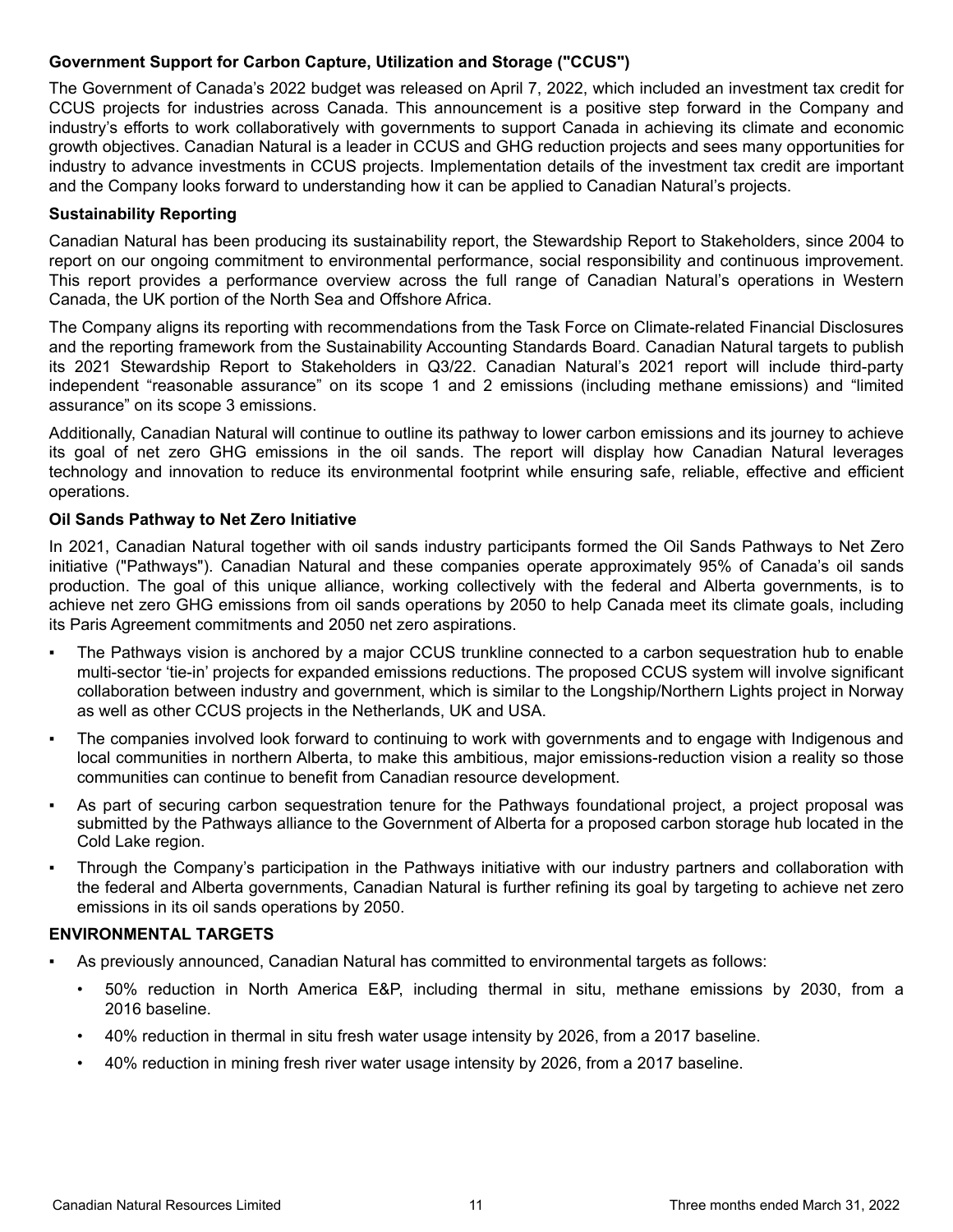## **ADVISORY**

## **Special Note Regarding non-GAAP and Other Financial Measures**

This press release includes references to non-GAAP and other financial measures as defined in National Instrument 52-112 – Non-GAAP and Other Financial Measures Disclosure. These financial measures are used by the Company to evaluate its financial performance, financial position or cash flow and include non-GAAP financial measures, non-GAAP ratios, total of segments measures, capital management measures, and supplementary financial measures. These financial measures are not defined by IFRS and therefore are referred to as non-GAAP and other financial measures. The non-GAAP and other financial measures used by the Company may not be comparable to similar measures presented by other companies, and should not be considered an alternative to or more meaningful than the most directly comparable financial measure presented in the Company's financial statements, as applicable, as an indication of the Company's performance. Descriptions of the Company's non-GAAP and other financial measures included in this press release, and reconciliations to the most directly comparable GAAP measure, as applicable, are provided below as well as in the "Non-GAAP and Other Financial Measures" section of the Company's MD&A for the three months ended March 31, 2022, dated May 4, 2022.

### **Free Cash Flow**

Free cash flow is a non-GAAP financial measure that represents adjusted funds flow adjusted for base capital expenditures and dividends on common shares. The Company considers free cash flow a key measure in demonstrating the Company's ability to generate cash flow to fund future growth through capital investment, pay returns to shareholders and to repay debt.

|                                                | <b>Three Months Ended</b> |                |        |       |  |  |  |  |
|------------------------------------------------|---------------------------|----------------|--------|-------|--|--|--|--|
| $$$ millions)                                  | <b>Mar 31</b><br>2022     | Dec 31<br>2021 | Mar 31 | 2021  |  |  |  |  |
| Adjusted funds flow <sup>(1)</sup>             | 4,975 $\frac{1}{3}$       | 4,338 \$       |        | 2,712 |  |  |  |  |
| Less: Base capital expenditures <sup>(2)</sup> | 844                       | 837            |        | 808   |  |  |  |  |
| Dividends on common shares                     | 689                       | 552            |        | 503   |  |  |  |  |
| Free cash flow                                 | $3,442$ \\$               | $2,949$ \$     |        | 1,401 |  |  |  |  |

*(1) Refer to the descriptions and reconciliations to the most directly comparable GAAP measure, which are provided in the "Non-GAAP and Other Financial Measures" section of the Company's MD&A for the three months ended March 31, 2022, dated May 4, 2022.*

*(2) Item is a component of net capital expenditures. Refer to the "Non-GAAP and Other Financial Measures" section of Company's MD&A for the three months ended March 31, 2022, dated May 4, 2022 for more details on net capital expenditures.*

## **Capital Budget**

Capital budget is a forward looking non-GAAP financial measure. The capital budget is based on net capital expenditures (Non-GAAP Financial Measure) and excludes net acquisition costs. Refer to the "Non-GAAP and Other Financial Measures" section of the Company's MD&A for more details on net capital expenditures.

### **Long-term Debt, net**

Long-term debt, net (also referred to as net debt) is a capital management measure that is calculated as current and long-term debt less cash and cash equivalents. Refer to the "Non-GAAP and Other Financial Measures" section of the Company's MD&A for more details.

### **Capital Efficiency**

Capital efficiency is a supplementary financial measure that represents the capital investment required to add new or incremental production divided by the 12 month average rate of the new or incremental production. It is expressed as a dollar amount per flowing volume of a product (\$/bbl/d, \$/Mcf/d or \$/BOE/d). The Company considers capital efficiency a key measure in evaluating its performance, as it demonstrates the efficiency of the Company's capital investments.

### **Break-even WTI Price**

The break-even WTI price is a supplementary financial measure that represents the equivalent US dollar WTI price per barrel where the Company's adjusted funds flow is equal to the sum of maintenance capital and dividends. The Company considers the break-even WTI price a key measure in evaluating its performance, as it demonstrates the efficiency and profitability of the Company's activities. The break-even WTI price incorporates the non-GAAP financial measure adjusted funds flow as reconciled in the "Non-GAAP and Other Financial Measures" section of the Company's MD&A. Maintenance capital is a supplementary financial measure that represents the capital required to maintain annual production at prior period levels.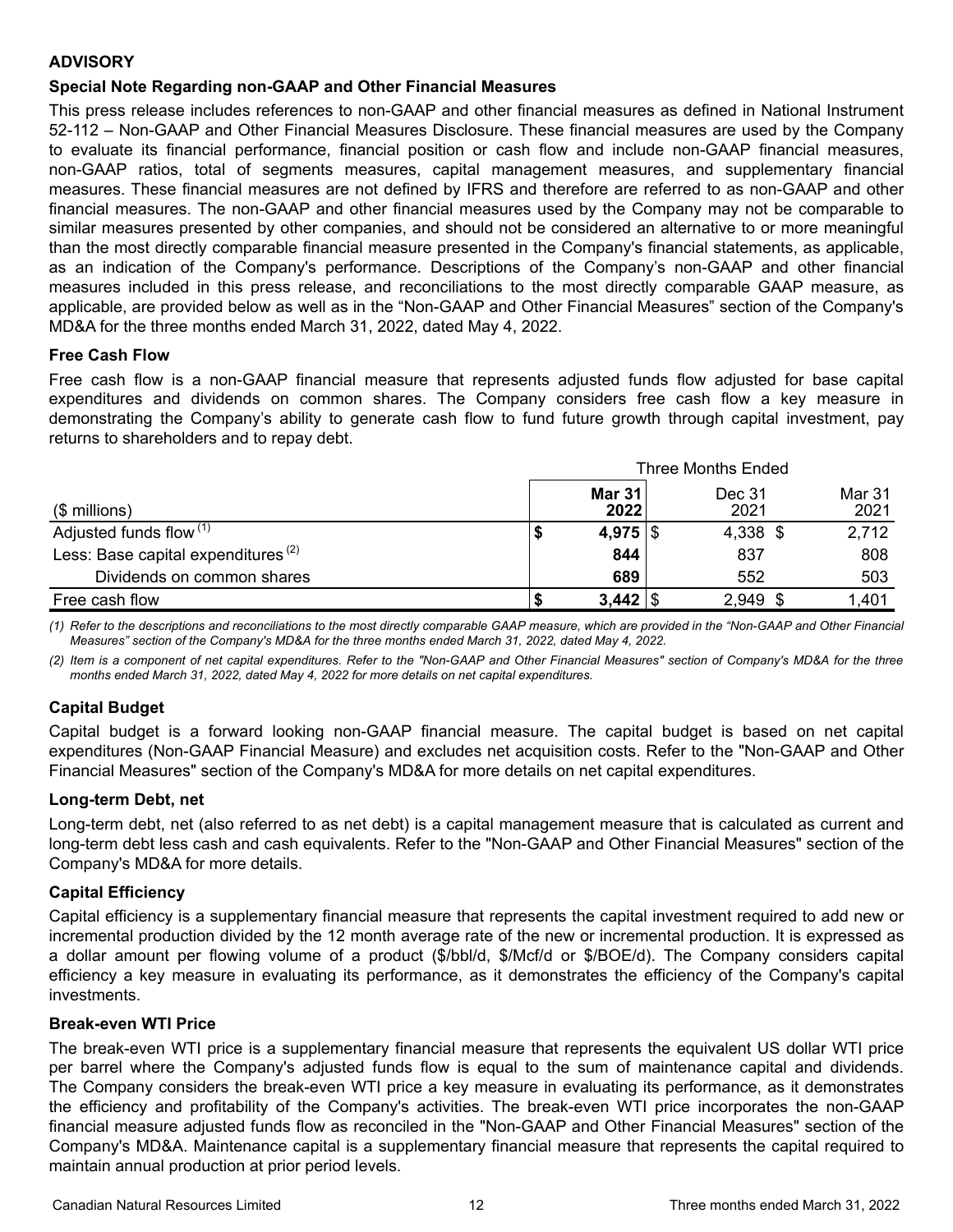This Page Left Intentionally Blank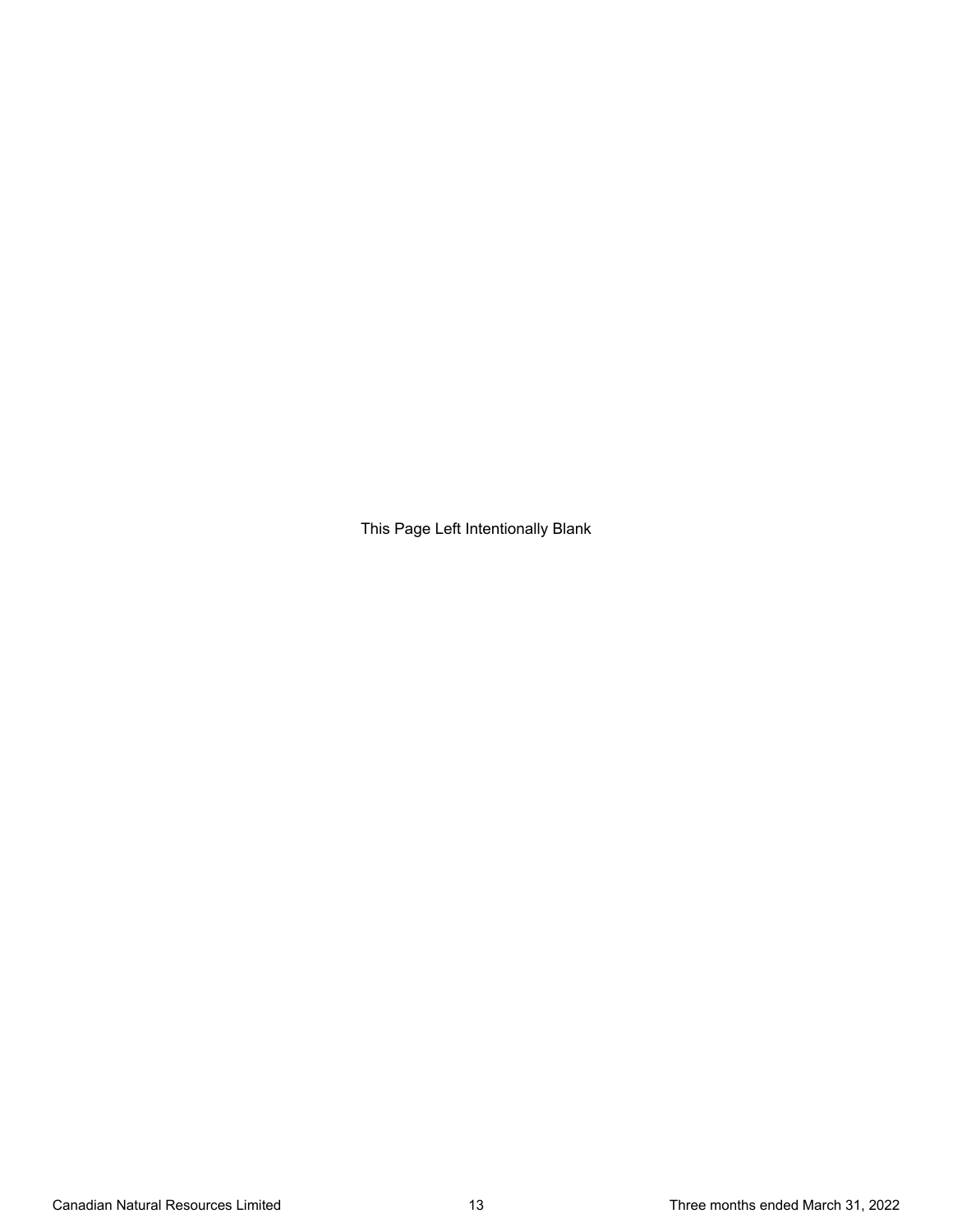#### **MANAGEMENT'S DISCUSSION AND ANALYSIS**

#### **ADVISORY**

#### **Special Note Regarding Forward-Looking Statements**

Certain statements relating to Canadian Natural Resources Limited (the "Company") in this document or documents incorporated herein by reference constitute forward-looking statements or information (collectively referred to herein as "forward-looking statements") within the meaning of applicable securities legislation. Forward-looking statements can be identified by the words "believe", "anticipate", "expect", "plan", "estimate", "target", "continue", "could", "intend", "may", "potential", "predict", "should", "will", "objective", "project", "forecast", "goal", "guidance", "outlook", "effort", "seeks", "schedule", "proposed", "aspiration" or expressions of a similar nature suggesting future outcome or statements regarding an outlook. Disclosure related to expected future commodity pricing, forecast or anticipated production volumes, royalties, production expenses, capital expenditures, income tax expenses, and other targets provided throughout this Management's Discussion and Analysis ("MD&A") of the financial condition and results of operations of the Company, constitute forward-looking statements. Disclosure of plans relating to and expected results of existing and future developments, including, without limitation, those in relation to: the Company's assets at Horizon Oil Sands ("Horizon"), the Athabasca Oil Sands Project ("AOSP"), the Primrose thermal oil projects, the Pelican Lake water and polymer flood projects, the Kirby Thermal Oil Sands Project, the Jackfish Thermal Oil Sands Project and the North West Redwater bitumen upgrader and refinery; construction by third parties of new, or expansion of existing, pipeline capacity or other means of transportation of bitumen, crude oil, natural gas, natural gas liquids ("NGLs") or synthetic crude oil ("SCO") that the Company may be reliant upon to transport its products to market; the development and deployment of technology and technological innovations; the financial capacity of the Company to complete its growth projects and responsibly and sustainably grow in the long-term; and the timing and impact of the Oil Sands Pathways to Net Zero ("Pathways") initiative, government support for Pathways and the ability to achieve net zero emissions from oil production, also constitute forward-looking statements. These forward-looking statements are based on annual budgets and multi-year forecasts, and are reviewed and revised throughout the year as necessary in the context of targeted financial ratios, project returns, product pricing expectations and balance in project risk and time horizons. These statements are not guarantees of future performance and are subject to certain risks. The reader should not place undue reliance on these forward-looking statements as there can be no assurances that the plans, initiatives or expectations upon which they are based will occur.

In addition, statements relating to "reserves" are deemed to be forward-looking statements as they involve the implied assessment based on certain estimates and assumptions that the reserves described can be profitably produced in the future. There are numerous uncertainties inherent in estimating quantities of proved and proved plus probable crude oil, natural gas and NGLs reserves and in projecting future rates of production and the timing of development expenditures. The total amount or timing of actual future production may vary significantly from reserves and production estimates.

The forward-looking statements are based on current expectations, estimates and projections about the Company and the industry in which the Company operates, which speak only as of the earlier of the date such statements were made or as of the date of the report or document in which they are contained, and are subject to known and unknown risks and uncertainties that could cause the actual results, performance or achievements of the Company to be materially different from any future results, performance or achievements expressed or implied by such forward-looking statements. Such risks and uncertainties include, among others: general economic and business conditions (including as a result of effects of the novel coronavirus ("COVID-19") pandemic and the actions of the Organization of the Petroleum Exporting Countries Plus ("OPEC+")) which may impact, among other things, demand and supply for and market prices of the Company's products, and the availability and cost of resources required by the Company's operations; volatility of and assumptions regarding crude oil and natural gas and NGLs prices including due to actions of OPEC+ taken in response to COVID-19 or otherwise; fluctuations in currency and interest rates; assumptions on which the Company's current targets are based; economic conditions in the countries and regions in which the Company conducts business; political uncertainty, including actions of or against terrorists, insurgent groups or other conflict including conflict between states; industry capacity; ability of the Company to implement its business strategy, including exploration and development activities; impact of competition; the Company's defense of lawsuits; availability and cost of seismic, drilling and other equipment; ability of the Company and its subsidiaries to complete capital programs; the Company's and its subsidiaries' ability to secure adequate transportation for its products; unexpected disruptions or delays in the mining, extracting or upgrading of the Company's bitumen products; potential delays or changes in plans with respect to exploration or development projects or capital expenditures; ability of the Company to attract the necessary labour required to build, maintain, and operate its thermal and oil sands mining projects; operating hazards and other difficulties inherent in the exploration for and production and sale of crude oil and natural gas and in mining, extracting or upgrading the Company's bitumen products; availability and cost of financing; the Company's and its subsidiaries' success of exploration and development activities and its ability to replace and expand crude oil and natural gas reserves; the Company's ability to meet its targeted production levels; timing and success of integrating the business and operations of acquired companies and assets; production levels; imprecision of reserves estimates and estimates of recoverable quantities of crude oil, natural gas and NGLs not currently classified as proved; actions by governmental authorities (including any production curtailments mandated by the Government of Alberta); government regulations and the expenditures required to comply with them (especially safety and environmental laws and regulations and the impact of climate change initiatives on capital expenditures and production expenses); asset retirement obligations; the sufficiency of the Company's liquidity to support its growth strategy and to sustain its operations in the short, medium, and long-term; the strength of the Company's balance sheet; the flexibility of the Company's capital structure; the adequacy of the Company's provision for taxes; and other circumstances affecting revenues and expenses.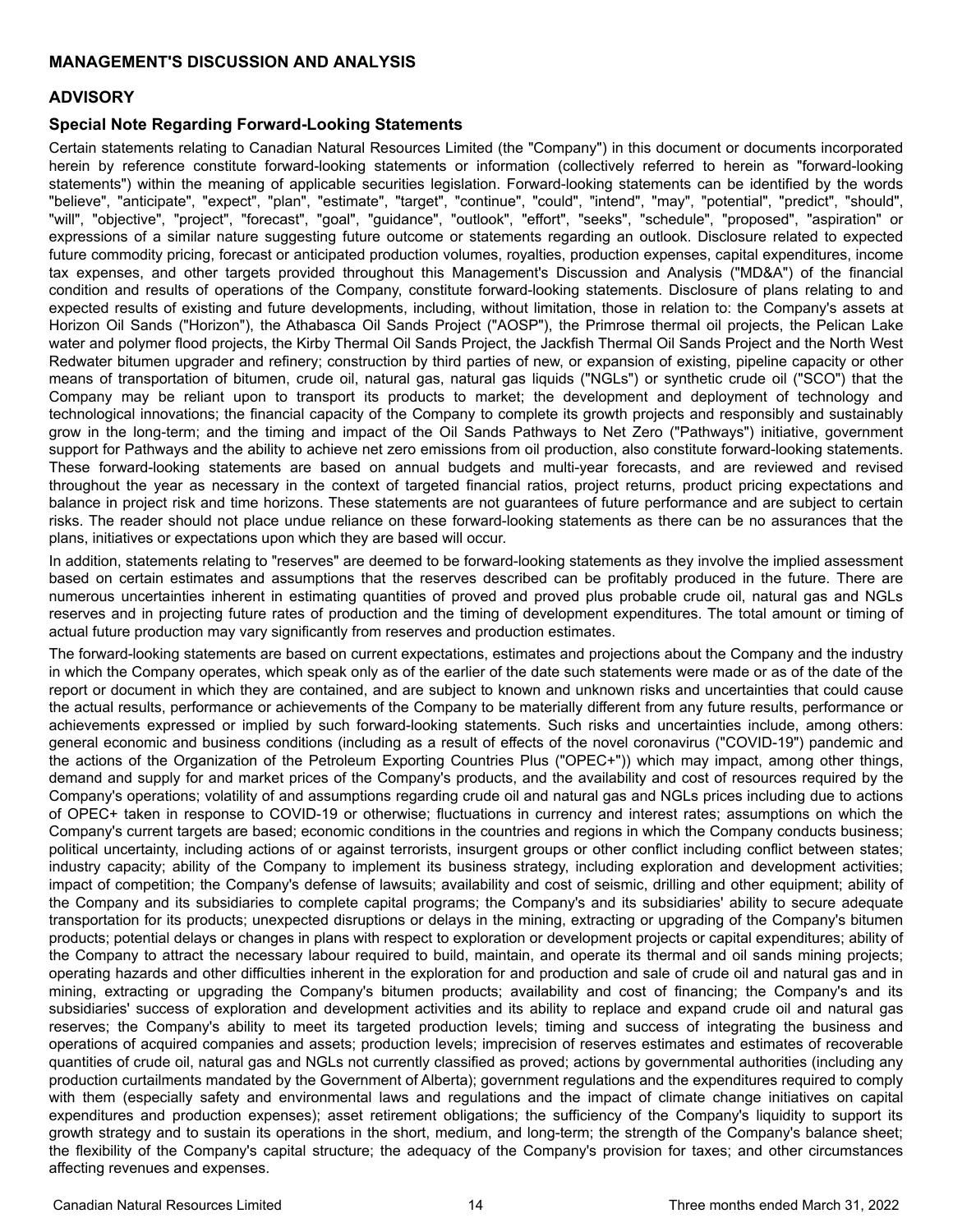The Company's operations have been, and in the future may be, affected by political developments and by national, federal, provincial, state and local laws and regulations such as restrictions on production, changes in taxes, royalties and other amounts payable to governments or governmental agencies, price or gathering rate controls and environmental protection regulations. Should one or more of these risks or uncertainties materialize, or should any of the Company's assumptions prove incorrect, actual results may vary in material respects from those projected in the forward-looking statements. The impact of any one factor on a particular forward-looking statement is not determinable with certainty as such factors are dependent upon other factors, and the Company's course of action would depend upon its assessment of the future considering all information then available.

Readers are cautioned that the foregoing list of factors is not exhaustive. Unpredictable or unknown factors not discussed in this MD&A could also have adverse effects on forward-looking statements. Although the Company believes that the expectations conveyed by the forward-looking statements are reasonable based on information available to it on the date such forward-looking statements are made, no assurances can be given as to future results, levels of activity and achievements. All subsequent forward-looking statements, whether written or oral, attributable to the Company or persons acting on its behalf are expressly qualified in their entirety by these cautionary statements. Except as required by applicable law, the Company assumes no obligation to update forward-looking statements in this MD&A, whether as a result of new information, future events or other factors, or the foregoing factors affecting this information, should circumstances or the Company's estimates or opinions change.

#### **Special Note Regarding Non-GAAP and Other Financial Measures**

This MD&A includes references to non-GAAP measures, which include non-GAAP and other financial measures as defined in National Instrument 52-112 – Non-GAAP and Other Financial Measures Disclosure ("NI 52-112"). Non-GAAP measures are used by the Company to evaluate its financial performance, financial position or cash flow. Descriptions of the Company's non-GAAP and other financial measures included in this MD&A, and reconciliations to the most directly comparable GAAP measure, as applicable, are provided in the "Non-GAAP and Other Financial Measures" section of this MD&A.

#### **Special Note Regarding Currency, Financial Information and Production**

This MD&A should be read in conjunction with the Company's unaudited interim consolidated financial statements (the "financial statements") for the three months ended March 31, 2022 and the Company's MD&A and audited consolidated financial statements for the year ended December 31, 2021. All dollar amounts are referenced in millions of Canadian dollars, except where noted otherwise. The Company's financial statements for the three months ended March 31, 2022 and this MD&A have been prepared in accordance with International Financial Reporting Standards ("IFRS") as issued by the International Accounting Standards Board ("IASB").

Production volumes and per unit statistics are presented throughout this MD&A on a "before royalties" or "company gross" basis, and realized prices are net of blending and feedstock costs and exclude the effect of risk management activities. In addition, reference is made to crude oil and natural gas in common units called barrel of oil equivalent ("BOE"). A BOE is derived by converting six thousand cubic feet ("Mcf") of natural gas to one barrel ("bbl") of crude oil (6 Mcf:1 bbl). This conversion may be misleading, particularly if used in isolation, since the 6 Mcf:1 bbl ratio is based on an energy equivalency conversion method primarily applicable at the burner tip and does not represent a value equivalency at the wellhead. In comparing the value ratio using current crude oil prices relative to natural gas prices, the 6 Mcf:1 bbl conversion ratio may be misleading as an indication of value. In addition, for the purposes of this MD&A, crude oil is defined to include the following commodities: light and medium crude oil, primary heavy crude oil, Pelican Lake heavy crude oil, bitumen (thermal oil), and SCO. Production on an "after royalties" or "company net" basis is also presented for information purposes only.

The following discussion and analysis refers primarily to the Company's financial results for the three months ended March 31, 2022 in relation to the first quarter of 2021 and the fourth quarter of 2021. The accompanying tables form an integral part of this MD&A. Additional information relating to the Company, including its Annual Information Form for the year ended December 31, 2021, is available on SEDAR at www.sedar.com, and on EDGAR at www.sec.gov. Information on the Company's website does not form part of and is not incorporated by reference in this MD&A. This MD&A is dated May 4, 2022.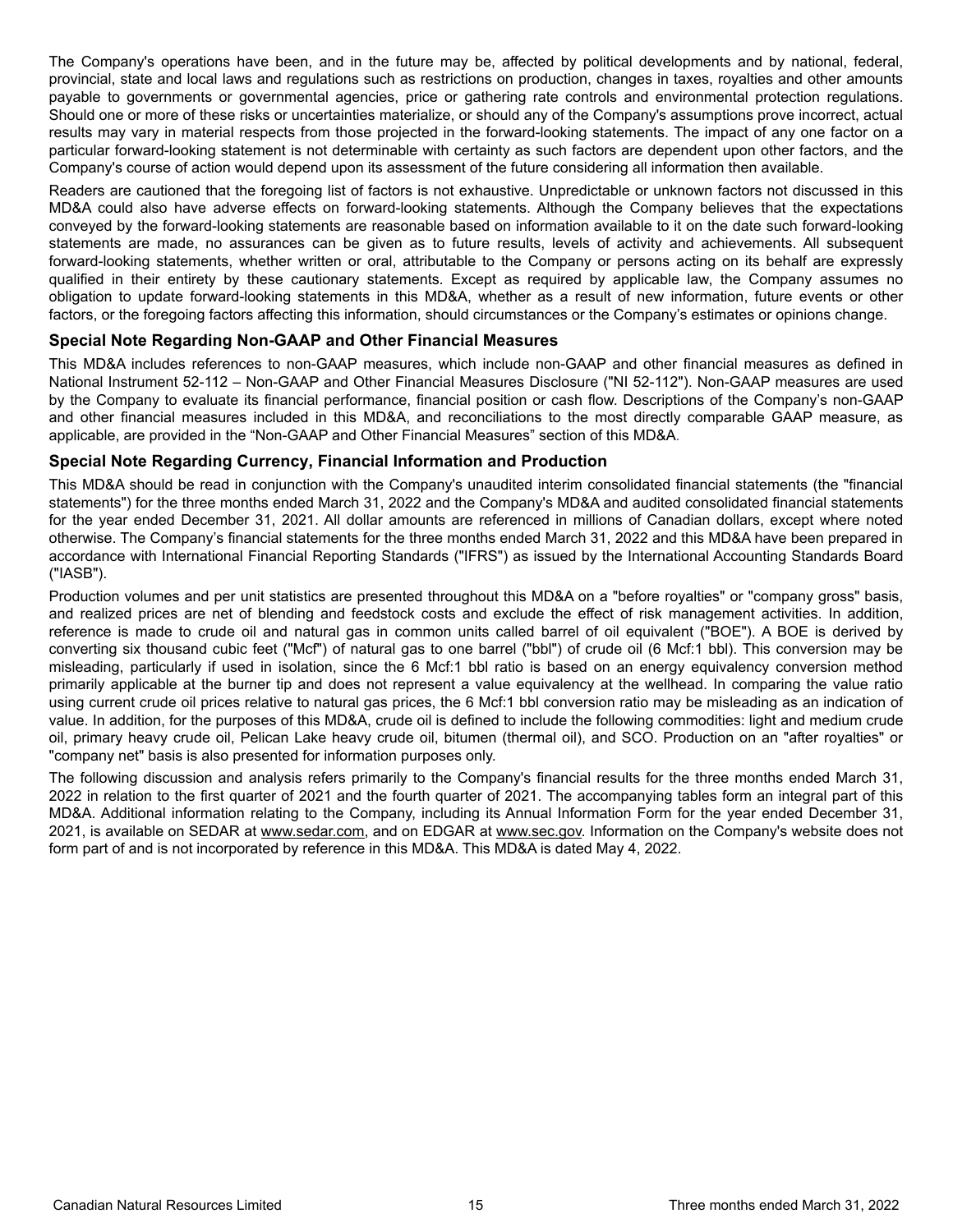### **FINANCIAL HIGHLIGHTS**

|                                                      |    | <b>Three Months Ended</b> |    |                |     |                |
|------------------------------------------------------|----|---------------------------|----|----------------|-----|----------------|
| (\$ millions, except per common share amounts)       |    | <b>Mar 31</b><br>2022     |    | Dec 31<br>2021 |     | Mar 31<br>2021 |
| Product sales <sup>(1)</sup>                         | \$ | 12,132                    | \$ | 10,190         | \$  | 7,019          |
| Crude oil and NGLs                                   | \$ | 10,773                    | \$ | 8,979          | S   | 6,288          |
| Natural gas                                          | \$ | 1,002                     | \$ | 958            | \$  | 555            |
| Net earnings                                         | \$ | 3,101                     | \$ | 2,534          | \$  | 1,377          |
| Per common share $-$ basic                           | \$ | 2.66                      | S  | 2.16           | \$  | 1.16           |
| - diluted                                            | \$ | 2.63                      | \$ | 2.14           | \$. | 1.16           |
| Adjusted net earnings from operations <sup>(2)</sup> | \$ | 3,376                     | \$ | 2,626          | \$  | 1,219          |
| Per common share $-$ basic $(3)$                     | \$ | 2.90                      | \$ | 2.24           | \$. | 1.03           |
| $-$ diluted $(3)$                                    | \$ | 2.86                      | \$ | 2.21           | \$  | 1.03           |
| Cash flows from operating activities                 | \$ | 2,853                     | \$ | 4,712          | \$. | 2,536          |
| Adjusted funds flow (2)                              | \$ | 4,975                     | \$ | 4,338          | \$  | 2,712          |
| Per common share $-$ basic $(3)$                     | \$ | 4.27                      | \$ | 3.69           | \$  | 2.29           |
| $-$ diluted $(3)$                                    | \$ | 4.21                      | \$ | 3.66           | \$  | 2.28           |
| Cash flows used in investing activities              | \$ | 1,251                     | \$ | 1,615          | \$. | 648            |
| Net capital expenditures $(2)$                       | \$ | 1,455                     | \$ | 1,804          | \$  | 808            |

*(1) Further details related to product sales are disclosed in note 17 to the financial statements.*

*(2) Non-GAAP Financial Measure. Refer to the "Non-GAAP and Other Financial Measures" section of this MD&A.*

*(3) Non-GAAP Ratio. Refer to the "Non-GAAP and Other Financial Measures" section of this MD&A.*

## **SUMMARY OF FINANCIAL HIGHLIGHTS**

### **Consolidated Net Earnings and Adjusted Net Earnings from Operations**

Net earnings for the first quarter of 2022 were \$3,101 million compared with \$1,377 million for the first quarter of 2021 and \$2,534 million for the fourth quarter of 2021. Net earnings for the first quarter of 2022 included non-operating items, net of tax, of \$275 million compared with \$158 million for the first quarter of 2021 and \$92 million for the fourth quarter of 2021 related to the effects of share-based compensation, risk management activities, fluctuations in foreign exchange rates, the gain from investments, and government grant income under the provincial well-site rehabilitation programs. Excluding these items, adjusted net earnings from operations for the first quarter of 2022 were \$3,376 million compared with \$1,219 million for the first quarter of 2021 and \$2,626 million for the fourth quarter of 2021.

The increase in net earnings and adjusted net earnings from operations for the first quarter of 2022 from the comparable periods primarily reflected:

- higher crude oil and NGLs netbacks<sup>(1)</sup> in the Exploration and Production segments;
- higher realized SCO sales price  $(1)$  in the Oil Sands Mining and Upgrading segment;
- higher natural gas netbacks in the Exploration and Production segments compared to the first quarter of 2021; and
- higher natural gas sales volumes in the North America segment;
- partially offset by:
- lower SCO sales volumes in the Oil Sands Mining and Upgrading segment.

The impacts of share-based compensation, risk management activities, fluctuations in foreign exchange rates, and the gain from investments, also contributed to the movements in net earnings from the comparable periods. These items are discussed in detail in the relevant sections of this MD&A.

<sup>(1)</sup> Non-GAAP Ratio. Refer to the "Non-GAAP and Other Financial Measures" section of this MD&A.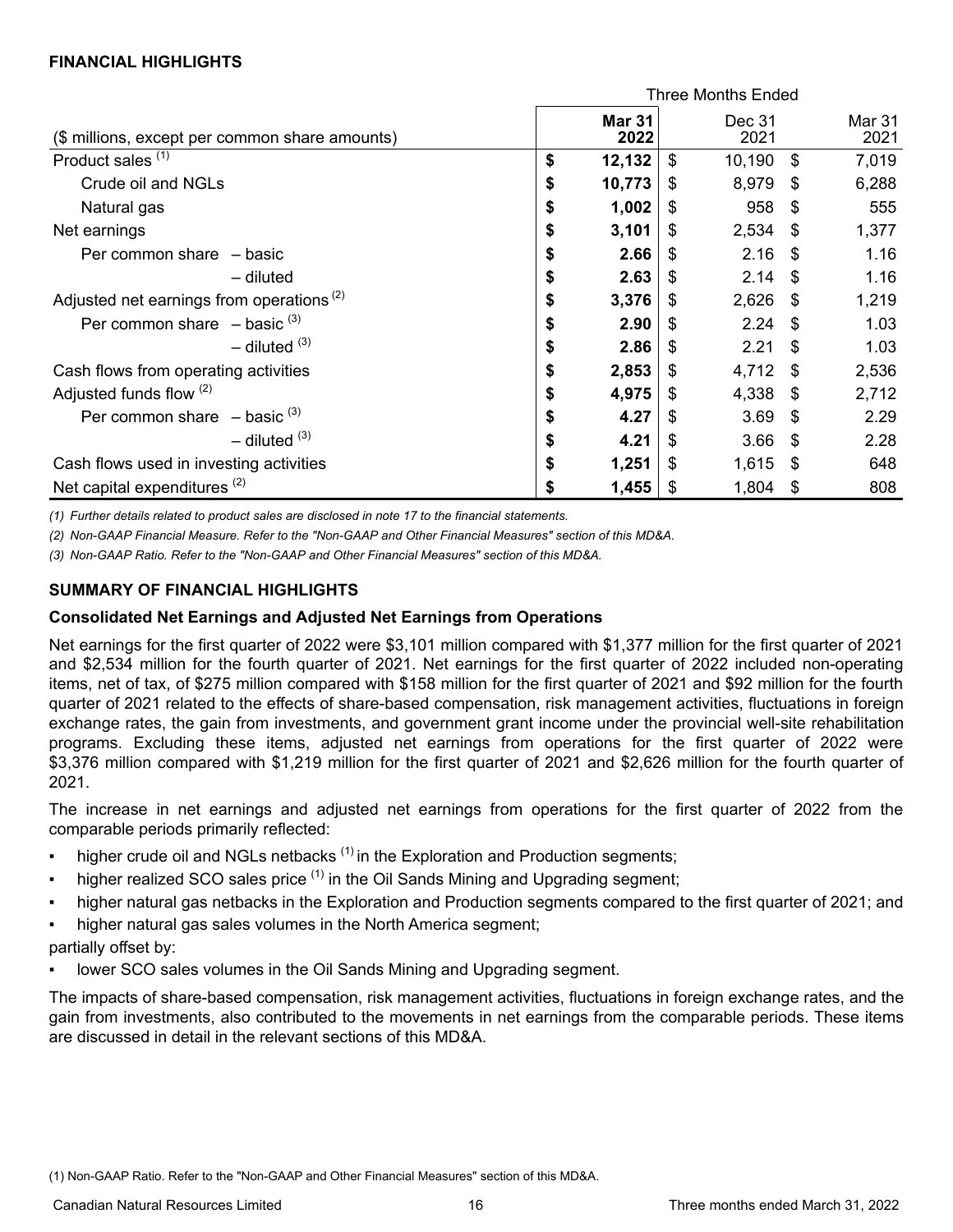## **Cash Flows from Operating Activities and Adjusted Funds Flow**

Cash flows from operating activities for the first quarter of 2022 were \$2,853 million compared with \$2,536 million for the first quarter of 2021 and \$4,712 million for the fourth quarter of 2021. The fluctuations in cash flows from operating activities from the comparable periods were primarily due the impact of changes in non-cash working capital, together with the factors previously noted related to the fluctuations in adjusted net earnings from operations.

Adjusted funds flow for the first quarter of 2022 was \$4,975 million compared with \$2,712 million for the first quarter of 2021 and \$4,338 million for the fourth quarter of 2021. The fluctuations in adjusted funds flow from the comparable periods were primarily due to the factors noted above related to the fluctuations in cash flows from operating activities excluding the impact of the net change in non-cash working capital, abandonment expenditures excluding the impact of government grant income under the provincial well-site rehabilitation programs, and movements in other long-term assets, including the unamortized cost of the share bonus program.

## **Production Volumes**

Crude oil and NGLs production before royalties for the first quarter of 2022 decreased 3% to 945,809 bbl/d, from 979,352 bbl/d for the first quarter of 2021 and decreased 6% from 1,004,425 bbl/d for the fourth quarter of 2021. Natural gas production before royalties for the first quarter of 2022 increased 26% to 2,006 MMcf/d from 1,598 MMcf/d for the first quarter of 2021 and increased 8% from 1,857 MMcf/d for the fourth quarter of 2021. Total production before royalties for the first quarter of 2022 of 1,280,180 BOE/d was comparable with 1,245,703 BOE/d for the first quarter of 2021 and 1,313,900 BOE/d for the fourth quarter of 2021. Crude oil and NGLs and natural gas production volumes are discussed in detail in the "Daily Production, before royalties" section of this MD&A.

## **Product Prices**

In the Company's Exploration and Production segments, realized crude oil and NGLs prices <sup>(1)</sup> averaged \$93.54 per bbl for the first quarter of 2022, an increase of 78% compared with \$52.68 per bbl for the first quarter of 2021, and an increase of 28% from \$72.81 per bbl for the fourth quarter of 2021. The realized natural gas price <sup>(1)</sup> increased 54% to average \$5.26 per Mcf for the first quarter of 2022 from \$3.42 per Mcf for the first quarter of 2021, and was comparable with \$5.35 per Mcf for the fourth quarter of 2021. In the Oil Sands Mining and Upgrading segment, the Company's realized SCO sales price increased 73% to average \$112.05 per bbl for the first quarter of 2022 from \$64.60 per bbl for the first quarter of 2021, and increased 27% from \$88.48 per bbl for the fourth quarter of 2021. The Company's realized pricing reflects prevailing benchmark pricing. Crude oil and NGLs and natural gas prices are discussed in detail in the "Business Environment", "Realized Product Prices – Exploration and Production", and the "Oil Sands Mining and Upgrading" sections of this MD&A.

### **Production Expense**

In the Company's Exploration and Production segments, crude oil and NGLs production expense  $(2)$  averaged \$15.80 per bbl for the first quarter of 2022, an increase of 9% from \$14.56 per bbl for the first quarter of 2021, and comparable with \$15.70 per bbl for the fourth quarter of 2021. Natural gas production expense  $(2)$  averaged \$1.31 per Mcf for the first quarter of 2022, comparable with \$1.27 per Mcf for the first quarter of 2021 and an increase of 17% from \$1.12 per Mcf for the fourth quarter of 2021. In the Oil Sands Mining and Upgrading segment, production costs <sup>(2)</sup> averaged \$24.60 per bbl for the first quarter of 2022, an increase of 24% from \$19.82 per bbl for the first quarter of 2021, and an increase of 26% from \$19.55 per bbl for the fourth quarter of 2021. Crude oil and NGLs and natural gas production expense is discussed in detail in the "Production Expense – Exploration and Production" and the "Oil Sands Mining and Upgrading" sections of this MD&A.

<sup>(1)</sup> Non-GAAP Ratio. Refer to the "Non-GAAP and Other Financial Measures" section of this MD&A.

<sup>(2)</sup> Calculated as respective production expense divided by respective sales volumes.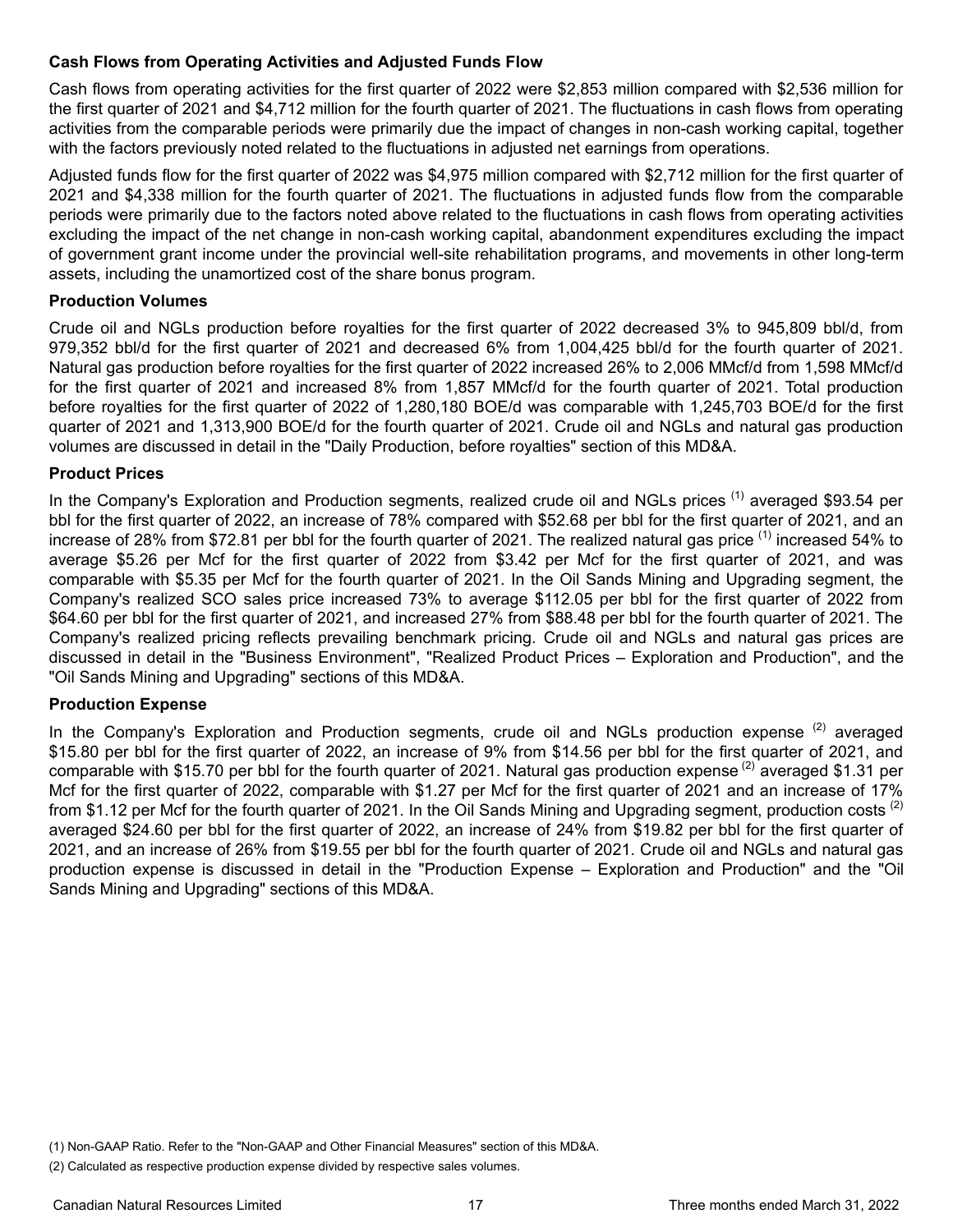### **SUMMARY OF QUARTERLY FINANCIAL RESULTS**

The following is a summary of the Company's quarterly financial results for the eight most recently completed quarters:

| (\$ millions, except per common share<br>amounts) |    | <b>Mar 31</b><br>2022 |     | Dec 31<br>2021 |     | Sep 30<br>2021 |     | <b>Jun 30</b><br>2021 |
|---------------------------------------------------|----|-----------------------|-----|----------------|-----|----------------|-----|-----------------------|
| Product sales <sup>(1)</sup>                      | \$ | 12,132                | \$  | 10,190         | \$  | 8,521          | \$  | 7,124                 |
| Crude oil and NGLs                                | \$ | 10,773                | S   | 8,979          | \$  | 7,607          | \$  | 6,382                 |
| Natural gas                                       | \$ | 1,002                 | S   | 958            | \$  | 694            | \$  | 509                   |
| Net earnings                                      | \$ | 3,101                 | \$  | 2,534          | \$  | 2,202          | \$  | 1,551                 |
| Net earnings per common share                     |    |                       |     |                |     |                |     |                       |
| – basic                                           | S  | 2.66                  | S   | 2.16           | \$  | 1.87           | \$  | 1.31                  |
| - diluted                                         | S  | 2.63                  | \$  | 2.14           | -\$ | 1.86           | \$  | 1.30                  |
| (\$ millions, except per common share<br>amounts) |    | Mar 31<br>2021        |     | Dec 31<br>2020 |     | Sep 30<br>2020 |     | <b>Jun 30</b><br>2020 |
| Product sales <sup>(1)</sup>                      | \$ | 7,019                 | \$  | 5,219          | -\$ | 4,676          | \$  | 2,944                 |
| Crude oil and NGLs                                | \$ | 6,288                 | S   | 4,592          | S   | 4,202          | \$  | 2,462                 |
| Natural gas                                       | \$ | 555                   | S   | 496            | \$  | 338            | \$  | 307                   |
| Net earnings (loss)                               | \$ | 1,377                 | \$  | 749            | \$  | 408            | \$  | (310)                 |
| Net earnings (loss) per common share              |    |                       |     |                |     |                |     |                       |
| – basic                                           | \$ | 1.16                  | -\$ | 0.63           | -\$ | 0.35           | -\$ | (0.26)                |
| - diluted                                         | \$ | 1.16                  | \$  | 0.63           | \$  | 0.35           | \$  | (0.26)                |

*(1) Further details related to product sales for the three months ended March 31, 2022 and 2021 are disclosed in note 17 to the financial statements.*

Volatility in the quarterly net earnings (loss) over the eight most recently completed quarters was primarily due to:

- **Crude oil pricing** Fluctuating global supply/demand including crude oil production levels from OPEC+ and its impact on world supply; the impact of geopolitical and market uncertainties, including those due to COVID-19 and in connection with governmental responses to COVID-19, and the impact of the Russian invasion of Ukraine, on worldwide benchmark pricing; the impact of shale oil production in North America; the impact of the Western Canadian Select ("WCS") Heavy Differential from the West Texas Intermediate reference location at Cushing, Oklahoma ("WTI") in North America; the impact of the differential between WTI and Dated Brent ("Brent") benchmark pricing in the International segments; and the impact of production curtailments mandated by the Government of Alberta that were suspended effective December 1, 2020.
- **Natural gas pricing** The impact of fluctuations in both the demand for natural gas and inventory storage levels, third-party pipeline maintenance and outages, the impact of geopolitical and market uncertainties, the impact of seasonal conditions, and the impact of shale gas production in the US.
- **Crude oil and NGLs sales volumes** Fluctuations in production from the Kirby and Jackfish Thermal Oil Sands Projects, fluctuations in production due to the cyclic nature of the Primrose thermal oil projects, fluctuations in the Company's drilling program in North America and the International segments, the impact of turnarounds and pitstops in the Oil Sands Mining and Upgrading segment, production curtailments mandated by the Government of Alberta that were suspended effective December 1, 2020, and the impact of shut-in production due to lower demand during COVID-19. Sales volumes also reflected fluctuations due to timing of liftings and maintenance activities in the International segments.
- **Natural gas sales volumes** Fluctuations in production due to the Company's drilling program in North America and the International segments, natural decline rates, the temporary shut-down and subsequent reinstatement of the Pine River Gas Plant during 2021, and the impact and timing of acquisitions.
- **Production expense** Fluctuations primarily due to the impact of the demand and cost for services, fluctuations in product mix and production volumes, the impact of seasonal conditions, the impact of increased carbon tax and energy costs, cost optimizations across all segments, the impact and timing of acquisitions, the impact of turnarounds and pitstops in the Oil Sands Mining and Upgrading segment, and maintenance activities in the International segments.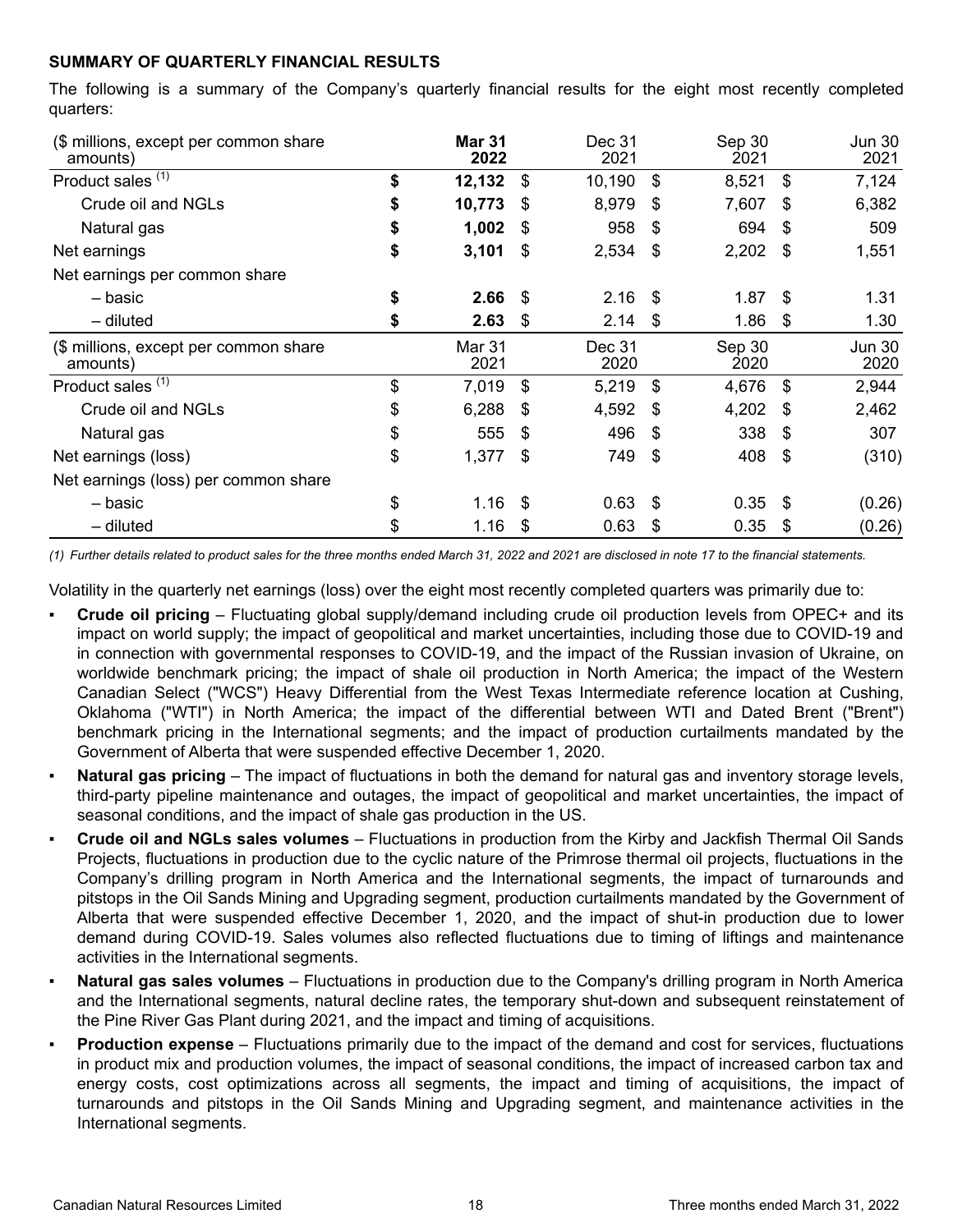- **Transportation, blending, and feedstock expense** Fluctuations due to the provision recognized relating to the cancellation of the Keystone XL pipeline project in the fourth quarter of 2020.
- **Depletion, depreciation and amortization expense** Fluctuations due to changes in sales volumes including the impact and timing of acquisitions and dispositions, proved reserves, asset retirement obligations, finding and development costs associated with crude oil and natural gas exploration, estimated future costs to develop the Company's proved undeveloped reserves, fluctuations in International sales volumes subject to higher depletion rates, and the impact of turnarounds and pitstops in the Oil Sands Mining and Upgrading segment.
- **Share-based compensation** Fluctuations due to the measurement of fair market value of the Company's sharebased compensation liability.
- **Risk management** Fluctuations due to the recognition of gains and losses from the mark-to-market and subsequent settlement of the Company's risk management activities.
- **Interest expense** Fluctuations due to changing long-term debt levels, and the impact of movements in benchmark interest rates on outstanding floating rate long-term debt.
- **Foreign exchange** Fluctuations in the Canadian dollar relative to the US dollar, which impact the realized price the Company receives for its crude oil and natural gas sales, as sales prices are based predominantly on US dollar denominated benchmarks. Fluctuations in realized and unrealized foreign exchange gains and losses were also recorded with respect to US dollar denominated debt, partially offset by the impact of cross currency swap hedges.
- Gain on acquisitions, gain (loss) from investments and income from North West Redwater Partnership **("NWRP")** – Fluctuations due to the recognition of gains on acquisitions, gain (loss) from the investments in PrairieSky Royalty Ltd. and Inter Pipeline Ltd. shares, and the distribution from NWRP in the second quarter of 2021.

### **BUSINESS ENVIRONMENT**

Global benchmark crude oil prices increased significantly in the first quarter of 2022, primarily in response to the impact of the Russian invasion of Ukraine and the OPEC+ decision to adhere to previously agreed upon production cut agreements. Additionally, global economic conditions and outlook continued to improve as the effects of COVID-19 became less impactful on the global economy.

### **Liquidity**

As at March 31, 2022, the Company had undrawn revolving bank credit facilities of \$5,590 million. Including cash and cash equivalents and short-term investments, the Company had approximately \$6,107 million in liquidity  $(1)$ . The Company also has certain other dedicated credit facilities supporting letters of credit.

The Company remains committed to maintaining a strong balance sheet, adequate available liquidity and a flexible capital structure. Refer to the "Liquidity and Capital Resources" section of this MD&A for further details.

### **Risks and Uncertainties**

COVID-19, including variants of concern, continues to have the potential to further disrupt the Company's operations, projects, and financial condition, through the disruption of the local or global supply chain and transportation services, rising inflation, or the loss of manpower resulting from quarantines that affect the Company's labour pools in their local communities, workforce camps or operating sites or that are instituted by local health authorities as a precautionary measure, any of which may require the Company to temporarily reduce or shutdown its operations depending on their extent and severity.

(1) Non-GAAP Financial Measure. Refer to the "Non-GAAP and Other Financial Measures" section of this MD&A.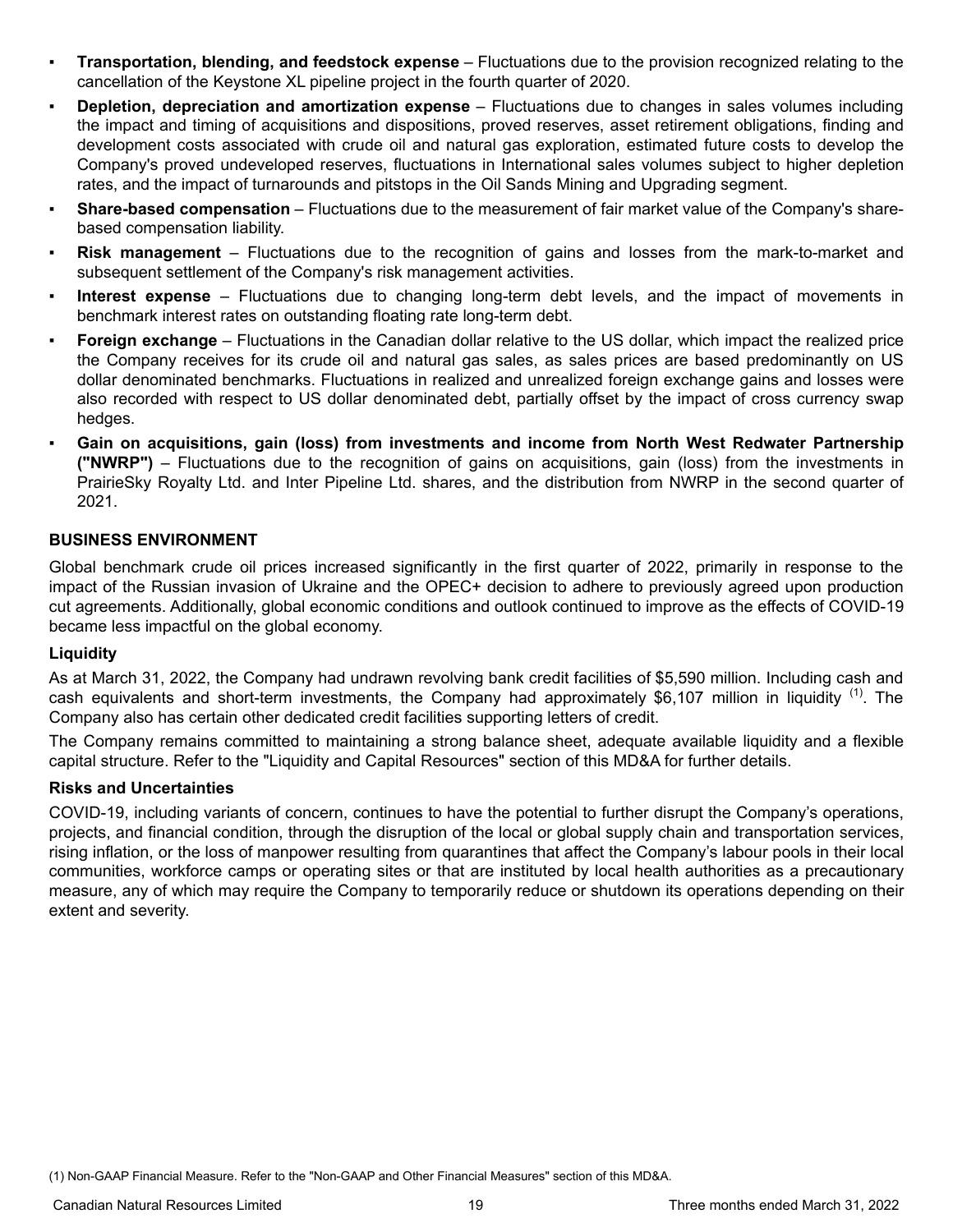### **Benchmark Commodity Prices**

|                                                 | Three Months Ended |                       |     |                |     |                |  |  |  |
|-------------------------------------------------|--------------------|-----------------------|-----|----------------|-----|----------------|--|--|--|
| (Average for the period)                        |                    | <b>Mar 31</b><br>2022 |     | Dec 31<br>2021 |     | Mar 31<br>2021 |  |  |  |
| WTI benchmark price (US\$/bbl)                  | \$                 | 94.38                 | \$. | 77.17          | -S  | 57.80          |  |  |  |
| Dated Brent benchmark price (US\$/bbl)          | \$                 | 99.17                 | S   | 79.55          | \$. | 60.58          |  |  |  |
| WCS Heavy Differential from WTI (US\$/bbl)      | \$                 | 14.60                 | \$  | 14.65          | -S  | 12.42          |  |  |  |
| SCO price (US\$/bbl)                            | \$                 | 93.05                 | S   | 75.39 \$       |     | 54.30          |  |  |  |
| Condensate benchmark price (US\$/bbl)           | \$                 | 96.16                 | S   | 79.10 \$       |     | 57.99          |  |  |  |
| Condensate Differential from WTI (US\$/bbl)     | \$                 | (1.78)                | S.  | $(1.93)$ \$    |     | (0.19)         |  |  |  |
| NYMEX benchmark price (US\$/MMBtu)              | \$                 | 4.91                  | S   | $5.83$ \$      |     | 2.69           |  |  |  |
| AECO benchmark price (C\$/GJ)                   | \$                 | 4.35                  | S   | 4.67           | S   | 2.77           |  |  |  |
| US/Canadian dollar average exchange rate (US\$) |                    | 0.7899                | S   | 0.7937         | S   | 0.7900         |  |  |  |

Substantially all of the Company's production is sold based on US dollar benchmark pricing. Specifically, crude oil is marketed based on WTI and Brent indices. Canadian natural gas pricing is primarily based on AECO reference pricing, which is derived from the NYMEX reference pricing and adjusted for its basis or location differential to the NYMEX delivery point at Henry Hub. The Company's realized prices are directly impacted by fluctuations in foreign exchange rates. Product revenue continued to be impacted by the volatility of the Canadian dollar as the Canadian dollar sales price the Company received for its crude oil and natural gas sales is based on US dollar denominated benchmarks.

Crude oil sales contracts in the North America segment are typically based on WTI benchmark pricing. WTI averaged US\$94.38 per bbl for the first quarter of 2022, an increase of 63% from US\$57.80 per bbl for the first quarter of 2021, and an increase of 22% from US\$77.17 per bbl for the fourth quarter of 2021.

Crude oil sales contracts for the Company's International segments are typically based on Brent pricing, which is representative of international markets and overall world supply and demand. Brent averaged US\$99.17 per bbl for the first quarter of 2022, an increase of 64% from US\$60.58 per bbl for the first quarter of 2021, and an increase of 25% from US\$79.55 per bbl for the fourth quarter of 2021.

The increase in WTI and Brent pricing for the first quarter of 2022 from the comparable periods primarily reflected the impact of the Russian invasion of Ukraine and the OPEC+ decision to adhere to the previously agreed upon production cut agreements. Additionally, global demand for crude oil continued to increase due to improved economic conditions as a result of the lessening of earlier COVID-19 restrictions.

The WCS Heavy Differential averaged US\$14.60 per bbl for the first quarter of 2022, a widening of 18% from US\$12.42 per bbl for the first quarter of 2021, and comparable with US\$14.65 per bbl for the fourth quarter of 2021. The widening of the WCS Heavy Differential for the first quarter of 2022 from the first quarter of 2021, primarily reflected the increase in WTI benchmark pricing and the widening of US Gulf Coast heavy oil pricing.

The SCO price averaged US\$93.05 per bbl for the first quarter of 2022, an increase of 71% from US\$54.30 per bbl for the first quarter of 2021, and an increase of 23% from US\$75.39 per bbl for the fourth quarter of 2021. The increase in SCO pricing for the first quarter of 2022 from the comparable periods primarily reflected the increase in WTI benchmark pricing.

NYMEX natural gas prices averaged US\$4.91 per MMBtu for the first quarter of 2022, an increase of 83% from US\$2.69 per MMBtu for the first quarter of 2021, and a decrease of 16% from US\$5.83 per MMBtu for the fourth quarter of 2021. The increase in NYMEX natural gas prices for the first quarter of 2022 from the first quarter of 2021 primarily reflected the impact of the Russian invasion of Ukraine, increased North American demand, and increased US Liquefied Natural Gas exports. The decrease in NYMEX natural gas prices for the first quarter of 2022 from the fourth quarter of 2021 primarily reflected lower than expected demand in North America due to weather.

AECO natural gas prices averaged \$4.35 per GJ for the first quarter of 2022, an increase of 57% from \$2.77 per GJ for the first quarter of 2021, and a decrease of 7% from \$4.67 per GJ for the fourth quarter of 2021. The increase in AECO natural gas prices for the first quarter of 2022 from the first quarter of 2021 primarily reflected lower storage levels and the increase in NYMEX benchmark pricing. The decrease in AECO natural gas prices for the first quarter of 2022 from the fourth quarter of 2021 primarily reflected the decrease in NYMEX benchmark pricing.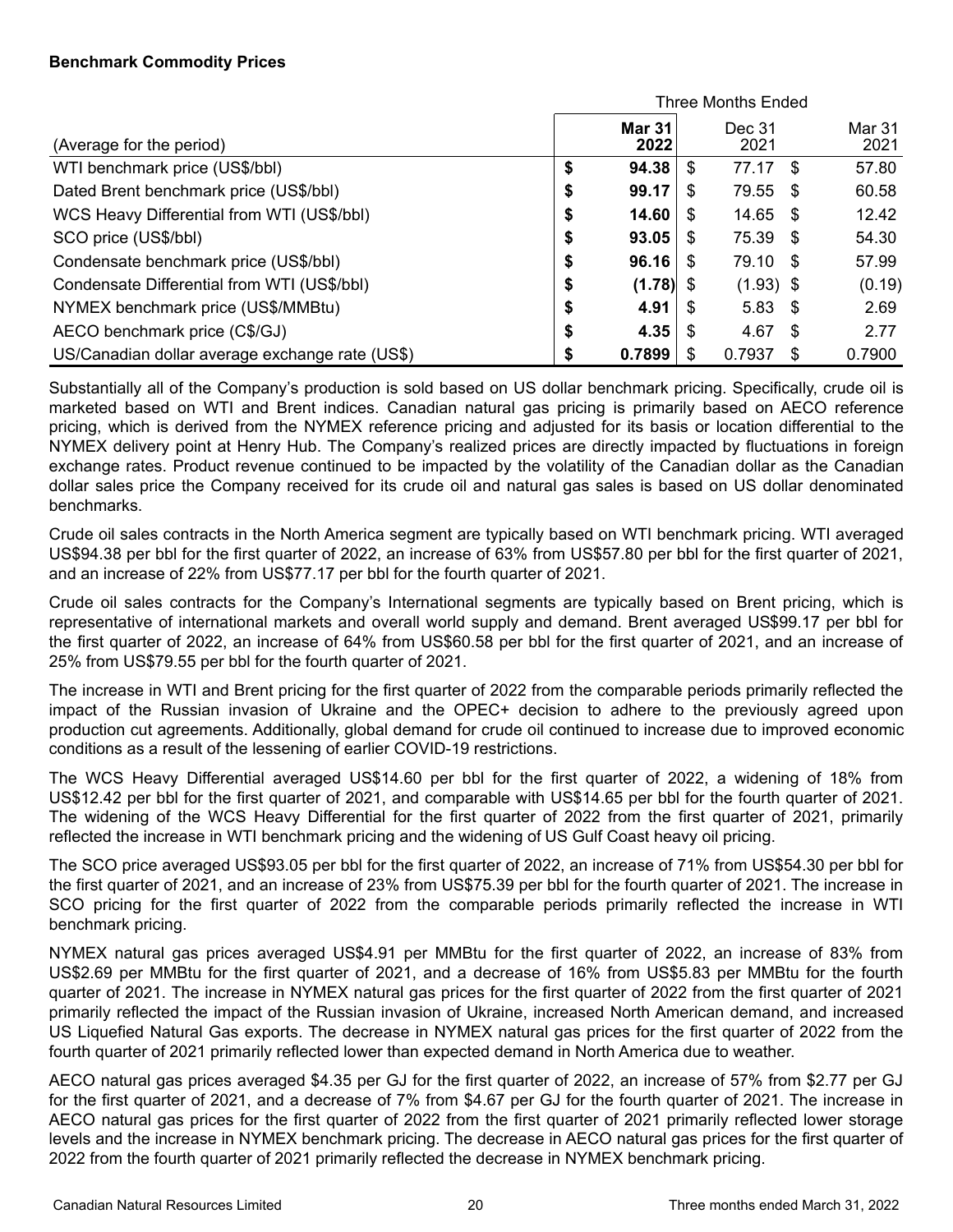### **DAILY PRODUCTION, before royalties**

|                                                    | <b>Three Months Ended</b> |                |                       |
|----------------------------------------------------|---------------------------|----------------|-----------------------|
|                                                    | <b>Mar 31</b><br>2022     | Dec 31<br>2021 | <b>Mar 31</b><br>2021 |
| Crude oil and NGLs (bbl/d)                         |                           |                |                       |
| North America - Exploration and Production         | 484,280                   | 478,738        | 478,736               |
| North America – Oil Sands Mining and Upgrading (1) | 429,826                   | 493,406        | 468,803               |
| International - Exploration and Production         |                           |                |                       |
| North Sea                                          | 15,961                    | 17,860         | 19,959                |
| Offshore Africa                                    | 15,742                    | 14,421         | 11,854                |
| Total International (2)                            | 31,703                    | 32,281         | 31,813                |
| <b>Total Crude oil and NGLs</b>                    | 945,809                   | 1,004,425      | 979,352               |
| Natural gas (MMcf/d) <sup>(3)</sup>                |                           |                |                       |
| <b>North America</b>                               | 1,988                     | 1,841          | 1,585                 |
| International                                      |                           |                |                       |
| North Sea                                          | 3                         | 3              | 4                     |
| Offshore Africa                                    | 15                        | 13             | 9                     |
| <b>Total International</b>                         | 18                        | 16             | 13                    |
| <b>Total Natural gas</b>                           | 2,006                     | 1,857          | 1,598                 |
| Total Barrels of oil equivalent (BOE/d)            | 1,280,180                 | 1,313,900      | 1,245,703             |
| <b>Product mix</b>                                 |                           |                |                       |
| Light and medium crude oil and NGLs                | 11%                       | 10%            | 10%                   |
| Pelican Lake heavy crude oil                       | 4%                        | 4%             | 4%                    |
| Primary heavy crude oil                            | 5%                        | 5%             | 5%                    |
| Bitumen (thermal oil)                              | 20%                       | 20%            | 22%                   |
| Synthetic crude oil (1)                            | 34%                       | 38%            | 38%                   |
| Natural gas                                        | 26%                       | 23%            | 21%                   |
| Percentage of gross revenue (1) (4)                |                           |                |                       |
| (excluding Midstream and Refining revenue)         |                           |                |                       |
| Crude oil and NGLs                                 | 91%                       | 90%            | 92%                   |
| Natural gas                                        | 9%                        | 10%            | 8%                    |

*(1) SCO production before royalties excludes SCO consumed internally as diesel.*

*(2) "International" includes North Sea and Offshore Africa Exploration and Production segments in all instances used.*

*(3) Natural gas production volumes approximate sales volumes.*

*(4) Net of blending costs and excluding risk management activities.*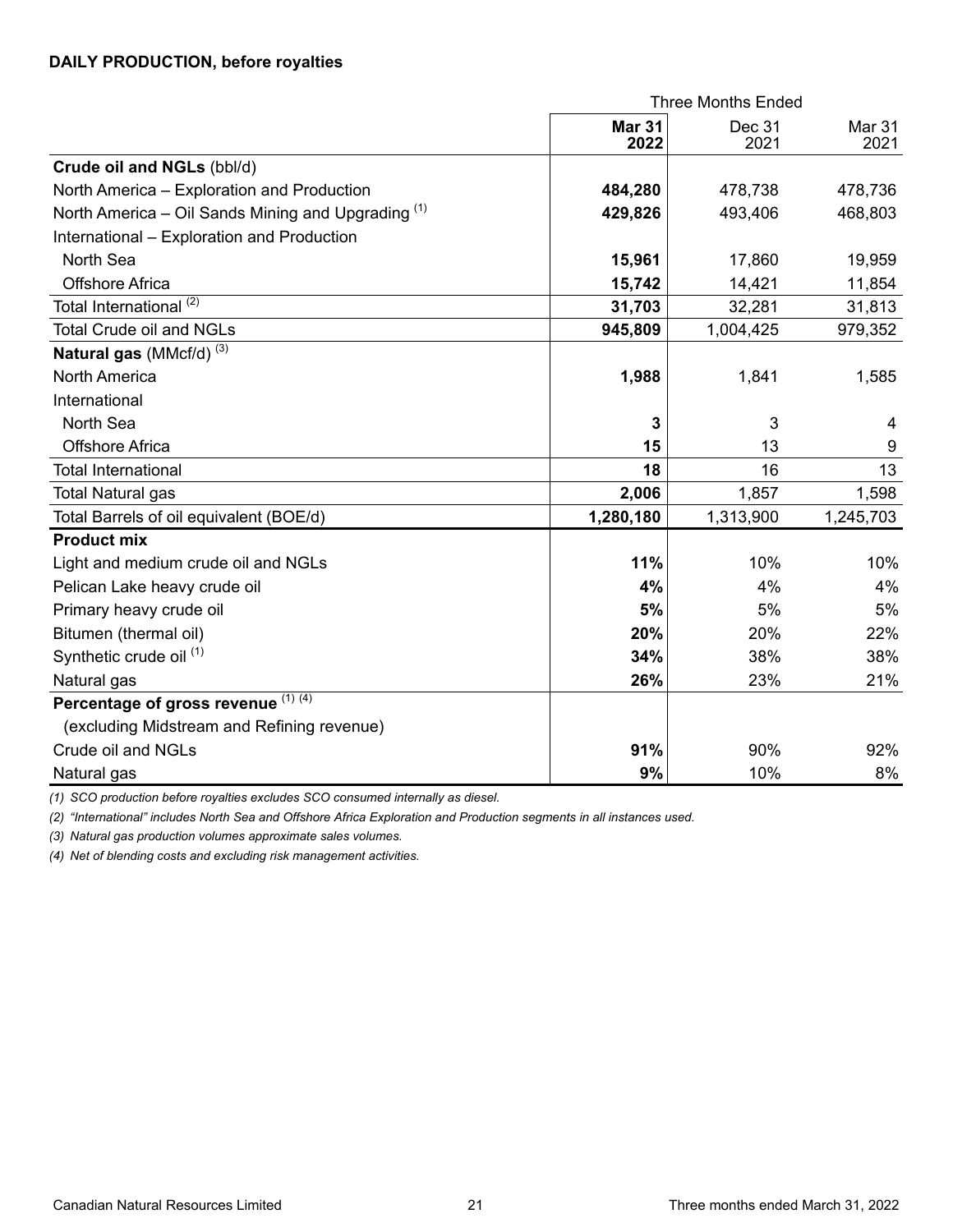|                                                | <b>Three Months Ended</b> |                |                |  |  |  |
|------------------------------------------------|---------------------------|----------------|----------------|--|--|--|
|                                                | <b>Mar 31</b><br>2022     | Dec 31<br>2021 | Mar 31<br>2021 |  |  |  |
| Crude oil and NGLs (bbl/d)                     |                           |                |                |  |  |  |
| North America – Exploration and Production     | 386,621                   | 403,305        | 422,124        |  |  |  |
| North America – Oil Sands Mining and Upgrading | 376,984                   | 440,492        | 448,315        |  |  |  |
| International - Exploration and Production     |                           |                |                |  |  |  |
| North Sea                                      | 15,908                    | 17,825         | 19,927         |  |  |  |
| Offshore Africa                                | 15,010                    | 13,638         | 11,325         |  |  |  |
| Total International                            | 30,918                    | 31,463         | 31,252         |  |  |  |
| Total Crude oil and NGLs                       | 794,523                   | 875,260        | 901,691        |  |  |  |
| <b>Natural gas (MMcf/d)</b>                    |                           |                |                |  |  |  |
| North America                                  | 1,829                     | 1,721          | 1,508          |  |  |  |
| International                                  |                           |                |                |  |  |  |
| North Sea                                      | 3                         | 3              | 4              |  |  |  |
| Offshore Africa                                | 14                        | 12             | 9              |  |  |  |
| <b>Total International</b>                     | 17                        | 15             | 13             |  |  |  |
| Total Natural gas                              | 1,846                     | 1,736          | 1,521          |  |  |  |
| Total Barrels of oil equivalent (BOE/d)        | 1,102,221                 | 1,164,613      | 1,155,220      |  |  |  |

The Company's business approach is to maintain large project inventories and production diversification among each of the commodities it produces; namely light and medium crude oil and NGLs, primary heavy crude oil, Pelican Lake heavy crude oil, bitumen (thermal oil), SCO and natural gas.

Crude oil and NGLs production before royalties for the first quarter of 2022 averaged 945,809 bbl/d, a decrease of 3% from 979,352 bbl/d for the first quarter of 2021, and a decrease of 6% from 1,004,425 bbl/d for the fourth quarter of 2021. The decrease in crude oil and NGLs production for the first quarter of 2022 from the comparable periods primarily reflected facility restrictions at the non-operated Scotford Upgrader ("Scotford") and the commencement of the planned turnaround, which impacted production for the quarter by approximately 46,000 bbl/d.

Annual crude oil and NGLs production for 2022 is targeted to average between 940,000 bbl/d and 982,000 bbl/d. Production targets constitute forward-looking statements. Refer to the "Advisory" section of this MD&A for further details on forward-looking statements.

Record natural gas production before royalties for the first quarter of 2022 of 2,006 MMcf/d increased 26% from 1,598 MMcf/d for the first quarter of 2021, and increased 8% from 1,857 MMcf/d for the fourth quarter of 2021. The increase in natural gas production for the first quarter of 2022 from the comparable periods primarily reflected strong drilling results and production volumes from acquisitions, partially offset by natural field declines.

Annual natural gas production for 2022 is targeted to average between 1,980 MMcf/d and 2,030 MMcf/d. Production targets constitute forward-looking statements. Refer to the "Advisory" section of this MD&A for further details on forward-looking statements.

## **North America – Exploration and Production**

North America crude oil and NGLs production before royalties for the first quarter of 2022 of 484,280 bbl/d was comparable with 478,736 bbl/d for the first quarter of 2021 and 478,738 bbl/d for the fourth quarter of 2021. Crude oil and NGLs production for the first quarter of 2022 from the comparable periods primarily reflected strong drilling results and production volumes from acquisitions, partially offset by natural field declines.

The Company's thermal in situ assets continued to demonstrate long life low decline production before royalties, averaging 261,743 bbl/d for the first quarter of 2022, comparable with 267,530 bbl/d for the first quarter of 2021 and 263,110 bbl/d for the fourth quarter of 2021, through strong field optimization activities.

Pelican Lake heavy crude oil production before royalties averaged 51,991 bbl/d for the first quarter of 2022, a decrease of 6% from 55,498 bbl/d for the first quarter of 2021, and comparable with 52,963 bbl/d for the fourth quarter of 2021, demonstrating Pelican Lake's long life low decline production.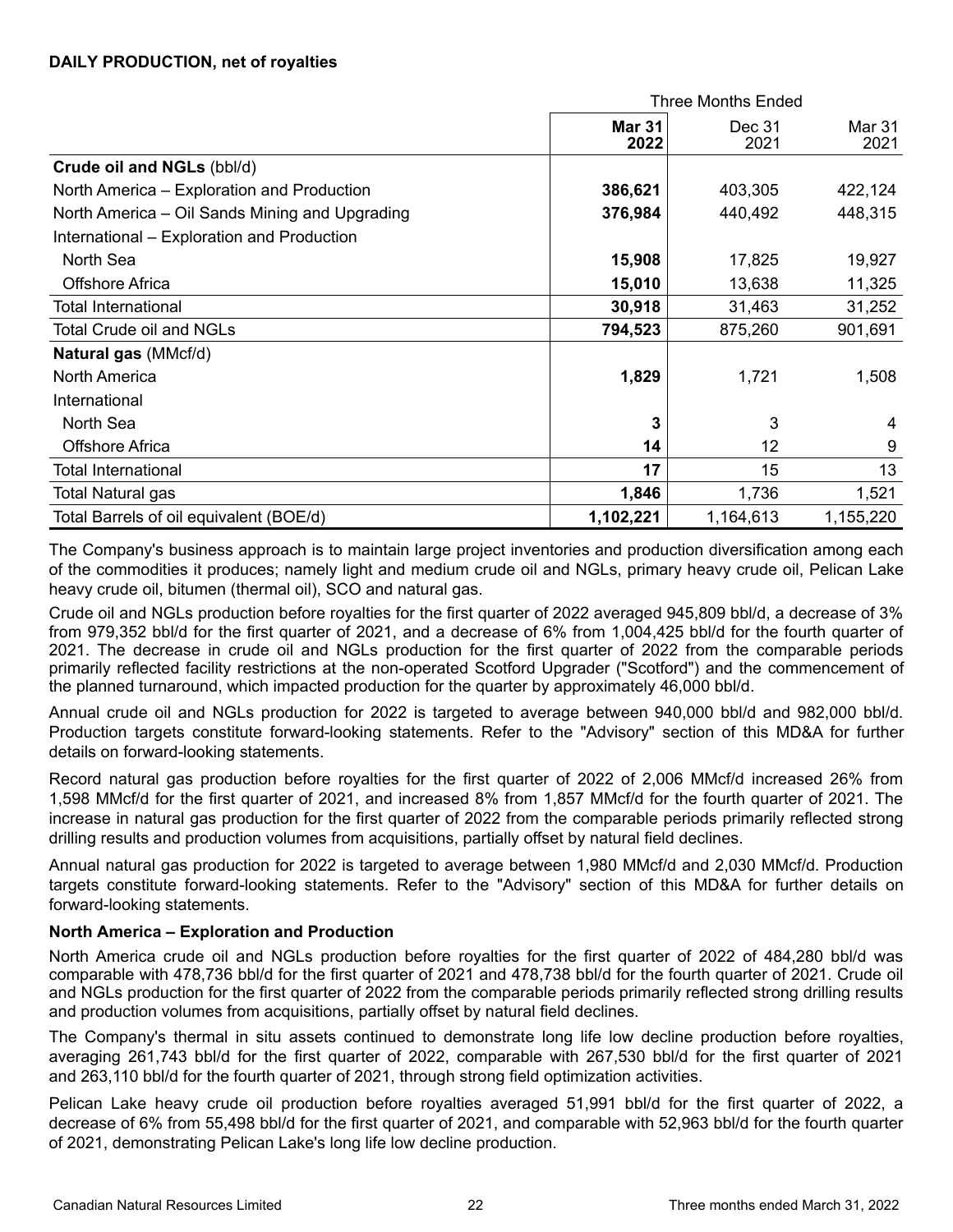Record natural gas production before royalties for the first quarter of 2022 averaged 1,988 MMcf/d, an increase of 25% from 1,585 MMcf/d for the first quarter of 2021, and an increase of 8% from 1,841 MMcf/d for the fourth quarter of 2021. The increase in natural gas production for the first quarter of 2022 from the comparable periods primarily reflected strong drilling results and production volumes from acquisitions, partially offset by natural field declines.

### **North America – Oil Sands Mining and Upgrading**

SCO production before royalties for the first quarter of 2022 of 429,826 bbl/d decreased 8% from 468,803 bbl/d for the first quarter of 2021 and decreased 13% from 493,406 bbl/d for the fourth quarter of 2021. The decrease in SCO production for the first quarter of 2022 from the comparable periods primarily reflected facility restrictions at Scotford and the commencement of the planned turnaround, which impacted production for the quarter by approximately 46,000 bbl/d.

#### **International – Exploration and Production**

International crude oil production before royalties for the first quarter of 2022 of 31,703 bbl/d was comparable with 31,813 bbl/d for the first quarter of 2021 and 32,281 bbl/d for the fourth quarter of 2021.

#### **International Crude Oil Inventory Volumes**

The Company recognizes revenue on its crude oil production when control of the product passes to the customer and delivery has taken place. Revenue has not been recognized in the International segments on crude oil volumes held in various storage facilities or FPSOs, as follows:

| (bb)          | Mar 31<br>2022 | Dec $3'$<br>$202^*$ | Mar 31<br>2021  |
|---------------|----------------|---------------------|-----------------|
| International | 872,196        | 439,<br>ラヘラ<br>∼    | 612,242<br>0.10 |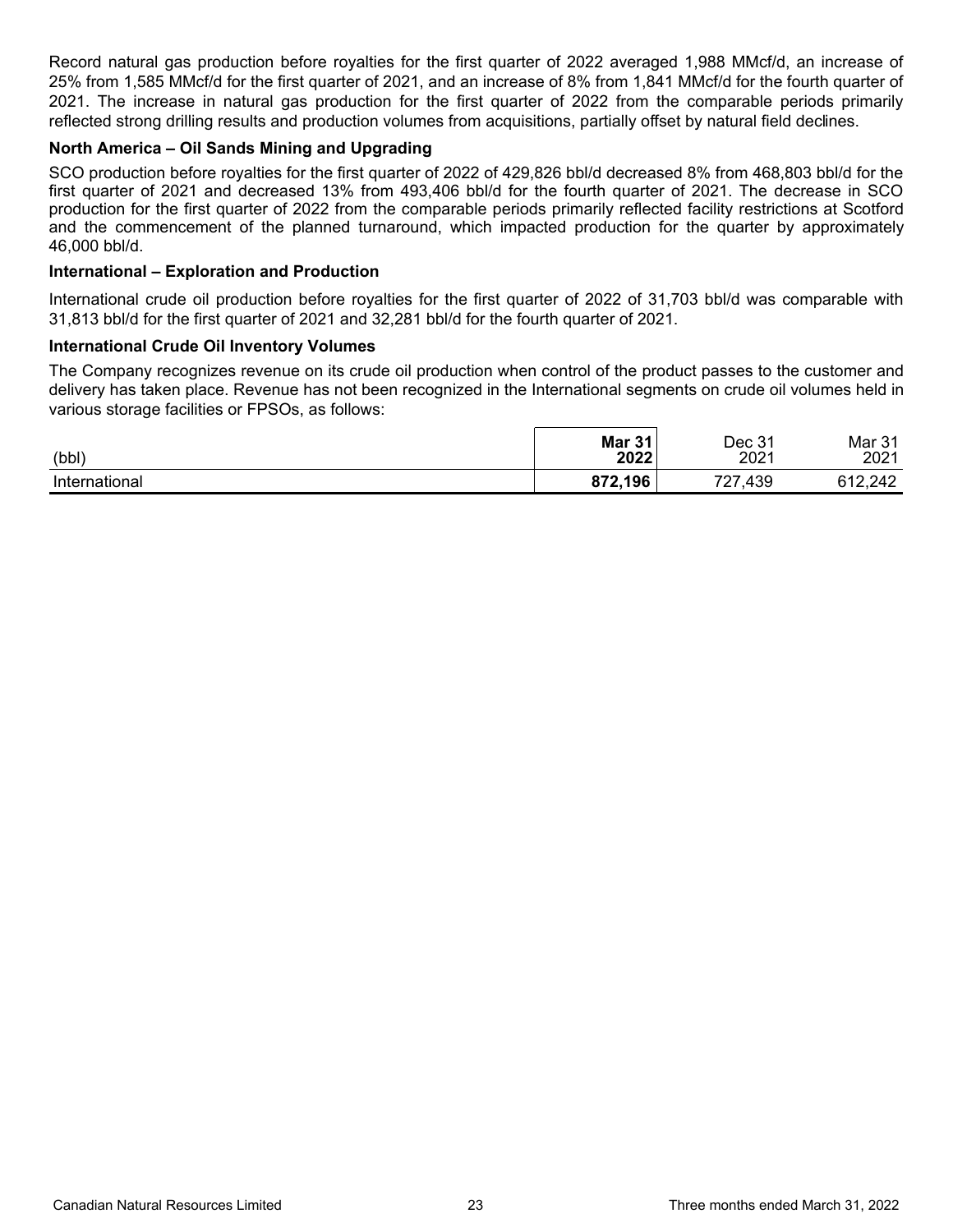### **OPERATING HIGHLIGHTS – EXPLORATION AND PRODUCTION**

|                                                      | <b>Three Months Ended</b> |                       |    |                |                |                |
|------------------------------------------------------|---------------------------|-----------------------|----|----------------|----------------|----------------|
|                                                      |                           | <b>Mar 31</b><br>2022 |    | Dec 31<br>2021 |                | Mar 31<br>2021 |
| Crude oil and NGLs (\$/bbl) (1)                      |                           |                       |    |                |                |                |
| Realized price <sup>(2)</sup>                        | \$                        | 93.54                 | \$ | 72.81          | \$             | 52.68          |
| Transportation <sup>(2)</sup>                        |                           | 4.18                  |    | 3.93           |                | 3.56           |
| Realized price, net of transportation <sup>(2)</sup> |                           | 89.36                 |    | 68.88          |                | 49.12          |
| Royalties <sup>(3)</sup>                             |                           | 17.80                 |    | 10.67          |                | 5.69           |
| Production expense <sup>(4)</sup>                    |                           | 15.80                 |    | 15.70          |                | 14.56          |
| Netback $\overline{^{(2)}}$                          | \$                        | 55.76                 | \$ | 42.51          | $\mathfrak{S}$ | 28.87          |
| Natural gas (\$/Mcf) <sup>(1)</sup>                  |                           |                       |    |                |                |                |
| Realized price <sup>(5)</sup>                        | \$                        | 5.26                  | \$ | 5.35           | \$             | 3.42           |
| Transportation <sup>(6)</sup>                        |                           | 0.50                  |    | 0.42           |                | 0.46           |
| Realized price, net of transportation                |                           | 4.76                  |    | 4.93           |                | 2.96           |
| Royalties <sup>(3)</sup>                             |                           | 0.42                  |    | 0.35           |                | 0.16           |
| Production expense <sup>(4)</sup>                    |                           | 1.31                  |    | 1.12           |                | 1.27           |
| Netback <sup>(2)</sup>                               | \$                        | 3.03                  | \$ | 3.46           | $\mathfrak{S}$ | 1.53           |
| Barrels of oil equivalent (\$/BOE) <sup>(1)</sup>    |                           |                       |    |                |                |                |
| Realized price <sup>(2)</sup>                        | \$                        | 69.66                 | \$ | 57.72          | \$             | 41.80          |
| Transportation <sup>(2)</sup>                        |                           | 3.72                  |    | 3.40           |                | 3.29           |
| Realized price, net of transportation <sup>(2)</sup> |                           | 65.94                 |    | 54.32          |                | 38.51          |
| Royalties <sup>(3)</sup>                             |                           | 11.88                 |    | 7.48           |                | 4.10           |
| Production expense <sup>(4)</sup>                    |                           | 12.70                 |    | 12.33          |                | 12.20          |
| Netback <sup>(2)</sup>                               | \$                        | 41.36                 | \$ | 34.51          | \$             | 22.21          |

*(1) For crude oil and NGLs and BOE sales volumes, refer to the "Non-GAAP and Other Financial Measures" section of this MD&A. For natural gas sales volumes, refer to the "Daily Production, before royalties" section of this MD&A.* 

*(2) Non-GAAP Ratio. Refer to the "Non-GAAP and Other Financial Measures" section of this MD&A.*

*(3) Calculated as royalties divided by respective sales volumes.*

*(4) Calculated as production expense divided by respective sales volumes.*

*(5) Calculated as natural gas sales divided by natural gas sales volumes.*

*(6) Calculated as natural gas transportation expense divided by natural gas sales volumes.*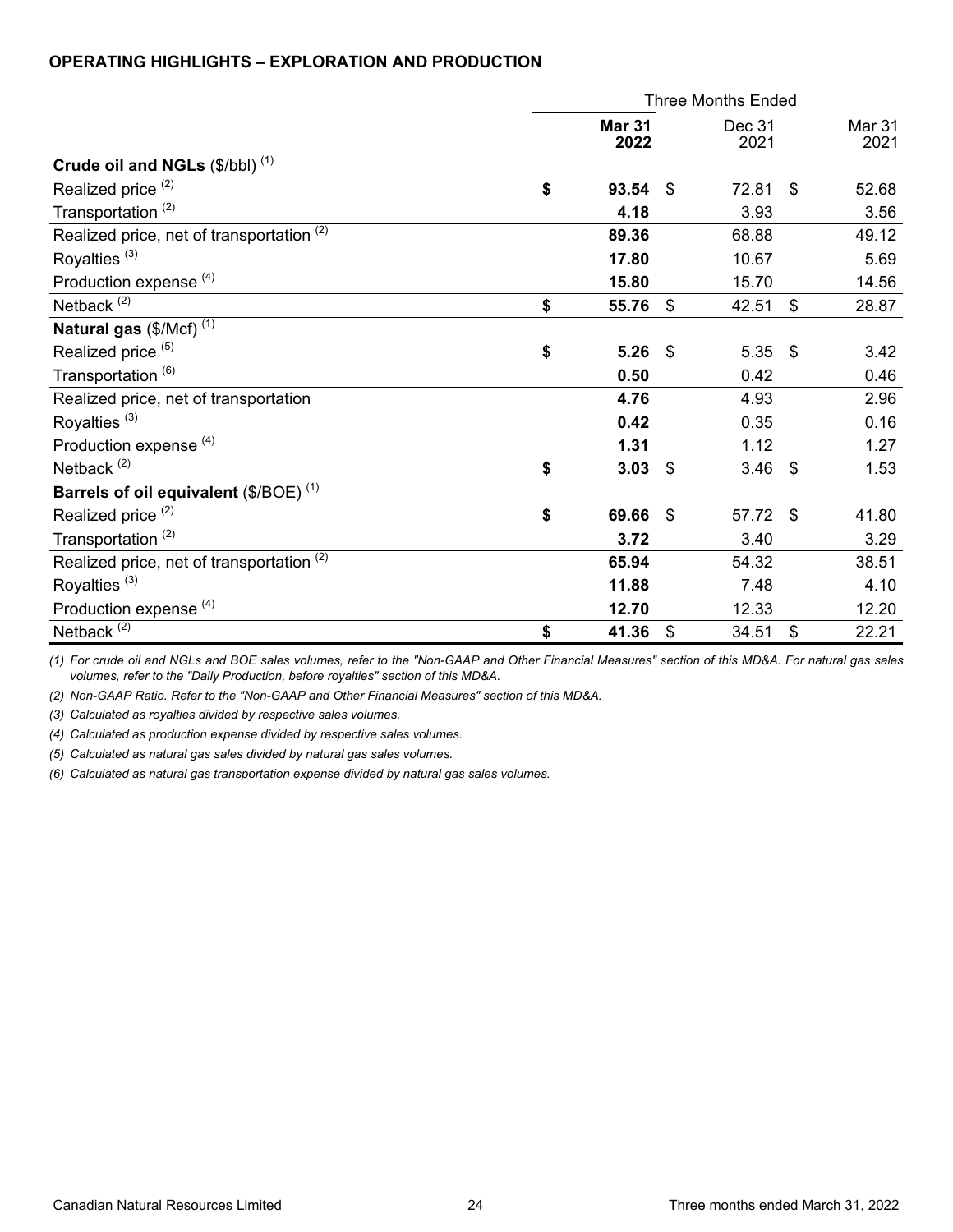### **REALIZED PRODUCT PRICES – EXPLORATION AND PRODUCTION**

|                                               | <b>Three Months Ended</b> |                       |    |                |      |                |  |
|-----------------------------------------------|---------------------------|-----------------------|----|----------------|------|----------------|--|
|                                               |                           | <b>Mar 31</b><br>2022 |    | Dec 31<br>2021 |      | Mar 31<br>2021 |  |
| Crude oil and NGLs (\$/bbl) <sup>(1)</sup>    |                           |                       |    |                |      |                |  |
| North America <sup>(2)</sup>                  | \$                        | 91.44                 | \$ | 71.57          | - \$ | 50.67          |  |
| International average <sup>(3)</sup>          | \$                        | 128.35                | \$ | 95.23          | \$.  | 76.45          |  |
| North Sea <sup>(3)</sup>                      | \$                        | 125.20                | \$ | 100.45         | - \$ | 75.16          |  |
| Offshore Africa <sup>(3)</sup>                | \$                        | 130.25                | \$ | 75.42          | -\$  | 80.00          |  |
| Crude oil and NGLs average <sup>(2)</sup>     | \$                        | 93.54                 | \$ | 72.81          | \$   | 52.68          |  |
| Natural gas $(\frac{6}{\text{Mcf}})^{(1)(3)}$ |                           |                       |    |                |      |                |  |
| <b>North America</b>                          | \$                        | 5.20                  | \$ | $5.33$ \$      |      | 3.41           |  |
| International average                         | \$                        | 11.32                 | \$ | 7.77           | -\$  | 5.11           |  |
| North Sea                                     | \$                        | 20.68                 | \$ | 3.20           | -\$  | 2.57           |  |
| <b>Offshore Africa</b>                        | \$                        | 9.57                  | \$ | 9.00           | -\$  | 6.09           |  |
| Natural gas average                           | \$                        | 5.26                  | \$ | 5.35           | \$   | 3.42           |  |
|                                               |                           |                       |    |                |      |                |  |
| Average (\$/BOE) <sup>(1)(2)</sup>            | \$                        | 69.66                 | \$ | 57.72          | -\$  | 41.80          |  |

*(1) For crude oil and NGLs and BOE sales volumes, refer to the "Non-GAAP and Other Financial Measures" section of this MD&A. For natural gas sales volumes, refer to the "Daily Production, before royalties" section of this MD&A.* 

*(2) Non-GAAP Ratio. Refer to the "Non-GAAP and Other Financial Measures" section of this MD&A.*

*(3) Calculated as crude oil and NGLs sales and natural gas sales divided by respective sales volumes.*

#### **North America**

North America realized crude oil and NGLs prices increased 80% to average \$91.44 per bbl for the first quarter of 2022 from \$50.67 per bbl for the first quarter of 2021, and increased 28% from \$71.57 per bbl for the fourth quarter of 2021. The increase in realized crude oil and NGLs prices for the first quarter of 2022 from the comparable periods was primarily due to higher WTI benchmark pricing. The Company continues to focus on its crude oil blending marketing strategy and in the first quarter of 2022 contributed approximately 185,000 bbl/d of heavy crude oil blends to the WCS stream.

North America realized natural gas prices increased 52% to average \$5.20 per Mcf for the first quarter of 2022 from \$3.41 per Mcf for the first quarter of 2021, and was comparable with \$5.33 per Mcf for the fourth quarter of 2021. The increase in realized natural gas prices for the first quarter of 2022 from the first quarter of 2021 primarily reflected lower storage levels and increased benchmark pricing.

Comparisons of the prices received in North America Exploration and Production by product type were as follows:

|                                              | Three Months Ended |               |      |        |      |        |  |
|----------------------------------------------|--------------------|---------------|------|--------|------|--------|--|
|                                              |                    | <b>Mar 31</b> |      | Dec 31 |      | Mar 31 |  |
| (Quarterly average)                          |                    | 2022          |      | 2021   |      | 2021   |  |
| Wellhead Price <sup>(1)</sup>                |                    |               |      |        |      |        |  |
| Light and medium crude oil and NGLs (\$/bbl) | \$                 | 88.63         |      | 74.41  | \$.  | 50.54  |  |
| Pelican Lake heavy crude oil (\$/bbl)        | \$                 | 97.73         | - \$ | 77.40  | - \$ | 55.26  |  |
| Primary heavy crude oil (\$/bbl)             | \$                 | 97.21         | - \$ | 75.47  | -S   | 54.24  |  |
| Bitumen (thermal oil) (\$/bbl)               | \$                 | 89.93         | - \$ | 68.45  | - \$ | 48.92  |  |
| Natural gas (\$/Mcf)                         | S                  | 5.20          | - \$ | 5.33   |      | 3.41   |  |

*(1) Amounts expressed on a per unit basis are based on sales volumes of the respective product type.*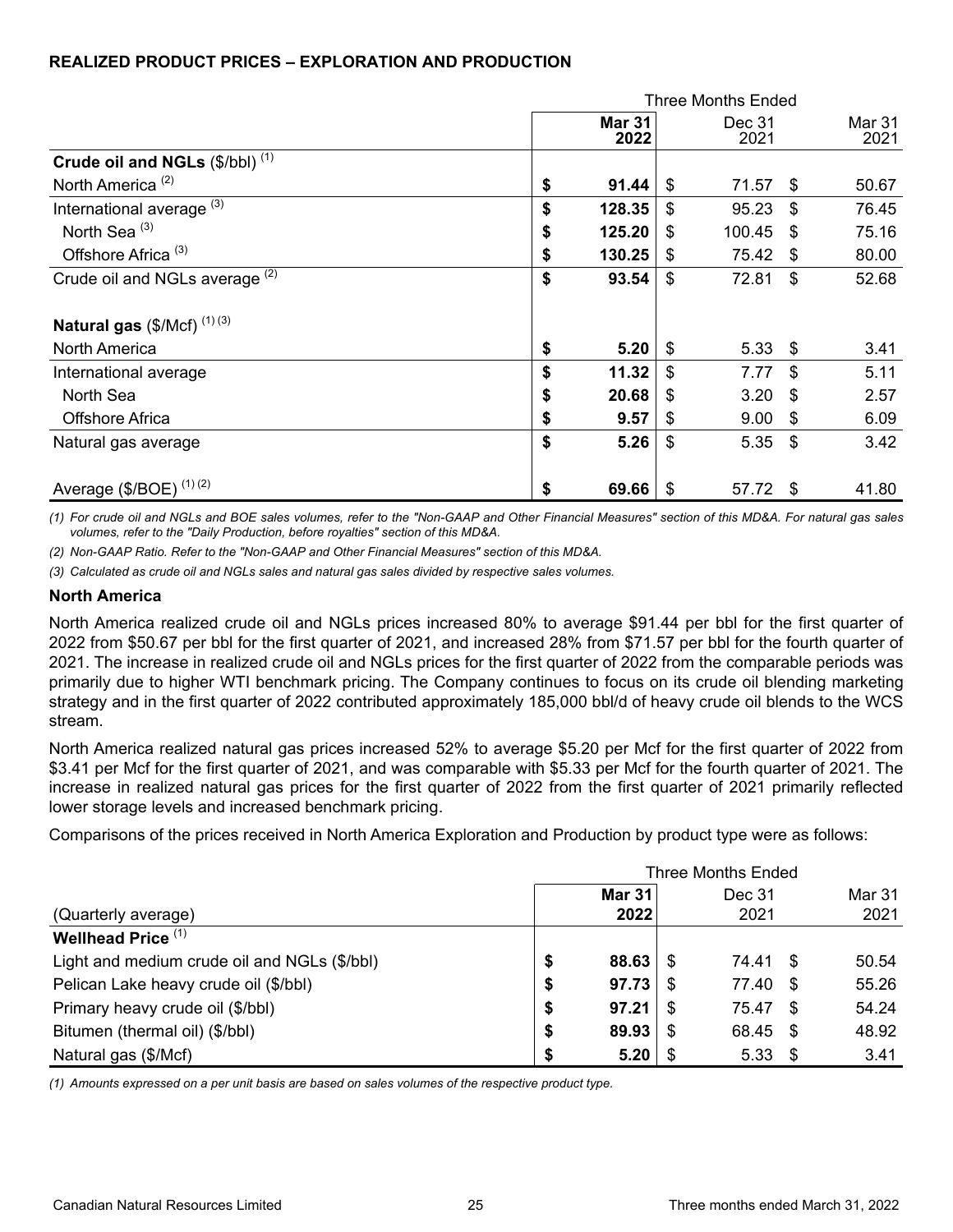### **International**

International realized crude oil and NGLs prices increased 68% to average \$128.35 per bbl for the first quarter of 2022 from \$76.45 per bbl for the first quarter of 2021 and increased 35% from \$95.23 per bbl for the fourth quarter of 2021. Realized crude oil and NGLs prices per barrel in any particular period are dependent on the terms of the various sales contracts, the frequency and timing of liftings from each field, and prevailing crude oil prices and foreign exchange rates at the time of lifting. The fluctuations in realized crude oil and NGLs prices for the first quarter of 2022 from the comparable periods reflected prevailing Brent benchmark pricing at the time of liftings, together with the impact of movements in the Canadian dollar.

## **ROYALTIES – EXPLORATION AND PRODUCTION**

|                                            | Three Months Ended |                       |    |                |      |                |  |
|--------------------------------------------|--------------------|-----------------------|----|----------------|------|----------------|--|
|                                            |                    | <b>Mar 31</b><br>2022 |    | Dec 31<br>2021 |      | Mar 31<br>2021 |  |
| Crude oil and NGLs (\$/bbl) <sup>(1)</sup> |                    |                       |    |                |      |                |  |
| <b>North America</b>                       | \$                 | 18.64                 | \$ | 11.21          | S    | 6.09           |  |
| International average                      | \$                 | 3.93                  | \$ | 1.01           | \$   | 1.05           |  |
| North Sea                                  | \$                 | 0.41                  | \$ | 0.19           | \$   | 0.12           |  |
| Offshore Africa                            | \$                 | 6.06                  | \$ | 4.10           | - \$ | 3.57           |  |
| Crude oil and NGLs average                 | \$                 | 17.80                 | \$ | 10.67          | \$   | 5.69           |  |
| Natural gas $(\frac{6}{\text{Mcf}})^{(1)}$ |                    |                       |    |                |      |                |  |
| North America                              | \$                 | 0.41                  | \$ | $0.35$ \$      |      | 0.16           |  |
| Offshore Africa                            | \$                 | 0.98                  | \$ | 0.41           | - \$ | 0.28           |  |
| Natural gas average                        | \$                 | 0.42                  | \$ | 0.35           | \$   | 0.16           |  |
| Average (\$/BOE) <sup>(1)</sup>            | \$                 | 11.88                 | \$ | 7.48           | - \$ | 4.10           |  |

*(1) Calculated as royalties divided by respective sales volumes. For crude oil and NGLs and BOE sales volumes, refer to the "Non-GAAP and Other Financial Measures" section of this MD&A. For natural gas sales volumes, refer to the "Daily Production, before royalties" section of this MD&A.*

### **North America**

North America crude oil and NGLs and natural gas royalties for the first quarter of 2022 and the comparable periods reflected movements in benchmark commodity prices. North America crude oil royalties also reflected fluctuations in the WCS Heavy Differential and changes in the production mix between high and low royalty rate product types.

Crude oil and NGLs royalty rates <sup>(1)</sup> averaged approximately 20% of product sales for the first quarter of 2022 compared with 12% for the first quarter of 2021 and 16% for the fourth quarter of 2021. The increase in royalty rates for the first quarter of 2022 from the comparable periods was primarily due to higher benchmark prices together with fluctuations in the WCS Heavy Differential.

Natural gas royalty rates averaged approximately 8% of product sales for the first quarter of 2022 compared with 5% for the first quarter of 2021 and 7% for the fourth quarter of 2021. The increase in royalty rates for the first quarter of 2022 from the first quarter of 2021 was primarily due to higher benchmark prices. The increase in royalty rates for the first quarter of 2022 from the fourth quarter of 2021 was primarily due to royalty adjustments in the first quarter of 2022.

### **Offshore Africa**

Under the terms of the various Production Sharing Contracts royalty rates fluctuate based on realized commodity pricing, capital expenditures and production expenses, the status of payouts, and the timing of liftings from each field.

Royalty rates as a percentage of product sales averaged approximately 5% for the first quarter of 2022 compared with 4% of product sales for the first quarter of 2021 and 5% for the fourth quarter of 2021. Royalty rates as a percentage of product sales reflected the timing of liftings and the status of payout in the various fields.

<sup>(1)</sup> Non-GAAP Ratio. Refer to the "Non-GAAP and Other Financial Measures" section of this MD&A.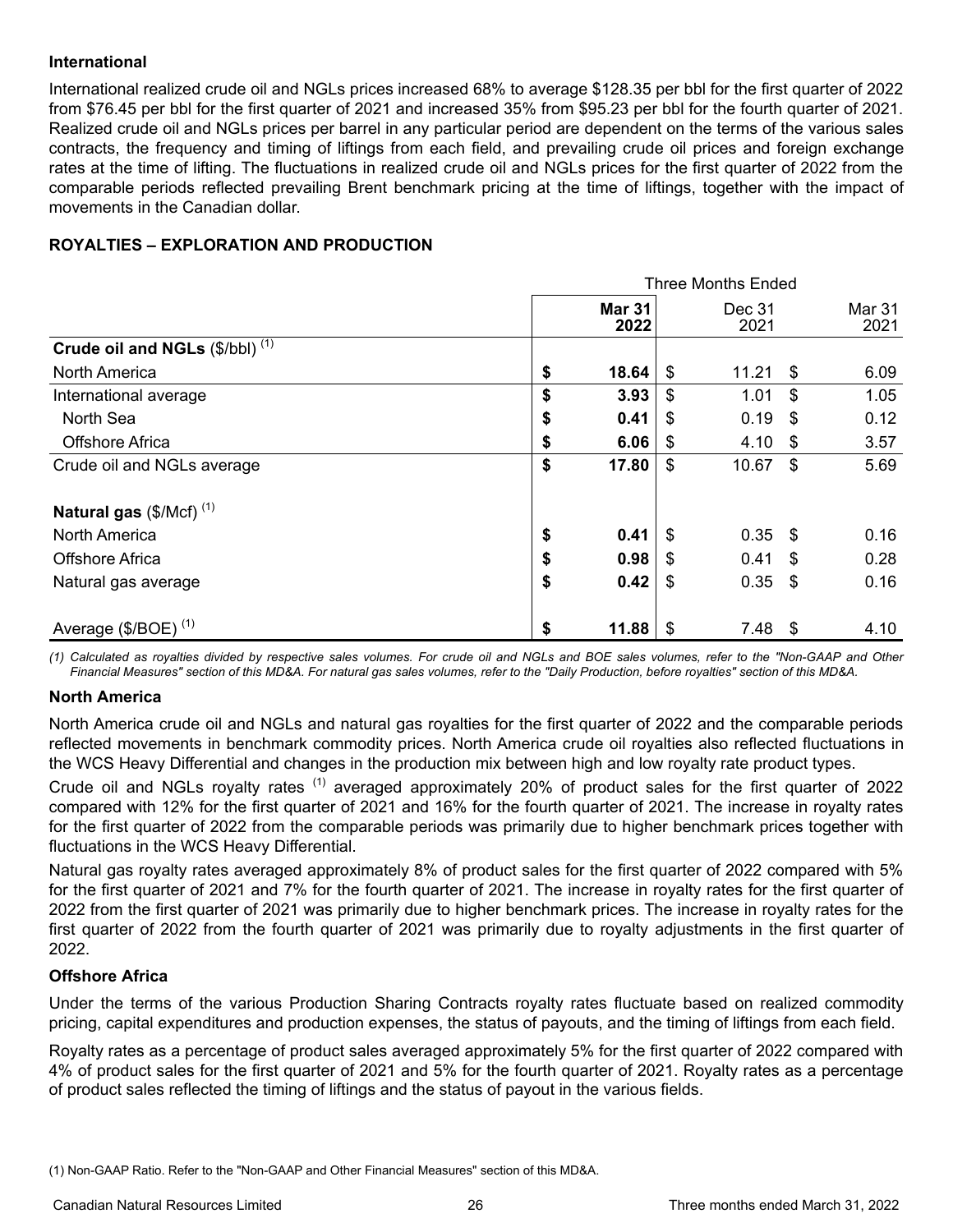### **PRODUCTION EXPENSE – EXPLORATION AND PRODUCTION**

|                                            | <b>Three Months Ended</b> |                       |    |                |      |                |  |
|--------------------------------------------|---------------------------|-----------------------|----|----------------|------|----------------|--|
|                                            |                           | <b>Mar 31</b><br>2022 |    | Dec 31<br>2021 |      | Mar 31<br>2021 |  |
| Crude oil and NGLs (\$/bbl) <sup>(1)</sup> |                           |                       |    |                |      |                |  |
| <b>North America</b>                       | \$                        | 14.79                 | \$ | 13.55          | - \$ | 12.80          |  |
| International average                      | \$                        | 32.58                 | \$ | 54.91          | \$   | 35.35          |  |
| North Sea                                  | \$                        | 64.24                 | \$ | 64.96          | -S   | 42.24          |  |
| Offshore Africa                            | \$                        | 13.38                 | \$ | 16.75          | \$   | 16.57          |  |
| Crude oil and NGLs average                 | \$                        | 15.80                 | \$ | 15.70          | \$   | 14.56          |  |
| Natural gas $(\frac{6}{\text{Mcf}})^{(1)}$ |                           |                       |    |                |      |                |  |
| <b>North America</b>                       | \$                        | 1.28                  | \$ | 1.08           | - \$ | 1.24           |  |
| International average                      | \$                        | 4.61                  | \$ | 5.51           | \$   | 4.95           |  |
| North Sea                                  | \$                        | 8.21                  | \$ | 9.19           | - \$ | 4.85           |  |
| <b>Offshore Africa</b>                     | \$                        | 3.93                  | \$ | 4.52           | \$   | 4.99           |  |
| Natural gas average                        | \$                        | 1.31                  | \$ | 1.12           | \$   | 1.27           |  |
|                                            |                           |                       |    |                |      |                |  |
| Average (\$/BOE) <sup>(1)</sup>            | \$                        | 12.70                 | \$ | 12.33          | \$   | 12.20          |  |

*(1) Calculated as production expense divided by respective sales volumes. For crude oil and NGLs and BOE sales volumes, refer to the "Non-GAAP and Other Financial Measures" section of this MD&A. For natural gas sales volumes, refer to the "Daily Production, before royalties" section of this MD&A.*

## **North America**

North America crude oil and NGLs production expense for the first quarter of 2022 of \$14.79 per bbl increased 16% from \$12.80 per bbl for the first quarter of 2021 and increased 9% from \$13.55 per bbl for the fourth quarter of 2021. The increase in crude oil and NGLs production expense per bbl for the first quarter of 2022 from the comparable periods primarily reflected increased energy costs.

North America natural gas production expense for the first quarter of 2022 of \$1.28 per Mcf was comparable with \$1.24 per Mcf for the first quarter of 2021 and increased 19% from \$1.08 per Mcf for the fourth quarter of 2021. The increase in natural gas production expense per Mcf for the first quarter of 2022 from the fourth quarter of 2021 primarily reflected seasonal conditions.

### **International**

International crude oil production expense for the first quarter of 2022 of \$32.58 per bbl decreased 8% from \$35.35 per bbl for the first quarter of 2021 and decreased 41% from \$54.91 per bbl for the fourth quarter of 2021. The fluctuations in crude oil production expense per barrel for the first quarter of 2022 from the comparable periods primarily reflected the timing of liftings from the Company's various fields in the North Sea and Offshore Africa that have different cost structures. International production expense also reflected fluctuations in the Canadian dollar.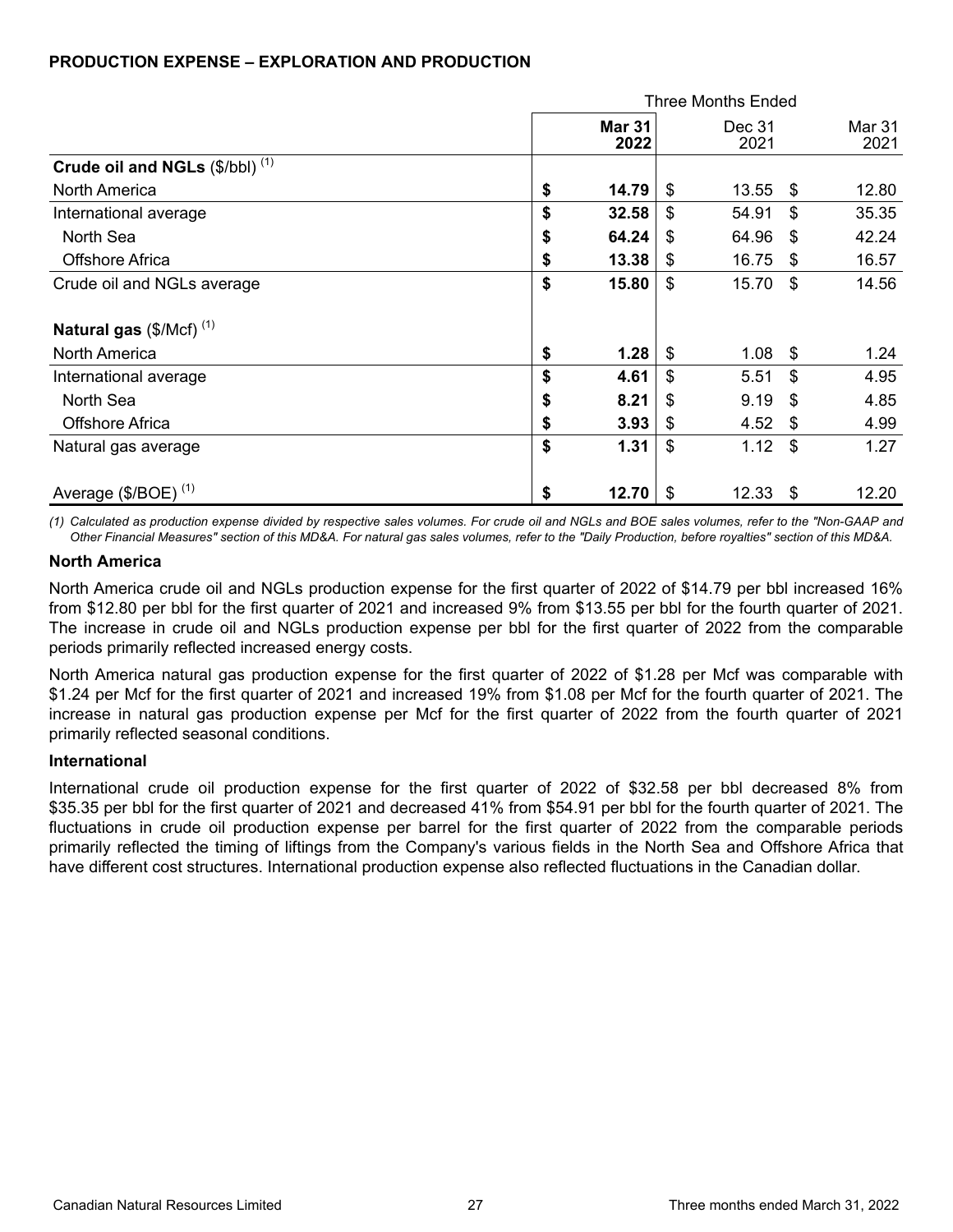### **DEPLETION, DEPRECIATION AND AMORTIZATION – EXPLORATION AND PRODUCTION**

|                                          | <b>Three Months Ended</b> |                       |    |                |  |                |  |
|------------------------------------------|---------------------------|-----------------------|----|----------------|--|----------------|--|
| (\$ millions, except per BOE amounts)    |                           | <b>Mar 31</b><br>2022 |    | Dec 31<br>2021 |  | Mar 31<br>2021 |  |
| North America                            | จ                         | 878                   | S. | 939            |  | 868            |  |
| North Sea                                |                           | 29                    |    | 33             |  | 68             |  |
| Offshore Africa                          |                           | 51                    |    | 19             |  | 31             |  |
| Depletion, Depreciation and Amortization |                           | 958                   |    | 991            |  | 967            |  |
| \$/BOE <sup>(1)</sup>                    |                           | 12.40                 |    | 13.03          |  | 13.70          |  |

*(1) Calculated as depletion, depreciation and amortization expense divided by sales volumes. For sales volumes, refer to the "Non-GAAP and Other Financial Measures" section of this MD&A.*

Depletion, depreciation and amortization expense for the first quarter of 2022 of \$12.40 per BOE decreased 9% from \$13.70 per BOE for the first quarter of 2021 and decreased 5% from \$13.03 per BOE for the fourth quarter of 2021. The decrease in depletion, depreciation and amortization expense per BOE for the first quarter of 2022 from the comparable periods primarily reflected lower depletion rates, primarily due to increases to the Company's North America Exploration and Production reserve estimates at December 31, 2021, including the impact of the acquisitions completed during the prior year.

Depletion, depreciation and amortization expense on an absolute and per BOE basis also reflects the impact of the timing of liftings from each field in the North Sea and Offshore Africa.

## **ASSET RETIREMENT OBLIGATION ACCRETION – EXPLORATION AND PRODUCTION**

|                                              | Three Months Ended |                       |      |                 |      |                |  |  |
|----------------------------------------------|--------------------|-----------------------|------|-----------------|------|----------------|--|--|
| (\$ millions, except per BOE amounts)        |                    | <b>Mar 31</b><br>2022 |      | Dec 31<br>2021  |      | Mar 31<br>2021 |  |  |
| <b>North America</b>                         |                    | 35 <sub>5</sub>       | S    | 25              |      | 25             |  |  |
| North Sea                                    |                    |                       |      | 5               |      | 5              |  |  |
| Offshore Africa                              |                    | 2                     |      |                 |      |                |  |  |
| <b>Asset Retirement Obligation Accretion</b> | จ                  | 44                    | - \$ | 32 <sup>2</sup> | - \$ | 31             |  |  |
| \$/BOE <sup>(1)</sup>                        |                    | 0.56                  |      | 0.42            |      | 0.45           |  |  |

*(1) Calculated as asset retirement obligation accretion divided by sales volumes. For sales volumes, refer to the "Non-GAAP and Other Financial Measures" section of this MD&A.*

Asset retirement obligation accretion expense represents the increase in the carrying amount of the asset retirement obligation due to the passage of time.

Asset retirement obligation accretion expense for the first quarter of 2022 of \$0.56 per BOE increased 24% from \$0.45 per BOE for the first quarter of 2021 and increased 33% from \$0.42 per BOE for the fourth quarter of 2021. The increase in asset retirement obligation accretion expense on a per BOE basis primarily reflected the revision of cost estimates made to the asset retirement obligation in the fourth quarter of 2021.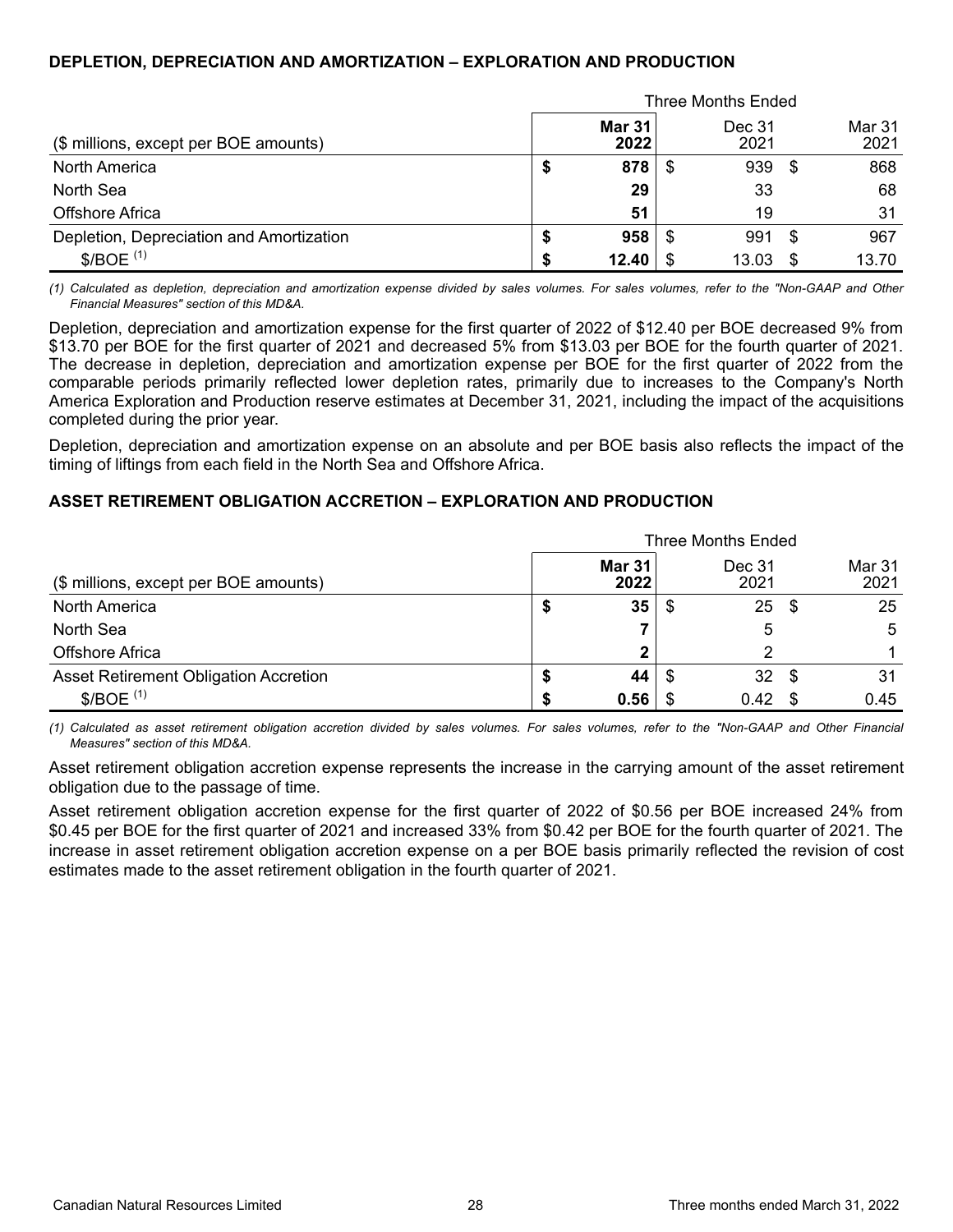### **OPERATING HIGHLIGHTS – OIL SANDS MINING AND UPGRADING**

The Company continues to focus on safe, reliable and efficient operations and leveraging its technical expertise across the Horizon and AOSP sites. SCO production in the first quarter of 2022 of 429,826 bbl/d decreased from the comparable periods, primarily reflecting facility restrictions at Scotford and the commencement of the planned turnaround, which impacted production for the quarter by approximately 46,000 bbl/d.

The Company incurred production costs of \$977 million for the first quarter of 2022, a 17% increase from \$838 million for the first quarter of 2021, and a 12% increase from \$871 million for the fourth quarter of 2021, primarily reflecting higher energy, turnaround, and maintenance related costs.

## **REALIZED PRODUCT PRICES, ROYALTIES AND TRANSPORTATION – OIL SANDS MINING AND UPGRADING**

|                                          | <b>Three Months Ended</b> |                       |      |                |  |                |  |
|------------------------------------------|---------------------------|-----------------------|------|----------------|--|----------------|--|
| (\$/bbl)                                 |                           | <b>Mar 31</b><br>2022 |      | Dec 31<br>2021 |  | Mar 31<br>2021 |  |
| Realized SCO sales price (1)             | S                         | 112.05                |      | 88.48          |  | 64.60          |  |
| Bitumen value for royalty purposes $(2)$ | \$                        | 85.75                 | - \$ | 65.80          |  | 46.39          |  |
| Bitumen royalties <sup>(3)</sup>         | \$                        | $13.51 \; \vert \; \$ |      | $9.16$ \$      |  | 2.88           |  |
| Transportation <sup>(1)</sup>            |                           | 1.55                  |      | 1.33           |  | 1.10           |  |

*(1) Non-GAAP Ratio. Refer to the "Non-GAAP and Other Financial Measures" section of this MD&A.*

*(2) Calculated as the quarterly average of the bitumen methodology price.*

*(3) Calculated as royalties divided by sales volumes. For SCO sales volumes, refer to the "Non-GAAP and Other Financial Measures" section of this MD&A.*

The realized SCO sales price averaged \$112.05 per bbl for the first quarter of 2022, an increase of 73% from \$64.60 per bbl for the first quarter of 2021 and an increase of 27% from \$88.48 per bbl for the fourth quarter of 2021. The increase in the realized SCO sales price for the first quarter of 2022 from the comparable periods primarily reflected the increase in WTI benchmark pricing.

The increase in bitumen royalties per bbl for the first quarter of 2022 from the comparable periods primarily reflected the impact of higher prevailing bitumen pricing. The increase from the first quarter of 2021 also reflected the impact of AOSP reaching full payout.

Transportation expense averaged \$1.55 per bbl for the first quarter of 2022, an increase of 41% from \$1.10 per bbl for the first quarter of 2021 and an increase of 17% from \$1.33 per bbl for the fourth quarter of 2021. The increase in transportation expense per bbl for the first quarter of 2022 from comparable periods primarily reflected the impact of lower production volumes in the first quarter of 2022.

### **PRODUCTION COSTS – OIL SANDS MINING AND UPGRADING**

The following tables are reconciled to the Oil Sands Mining and Upgrading production costs disclosed in note 17 to the financial statements.

|                                               | Three Months Ended |                       |  |                |  |                |  |
|-----------------------------------------------|--------------------|-----------------------|--|----------------|--|----------------|--|
| $$$ millions)                                 |                    | <b>Mar 31</b><br>2022 |  | Dec 31<br>2021 |  | Mar 31<br>2021 |  |
| Production costs, excluding natural gas costs |                    | 896                   |  | 796            |  | 779            |  |
| Natural gas costs                             |                    | 81                    |  | 75             |  | 59             |  |
| <b>Production costs</b>                       |                    |                       |  | 871            |  | 838            |  |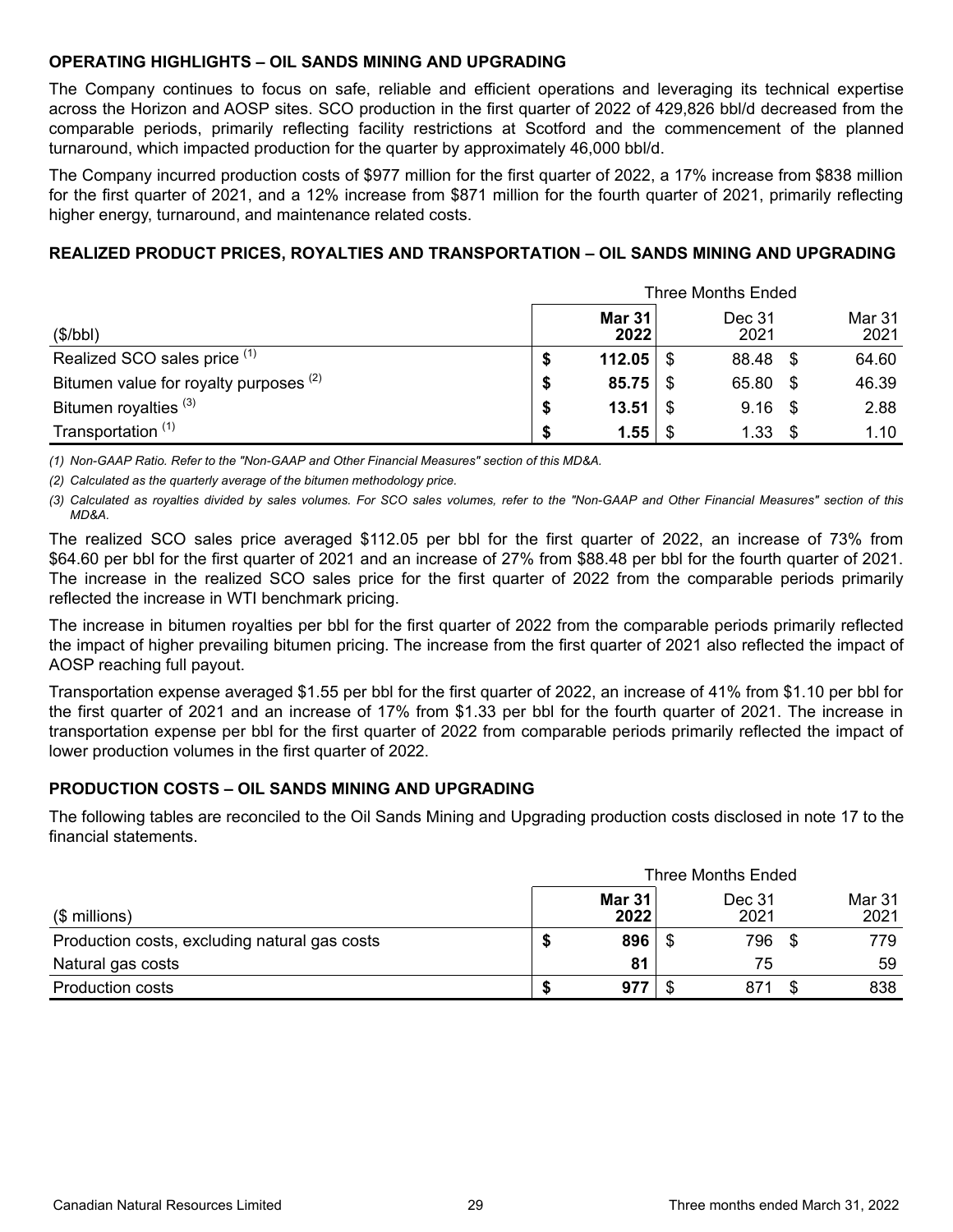|                                                   | <b>Three Months Ended</b> |                       |  |                |  |                |
|---------------------------------------------------|---------------------------|-----------------------|--|----------------|--|----------------|
| (\$/bbl)                                          |                           | <b>Mar 31</b><br>2022 |  | Dec 31<br>2021 |  | Mar 31<br>2021 |
| Production costs, excluding natural gas costs (1) |                           | 22.57                 |  | 17.86          |  | 18.42          |
| Natural gas costs $(2)$                           |                           | 2.03                  |  | 1.69           |  | 1.40           |
| Production costs <sup>(3)</sup>                   |                           | 24.60                 |  | 19.55          |  | 19.82          |
| Sales volumes (bbl/d)                             |                           | 441,324               |  | 483,972        |  | 469,953        |

*(1) Calculated as production costs, excluding natural gas costs divided by sales volumes.*

*(2) Calculated as natural gas costs divided by sales volumes.*

*(3) Calculated as production costs divided by sales volumes.*

Production costs for the first quarter of 2022 averaged \$24.60 per bbl, an increase of 24% from \$19.82 per bbl for the first quarter of 2021 and an increase of 26% from \$19.55 per bbl for the fourth quarter of 2021. The increase in production costs per bbl for the first quarter of 2022 from the comparable periods primarily reflected the impact of lower production volumes at Scotford, together with higher energy, turnaround, and maintenance related costs.

## **DEPLETION, DEPRECIATION AND AMORTIZATION – OIL SANDS MINING AND UPGRADING**

|                                          | <b>Three Months Ended</b> |                       |  |                |  |                |
|------------------------------------------|---------------------------|-----------------------|--|----------------|--|----------------|
| (\$ millions, except per bbl amounts)    |                           | <b>Mar 31</b><br>2022 |  | Dec 31<br>2021 |  | Mar 31<br>2021 |
| Depletion, depreciation and amortization |                           | 445                   |  | 478 \$         |  | 450            |
| $$/bbI$ <sup>(1)</sup>                   |                           | 11.20                 |  | 10.73          |  | 10.64          |

*(1) Calculated as depletion, depreciation and amortization divided by sales volumes. For SCO sales volumes, refer to the "Non-GAAP and Other Financial Measures" section of this MD&A.*

Depletion, depreciation and amortization expense for the first quarter of 2022 of \$11.20 per bbl increased 5% from \$10.64 per bbl for the first quarter of 2021, and increased 4% from \$10.73 per bbl for the fourth quarter of 2021. The increase in depletion, depreciation and amortization on a per barrel basis for the first quarter of 2022 from the comparable periods primarily reflected the impact of lower volumes from underlying operations.

### **ASSET RETIREMENT OBLIGATION ACCRETION – OIL SANDS MINING AND UPGRADING**

|                                       | Three Months Ended                                 |                 |  |      |  |      |  |
|---------------------------------------|----------------------------------------------------|-----------------|--|------|--|------|--|
| (\$ millions, except per bbl amounts) | Mar 31<br>Mar 31<br>Dec 31<br>2022<br>2021<br>2021 |                 |  |      |  |      |  |
| Asset retirement obligation accretion |                                                    | 15 <sub>1</sub> |  | 14S  |  | 15   |  |
| $$/bbl$ <sup><math>(1)</math></sup>   |                                                    | 0.39            |  | 0.32 |  | 0.34 |  |

*(1) Calculated as asset retirement obligation accretion divided by sales volumes. For SCO sales volumes, refer to the "Non-GAAP and Other Financial Measures" section of this MD&A.*

Asset retirement obligation accretion expense represents the increase in the carrying amount of the asset retirement obligation due to the passage of time.

Asset retirement obligation accretion expense of \$0.39 per bbl for the first quarter of 2022 increased 15% from \$0.34 per bbl for the first quarter of 2021 and increased 22% from \$0.32 per bbl for the fourth quarter of 2021. The increase in asset retirement obligation accretion from comparable periods primarily reflected the impact of lower sales volumes.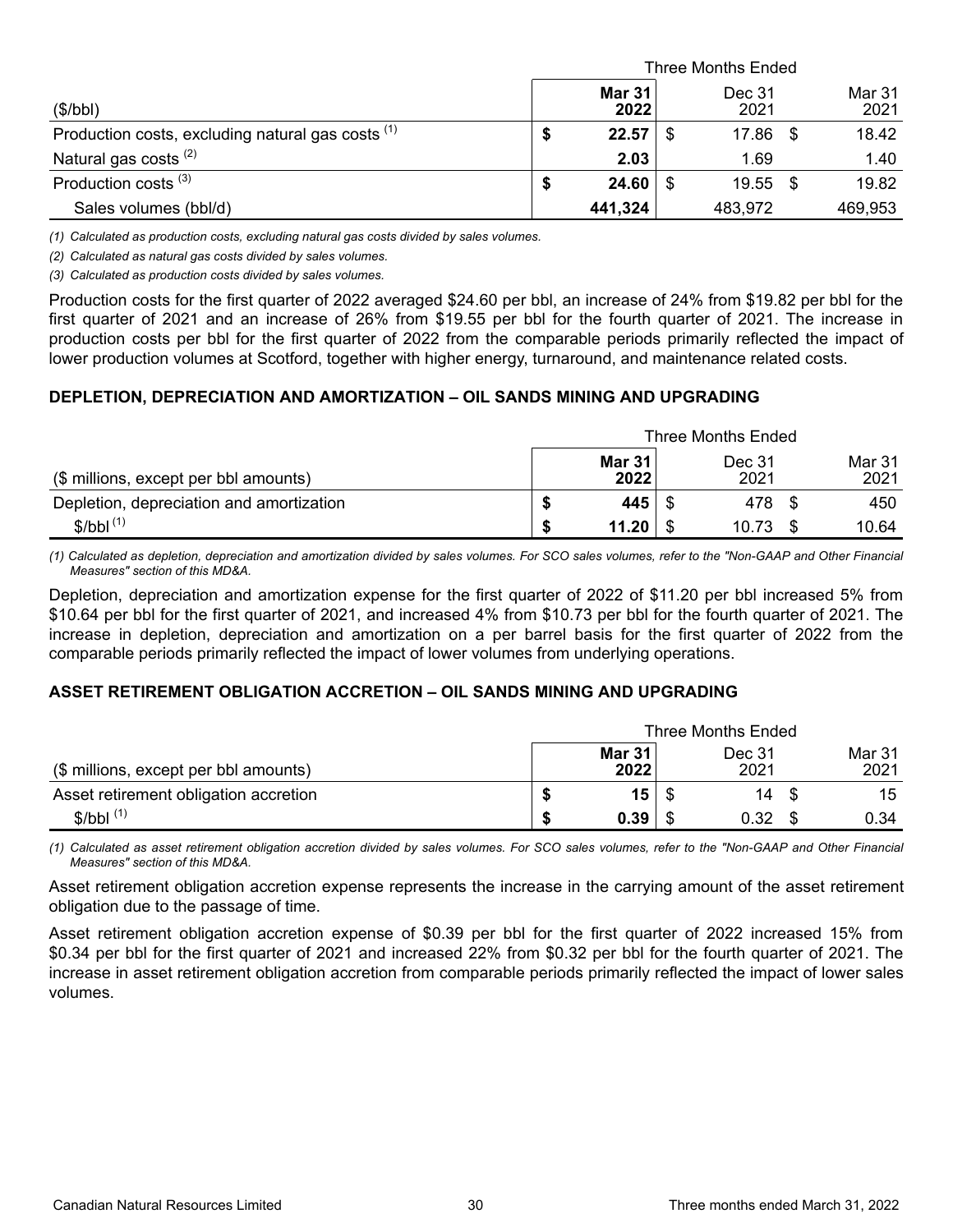### **MIDSTREAM AND REFINING**

|                                          | <b>Three Months Ended</b> |      |                |     |                |  |  |
|------------------------------------------|---------------------------|------|----------------|-----|----------------|--|--|
| $($$ millions)                           | <b>Mar 31</b><br>2022     |      | Dec 31<br>2021 |     | Mar 31<br>2021 |  |  |
| <b>Product sales</b>                     |                           |      |                |     |                |  |  |
| Midstream activities                     | \$<br>20                  | - \$ | 17             | -\$ | 19             |  |  |
| NWRP, refined product sales and other    | 249                       |      | 200            |     | 131            |  |  |
| Segmented revenue                        | 269                       |      | 217            |     | 150            |  |  |
| Less:                                    |                           |      |                |     |                |  |  |
| NWRP, refining toll                      | 61                        |      | 37             |     | 58             |  |  |
| Midstream activities                     | 5                         |      | 5              |     | 5              |  |  |
| Production expense                       | 66                        |      | 42             |     | 63             |  |  |
| NWRP, transportation and feedstock costs | 179                       |      | 165            |     | 105            |  |  |
| Depreciation                             | 4                         |      | 4              |     | 4              |  |  |
| Segmented earnings (loss)                | \$<br>20                  |      | 6              | \$  | (22)           |  |  |

The Company's Midstream and Refining assets consist of two crude oil pipeline systems, a 50% working interest in an 84-megawatt cogeneration plant at Primrose and the Company's 50% equity investment in NWRP.

NWRP operates a 50,000 bbl/d bitumen upgrader and refinery that processes approximately 12,500 bbl/d (25% toll payer) of bitumen feedstock for the Company and 37,500 bbl/d (75% toll payer) of bitumen feedstock for the Alberta Petroleum Marketing Commission ("APMC"), an agent of the Government of Alberta. The Company is unconditionally obligated to pay its 25% pro rata share of the debt component of the monthly fee-for-service toll over the 40-year tolling period until 2058. Sales of diesel and refined products and associated refining tolls are recognized in the Midstream and Refining segment. For the first quarter of 2022, production of ultra-low sulphur diesel and other refined products averaged 71,975 BOE/d (17,994 BOE/d to the Company), (three months ended March 31, 2021 – 56,316 BOE/d; 14,079 BOE/d to the Company), reflecting the 25% toll payer commitment.

On June 30, 2021, the equity partners together with the toll payers, agreed to optimize the structure of NWRP to better align the commercial interests of the equity partners and the toll payers (the "Optimization Transaction"). Under the Optimization Transaction, NWRP repaid the Company's and APMC's subordinated debt advances of \$555 million each and the Company received a \$400 million distribution from NWRP during the second quarter of 2021.

As at March 31, 2022, the cumulative unrecognized share of the equity loss and partnership distributions from NWRP was \$572 million (December 31, 2021 – \$562 million). For the three months ended March 31, 2022, the unrecognized share of the equity loss was \$10 million (three months ended March 31, 2021 – recovery of unrecognized equity losses of \$17 million).

## **ADMINISTRATION EXPENSE**

|                                      | <b>Three Months Ended</b> |                       |  |                |  |                |  |  |
|--------------------------------------|---------------------------|-----------------------|--|----------------|--|----------------|--|--|
|                                      |                           | <b>Mar 31</b><br>2022 |  | Dec 31<br>2021 |  | Mar 31<br>2021 |  |  |
| Expense (\$ millions)                |                           | 116                   |  | 97             |  | 95             |  |  |
| \$/BOE <sup>(1)</sup>                |                           | 0.99                  |  | 0.81           |  | 0.84           |  |  |
| Sales volumes (BOE/d) <sup>(2)</sup> |                           | 1,300,300             |  | 1,310,878      |  | 1,254,481      |  |  |

*(1) Calculated as administration expense divided by sales volumes.*

*(2) Total Company sales volumes.* 

Administration expense for the first quarter of 2022 of \$0.99 per BOE increased 18% from \$0.84 per BOE for the first quarter of 2021 and increased 22% from \$0.81 per BOE for the fourth quarter of 2021. The increase in administration expense per BOE for the first quarter of 2022 from the comparable periods was primarily due to higher personnel costs.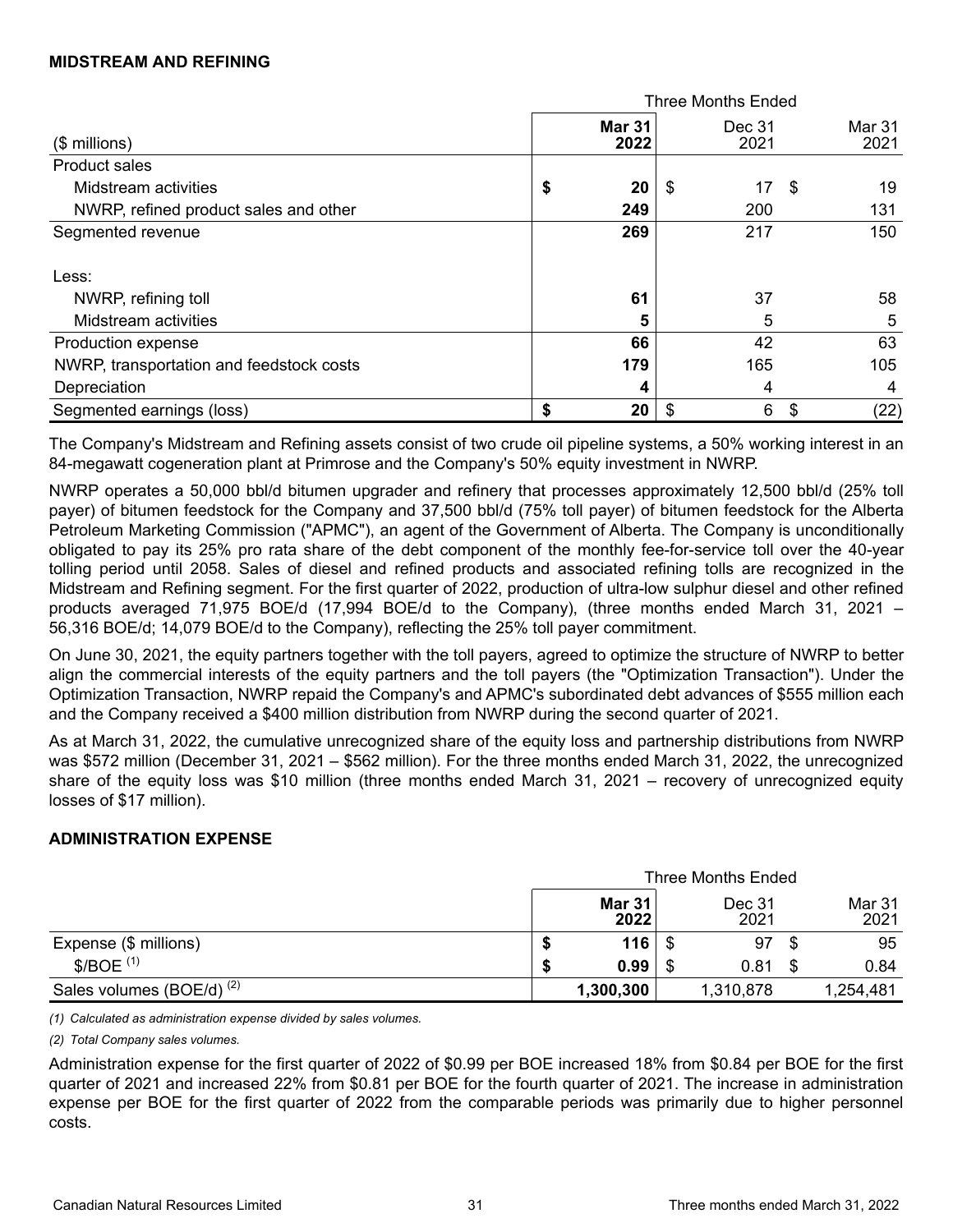### **SHARE-BASED COMPENSATION**

Three Months Ended

| (\$<br><br>millions. | <b>Mar 31</b><br>ררחר<br>ZUZZ | n,<br>Dec 31<br>2021             | Mar 31<br>2021 |
|----------------------|-------------------------------|----------------------------------|----------------|
| -<br>Expense         | ED A<br>. აპ4                 | 10 <sub>1</sub><br>- 11<br>1 J L | 120<br>ں ے ،   |

The Company's Stock Option Plan provides employees with the right to receive common shares or a cash payment in exchange for stock options surrendered. The Performance Share Unit ("PSU") plan provides certain executive employees of the Company with the right to receive a cash payment, the amount of which is determined by individual employee performance and the extent to which certain other performance measures are met.

The Company recognized a \$534 million share-based compensation expense for the three months ended March 31, 2022, primarily as a result of the measurement of the fair value of outstanding stock options related to the impact of normal course graded vesting of stock options granted in prior periods, the impact of vested stock options exercised or surrendered during the period, and changes in the Company's share price.

## **INTEREST AND OTHER FINANCING EXPENSE**

|                                                                 | <b>Three Months Ended</b> |                       |    |                 |      |                |
|-----------------------------------------------------------------|---------------------------|-----------------------|----|-----------------|------|----------------|
| (\$ millions, except effective interest rate)                   |                           | <b>Mar 31</b><br>2022 |    | Dec 31<br>2021  |      | Mar 31<br>2021 |
| Interest and other financing expense                            | \$                        | 163                   | \$ | 171             | -\$  | 185            |
| Interest income and other <sup>(1)</sup>                        |                           | 4                     |    | 2               |      | 12             |
| Interest on long-term debt and lease liabilities <sup>(1)</sup> | \$                        | 167                   | \$ | 173             | - \$ | 197            |
| Average current and long-term debt <sup>(2)</sup>               | \$                        | 14,950                | \$ | 16,084 \$       |      | 21,306         |
| Average lease liabilities <sup>(2)</sup>                        |                           | 1,551                 |    | 1,578           |      | 1,666          |
| Average long-term debt and lease liabilities <sup>(2)</sup>     | \$                        | 16,501                | \$ | 17,662 \$       |      | 22,972         |
| Average effective interest rate $(3)$ $(4)$                     |                           | 4.0%                  |    | 3.9%            |      | 3.4%           |
| Interest and other financing expense per \$/BOE <sup>(5)</sup>  | \$                        | 1.40                  | \$ | $1.42 \quad$ \$ |      | 1.64           |
| Sales volumes (BOE/d) <sup>(6)</sup>                            |                           | 1,300,300             |    | 1,310,878       |      | 1,254,481      |

*(1) Item is a component of interest and other financing expense.*

*(2) The average of current and long-term debt and lease liabilities outstanding during the respective period.*

*(3) This is a non-GAAP ratio and may not be comparable to similar measures presented by other companies, and should not be considered an alternative*  to or more meaningful than the most directly comparable financial measure presented in the financial statements, as applicable, as an indication of the *Company's performance.*

*(4) Calculated as the total of interest on long-term debt and lease liabilities divided by the average long-term debt and lease liabilities balance for the*  respective period. The Company presents its average effective interest rate for financial statement users to evaluate the Company's average cost of *debt borrowings.*

*(5) Calculated as interest and other financing expense divided by sales volumes.*

*(6) Total Company sales volumes.*

Interest and other financing expense per BOE for the first quarter of 2022 decreased 15% to \$1.40 per BOE from \$1.64 per BOE for the first quarter of 2021 and was comparable with \$1.42 per BOE for the fourth quarter of 2021. The decrease in interest and other financing expense per BOE for the first quarter of 2022 from the first quarter of 2021 was primarily due to lower average debt levels and higher sales volumes, partially offset by lower interest income.

The Company's average effective interest rate for the first quarter of 2022 increased from the first quarter of 2021 primarily due to the repayment of the \$1,000 million 3.31% medium-term note and bank credit facilities.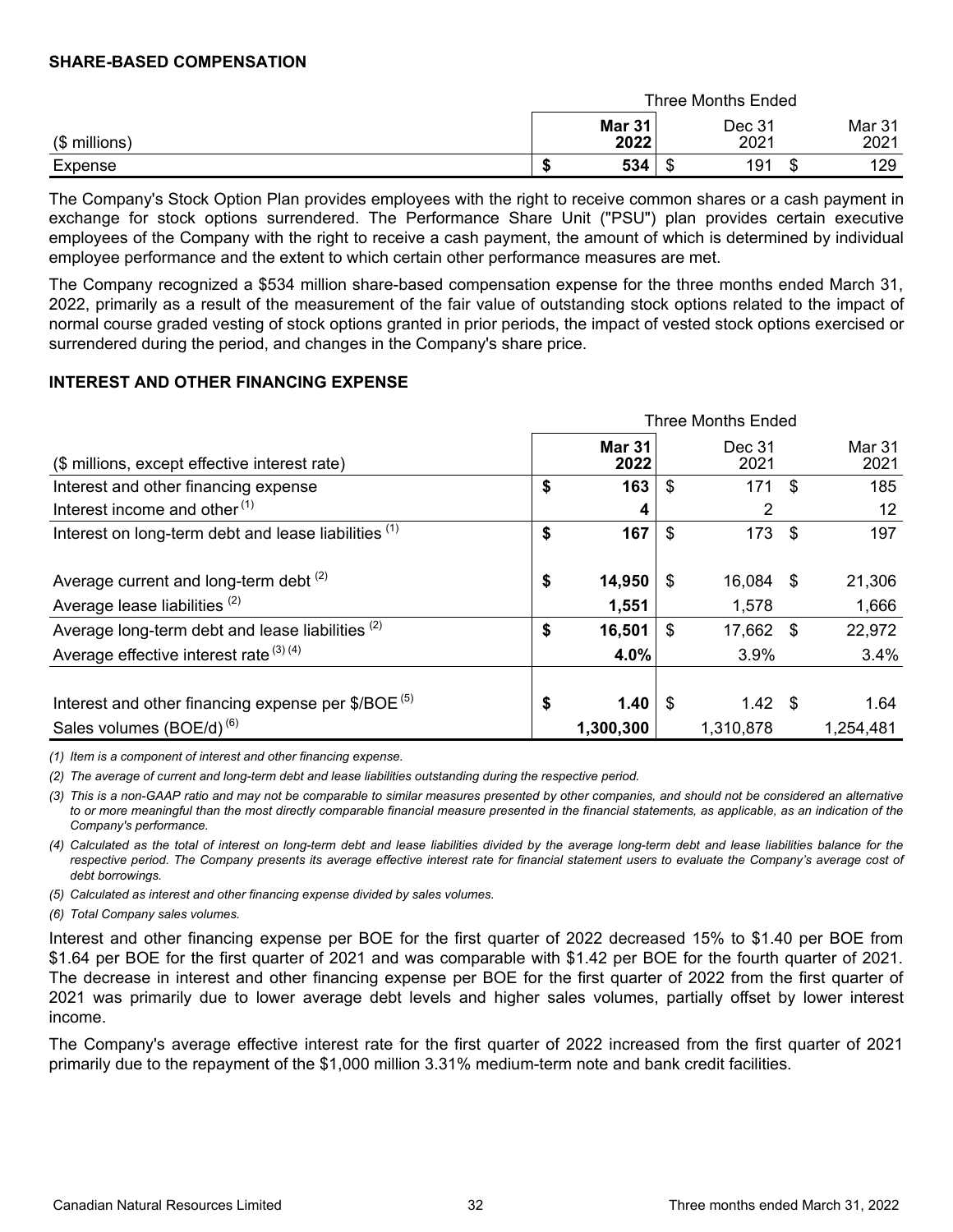### **RISK MANAGEMENT ACTIVITIES**

The Company utilizes various derivative financial instruments to manage its commodity price, interest rate and foreign currency exposures. These derivative financial instruments are not intended for trading or speculative purposes.

|                                                         | <b>Three Months Ended</b> |                 |                |  |  |  |  |
|---------------------------------------------------------|---------------------------|-----------------|----------------|--|--|--|--|
| $$$ millions)                                           | <b>Mar 31</b><br>2022     | Dec 31<br>2021  | Mar 31<br>2021 |  |  |  |  |
| Foreign currency contracts                              | \$<br>$22\phantom{.0}$    | $(11)$ \$<br>\$ | 15             |  |  |  |  |
| Natural gas financial instruments <sup>(1)</sup>        | 5                         | 6               | (6)            |  |  |  |  |
| Crude oil and NGLs financial instruments <sup>(1)</sup> | 5                         | (1)             |                |  |  |  |  |
| Net realized loss (gain)                                | 32                        | (6)             | 9              |  |  |  |  |
| Foreign currency contracts                              | (13)                      | 16              | (5)            |  |  |  |  |
| Natural gas financial instruments <sup>(1)</sup>        | 32                        | (10)            | 25             |  |  |  |  |
| Crude oil and NGLs financial instruments <sup>(1)</sup> |                           | 2               |                |  |  |  |  |
| Net unrealized loss                                     | 26                        | 8               | 20             |  |  |  |  |
| Net loss                                                | 58                        | $\overline{2}$  | 29             |  |  |  |  |

*(1) Commodity financial instruments were assumed in the acquisition of Storm Resources Ltd. and Painted Pony Energy Ltd. in the fourth quarter of 2021 and 2020, respectively.*

During the first quarter of 2022, net realized risk management losses were related to the settlement of foreign currency contracts, natural gas financial instruments, and crude oil and NGLs financial instruments. The Company recorded a net unrealized loss of \$26 million (\$17 million after-tax of \$9 million) on its risk management activities for the three months ended March 31, 2022 (three months ended December 31, 2021 – unrealized loss of \$8 million, \$10 million after-tax of \$2 million; three months ended March 31, 2021 – unrealized loss of \$20 million, \$15 million after-tax of \$5 million).

Further details related to outstanding derivative financial instruments at March 31, 2022 are disclosed in note 15 to the financial statements.

### **FOREIGN EXCHANGE**

|                          | <b>Three Months Ended</b> |                       |  |                |                |  |  |
|--------------------------|---------------------------|-----------------------|--|----------------|----------------|--|--|
| $($$ millions)           |                           | <b>Mar 31</b><br>2022 |  | Dec 31<br>2021 | Mar 31<br>2021 |  |  |
| Net realized loss (gain) |                           | 10                    |  | (27)           | 10             |  |  |
| Net unrealized gain      |                           | (156)                 |  | 79)            | (172)          |  |  |
| Net gain $(1)$           |                           | (146)  \$             |  | (106)          | (162)          |  |  |

*(1) Amounts are reported net of the hedging effect of cross currency swaps.*

The net realized foreign exchange loss for the first quarter of 2022 was primarily due to foreign exchange rate fluctuations on settlement of working capital items denominated in US dollars or UK pounds sterling. The net unrealized foreign exchange gain for the first quarter of 2022 was primarily related to the impact of a stronger Canadian dollar with respect to outstanding US dollar debt. The US/Canadian dollar exchange rate at March 31, 2022 was US\$0.8010 (December 31, 2021 – US\$0.7901, March 31, 2021 – US\$0.7954).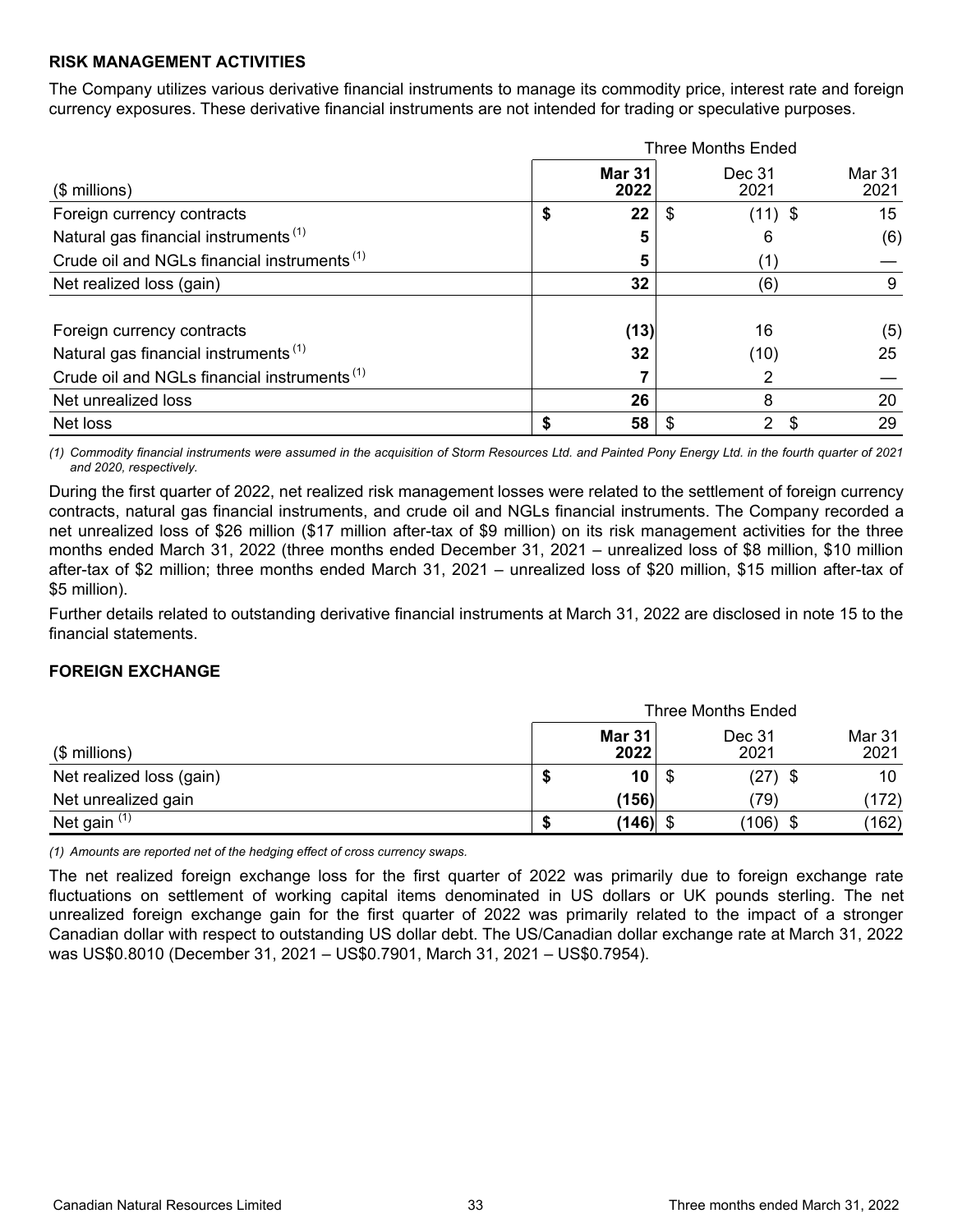### **INCOME TAXES**

|                                                                      | <b>Three Months Ended</b> |                       |                |                |                |                |
|----------------------------------------------------------------------|---------------------------|-----------------------|----------------|----------------|----------------|----------------|
| (\$ millions, except effective tax rates)                            |                           | <b>Mar 31</b><br>2022 |                | Dec 31<br>2021 |                | Mar 31<br>2021 |
| North America <sup>(1)</sup>                                         | \$                        | 834                   | \$             | 691            | \$             | 285            |
| North Sea                                                            |                           | 7                     |                | (3)            |                | 11             |
| Offshore Africa                                                      |                           | 12                    |                | 3              |                | 4              |
| $PRT^{(2)} - North Sea$                                              |                           | (7)                   |                | (12)           |                | (5)            |
| Other taxes                                                          |                           | 5                     |                | 4              |                | $\overline{2}$ |
| Current income tax                                                   |                           | 851                   |                | 683            |                | 297            |
| Deferred income tax                                                  |                           | 125                   |                | 193            |                | 21             |
| Income tax                                                           | \$                        | 976                   | $\mathfrak{S}$ | 876            | \$             | 318            |
|                                                                      |                           |                       |                |                |                |                |
| Earnings before taxes                                                | \$                        | 4,077                 | \$             | 3,410          | \$             | 1,695          |
| Effective tax rate on net earnings <sup>(3)</sup>                    |                           | 24%                   |                | 26%            |                | 19%            |
|                                                                      |                           |                       |                |                |                |                |
| Income tax                                                           | \$                        | 976                   | \$             | 876            | \$             | 318            |
| Tax effect on non-operating items $(4)$                              |                           | 8                     |                |                |                | 5              |
| <b>Current PRT - North Sea</b>                                       |                           | 7                     |                | 12             |                | 5              |
| Other taxes                                                          |                           | (5)                   |                | (4)            |                | (2)            |
| Effective tax on adjusted net earnings                               | \$                        | 986                   | \$             | 884            | $\mathfrak{S}$ | 326            |
|                                                                      |                           |                       |                |                |                |                |
| Adjusted net earnings from operations (5)                            | \$                        | 3,376                 | \$             | 2,626          | \$             | 1,219          |
| Effective tax on adjusted net earnings                               |                           | 986                   |                | 884            |                | 326            |
| Adjusted net earnings from operations, before taxes                  | \$                        | 4,362                 | $\mathfrak{S}$ | 3,510          | $\mathfrak{S}$ | 1,545          |
| Effective tax rate on adjusted net earnings from operations $(6)(7)$ |                           | 23%                   |                | 25%            |                | 21%            |

*(1) Includes North America Exploration and Production, Oil Sands Mining and Upgrading, and Midstream and Refining segments.*

*(2) Petroleum Revenue Tax.*

*(3) Calculated as total of current and deferred income tax divided by earnings before taxes.*

*(4) Includes the net tax effect of PSUs, unrealized risk management, and abandonment expenditure recovery in adjusted net earnings from operations.*

*(5) Non-GAAP Financial Measure. Refer to the "Non-GAAP and other Financial Measures" section of this MD&A.*

*(6) This is a non-GAAP ratio and may not be comparable to similar measures presented by other companies, and should not be considered an alternative*  to or more meaningful than the most directly comparable financial measure presented in the financial statements, as applicable, as an indication of the *Company's performance.*

*(7) Calculated as effective tax on adjusted net earnings divided by adjusted net earnings from operations, before taxes. The Company presents its effective tax rate on adjusted net earnings from operations for financial statement users to evaluate the Company's effective tax rate on its core business activities.*

The effective tax rate on net earnings and adjusted net earnings from operations for the first quarter of 2022 and the comparable periods included the impact of non-taxable items in North America and the North Sea and the impact of differences in jurisdictional income and tax rates in the countries in which the Company operates, in relation to net earnings.

The current corporate income tax and PRT in the North Sea for the first quarter of 2022 and the comparable periods included the impact of carrybacks of abandonment expenditures related to decommissioning activities at the Company's platforms in the North Sea.

The Company files income tax returns in the various jurisdictions in which it operates. These tax returns are subject to periodic examinations in the normal course by the applicable tax authorities. The tax returns as prepared may include filing positions that could be subject to differing interpretations of applicable tax laws and regulations, which may take several years to resolve. The Company does not believe the ultimate resolution of these matters will have a material impact upon the Company's reported results of operations, financial position or liquidity.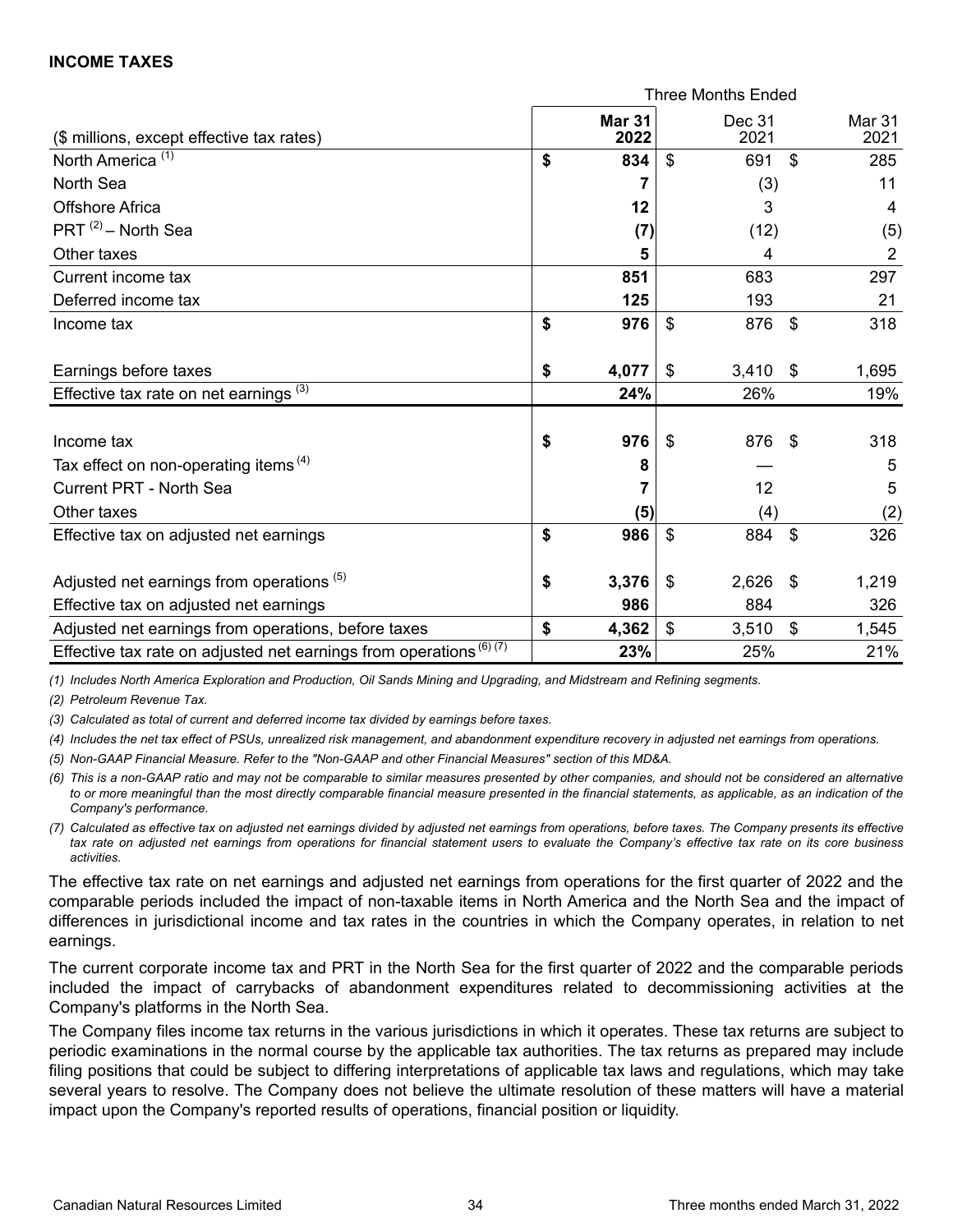### **NET CAPITAL EXPENDITURES** (1) (2)

| <b>Three Months Ended</b>                   |    |                       |                      |                           |                |  |  |
|---------------------------------------------|----|-----------------------|----------------------|---------------------------|----------------|--|--|
| (\$ millions)                               |    | <b>Mar 31</b><br>2022 | Dec 31<br>2021       |                           | Mar 31<br>2021 |  |  |
| <b>Exploration and Evaluation</b>           |    |                       |                      |                           |                |  |  |
| Net expenditures                            | \$ | 22                    | \$<br>$\overline{2}$ | $\boldsymbol{\mathsf{S}}$ | 4              |  |  |
| Net property dispositions                   |    | (3)                   | (6)                  |                           |                |  |  |
| <b>Total Exploration and Evaluation</b>     |    | 19                    | (4)                  |                           | $\overline{4}$ |  |  |
| <b>Property, Plant and Equipment</b>        |    |                       |                      |                           |                |  |  |
| Net property acquisitions                   |    | 482                   | 973                  |                           | 1              |  |  |
| Well drilling, completion and equipping     |    | 344                   | 196                  |                           | 266            |  |  |
| Production and related facilities           |    | 211                   | 180                  |                           | 192            |  |  |
| Other                                       |    | 13                    | 23                   |                           | 13             |  |  |
| <b>Total Property, Plant and Equipment</b>  |    | 1,050                 | 1,372                |                           | 472            |  |  |
| <b>Total Exploration and Production</b>     |    | 1,069                 | 1,368                |                           | 476            |  |  |
| <b>Oil Sands Mining and Upgrading</b>       |    |                       |                      |                           |                |  |  |
| Project costs                               |    | 45                    | 65                   |                           | 41             |  |  |
| Sustaining capital                          |    | 206                   | 270                  |                           | 186            |  |  |
| Turnaround costs                            |    | 60                    | 23                   |                           | 29             |  |  |
| Other                                       |    | 1                     | 1                    |                           | 1              |  |  |
| <b>Total Oil Sands Mining and Upgrading</b> |    | 312                   | 359                  |                           | 257            |  |  |
| <b>Midstream and Refining</b>               |    | $\overline{2}$        | 3                    |                           | $\overline{2}$ |  |  |
| <b>Head office</b>                          |    | 5                     | 7                    |                           | 6              |  |  |
| Abandonments expenditures, net $(2)$        |    | 67                    | 67                   |                           | 67             |  |  |
| Net capital expenditures                    | \$ | 1,455                 | \$<br>1,804          | \$                        | 808            |  |  |
| By segment                                  |    |                       |                      |                           |                |  |  |
| <b>North America</b>                        | \$ | 1,045                 | 1,301<br>\$          | \$                        | 419            |  |  |
| North Sea                                   |    | 11                    | 48                   |                           | 32             |  |  |
| <b>Offshore Africa</b>                      |    | 13                    | 19                   |                           | 25             |  |  |
| Oil Sands Mining and Upgrading              |    | 312                   | 359                  |                           | 257            |  |  |
| Midstream and Refining                      |    | 2                     | 3                    |                           | 2              |  |  |
| Head office                                 |    | 5                     | 7                    |                           | 6              |  |  |
| Abandonments expenditures, net (2)          |    | 67                    | 67                   |                           | 67             |  |  |
| Net capital expenditures                    | \$ | 1,455                 | \$<br>1,804          | \$                        | 808            |  |  |

*(1) Net capital expenditures exclude the impact of lease assets and fair value and revaluation adjustments, and include non-cash transfers of property, plant and equipment to inventory due to change in use.*

*(2) Non-GAAP Financial Measure. Refer to the "Non-GAAP and Other Financial Measures" section of this MD&A.*

The Company's strategy is focused on building a diversified asset base that is balanced among various products. In order to facilitate efficient operations, the Company concentrates its activities in core areas. The Company focuses on maintaining its land inventories to enable the continuous exploitation of play types and geological trends, greatly reducing overall exploration risk. By owning associated infrastructure, the Company is able to maximize utilization of its production facilities, thereby increasing control over production expenses.

Net capital expenditures for the first quarter of 2022 included base capital expenditures <sup>(1)</sup> of \$844 million and strategic growth capital expenditures <sup>(1)</sup> of \$132 million, in accordance with the Company's capital budget. The Company also completed strategic acquisitions <sup>(1)</sup> of \$482 million of property, plant and equipment during the first quarter of 2022. Net capital expenditures were \$808 million for the first quarter of 2021 and \$1,804 million for the fourth quarter of 2021.

<sup>(1)</sup> Item is a component of net capital expenditures. Refer to the "Non-GAAP and Other Financial Measures" section of this MD&A for more details on net capital expenditures.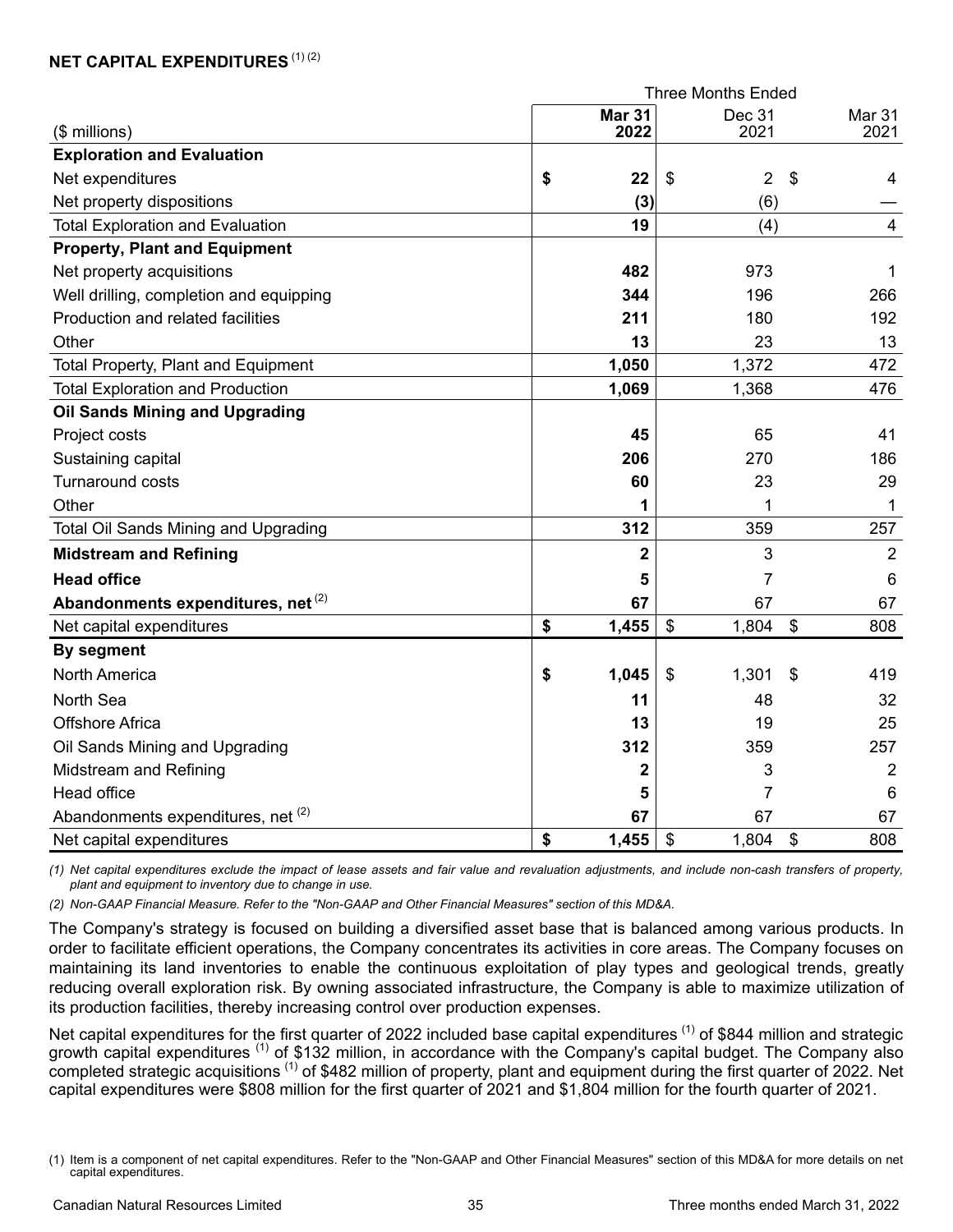### **2022 Capital Budget**

On January 11, 2022, the Company announced its 2022 base capital budget <sup>(1)</sup> targeted at approximately \$3,645 million. The budget also includes incremental strategic growth capital of approximately \$700 million that targets to add future production and capacity in the Company's long life low decline thermal in situ and Oil Sands Mining and Upgrading assets.

The 2022 capital budget constitutes forward-looking statements. Refer to the "Advisory" section of this MD&A for further details on forward-looking statements.

# **Drilling Activity** (1) (2)

|                                    | <b>Three Months Ended</b> |                |                |  |  |  |  |
|------------------------------------|---------------------------|----------------|----------------|--|--|--|--|
| (number of net wells)              | <b>Mar 31</b><br>2022     | Dec 31<br>2021 | Mar 31<br>2021 |  |  |  |  |
| Net successful natural gas wells   | 23                        | 9              | 22             |  |  |  |  |
| Net successful crude oil wells (3) | 56                        | 22             | 44             |  |  |  |  |
| Total                              | 79                        | 31             | 66             |  |  |  |  |
| Success rate                       | 100%                      | 100%           | 100%           |  |  |  |  |

*(1) Includes drilling activity for North America and International segments.*

*(2) In addition, in the first quarter of 2022, on a net basis, the Company drilled 351 stratigraphic wells and 3 service wells in the Oil Sands Mining and Upgrading segment, as well as 18 stratigraphic and 21 service wells in the Company's thermal oil projects.* 

*(3) Includes bitumen wells.*

### **North America**

During the first quarter of 2022, the Company drilled 23 net natural gas wells, 40 net primary heavy crude oil wells, 12 net bitumen (thermal oil) wells, and 4 net light crude oil wells.

## **LIQUIDITY AND CAPITAL RESOURCES**

| (\$ millions, except ratios)                       |     | <b>Mar 31</b><br>2022 | Dec 31<br>2021   | Mar 31<br>2021 |
|----------------------------------------------------|-----|-----------------------|------------------|----------------|
| Adjusted working capital <sup>(1)</sup>            |     | 281                   | \$<br>$(480)$ \$ | 626            |
| Long-term debt, net $(2)$                          | \$  | 13,782                | 13,950 \$        | 19,843         |
| Shareholders' equity                               | -\$ | 38,490                | 36,945 \$        | 33,231         |
| Debt to book capitalization <sup>(2)</sup>         |     | 26.4%                 | 27.4%            | 37.4%          |
| After-tax return on average capital employed $(3)$ |     | 18.9%                 | 15.6%            | 5.1%           |

*(1) Calculated as current assets less current liabilities, excluding the current portion of long-term debt.* 

*(2) Capital Management Measure. Refer to the "Non-GAAP and Other Financial Measures" section of this MD&A.*

*(3) Non-GAAP Ratio. Refer to the "Non-GAAP and Other Financial Measures" section of this MD&A.*

As at March 31, 2022, the Company's capital resources consisted primarily of cash flows from operating activities, available bank credit facilities and access to debt capital markets. Cash flows from operating activities and the Company's ability to renew existing bank credit facilities and raise new debt is dependent on factors discussed in the "Business Environment" section of this MD&A and in the "Risks and Uncertainties" section of the Company's annual MD&A for the year ended December 31, 2021. In addition, the Company's ability to renew existing bank credit facilities and raise new debt reflects current credit ratings as determined by independent rating agencies, and market conditions. The Company continues to believe its internally generated cash flows from operating activities supported by the implementation of its ongoing hedge policy, the flexibility of its capital expenditure programs and multi-year financial plans, its existing bank credit facilities, and its ability to raise new debt on commercially acceptable terms will provide sufficient liquidity to sustain its operations in the short, medium and long-term and support its growth strategy.

<sup>(1)</sup> Forward looking non-GAAP Financial Measure. The capital budget is based on net capital expenditures (Non-GAAP Financial Measure) and excludes net acquisition costs. Refer to the "Non-GAAP and Other Financial Measures" section of this MD&A for more details on net capital expenditures.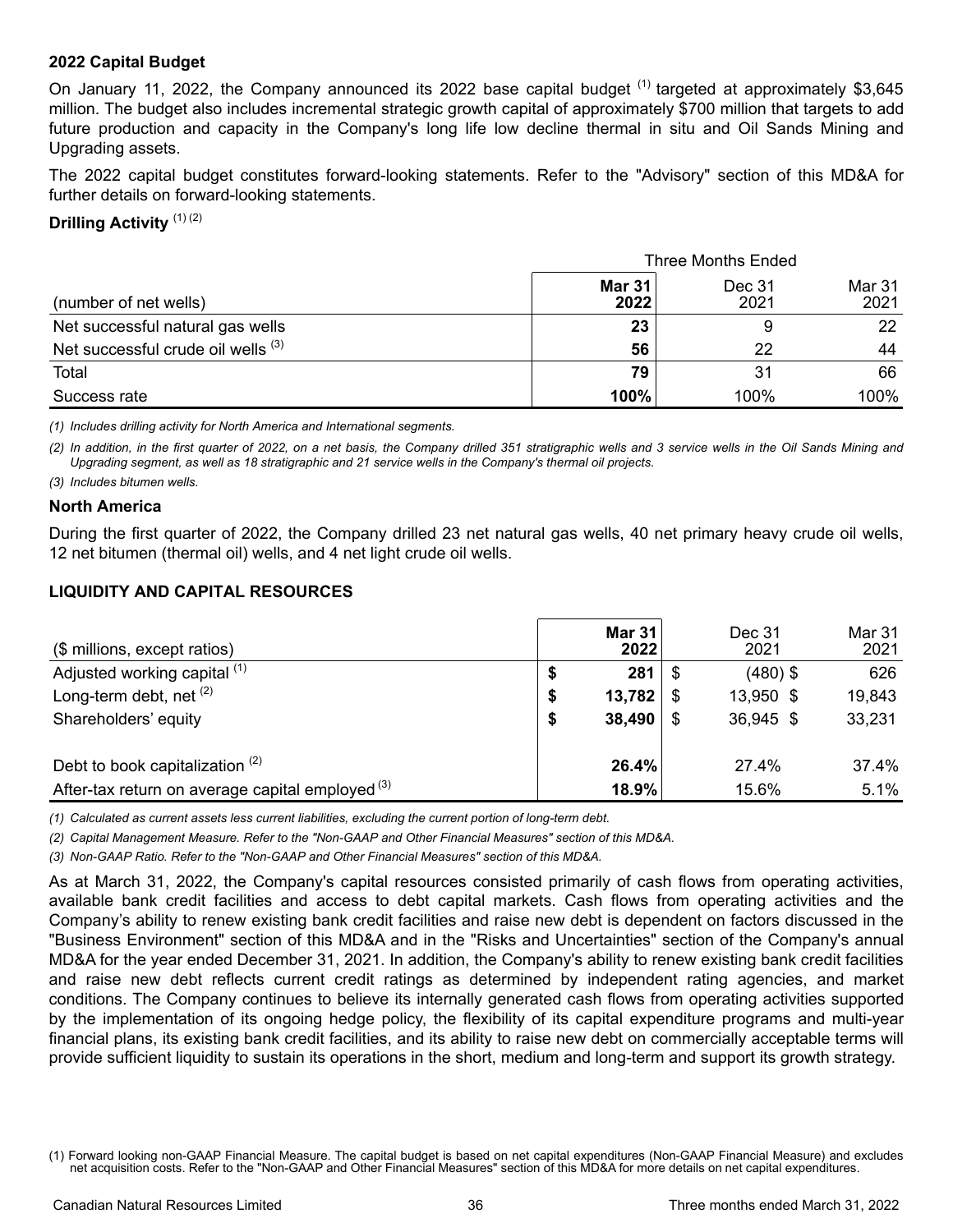On an ongoing basis the Company continues to focus on its balance sheet strength and available liquidity by:

- Monitoring cash flows from operating activities, which is the primary source of funds;
- Monitoring exposure to individual customers, contractors, suppliers and joint venture partners on a regular basis and when appropriate, ensuring parental guarantees or letters of credit are in place, and as applicable, taking other mitigating actions to minimize the impact in the event of a default;
- Actively managing the allocation of maintenance and growth capital to ensure it is expended in a prudent and appropriate manner with flexibility to adjust to market conditions. The Company continues to exercise its capital flexibility to address commodity price volatility and its impact on operating expenditures, capital commitments and long-term debt;
- Monitoring the Company's ability to fulfill financial obligations as they become due or the ability to monetize assets in a timely manner at a reasonable price;
- Reviewing bank credit facilities and public debt indentures to ensure they are in compliance with applicable covenant packages; and
- Reviewing the Company's borrowing capacity:
	- **◦** During the first quarter of 2022, the Company repaid \$1,000 million of 3.31% medium-term notes.
	- **◦** During the first quarter of 2022, the Company repaid \$500 million of the \$1,150 million non-revolving term credit facility, reducing the outstanding balance to \$650 million.
	- **◦** During the fourth quarter of 2021, the \$1,000 million non-revolving term credit facility was fully repaid and amended to allow for a re-draw of the full \$1,000 million until March 31, 2022. During the first quarter of 2022, \$500 million of the non-revolving term credit facility was redrawn and the remaining \$500 million was further amended to a revolving facility, both maturing February 2023.
	- **◦** During the first quarter of 2022, the Company discontinued its £5 million demand credit facility related to its North Sea operations.
	- **◦** Borrowings under the Company's non-revolving and revolving term credit facilities may be made by way of pricing referenced to Canadian dollar bankers' acceptances, US dollar bankers' acceptances, LIBOR, SOFR, US base rate or Canadian prime rate.
	- **◦** The Company's borrowings under its US commercial paper program are authorized up to a maximum of US\$2,500 million.
	- **◦** In July 2021, the Company filed a base shelf prospectus that allows for the offer for sale from time to time of up to \$3,000 million of medium-term notes in Canada, which expires in August 2023. If issued, these securities may be offered in amounts and at prices, including interest rates, to be determined based on market conditions at the time of issuance.
	- **◦** In July 2021, the Company filed a base shelf prospectus that allows for the offer for sale from time to time of up to US\$3,000 million of debt securities in the United States, which expires in August 2023. If issued, these securities may be offered in amounts and at prices, including interest rates, to be determined based on market conditions at the time of issuance.

As at March 31, 2022, the Company had undrawn revolving bank credit facilities of \$5,590 million. Including cash and cash equivalents and short-term investments, the Company had approximately \$6,107 million in liquidity. Additionally, the Company had in place fully drawn non-revolving term credit facilities of \$1,150 million. The Company also has certain other dedicated credit facilities supporting letters of credit. At March 31, 2022, the Company had \$343 million drawn under its commercial paper program, and reserves capacity under its revolving bank credit facilities for amounts outstanding under this program.

As at March 31, 2022, the Company had total US dollar denominated debt with a carrying amount of \$11,790 million (US\$9,445 million), before transaction costs and original issue discounts. This included \$2,178 million (US\$1,745 million) hedged by way of a cross currency swap (US\$550 million) and foreign currency forwards (US\$1,195 million). The fixed repayment amount of these hedging instruments is \$2,148 million, resulting in a notional reduction of the carrying amount of the Company's US dollar denominated debt by approximately \$30 million to \$11,760 million as at March 31, 2022.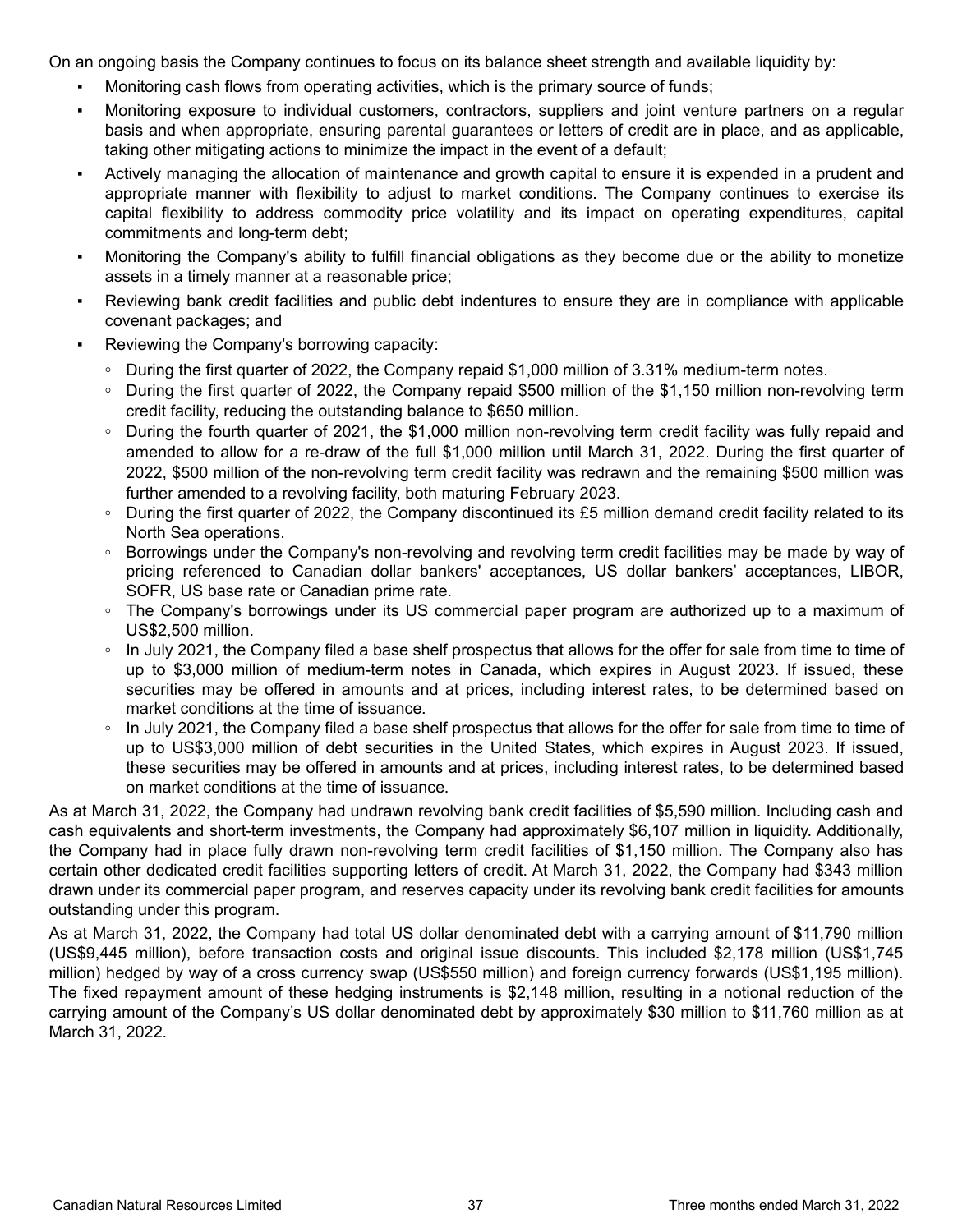Long-term debt, net was \$13,782 million at March 31, 2022, resulting in a debt to book capitalization ratio of 26.4% (December 31, 2021 – 27.4%); this ratio is within the 25% to 45% internal range utilized by management. This range may be exceeded in periods when a combination of capital projects, acquisitions, or lower commodity prices occurs. The Company may be below the low end of the targeted range when cash flows from operating activities are greater than current investment activities. The Company remains committed to maintaining a strong balance sheet, adequate available liquidity and a flexible capital structure. Further details related to the Company's long-term debt at March 31, 2022 are discussed in note 8 to the financial statements.

The Company is subject to a financial covenant that requires debt to book capitalization as defined in its credit facility agreements to not exceed 65%. As at March 31, 2022, the Company was in compliance with this covenant.

The Company periodically utilizes commodity derivative financial instruments under its commodity hedge policy to reduce the risk of volatility in commodity prices and to support the Company's cash flow for its capital expenditure programs. This policy currently allows for the hedging of up to 60% of the near 12 months budgeted production and up to 40% of the following 13 to 24 months estimated production. For the purpose of this policy, the purchase of put options is in addition to the above parameters. Further details related to the Company's commodity derivative financial instruments outstanding at March 31, 2022 are discussed in note 15 to the financial statements.

As at March 31, 2022, the maturity dates of long-term debt and other long-term liabilities and related interest payments were as follows:

|                                          | Less than<br>vear | to less than<br>2 years | 2 to less than<br>5 years | Thereafter |
|------------------------------------------|-------------------|-------------------------|---------------------------|------------|
| Long-term debt $(1)$                     | 2,740             | 500                     | 3,222                     | 7,528      |
| Other long-term liabilities (2)          | 295               | 154                     | 422                       | 799        |
| Interest and other financing expense (3) | 629               | 572                     | .446                      | 3,793      |

*(1) Long-term debt represents principal repayments only and does not reflect interest, original issue discounts and premiums or transaction costs.*

*(2) Lease payments included within other long-term liabilities reflect principal payments only and are as follows; less than one year, \$190 million; one to less than two years, \$149 million; two to less than five years, \$418 million; and thereafter, \$799 million.*

*(3) Includes interest and other financing expense on long-term debt and other long-term liabilities. Payments were estimated based upon applicable interest and foreign exchange rates at March 31, 2022.*

#### **Share Capital**

As at March 31, 2022, there were 1,159,233,000 common shares outstanding (December 31, 2021 – 1,168,369,000 common shares) and 36,794,000 stock options outstanding. As at May 3, 2022, the Company had 1,154,338,000 common shares outstanding and 35,507,000 stock options outstanding.

On March 2, 2022, the Board of Directors approved a 28% increase in the quarterly dividend to \$0.75 per common share, beginning with the dividend payable on April 5, 2022. On November 3, 2021, the Board of Directors approved a 25% increase in the quarterly dividend to \$0.5875 per common share, from \$0.47 per common share. On March 3, 2021, the Board of Directors approved an 11% increase in the quarterly dividend to \$0.47 per common share, from \$0.425 per common share. The dividend policy undergoes periodic review by the Board of Directors and is subject to change.

On March 8, 2022, the Company's application was approved for a Normal Course Issuer Bid to purchase through the facilities of the Toronto Stock Exchange, alternative Canadian trading platforms, and the New York Stock Exchange, up to 101,574,207 common shares, representing 10% of the public float, over a 12-month period commencing March 11, 2022 and ending March 10, 2023.

For the three months ended March 31, 2022, the Company purchased 15,750,000 common shares at a weighted average price of \$68.78 per common share for a total cost of \$1,083 million. Retained earnings were reduced by \$943 million, representing the excess of the purchase price of common shares over their average carrying value. Subsequent to March 31, 2022, the Company purchased 5,750,000 common shares at a weighted average price of \$80.81 per common share for a total cost of \$465 million.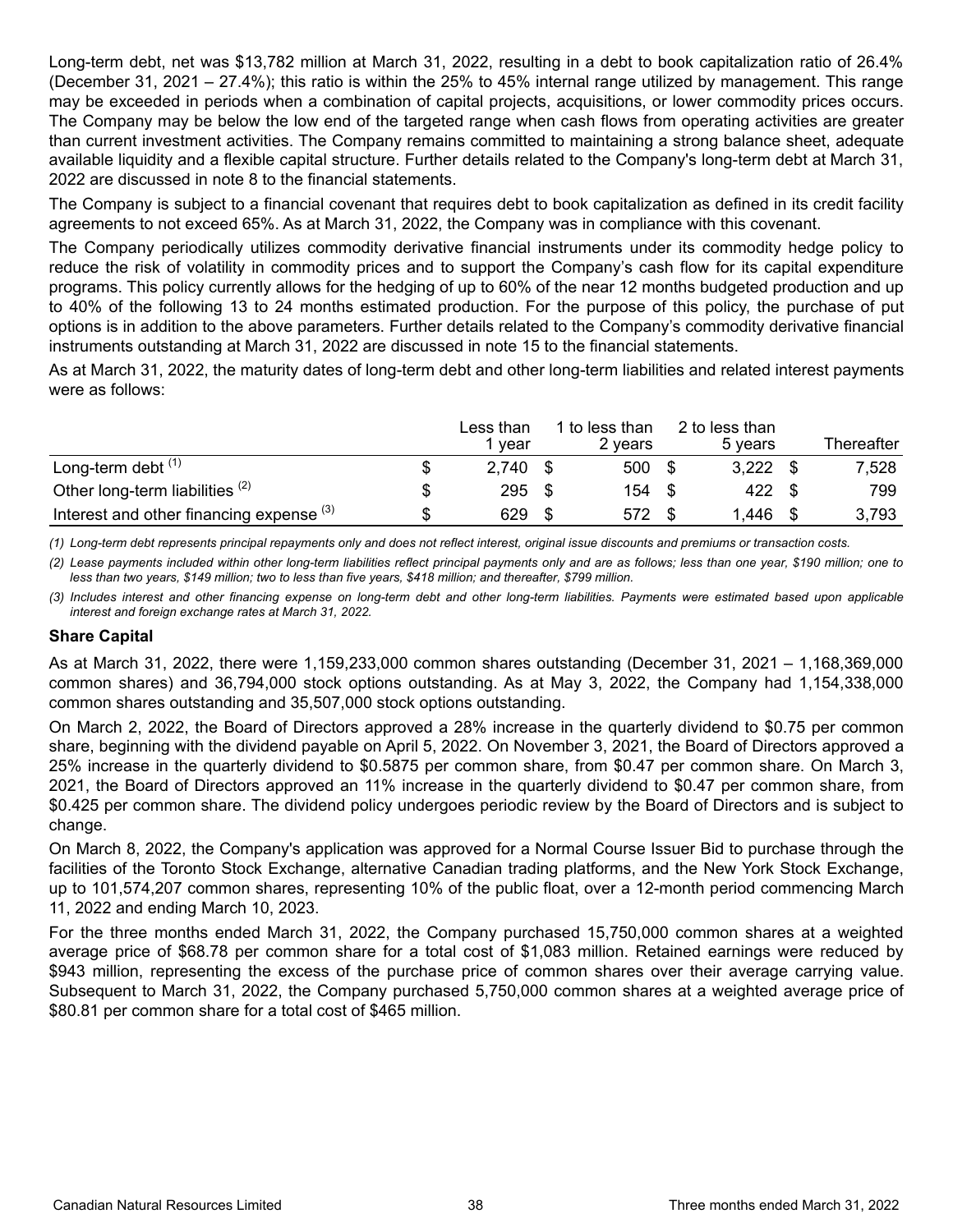## **COMMITMENTS AND CONTINGENCIES**

In the normal course of business, the Company has committed to certain payments. The following table summarizes the Company's commitments as at March 31, 2022:

| $($$ millions)                                        | Remaining<br>2022 |      | 2023 |      | 2024  |      | 2025 |    | 2026 |     | Thereafter |
|-------------------------------------------------------|-------------------|------|------|------|-------|------|------|----|------|-----|------------|
| Product transportation and<br>processing (1)          | 788               |      | 990  | S    | 1,023 | S    | 958  | S  | 899  |     | 11.198     |
| North West Redwater Partnership<br>service toll $(2)$ | 95                | \$   | 126  | \$.  | 125   | \$   | 123  | -S | 101  |     | 3,834      |
| Offshore vessels and equipment                        | \$<br>47          | - \$ | 32   | - \$ |       |      |      |    |      | \$  |            |
| Field equipment and power                             | \$<br>28          | \$   | 21   | \$   | 21    | - \$ | 21   | S  | 21   | \$. | 225        |
| Other                                                 | 22                | S    | 21   | -S   | 22    | -S   | 21   | S  | 15   | -S  |            |

*(1) Includes commitments pertaining to a 20-year product transportation agreement on the Trans Mountain Pipeline Expansion.*

*(2) Pursuant to the processing agreements, the Company pays its 25% pro rata share of the debt component of the monthly fee-for-service toll. Included in the toll is \$1,648 million of interest payable over the 40-year tolling period, ending in 2058.*

In addition to the commitments disclosed above, the Company has entered into various agreements related to the engineering, procurement and construction of its various development projects. These contracts can be cancelled by the Company upon notice without penalty, subject to the costs incurred up to and in respect of the cancellation.

## **LEGAL PROCEEDINGS AND OTHER CONTINGENCIES**

The Company is defendant and plaintiff in a number of legal actions arising in the normal course of business. In addition, the Company is subject to certain contractor construction claims. The Company believes that any liabilities that might arise pertaining to any such matters would not have a material effect on its consolidated financial position.

## **CRITICAL ACCOUNTING POLICIES AND ESTIMATES**

The preparation of financial statements requires the Company to make estimates, assumptions and judgements in the application of IFRS that have a significant impact on the financial results of the Company. Actual results may differ from estimated amounts, and those differences may be material. A comprehensive discussion of the Company's significant accounting estimates is contained in the Company's annual MD&A and audited consolidated financial statements for the year ended December 31, 2021.

## **CONTROL ENVIRONMENT**

There have been no changes to internal control over financial reporting ("ICFR") during the three months ended March 31, 2022 that have materially affected, or are reasonably likely to materially affect the Company's ICFR. Due to inherent limitations, disclosure controls and procedures and internal control over financial reporting may not prevent or detect misstatements, and even those controls determined to be effective can provide only reasonable assurance with respect to financial statement preparation and presentation.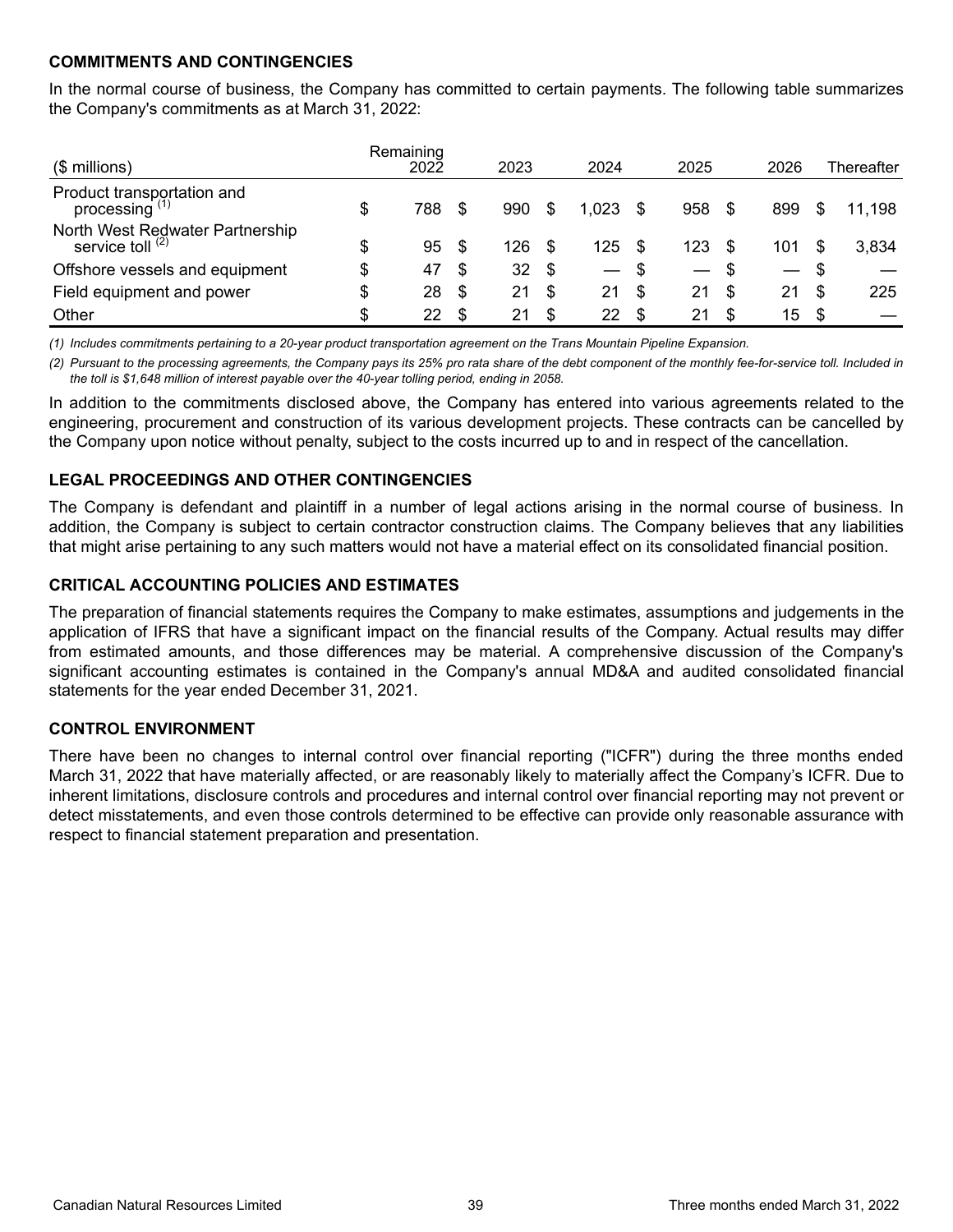#### **NON-GAAP AND OTHER FINANCIAL MEASURES**

This MD&A includes references to non-GAAP and other financial measures as defined in NI 52-112. These financial measures are used by the Company to evaluate its financial performance, financial position or cash flow and include non-GAAP financial measures, non-GAAP ratios, total of segments measures, capital management measures, and supplementary financial measures. These financial measures are not defined by IFRS and therefore are referred to as non-GAAP and other financial measures. The non-GAAP and other financial measures used by the Company may not be comparable to similar measures presented by other companies, and should not be considered an alternative to or more meaningful than the most directly comparable financial measure presented in the financial statements, as applicable, as an indication of the Company's performance. Descriptions of the Company's non-GAAP and other financial measures included in this MD&A, and reconciliations to the most directly comparable GAAP measure, as applicable, are provided below.

#### **Adjusted Net Earnings from Operations**

Adjusted net earnings from operations is a non-GAAP financial measure that adjusts net earnings as presented in the Company's consolidated Statements of Earnings, for non-operating items, net of tax. The Company considers adjusted net earnings from operations a key measure in evaluating its performance, as it demonstrates the Company's ability to generate after-tax operating earnings from its core business areas. A reconciliation for adjusted net earnings from operations is presented below.

|                                                            | <b>Three Months Ended</b> |                       |  |                |  |                |  |  |  |  |
|------------------------------------------------------------|---------------------------|-----------------------|--|----------------|--|----------------|--|--|--|--|
| (\$ millions)                                              |                           | <b>Mar 31</b><br>2022 |  | Dec 31<br>2021 |  | Mar 31<br>2021 |  |  |  |  |
| Net earnings                                               | \$                        | 3,101                 |  | $2,534$ \$     |  | 1,377          |  |  |  |  |
| Share-based compensation, net of tax (1)                   |                           | 526                   |  | 183            |  | 126            |  |  |  |  |
| Unrealized risk management loss, net of tax <sup>(2)</sup> |                           | 17                    |  | 10             |  | 15             |  |  |  |  |
| Unrealized foreign exchange gain, net of tax (3)           |                           | (156)                 |  | (79)           |  | (172)          |  |  |  |  |
| Gain from investments, net of tax (4)                      |                           | (83)                  |  | (3)            |  | (117)          |  |  |  |  |
| Other, net of tax $(5)$                                    |                           | (29)                  |  | (19)           |  | (10)           |  |  |  |  |
| Non-operating items, net of tax                            |                           | 275                   |  | 92             |  | (158)          |  |  |  |  |
| Adjusted net earnings from operations                      | \$                        | 3,376                 |  | 2,626          |  | 1,219          |  |  |  |  |

*(1) Share-based compensation includes costs incurred under the Company's Stock Option Plan and PSU plan. The fair value of the share-based compensation is recognized as a liability on the Company's balance sheets and periodic changes in the fair value are recognized in net earnings. Pretax share-based compensation for the three months ended March 31, 2022 was an expense of \$534 million (three months ended December 31, 2021 – \$191 million expense, three months ended March 31, 2021 – \$129 million expense).*

- *(2) Derivative financial instruments are recognized at fair value on the Company's balance sheets, with changes in the fair value of non-designated hedges recognized in net earnings. The amounts ultimately realized may be materially different than those amounts reflected in the financial statements due to changes in prices of the underlying items hedged, primarily natural gas and foreign exchange. Pre-tax unrealized risk management loss for the three months ended March 31, 2022 was \$26 million (three months ended December 31, 2021 – \$8 million loss, three months ended March 31, 2021 – \$20 million loss).*
- *(3) Unrealized foreign exchange gains result primarily from the translation of US dollar denominated long-term debt to period-end exchange rates, partially offset by the impact of cross currency swaps, and are recognized in net earnings. Pre- and after-tax amounts for these unrealized foreign exchange gains are the same.*
- (4) The Company's investments have been accounted for at fair value through profit and loss and are measured each period with gains recognized in net *earnings. There is zero net tax impact on these gains from investments.*
- *(5) Other relates to the impact of government grant income under the provincial well-site rehabilitation programs. Pre-tax other for the three months ended March 31, 2022 was \$38 million (three months ended December 31, 2021 – \$25 million, three months ended March 31, 2021 – \$13 million).*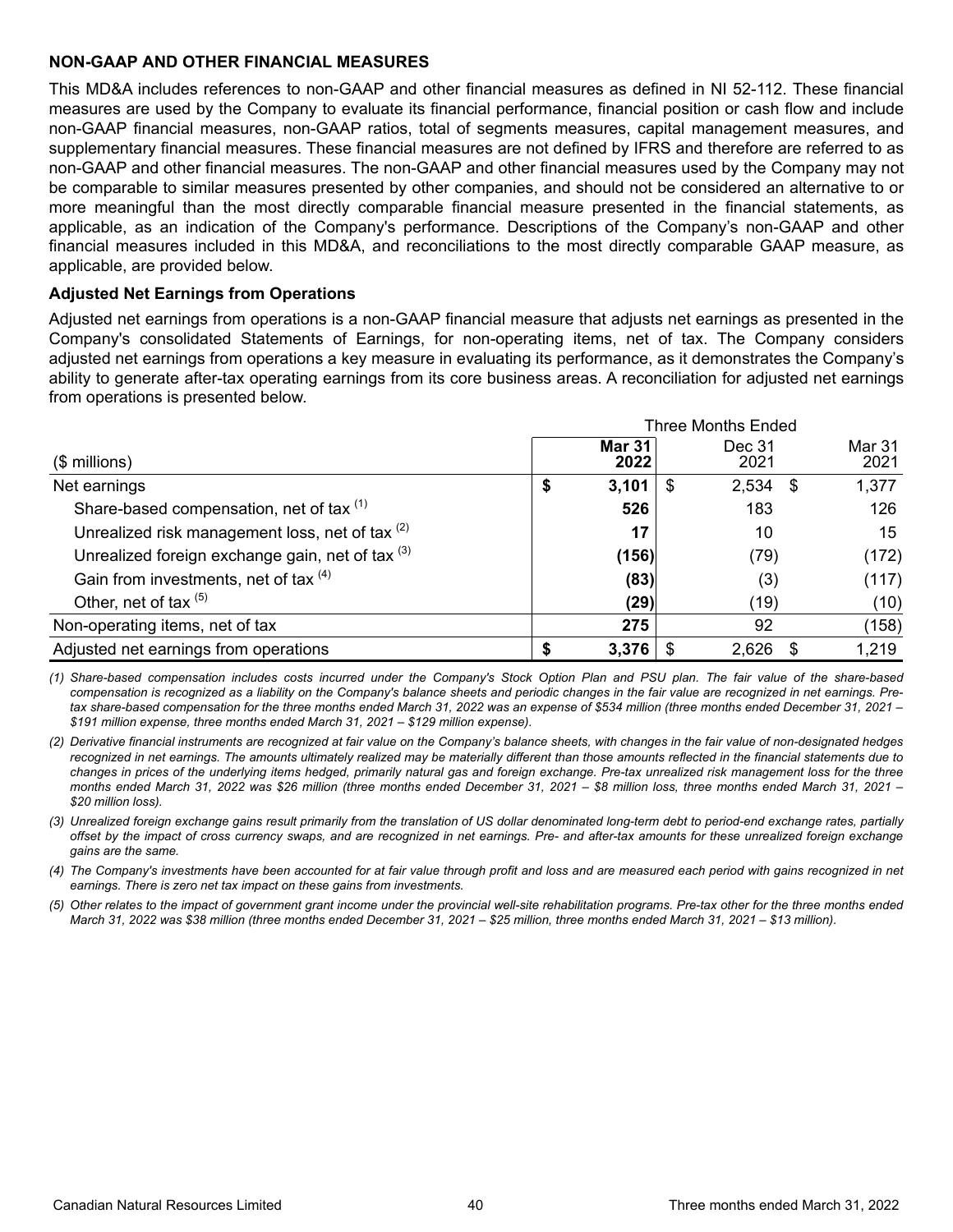## **Adjusted Funds Flow**

Adjusted funds flow is a non-GAAP financial measure that represents cash flows from operating activities as presented in the Company's consolidated Statements of Cash Flows, adjusted for the net change in non-cash working capital, abandonment expenditures excluding the impact of government grant income under the provincial well-site rehabilitation programs, and movements in other long-term assets. The Company considers adjusted funds flow a key measure in evaluating its performance, as it demonstrates the Company's ability to generate the cash flow necessary to fund future growth through capital investment and to repay debt. A reconciliation for adjusted funds flow, from cash flows from operating activities is presented below.

|                                           | <b>Three Months Ended</b> |                       |                |  |                |  |  |  |  |
|-------------------------------------------|---------------------------|-----------------------|----------------|--|----------------|--|--|--|--|
| $$$ millions)                             |                           | <b>Mar 31</b><br>2022 | Dec 31<br>2021 |  | Mar 31<br>2021 |  |  |  |  |
| Cash flows from operating activities      |                           | 2,853                 | 4,712<br>\$.   |  | 2,536          |  |  |  |  |
| Net change in non-cash working capital    |                           | 1,940                 | (420)          |  | 10             |  |  |  |  |
| Abandonment expenditures, net (1)         |                           | 67                    | 67             |  | 67             |  |  |  |  |
| Movements in other long-term assets $(2)$ |                           | 115                   | (21)           |  | 99             |  |  |  |  |
| Adjusted funds flow                       |                           | 4,975                 | 4,338          |  | 2,712          |  |  |  |  |

*(1) Non-GAAP Financial Measure. A reconciliation of abandonment expenditures, net is presented in the "Abandonment Expenditures, net" section below. (2) Includes the unamortized cost of the share bonus program.*

## **Adjusted Net Earnings from Operations and Adjusted Funds Flow, Per Share (Basic and Diluted)**

Adjusted net earnings from operations and adjusted funds flow, per share (basic and diluted), are non-GAAP ratios that represent those non-GAAP measures divided by the weighted average number of basic and diluted common shares outstanding for the period, respectively, as presented in note 14 to the financial statements.

## **Abandonment Expenditures, net**

Abandonment expenditures, net, is a non-GAAP financial measure that represents the abandonment expenditures to settle asset retirement obligations as reflected in the Company's annual capital budget. Abandonment expenditures, net is calculated as abandonment expenditures, as presented in the Company's consolidated Statements of Cash Flows, adjusted for the impact of government grant income under the provincial well-site rehabilitation programs. A reconciliation of abandonment expenditures, net is presented below.

|                                                | Three Months Ended |                       |  |                |  |                |  |  |
|------------------------------------------------|--------------------|-----------------------|--|----------------|--|----------------|--|--|
| $($$ millions)                                 |                    | <b>Mar 31</b><br>2022 |  | Dec 31<br>2021 |  | Mar 31<br>2021 |  |  |
| Abandonment expenditures                       |                    | 105                   |  | 92             |  | 80             |  |  |
| Government grants for abandonment expenditures |                    | (38)                  |  | (25)           |  | (13)           |  |  |
| Abandonment expenditures, net                  |                    | 67                    |  | 67             |  | 67             |  |  |

## **Netback**

Netback is a non-GAAP ratio that represents net cash flows provided from core activities after the impact of all costs associated with bringing a product to market, on a per unit basis. The Company considers netback a key measure in evaluating its performance, as it demonstrates the efficiency and profitability of the Company's activities. Refer to the "Operating Highlights – Exploration and Production" section of this MD&A for the netback calculations on a per unit basis for crude oil and NGLs, natural gas and on a total barrels of oil equivalent basis.

The netback calculations include the non-GAAP financial measures: realized price and transportation, reconciled below to their respective line item in note 17 to the financial statements.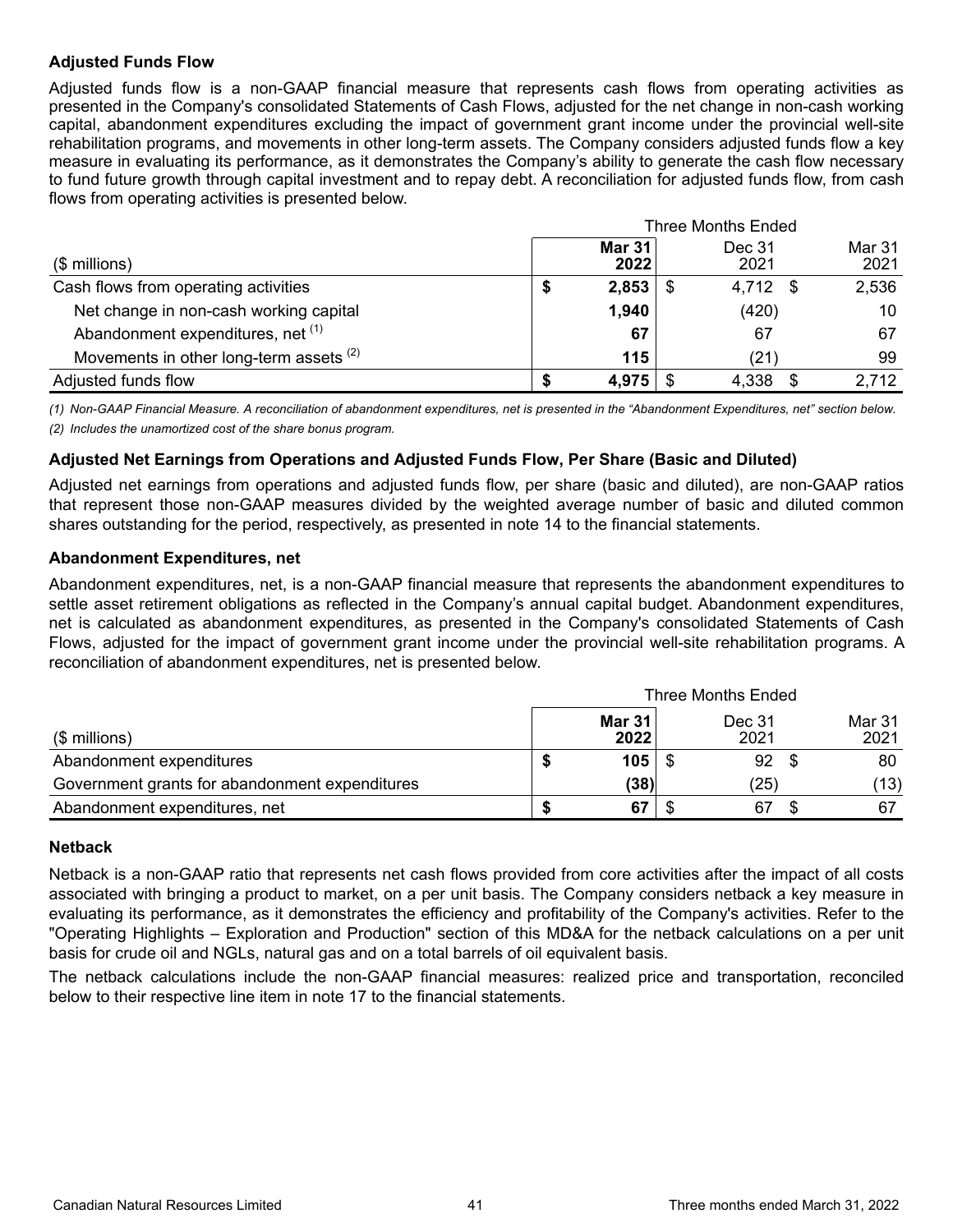## **Realized Price (\$/bbl and \$/BOE) – Exploration and Production**

Realized price (\$/bbl and \$/BOE) is a non-GAAP ratio calculated as realized crude oil and NGLs sales and total realized BOE sales (non-GAAP financial measures) divided by respective sales volumes. Realized crude oil and NGLs sales and total realized BOE sales include the impact of blending costs and other by-product sales. The Company considers realized price a key measure in evaluating its performance, as it demonstrates the realized pricing per unit the Company obtained on the market for its crude oil and NGLs sales volumes and BOE sales volumes.

Reconciliations for Exploration and Production realized crude oil and NGLs sales and BOE sales and the calculations for realized price are presented below.

|                                        |                       |                | <b>Three Months Ended</b> |                |  |  |  |  |  |  |  |
|----------------------------------------|-----------------------|----------------|---------------------------|----------------|--|--|--|--|--|--|--|
| (\$ millions, except bbl/d and \$/bbl) | <b>Mar 31</b><br>2022 | Dec 31<br>2021 |                           | Mar 31<br>2021 |  |  |  |  |  |  |  |
| Crude oil and NGLs (bbl/d)             |                       |                |                           |                |  |  |  |  |  |  |  |
| North America                          | 494,810               | 490,448        |                           | 477,768        |  |  |  |  |  |  |  |
| International                          |                       |                |                           |                |  |  |  |  |  |  |  |
| North Sea                              | 11,245                | 21,360         |                           | 29,566         |  |  |  |  |  |  |  |
| Offshore Africa                        | 18,550                | 5,624          |                           | 10,843         |  |  |  |  |  |  |  |
| <b>Total International</b>             | 29,795                | 26,984         |                           | 40,409         |  |  |  |  |  |  |  |
| <b>Total Sales volumes</b>             | 524,605               | 517,432        |                           | 518,177        |  |  |  |  |  |  |  |
|                                        |                       |                |                           |                |  |  |  |  |  |  |  |
| Crude oil and NGLs sales (1)           | \$<br>5,883           | \$<br>4,667    | - \$                      | 3,373          |  |  |  |  |  |  |  |
| Less: Blending costs $(2)$             | 1,466                 | 1,202          |                           | 916            |  |  |  |  |  |  |  |
| Realized crude oil and NGLs sales      | \$<br>4,417           | \$<br>3,465    | \$                        | 2,457          |  |  |  |  |  |  |  |
| Realized price (\$/bbl)                | \$<br>93.54           | \$<br>72.81    | \$                        | 52.68          |  |  |  |  |  |  |  |

*(1) Crude oil and NGLs sales in note 17 to the financial statements.*

*(2) Blending costs are a component of transportation, blending and feedstock expense as reconciled below in the "Transportation – Exploration and Production" section.*

|                                                | <b>Three Months Ended</b> |                       |     |                |    |                |  |  |  |  |
|------------------------------------------------|---------------------------|-----------------------|-----|----------------|----|----------------|--|--|--|--|
| (\$ millions, except BOE/d and \$/BOE)         |                           | <b>Mar 31</b><br>2022 |     | Dec 31<br>2021 |    | Mar 31<br>2021 |  |  |  |  |
| <b>Barrels of oil equivalent (BOE/d)</b>       |                           |                       |     |                |    |                |  |  |  |  |
| North America                                  |                           | 826,161               |     | 797,185        |    | 741,904        |  |  |  |  |
| International                                  |                           |                       |     |                |    |                |  |  |  |  |
| North Sea                                      |                           | 11,720                |     | 21,940         |    | 30,180         |  |  |  |  |
| Offshore Africa                                |                           | 21,095                |     | 7,781          |    | 12,444         |  |  |  |  |
| <b>Total International</b>                     |                           | 32,815                |     | 29,721         |    | 42,624         |  |  |  |  |
| Total Sales volumes                            |                           | 858,976               |     | 826,906        |    | 784,528        |  |  |  |  |
| Barrels of oil equivalent sales <sup>(1)</sup> | \$                        | 6,832                 | -\$ | $5,581$ \$     |    | 3,865          |  |  |  |  |
| Less: Blending costs $(2)$                     |                           | 1,466                 |     | 1,202          |    | 916            |  |  |  |  |
| Less: Sulphur (income) expense                 |                           | (19)                  |     | (12)           |    | (2)            |  |  |  |  |
| Realized barrels of oil equivalent sales       | \$                        | 5,385                 | \$  | 4,391          | \$ | 2,951          |  |  |  |  |
| Realized price (\$/BOE)                        | \$                        | 69.66                 | \$  | 57.72          | \$ | 41.80          |  |  |  |  |

*(1) Barrels of oil equivalent sales includes crude oil and NGLs sales and natural gas sales in note 17 to the financial statements.*

*(2) Blending costs are a component of transportation, blending and feedstock expense as reconciled below in the "Transportation – Exploration and Production" section.*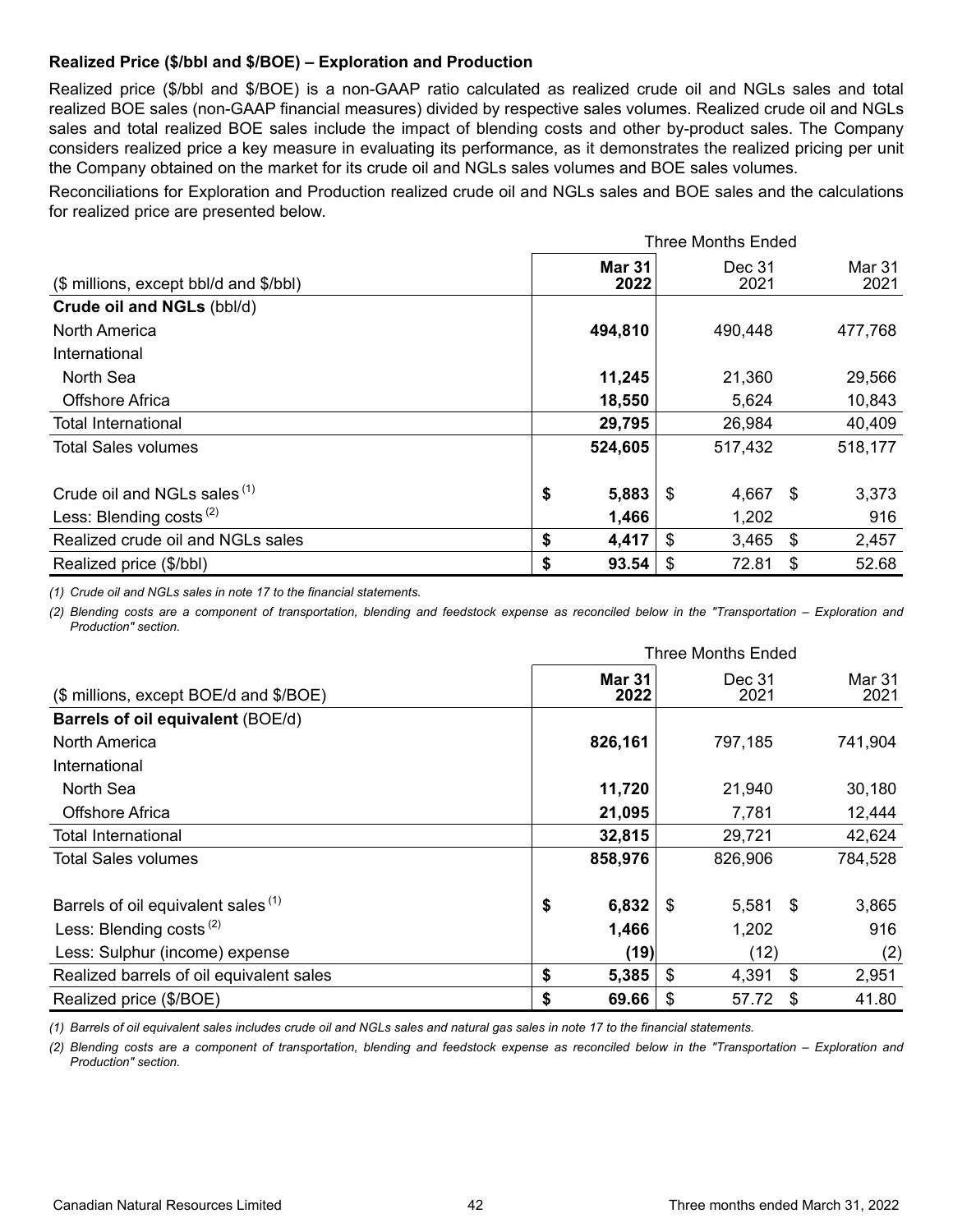#### **Transportation – Exploration and Production**

Transportation (\$/BOE, \$/bbl and \$/Mcf) is a non-GAAP ratio calculated as transportation (a non-GAAP financial measure) divided by the respective sales volumes. The Company calculates transportation to demonstrate its cost to deliver products to the market excluding the impact of blending costs. A reconciliation for Exploration and Production transportation and the calculations for transportation are presented below.

|                                            | Three Months Ended |                       |    |                   |      |                |  |  |
|--------------------------------------------|--------------------|-----------------------|----|-------------------|------|----------------|--|--|
| (\$ millions, except \$ per unit amounts)  |                    | <b>Mar 31</b><br>2022 |    | Dec 31<br>2021    |      | Mar 31<br>2021 |  |  |
| Transportation, blending and feedstock (1) | \$                 | 1,754                 | \$ | 1,461             | - \$ | 1,148          |  |  |
| Less: Blending costs                       |                    | 1,466                 |    | 1,202             |      | 916            |  |  |
| Transportation                             | \$                 | 288                   | S  | 259               | - \$ | 232            |  |  |
| Transportation (\$/BOE)                    | \$                 | 3.72                  | \$ | $3.40 \text{ } $$ |      | 3.29           |  |  |
|                                            |                    |                       |    |                   |      |                |  |  |
| Amounts attributed to crude oil and NGLs   | \$                 | 197                   | S  | 187               | - \$ | 166            |  |  |
| Transportation (\$/bbl)                    | \$                 | 4.18                  | \$ | $3.93$ \$         |      | 3.56           |  |  |
| Amounts attributed to natural gas          | \$                 | 91                    | \$ | 72                | -\$  | 66             |  |  |
| Transportation (\$/Mcf)                    | \$                 | 0.50                  | S  | 0.42              |      | 0.46           |  |  |

*(1) Transportation, blending and feedstock in note 17 to the financial statements.*

#### **North America – Realized Product Prices and Royalties**

Realized crude oil and NGLs price (\$/bbl) is a non-GAAP ratio calculated as realized crude oil and NGLs sales (non-GAAP financial measure) divided by sales volumes. Realized crude oil and NGLs sales include the impact of blending costs. The Company considers the realized crude oil and NGLs price a key measure in evaluating its performance, as it demonstrates the realized pricing per unit that the Company obtained on the market for its crude oil and NGLs sales volumes.

Crude oil and NGLs royalty rate is a non-GAAP ratio that is calculated as crude oil and NGLs royalties divided by realized crude oil and NGLs sales. The Company considers crude oil and NGLs royalty rate a key measure in evaluating its performance, as it describes the Company's royalties for crude oil and NGLs sales volumes on a per unit basis.

A reconciliation for North America realized crude oil and NGLs sales and the calculations for realized crude oil and NGLs prices and the royalty rates are presented below.

|                                                | <b>Three Months Ended</b> |                       |    |                |      |                |  |  |
|------------------------------------------------|---------------------------|-----------------------|----|----------------|------|----------------|--|--|
| (\$ millions, except \$/bbl and royalty rates) |                           | <b>Mar 31</b><br>2022 |    | Dec 31<br>2021 |      | Mar 31<br>2021 |  |  |
| Crude oil and NGLs sales (1)                   | \$                        | 5,539                 | \$ | 4,431          |      | 3,095          |  |  |
| Less: Blending costs <sup>(2)</sup>            |                           | 1,466                 |    | 1,202          |      | 916            |  |  |
| Realized crude oil and NGLs sales              | \$                        | 4,073                 | S  | 3,229          | - \$ | 2,179          |  |  |
| Realized crude oil and NGLs prices (\$/bbl)    | \$                        | 91.44                 | S  | 71.57          | -S   | 50.67          |  |  |
| Crude oil and NGLs royalties <sup>(3)</sup>    | \$                        | 830                   | S  | 506            |      | 262            |  |  |
| Crude oil and NGLs royalty rates               |                           | 20%                   |    | 16%            |      | 12%            |  |  |

*(1) Crude oil and NGLs sales in note 17 to the financial statements.*

*(2) Blending costs are a component of transportation, blending and feedstock expense as reconciled above in the "Transportation – Exploration and Production" section.*

*(3) Item is a component of royalties in note 17 to the financial statements.*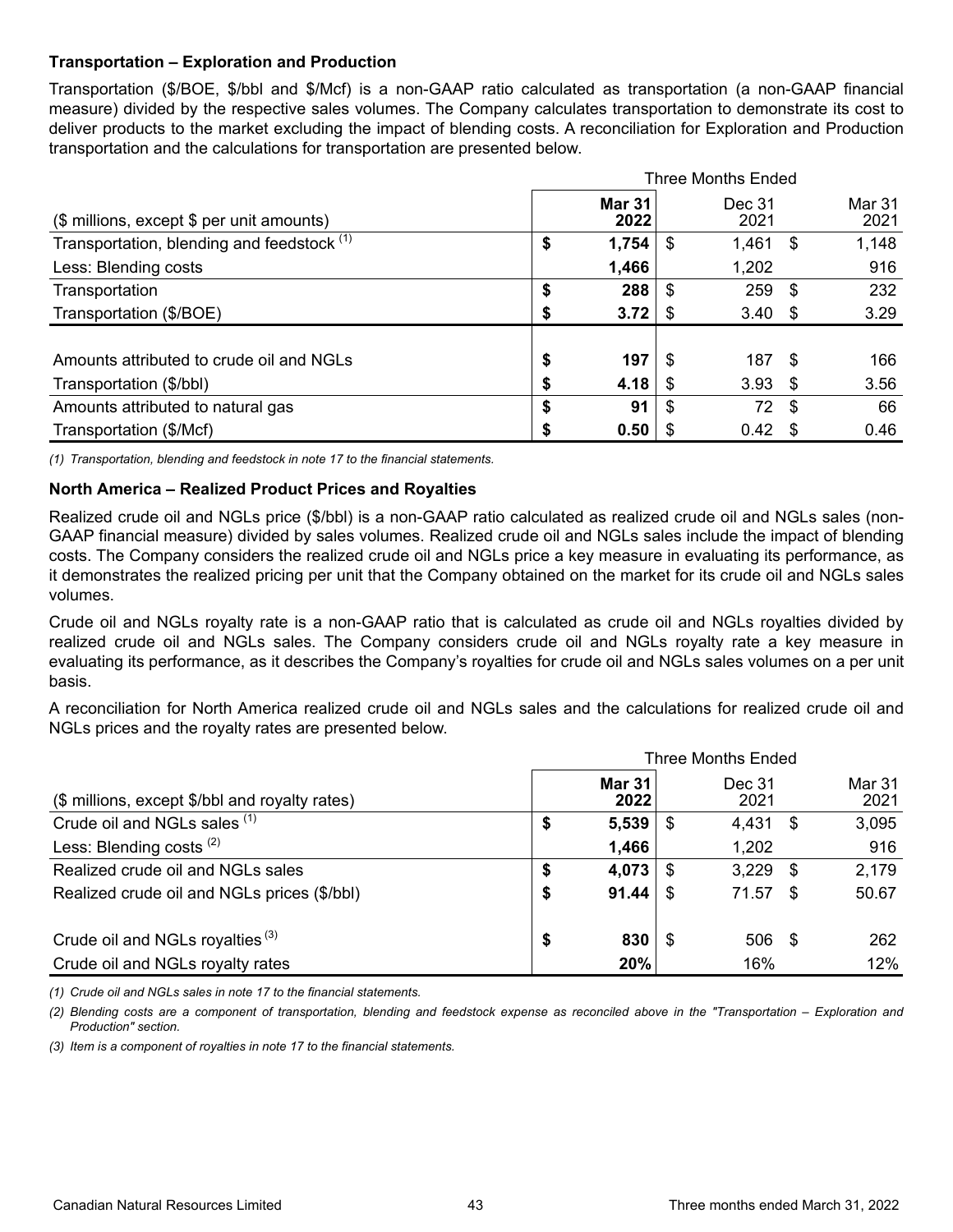## **Realized Product Prices and Transportation – Oil Sands Mining and Upgrading**

Realized SCO sales price (\$/bbl) is a non-GAAP ratio calculated as realized SCO sales (non-GAAP financial measure) including the impact of blending and feedstock costs, divided by SCO sales volumes. The Company considers realized SCO sales price a key measure in evaluating its performance, as it demonstrates the realized pricing per unit that the Company obtained on the market for its SCO sales volumes.

Transportation (\$/bbl) is a non-GAAP ratio calculated as transportation (a non-GAAP financial measure) divided by SCO sales volumes. The Company calculates transportation to demonstrate its cost to deliver product to the market excluding the impact of blending and feedstock costs.

Reconciliations for Oil Sands Mining and Upgrading realized SCO sales and transportation and the calculations for realized SCO sales price and transportation are presented below.

|                                                       | <b>Three Months Ended</b> |                       |    |                |    |                |  |  |  |
|-------------------------------------------------------|---------------------------|-----------------------|----|----------------|----|----------------|--|--|--|
| (\$ millions, except for bbl/d and \$/bbl)            |                           | <b>Mar 31</b><br>2022 |    | Dec 31<br>2021 |    | Mar 31<br>2021 |  |  |  |
| SCO sales volumes (bbl/d)                             |                           | 441,324               |    | 483,972        |    | 469,953        |  |  |  |
| Crude oil and NGLs sales (1)                          | \$                        | 4,851                 | S  | $4,408$ \$     |    | 2,983          |  |  |  |
| Less: Blending and feedstock costs                    |                           | 401                   |    | 468            |    | 250            |  |  |  |
| <b>Realized SCO sales</b>                             | \$                        | 4,450                 | \$ | $3,940$ \$     |    | 2,733          |  |  |  |
| Realized SCO sales price (\$/bbl)                     | \$                        | 112.05                | S  | 88.48          | -S | 64.60          |  |  |  |
| Transportation, blending and feedstock <sup>(2)</sup> | \$                        | 463                   | \$ | 527 \$         |    | 297            |  |  |  |
| Less: Blending and feedstock costs                    |                           | 401                   |    | 468            |    | 250            |  |  |  |
| Transportation                                        | \$                        | 62                    | \$ | 59             | \$ | 47             |  |  |  |
| Transportation (\$/bbl)                               | \$                        | 1.55                  | S  | 1.33           | S. | 1.10           |  |  |  |

*(1) Crude oil and NGLs sales in note 17 to the financial statements.*

*(2) Transportation, blending and feedstock in note 17 to the financial statements.*

## **Net Capital Expenditures**

Net capital expenditures is a non-GAAP financial measure that represents cash flows used in investing activities as presented in the Company's consolidated Statements of Cash Flows, adjusted for the net change in non-cash working capital, abandonment expenditures including the impact of government grant income under the provincial well-site rehabilitation programs, and the settlement of long-term debt assumed in acquisitions. The Company considers net capital expenditures a key measure in evaluating its performance, as it provides an understanding of the Company's capital spending activities in comparison to the Company's annual capital budget. A reconciliation of net capital expenditures is presented below.

|                                              | Three Months Ended |    |                       |   |                |  |                |  |  |
|----------------------------------------------|--------------------|----|-----------------------|---|----------------|--|----------------|--|--|
| $($$ millions)                               |                    |    | <b>Mar 31</b><br>2022 |   | Dec 31<br>2021 |  | Mar 31<br>2021 |  |  |
| Cash flows used in investing activities      |                    | \$ | 1,251                 | S | $1,615$ \$     |  | 648            |  |  |
| Net change in non-cash working capital       |                    |    | 137                   |   | (61)           |  | 93             |  |  |
| Capital expenditures                         |                    |    | 1,388                 |   | 1,554          |  | 741            |  |  |
| Abandonment expenditures, net <sup>(1)</sup> |                    |    | 67                    |   | 67             |  | 67             |  |  |
| Settlement of long-term debt acquired (2)    |                    |    |                       |   | 183            |  |                |  |  |
| Net capital expenditures <sup>(3)</sup>      |                    |    | 1,455                 |   | 1,804          |  | 808            |  |  |

*(1) Non-GAAP Financial Measure. A reconciliation of abandonment expenditures, net is presented in the "Abandonment Expenditures, net" section above.*

*(2) Relates to the settlement of long-term debt assumed in the acquisition of Storm Resources Ltd. in the fourth quarter of 2021.*

*<sup>(3)</sup> Includes base capital expenditures of \$844 million, net property, plant and equipment acquisitions and net exploration and evaluation asset dispositions of \$479 million, and strategic growth capital expenditures of \$132 million. Strategic growth capital expenditures represent the allocation of the Company's free cash flow that will be directed to strategic capital growth opportunities that target to increase production volumes in future periods and that exceed the Company's base capital expenditures for the current fiscal year, as outlined in the Company's capital budget.*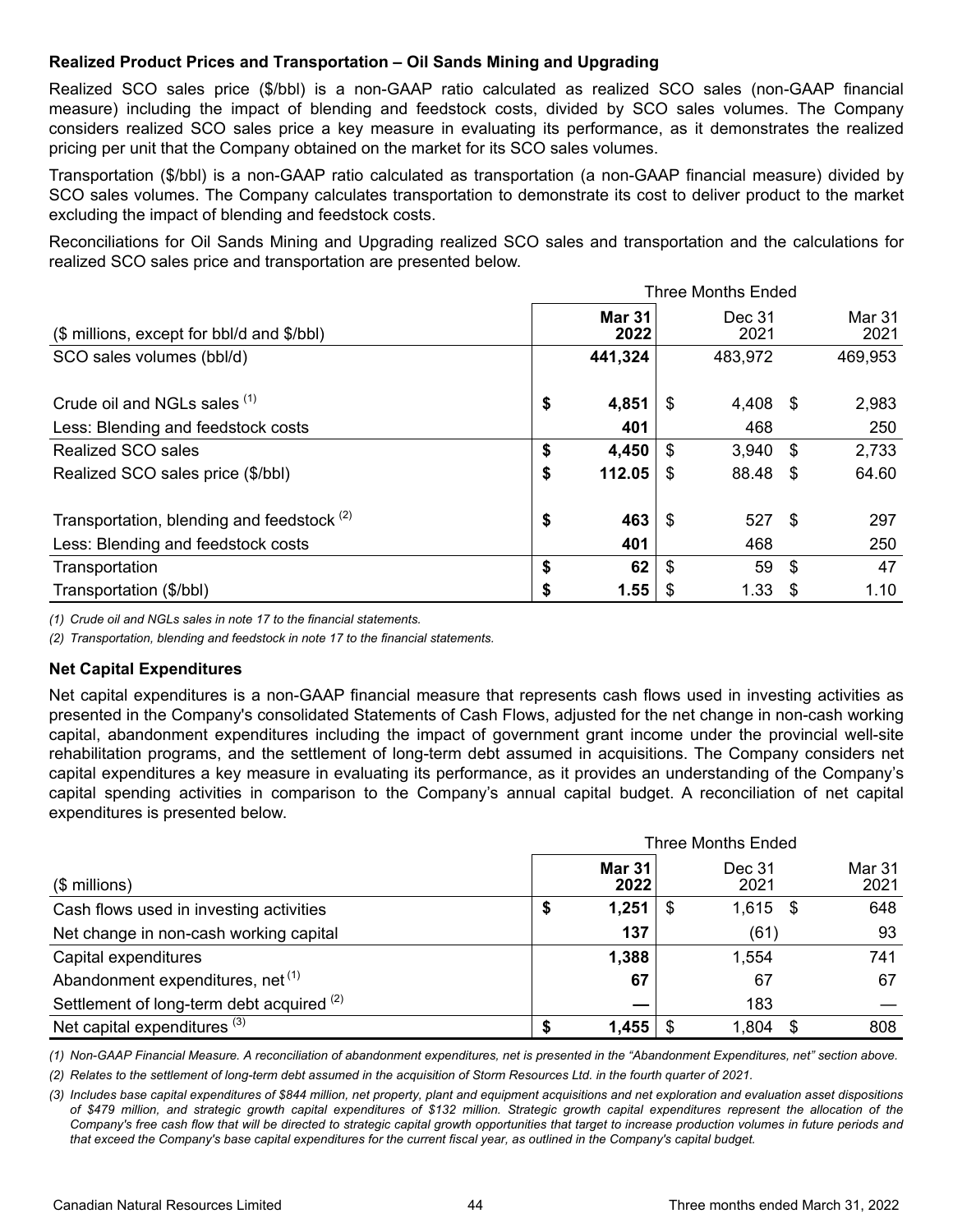# **Liquidity**

Liquidity is a non-GAAP financial measure that represents the availability of readily available undrawn bank credit facilities, cash and cash equivalents, and other highly liquid assets to meet short-term funding requirements and to assist in assessing the Company's financial position. The following is the Company's calculation of liquidity:

| $$$ millions)                  | <b>Mar 31</b><br>2022 | Dec 31<br>2021 | Mar 31<br>2021 |
|--------------------------------|-----------------------|----------------|----------------|
| Undrawn bank credit facilities | 5,590                 | 6,098          | 4,959          |
| Cash and cash equivalents      | 125                   | 744            | 166            |
| Investments                    | 392                   | 309            | 422            |
| Liquidity                      | 6,107                 | 7,151          | 5,547          |

## **Long-term Debt, net**

Long-term debt, net, is a capital management measure that represents long-term debt less cash and cash equivalents, as disclosed in note 13 to the financial statements.

#### **Debt to Book Capitalization**

Debt to book capitalization is a capital management measure intended to enable financial statement users to evaluate the Company's capital structure, as disclosed in note 13 to the financial statements.

## **After-Tax Return on Average Capital Employed**

After-tax return on average capital employed as defined by the Company is a non-GAAP ratio. The ratio is calculated as net earnings plus after-tax interest and other financing expense for the twelve month trailing period; as a percentage of average capital employed (defined as current and long-term debt plus shareholders' equity) for the twelve month trailing period. The Company considers this ratio a key measure in evaluating the Company's ability to generate profit and the efficiency with which it employs capital. A reconciliation of the Company's after-tax return on average capital employed is presented below.

| (\$ millions, except ratios)                                                                                      | <b>Mar 31</b><br>2022 | Dec 31<br>2021   |    | Mar 31<br>2021 |
|-------------------------------------------------------------------------------------------------------------------|-----------------------|------------------|----|----------------|
| Interest adjusted after-tax return:                                                                               |                       |                  |    |                |
| Net earnings, 12 months trailing<br>Interest and other financing expense, net of tax, 12 months trailing $^{(1)}$ | \$<br>9,388           | \$<br>7,664      | \$ | 2,224          |
|                                                                                                                   | 531                   | 547              |    | 559            |
| Interest adjusted after-tax return                                                                                | \$<br>9,919           | \$<br>8,211      | \$ | 2,783          |
| 12 months average current portion long-term debt $(2)$                                                            | \$<br>1,762           | \$<br>$1,483$ \$ |    | 1,718          |
| 12 months average long-term debt $(2)$                                                                            | 14,981                | 16,769           |    | 20,091         |
| 12 months average common shareholders' equity $(2)$                                                               | 35,680                | 34,458           |    | 32,674         |
| 12 months average capital employed                                                                                | \$<br>52,423          | \$<br>52,710     | S  | 54,483         |
| After-tax return on average capital employed                                                                      | 18.9%                 | 15.6%            |    | 5.1%           |

*(1) The blended tax rate on interest was 23% for March 31, 2022, December 31, 2021, and March 31, 2021.*

*(2) For the purpose of this non-GAAP ratio, the measurement of average current and long-term debt and common shareholders equity are determined on a consistent basis, as an average of the opening and quarterly period end values for the 12 month trailing period for each of the periods presented.*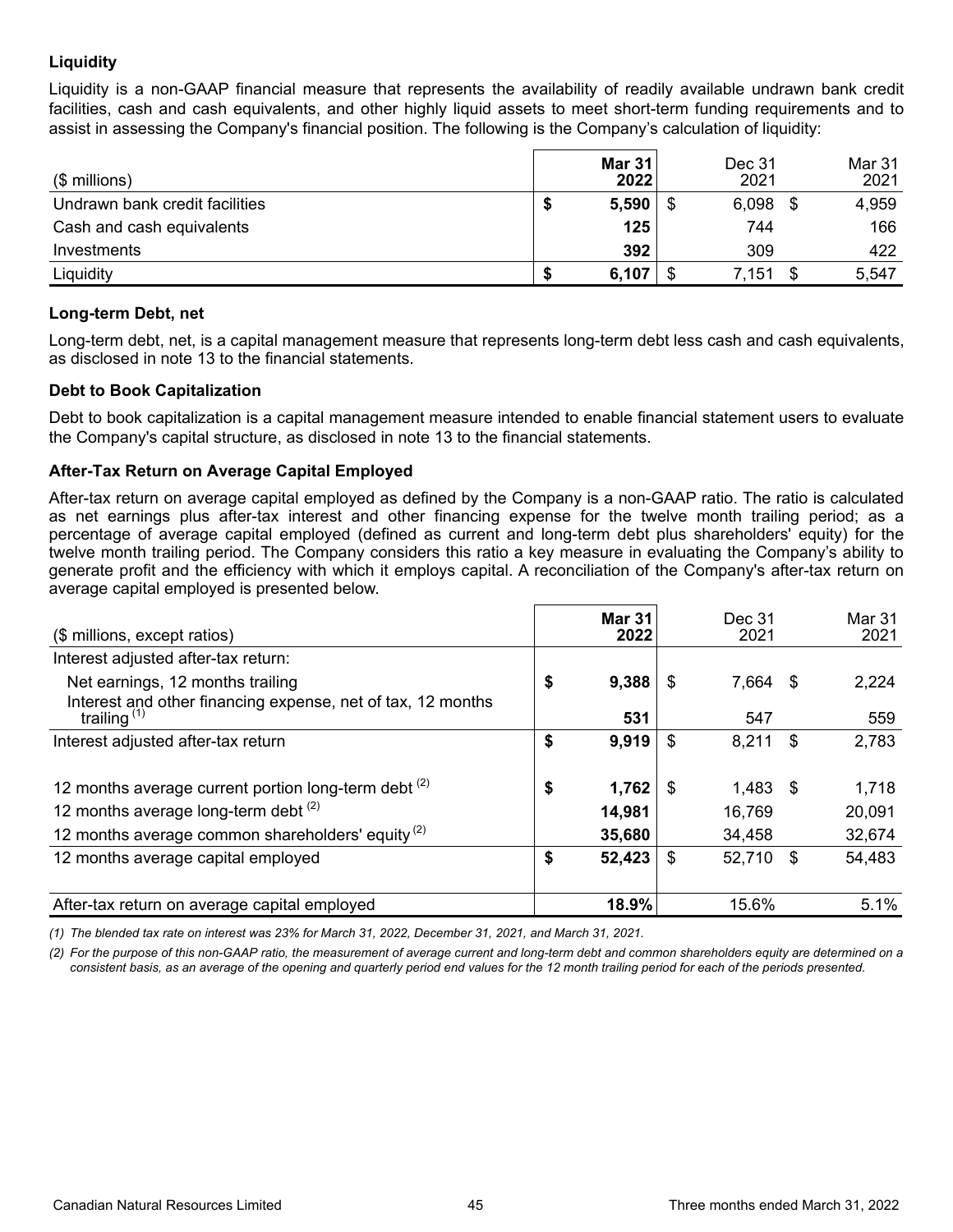## **INTERIM CONSOLIDATED FINANCIAL STATEMENTS**

## **CONSOLIDATED BALANCE SHEETS**

| As at                                          |                | <b>Mar 31</b>      | Dec 31 |
|------------------------------------------------|----------------|--------------------|--------|
| (millions of Canadian dollars, unaudited)      | <b>Note</b>    | 2022               | 2021   |
| <b>ASSETS</b>                                  |                |                    |        |
| <b>Current assets</b>                          |                |                    |        |
| Cash and cash equivalents                      |                | \$<br>125 $ $ \$   | 744    |
| Accounts receivable                            |                | 4,707              | 3,111  |
| Inventory                                      |                | 1,696              | 1,548  |
| Prepaids and other                             |                | 218                | 195    |
| Investments                                    | 6              | 392                | 309    |
| Current portion of other long-term assets      | $\overline{7}$ | 78                 | 35     |
|                                                |                | 7,216              | 5,942  |
| <b>Exploration and evaluation assets</b>       | 3              | 2,268              | 2,250  |
| Property, plant and equipment                  | 4              | 66,425             | 66,400 |
| <b>Lease assets</b>                            | 5              | 1,475              | 1,508  |
| Other long-term assets                         | $\overline{7}$ | 628                | 565    |
|                                                |                | \$<br>$78,012$ \$  | 76,665 |
| <b>LIABILITIES</b>                             |                |                    |        |
| <b>Current liabilities</b>                     |                |                    |        |
| Accounts payable                               |                | \$<br>$964 $ \$    | 803    |
| <b>Accrued liabilities</b>                     |                | 4,062              | 3,064  |
| Current income taxes payable                   |                | 689                | 1,607  |
| Current portion of long-term debt              | 8              | 2,736              | 1,000  |
| Current portion of other long-term liabilities | 5,9            | 1,220              | 948    |
|                                                |                | 9,671              | 7,422  |
| Long-term debt                                 | 8              | 11,171             | 13,694 |
| <b>Other long-term liabilities</b>             | 5,9            | 8,342              | 8,384  |
| <b>Deferred income taxes</b>                   |                | 10,338             | 10,220 |
|                                                |                | 39,522             | 39,720 |
| <b>SHAREHOLDERS' EQUITY</b>                    |                |                    |        |
| <b>Share capital</b>                           | 11             | 10,464             | 10,168 |
| <b>Retained earnings</b>                       |                | 28,064             | 26,778 |
| Accumulated other comprehensive loss           | 12             | (38)               | (1)    |
|                                                |                | 38,490             | 36,945 |
|                                                |                | \$<br>$78,012$ \\$ | 76,665 |

*Commitments and contingencies (note 16).*

Approved by the Board of Directors on May 4, 2022.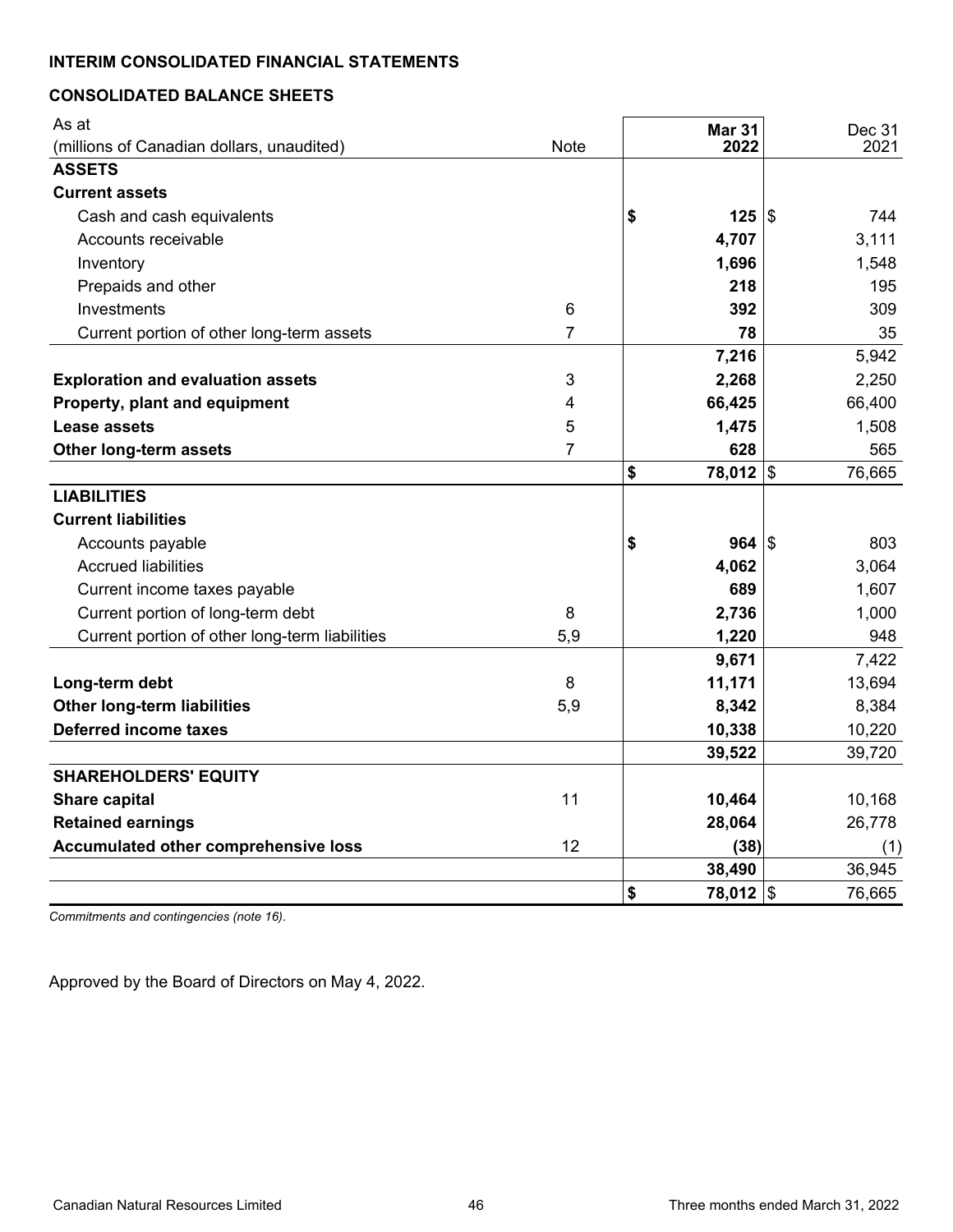# **CONSOLIDATED STATEMENTS OF EARNINGS**

|                                                                               |             | <b>Three Months Ended</b>  |            |                |
|-------------------------------------------------------------------------------|-------------|----------------------------|------------|----------------|
| (millions of Canadian dollars, except per<br>common share amounts, unaudited) | <b>Note</b> | <b>Mar 31</b><br>2022      |            | Mar 31<br>2021 |
| <b>Product sales</b>                                                          | 17          | \$<br>12,132 $\frac{1}{3}$ |            | 7,019          |
| Less: royalties                                                               |             | (1, 455)                   |            | (411)          |
| <b>Revenue</b>                                                                |             | 10,677                     |            | 6,608          |
| <b>Expenses</b>                                                               |             |                            |            |                |
| Production                                                                    |             | 2,040                      |            | 1,781          |
| Transportation, blending and feedstock                                        |             | 2,455                      |            | 1,508          |
| Depletion, depreciation and amortization                                      | 4,5         | 1,407                      |            | 1,421          |
| Administration                                                                |             | 116                        |            | 95             |
| Share-based compensation                                                      | 9           | 534                        |            | 129            |
| Asset retirement obligation accretion                                         | 9           | 59                         |            | 46             |
| Interest and other financing expense                                          |             | 163                        |            | 185            |
| Risk management activities                                                    | 15          | 58                         |            | 29             |
| Foreign exchange gain                                                         |             | (146)                      |            | (162)          |
| Gain from investments                                                         | 6           | (86)                       |            | (119)          |
|                                                                               |             | 6,600                      |            | 4,913          |
| <b>Earnings before taxes</b>                                                  |             | 4,077                      |            | 1,695          |
| Current income tax expense                                                    | 10          | 851                        |            | 297            |
| Deferred income tax expense                                                   | 10          | 125                        |            | 21             |
| <b>Net earnings</b>                                                           |             | \$<br>3,101                | \$         | 1,377          |
| Net earnings per common share                                                 |             |                            |            |                |
| <b>Basic</b>                                                                  | 14          | \$<br>2.66                 | \$         | 1.16           |
| <b>Diluted</b>                                                                | 14          | \$<br>2.63                 | $\sqrt{3}$ | 1.16           |

# **CONSOLIDATED STATEMENTS OF COMPREHENSIVE INCOME**

|                                                                                           | <b>Three Months Ended</b> |            |                |  |  |  |  |  |
|-------------------------------------------------------------------------------------------|---------------------------|------------|----------------|--|--|--|--|--|
| (millions of Canadian dollars, unaudited)                                                 | <b>Mar 31</b><br>2022     |            | Mar 31<br>2021 |  |  |  |  |  |
| <b>Net earnings</b>                                                                       | \$<br>3,101               | $\sqrt{5}$ | 1,377          |  |  |  |  |  |
| Items that may be reclassified subsequently to net earnings                               |                           |            |                |  |  |  |  |  |
| Net change in derivative financial instruments<br>designated as cash flow hedges          |                           |            |                |  |  |  |  |  |
| Unrealized income during the period, net of taxes of<br>$$1$ million (2021 - \$1 million) | 3                         |            | 11             |  |  |  |  |  |
| Reclassification to net earnings, net of taxes of<br>\$1 million $(2021 - $1$ million)    | (3)                       |            | (4)            |  |  |  |  |  |
|                                                                                           |                           |            | 7              |  |  |  |  |  |
| Foreign currency translation adjustment                                                   |                           |            |                |  |  |  |  |  |
| Translation of net investment                                                             | (37)                      |            | (36)           |  |  |  |  |  |
| Other comprehensive loss, net of taxes                                                    | (37)                      |            | (29)           |  |  |  |  |  |
| <b>Comprehensive income</b>                                                               | \$<br>$3,064$ \\$         |            | 1,348          |  |  |  |  |  |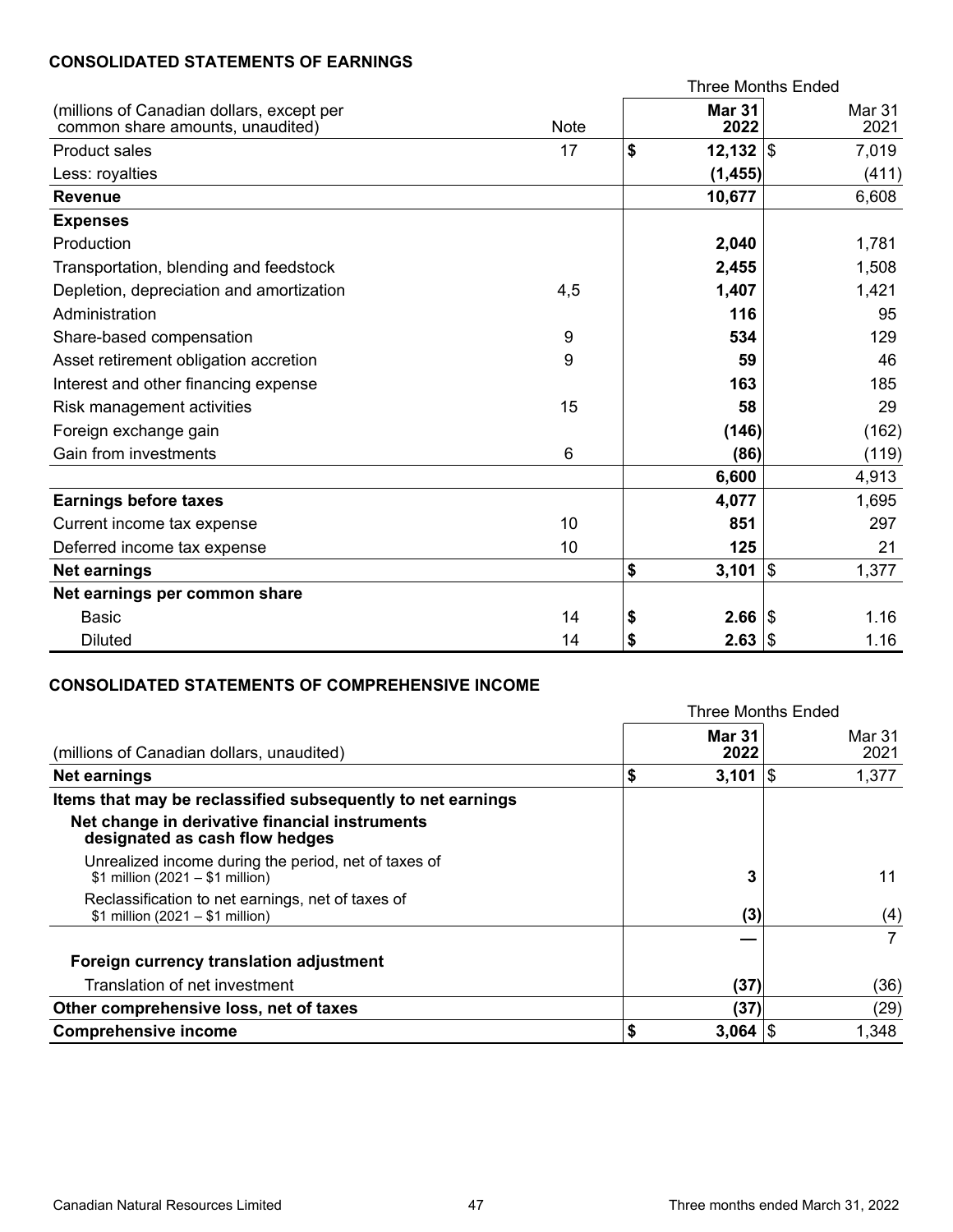# **CONSOLIDATED STATEMENTS OF CHANGES IN EQUITY**

|                                                                                 |             | <b>Three Months Ended</b> |                       |  |                |  |
|---------------------------------------------------------------------------------|-------------|---------------------------|-----------------------|--|----------------|--|
| (millions of Canadian dollars, unaudited)                                       | <b>Note</b> |                           | <b>Mar 31</b><br>2022 |  | Mar 31<br>2021 |  |
| Share capital                                                                   | 11          |                           |                       |  |                |  |
| Balance - beginning of period                                                   |             | \$                        | $10,168$ \\$          |  | 9,606          |  |
| Issued upon exercise of stock options                                           |             |                           | 252                   |  | 73             |  |
| Previously recognized liability on stock options exercised for<br>common shares |             |                           | 184                   |  | 11             |  |
| Purchase of common shares under Normal Course Issuer Bid                        |             |                           | (140)                 |  | (5)            |  |
| Balance – end of period                                                         |             |                           | 10,464                |  | 9,685          |  |
| <b>Retained earnings</b>                                                        |             |                           |                       |  |                |  |
| Balance – beginning of period                                                   |             |                           | 26,778                |  | 22,766         |  |
| Net earnings                                                                    |             |                           | 3,101                 |  | 1,377          |  |
| Dividends on common shares                                                      | 11          |                           | (872)                 |  | (558)          |  |
| Purchase of common shares under Normal Course Issuer Bid                        | 11          |                           | (943)                 |  | (18)           |  |
| Balance – end of period                                                         |             |                           | 28,064                |  | 23,567         |  |
| Accumulated other comprehensive (loss) income                                   | 12          |                           |                       |  |                |  |
| Balance – beginning of period                                                   |             |                           | (1)                   |  | 8              |  |
| Other comprehensive loss, net of taxes                                          |             |                           | (37)                  |  | (29)           |  |
| Balance – end of period                                                         |             |                           | (38)                  |  | (21)           |  |
| <b>Shareholders' equity</b>                                                     |             | \$                        | 38,490                |  | 33,231         |  |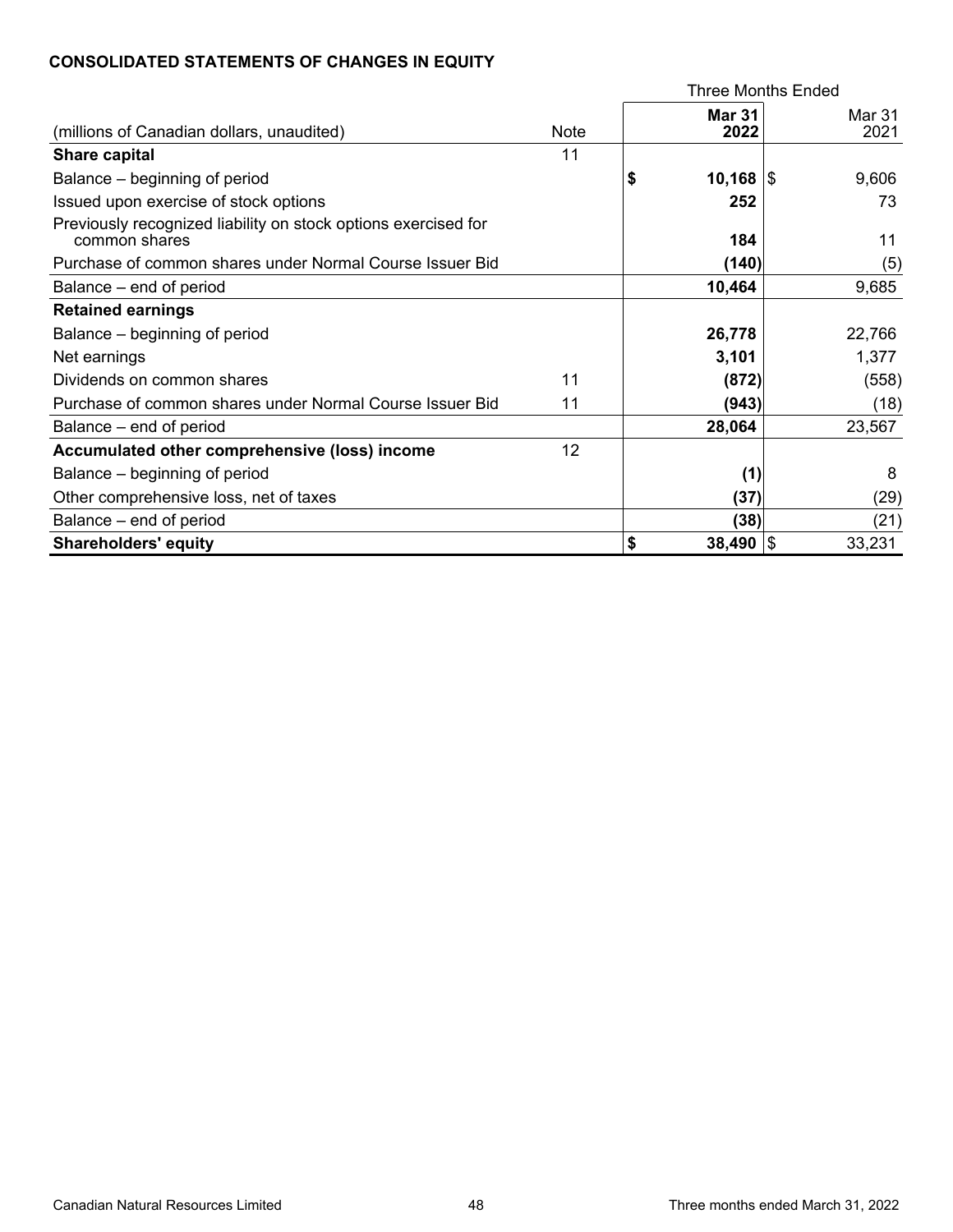# **CONSOLIDATED STATEMENTS OF CASH FLOWS**

|                                                                       |      |                       | <b>Three Months Ended</b> |
|-----------------------------------------------------------------------|------|-----------------------|---------------------------|
| (millions of Canadian dollars, unaudited)                             | Note | <b>Mar 31</b><br>2022 | Mar 31<br>2021            |
| <b>Operating activities</b>                                           |      |                       |                           |
| Net earnings                                                          |      | \$<br>3,101           | $\vert$ \$<br>1,377       |
| Non-cash items                                                        |      |                       |                           |
| Depletion, depreciation and amortization                              |      | 1,407                 | 1,421                     |
| Share-based compensation                                              |      | 534                   | 129                       |
| Asset retirement obligation accretion                                 |      | 59                    | 46                        |
| Unrealized risk management loss                                       |      | 26                    | 20                        |
| Unrealized foreign exchange gain                                      |      | (156)                 | (172)                     |
| Gain from investments                                                 | 6    | (83)                  | (117)                     |
| Deferred income tax expense                                           |      | 125                   | 21                        |
| Other                                                                 |      | (115)                 | (99)                      |
| Abandonment expenditures                                              |      | (105)                 | (80)                      |
| Net change in non-cash working capital                                |      | (1,940)               | (10)                      |
| Cash flows from operating activities                                  |      | 2,853                 | 2,536                     |
| <b>Financing activities</b>                                           |      |                       |                           |
| Issue (repayment) of bank credit facilities and commercial paper, net | 8    | 348                   | (1,400)                   |
| Repayment of medium-term notes                                        | 8    | (1,000)               |                           |
| Payment of lease liabilities                                          | 5,9  | (49)                  | (53)                      |
| Issue of common shares on exercise of stock options                   | 11   | 252                   | 73                        |
| Dividends on common shares                                            |      | (689)                 | (503)                     |
| Purchase of common shares under Normal Course Issuer Bid              | 11   | (1,083)               | (23)                      |
| Cash flows used in financing activities                               |      | (2, 221)              | (1,906)                   |
| <b>Investing activities</b>                                           |      |                       |                           |
| Net expenditures on exploration and evaluation assets                 | 3,17 | (19)                  | (4)                       |
| Net expenditures on property, plant and equipment                     | 4,17 | (1, 369)              | (737)                     |
| Net change in non-cash working capital                                |      | 137                   | 93                        |
| Cash flows used in investing activities                               |      | (1, 251)              | (648)                     |
| Decrease in cash and cash equivalents                                 |      | (619)                 | (18)                      |
| Cash and cash equivalents - beginning of period                       |      | 744                   | 184                       |
| Cash and cash equivalents - end of period                             |      | \$<br>$125 $ \$       | 166                       |
| Interest paid on long-term debt, net                                  |      | \$<br>184             | 212<br>$\mathcal{S}$      |
| Income taxes paid (received), net                                     |      | \$<br>1,759           | \$<br>(121)               |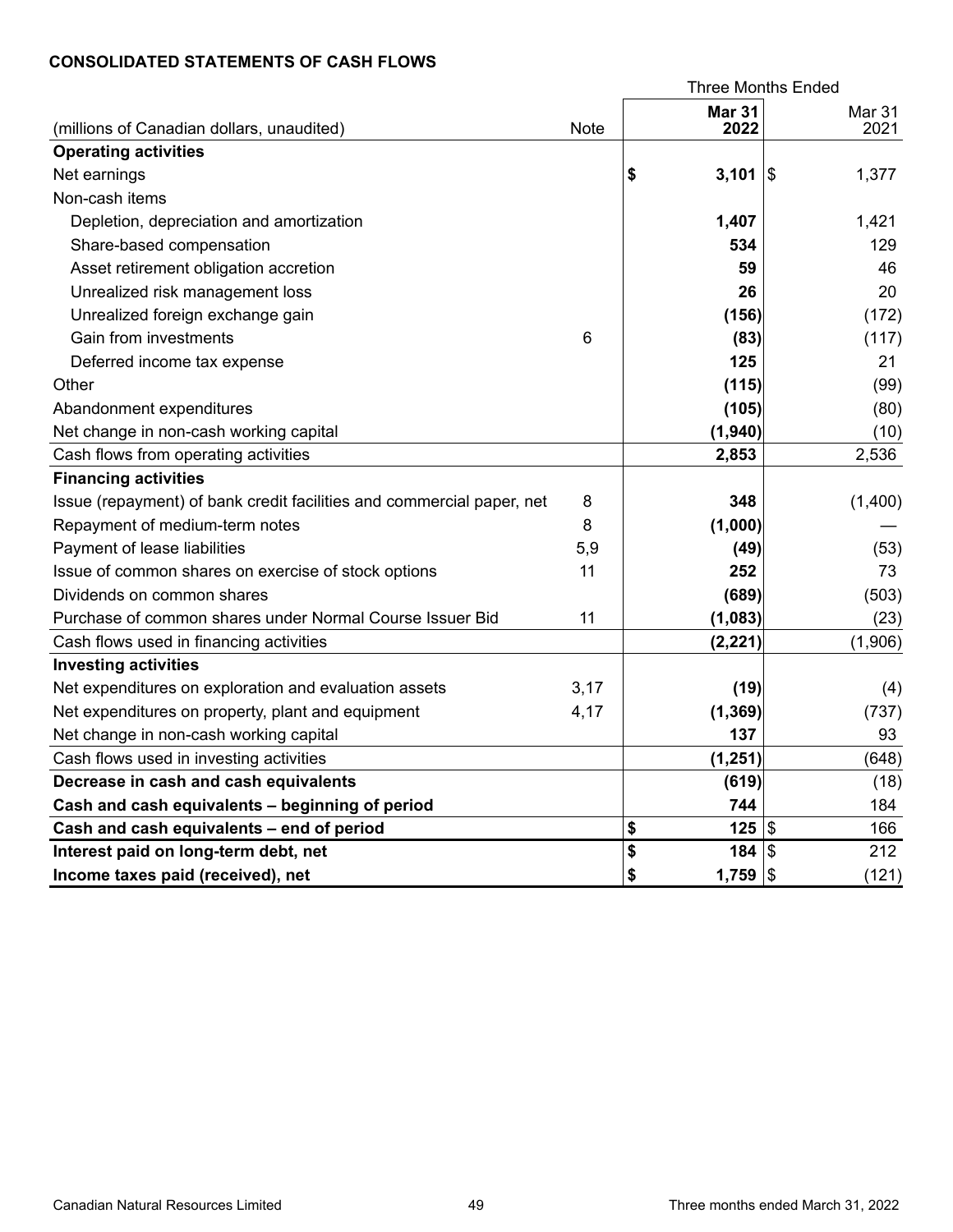## **NOTES TO THE CONSOLIDATED FINANCIAL STATEMENTS**

*(tabular amounts in millions of Canadian dollars, unless otherwise stated, unaudited)*

## **1. ACCOUNTING POLICIES**

Canadian Natural Resources Limited (the "Company") is a senior independent crude oil and natural gas exploration, development and production company. The Company's exploration and production operations are focused in North America, largely in Western Canada; the United Kingdom portion of the North Sea; and Côte d'Ivoire and South Africa in Offshore Africa.

The "Oil Sands Mining and Upgrading" segment produces synthetic crude oil through bitumen mining and upgrading operations at Horizon Oil Sands ("Horizon") and through the Company's direct and indirect interest in the Athabasca Oil Sands Project ("AOSP").

Within Western Canada in the "Midstream and Refining" segment, the Company maintains certain activities that include pipeline operations, an electricity co-generation system and an investment in the North West Redwater Partnership ("NWRP"), a general partnership formed to upgrade and refine bitumen in the Province of Alberta.

The Company was incorporated in Alberta, Canada. The address of its registered office is 2100, 855 - 2 Street S.W., Calgary, Alberta, Canada.

These interim consolidated financial statements and the related notes have been prepared in accordance with International Financial Reporting Standards ("IFRS") as issued by the International Accounting Standards Board ("IASB"), applicable to the preparation of interim financial statements, including International Accounting Standard ("IAS") 34 "Interim Financial Reporting", following the same accounting policies as the audited consolidated financial statements of the Company as at December 31, 2021, except as disclosed in note 2. These interim consolidated financial statements contain disclosures that are supplemental to the Company's annual audited consolidated financial statements. Certain disclosures normally required to be included in the notes to the annual audited consolidated financial statements have been condensed. These interim consolidated financial statements should be read in conjunction with the Company's audited consolidated financial statements and notes thereto for the year ended December 31, 2021.

## **Critical Accounting Estimates and Judgements**

The Company has made estimates, assumptions and judgements regarding certain assets, liabilities, revenues and expenses in the preparation of these interim consolidated financial statements, primarily related to unsettled transactions and events as of the date of these interim consolidated financial statements. Accordingly, actual results may differ from estimated amounts, and those differences may be material.

## **2. CHANGE IN ACCOUNTING POLICIES**

In May 2020, the IASB issued amendments to IAS 16 "Property, Plant and Equipment" to require proceeds received from selling items produced while the entity is preparing the asset for its intended use to be recognized in net earnings, rather than as a reduction in the cost of the asset. The amendments were adopted January 1, 2022 and did not have a significant impact on the Company's interim consolidated financial statements.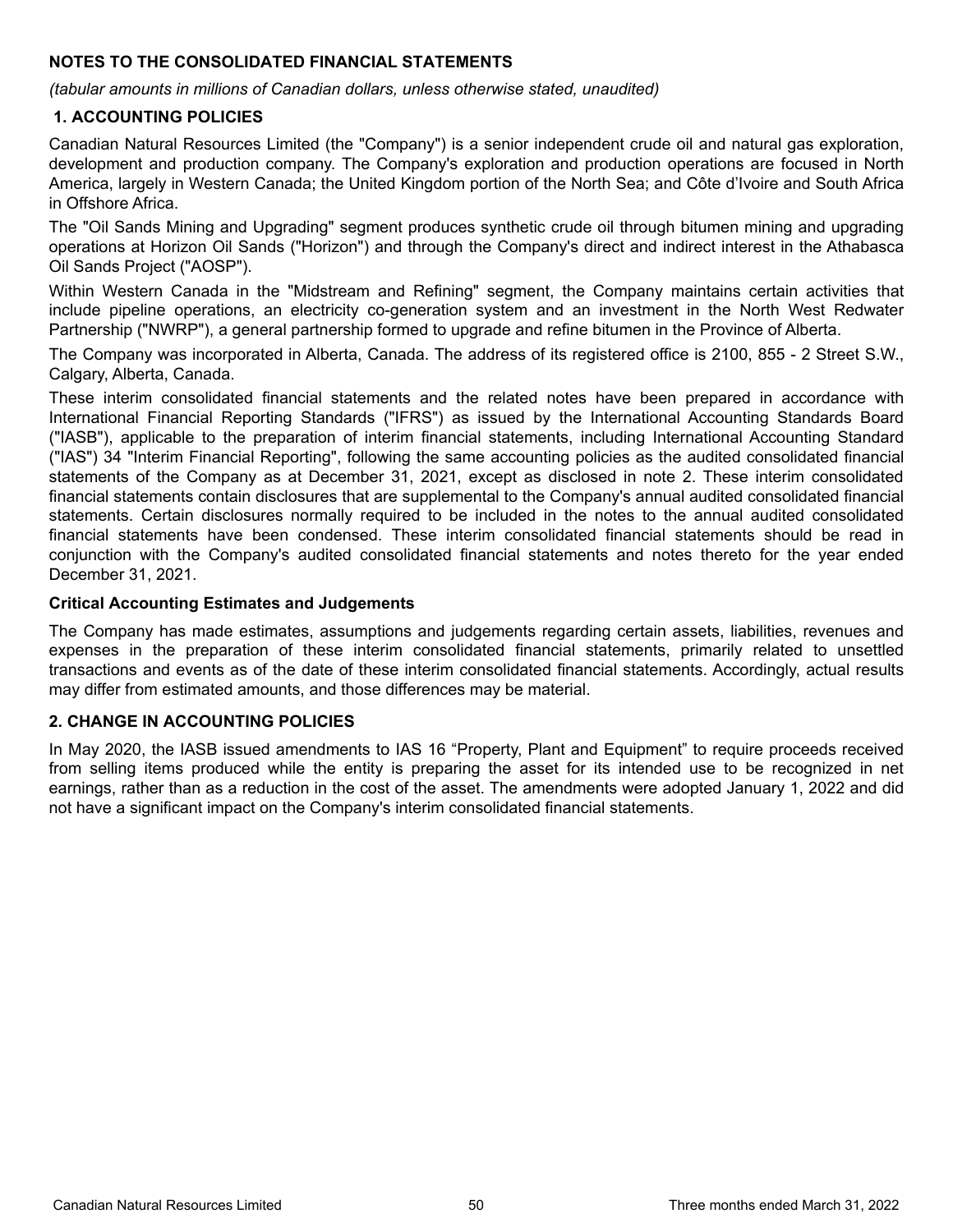#### **3. EXPLORATION AND EVALUATION ASSETS**

|                                               | <b>Exploration and Production</b> | <b>Oil Sands</b><br>Mining and<br><b>Upgrading</b> | <b>Total</b>                     |                  |       |
|-----------------------------------------------|-----------------------------------|----------------------------------------------------|----------------------------------|------------------|-------|
|                                               | <b>North</b><br>America           | <b>North</b><br>Sea                                | <b>Offshore</b><br><b>Africa</b> |                  |       |
| Cost                                          |                                   |                                                    |                                  |                  |       |
| At December 31, 2021                          | \$<br>$2,057$ \$                  | \$<br>$\overline{\phantom{0}}$                     | $91 \text{ } $$                  | 102S             | 2,250 |
| Additions                                     | 28                                |                                                    | 1                                |                  | 29    |
| Transfers to property, plant and<br>equipment | (11)                              |                                                    |                                  |                  | (11)  |
| At March 31, 2022                             | \$<br>$2,074$ \$                  | S<br>$\overline{\phantom{0}}$                      | $92 \;$ \$                       | 102 <sup>5</sup> | 2,268 |

# **4. PROPERTY, PLANT AND EQUIPMENT**

|                                                   |     |                                   |                     |                                  | <b>Oil Sands</b><br><b>Mining</b><br>and | Midstream<br>and | Head          |     |         |
|---------------------------------------------------|-----|-----------------------------------|---------------------|----------------------------------|------------------------------------------|------------------|---------------|-----|---------|
|                                                   |     | <b>Exploration and Production</b> |                     |                                  | <b>Upgrading</b>                         | <b>Refining</b>  | <b>Office</b> |     | Total   |
|                                                   |     | <b>North</b><br>America           | <b>North</b><br>Sea | <b>Offshore</b><br><b>Africa</b> |                                          |                  |               |     |         |
| Cost                                              |     |                                   |                     |                                  |                                          |                  |               |     |         |
| At December 31, 2021                              | \$. | 77,834 \$                         | 7,438 \$            | $3,980$ \$                       | 46,856 \$                                | 466 \$           | 508           | \$  | 137,082 |
| Additions/Acquisitions                            |     | 1,042                             | 11                  | 12                               | 312                                      | 2                | 5             |     | 1,384   |
| Transfers from exploration &<br>evaluation assets |     | 11                                |                     |                                  |                                          |                  |               |     | 11      |
| Derecognitions <sup>(1)</sup>                     |     | (95)                              |                     |                                  | (73)                                     |                  |               |     | (168)   |
| Foreign exchange<br>adjustments and other         |     |                                   | (101)               | (54)                             |                                          |                  | (1)           |     | (156)   |
| At March 31, 2022                                 | \$  | 78,792 \$                         | 7,348 \$            | 3,938                            | \$<br>47,095 \$                          | 468 \$           | 512           | \$  | 138,153 |
| Accumulated depletion and depreciation            |     |                                   |                     |                                  |                                          |                  |               |     |         |
| At December 31, 2021                              | \$  | 52,732 \$                         | $5,951$ \$          | $2,923$ \$                       | 8,499 \$                                 | 183 \$           | 394 \$        |     | 70,682  |
| Expense                                           |     | 855                               | 28                  | 43                               | 417                                      | 4                | 5             |     | 1,352   |
| Derecognitions <sup>(1)</sup>                     |     | (95)                              |                     |                                  | (73)                                     |                  |               |     | (168)   |
| Foreign exchange<br>adjustments and other         |     | (13)                              | (71)                | (44)                             | (10)                                     |                  |               |     | (138)   |
| At March 31, 2022                                 | \$  | 53,479 \$                         | $5,908$ \$          | $2,922$ \$                       | 8,833 \$                                 | 187 \$           | 399           | \$  | 71,728  |
| <b>Net book value</b>                             |     |                                   |                     |                                  |                                          |                  |               |     |         |
| At March 31, 2022                                 | S   | 25,313 \$                         | $1,440$ \$          | $1,016$ \$                       | 38,262 \$                                | 281 \$           | 113S          |     | 66,425  |
| At December 31, 2021                              | \$  | 25,102 \$                         | 1,487               | \$<br>1,057                      | \$<br>38,357                             | \$<br>283 \$     | 114           | -\$ | 66,400  |

*(1) An asset is derecognized when no future economic benefits are expected to arise from its continued use or disposal.*

During the three months ended March 31, 2022, the Company acquired a number of crude oil and natural gas properties in the North America Exploration and Production segment for net cash consideration of \$482 million and assumed associated asset retirement obligations of \$11 million. No net deferred income tax liabilities were recognized and no pre-tax gains were recognized on these net transactions.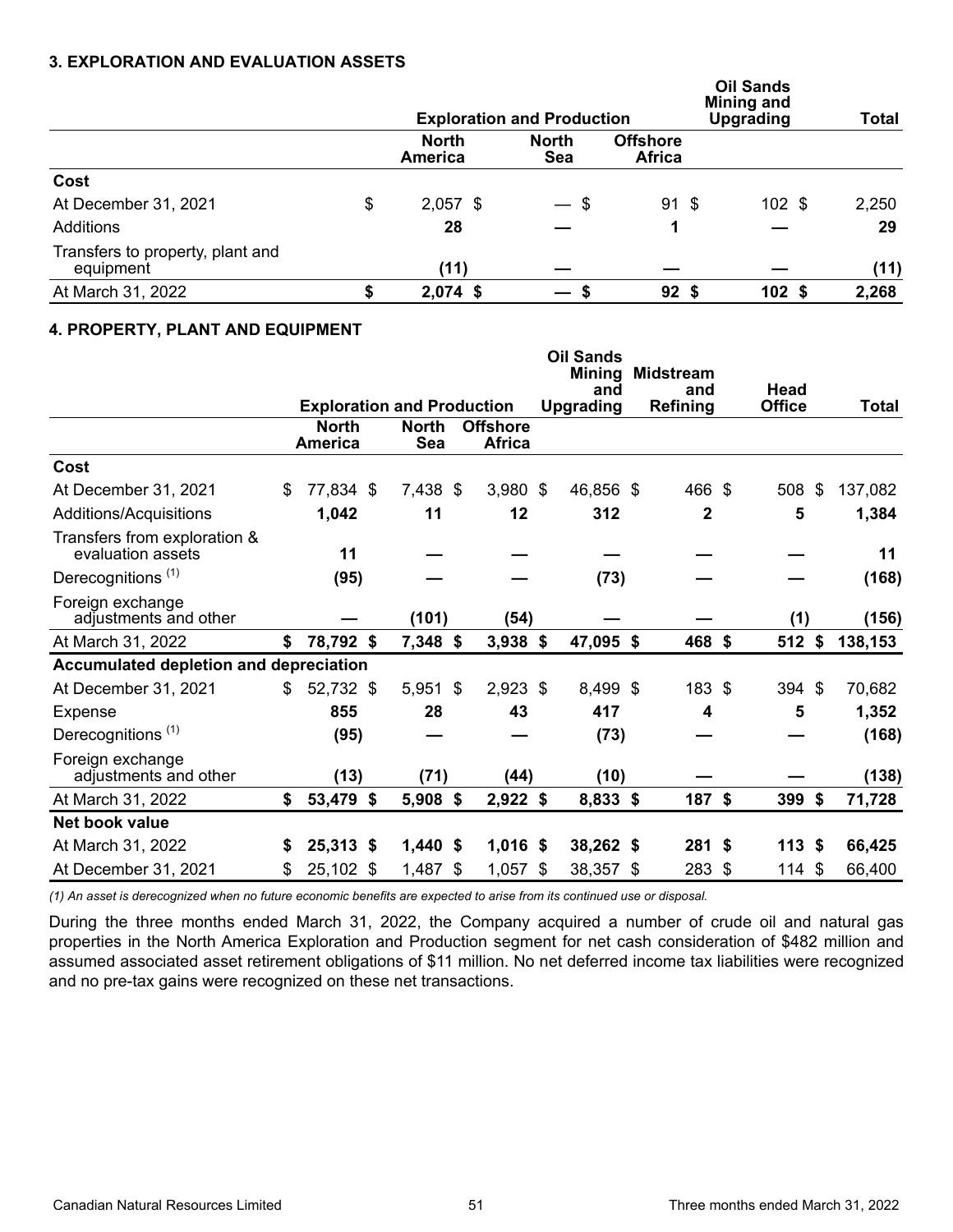## **5. LEASES**

#### **Lease assets**

|                                           | <b>Product</b><br>transportation<br>and storage | <b>Field</b><br>equipment<br>and power | <b>Offshore</b><br>vessels and<br>equipment | Office leases<br>and other | <b>Total</b> |
|-------------------------------------------|-------------------------------------------------|----------------------------------------|---------------------------------------------|----------------------------|--------------|
| At December 31, 2021                      | \$<br>974 \$                                    | 354 \$                                 | $99 \text{ } $$                             | 81 \$                      | 1,508        |
| Additions                                 |                                                 | 10                                     | 14                                          |                            | 24           |
| Depreciation                              | (27)                                            | (15)                                   | (8)                                         | (5)                        | (55)         |
| Foreign exchange adjustments and<br>other |                                                 |                                        | (2)                                         |                            | (2)          |
| At March 31, 2022                         | 947 \$                                          | 349 \$                                 | 103S                                        | 76 \$                      | 1,475        |

#### **Lease liabilities**

The Company measures its lease liabilities at the discounted value of its lease payments during the lease term. Lease liabilities at March 31, 2022 were as follows:

|                       | <b>Mar 31</b><br>2022 | Dec 31<br>2021 |
|-----------------------|-----------------------|----------------|
| Lease liabilities     | $1,556$ \\$           | 1,584          |
| Less: current portion | 190                   | 185            |
|                       | $1,366$ \\$           | 1,399          |

Total cash outflows for leases for the three months ended March 31, 2022, including payments related to short-term leases not reported as lease assets, were \$267 million (three months ended March 31, 2021 – \$288 million). Interest expense on leases for the three months ended March 31, 2022 was \$15 million (three months ended March 31, 2021  $-$  \$16 million).

## **6. INVESTMENTS**

As at March 31, 2022, the Company had the following investment:

|                                       | Mar 31<br>2022 |        | Dec 31<br>2021 |
|---------------------------------------|----------------|--------|----------------|
| Investment in PrairieSky Royalty Ltd. | 392            | ന<br>ື | 309            |

The gain from investments was comprised as follows:

|                       | <b>Three Months Ended</b> |  |                      |  |  |  |
|-----------------------|---------------------------|--|----------------------|--|--|--|
|                       | <b>Mar 31</b><br>2022     |  | Mar 31<br>2021 $(1)$ |  |  |  |
| Gain from investments | $(83)$ \$                 |  | (117)                |  |  |  |
| Dividend income       | (3)                       |  | (2)                  |  |  |  |
|                       | $(86) $ \$                |  | (119)                |  |  |  |

*(1) Includes the gain and dividend income for the Company's investment in Inter Pipeline Ltd.*

The Company's 22.6 million share investment in PrairieSky Royalty Ltd. does not constitute significant influence, and is accounted for at fair value through profit or loss, measured at each reporting date. As at March 31, 2022, the market price per common share was \$17.29 (December 31, 2021 – \$13.63; March 31, 2021 – \$13.55).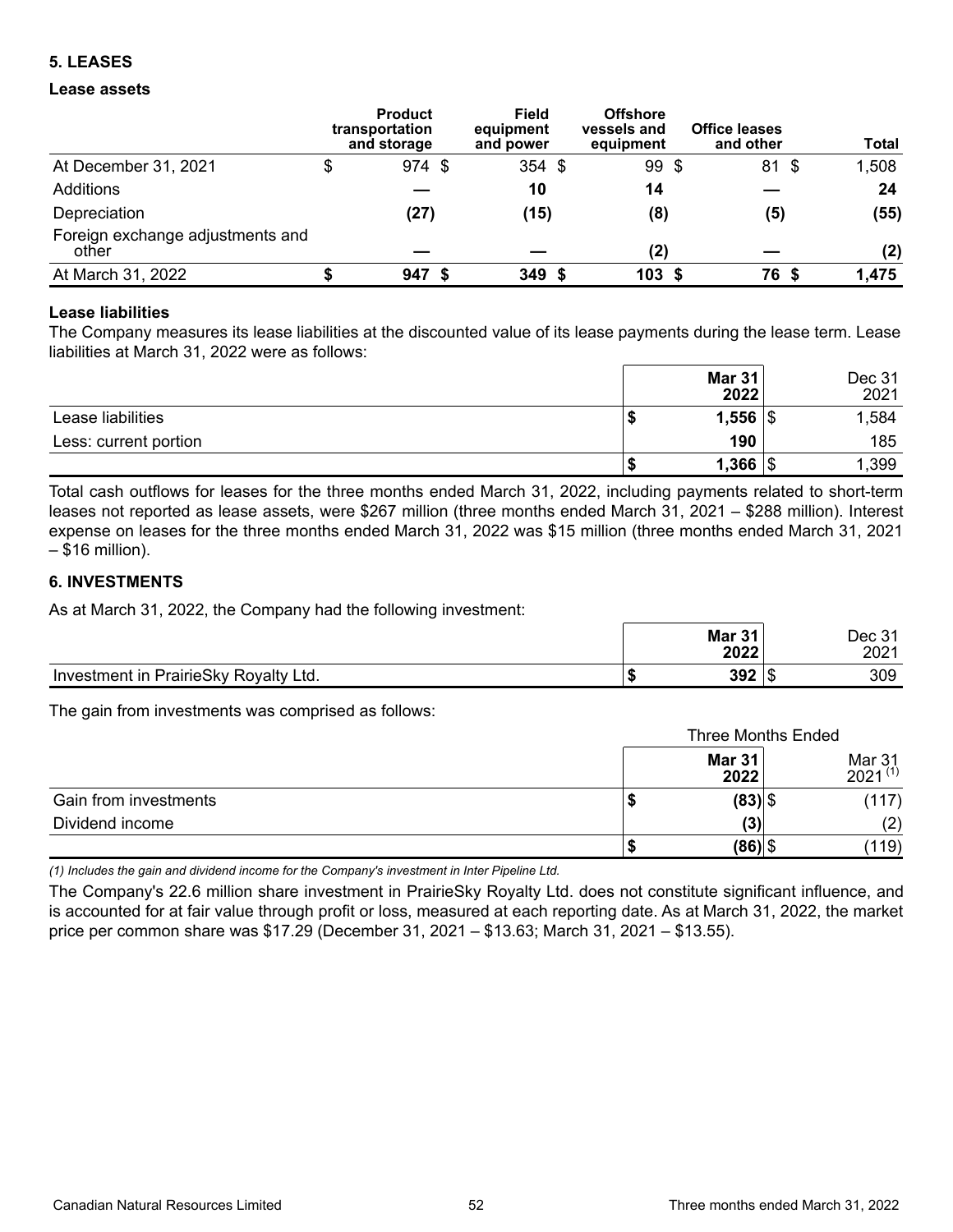#### **7. OTHER LONG-TERM ASSETS**

|                               | <b>Mar 31</b> | 2022 | Dec 31<br>2021 |
|-------------------------------|---------------|------|----------------|
| Prepaid cost of service tolls |               | 155  | 157            |
| Risk management (note 15)     |               | 131  | 140            |
| Long-term inventory           |               | 135  | 126            |
| Other                         |               | 285  | 177            |
|                               |               | 706  | 600            |
| Less: current portion         |               | 78   | 35             |
|                               |               | 628  | 565            |

The Company has a 50% equity investment in NWRP. NWRP operates a 50,000 barrels per day bitumen upgrader and refinery that processes approximately 12,500 barrels per day (25% toll payer) of bitumen feedstock for the Company and 37,500 barrels per day (75% toll payer) of bitumen feedstock for the Alberta Petroleum Marketing Commission, an agent of the Government of Alberta. The Company is unconditionally obligated to pay its 25% pro rata share of the debt component of the monthly fee-for-service toll over the 40-year tolling period until 2058 (note 16). Sales of diesel and refined products and associated refining tolls are recognized in the Midstream and Refining segment (note 17).

The carrying value of the Company's interest in NWRP is \$nil, and as at March 31, 2022, the cumulative unrecognized share of the equity loss and partnership distributions from NWRP was \$572 million (December 31, 2021 – \$562 million). For the three months ended March 31, 2022, the unrecognized share of the equity loss was \$10 million (three months ended March 31, 2021 – recovery of unrecognized equity losses of \$17 million).

## **8. LONG-TERM DEBT**

|                                                                                     | <b>Mar 31</b><br>2022        | Dec 31<br>2021 |
|-------------------------------------------------------------------------------------|------------------------------|----------------|
| Canadian dollar denominated debt, unsecured                                         |                              |                |
| Medium-term notes                                                                   | \$<br>$2,200  $ \$           | 3,200          |
| US dollar denominated debt, unsecured                                               |                              |                |
| Bank credit facilities (March 31, 2022 - US\$920 million;                           |                              |                |
| December 31, 2021 - US\$901 million)                                                | 1,148                        | 1,140          |
| Commercial paper (March 31, 2022 - US\$275 million;<br>December 31, 2021 - US\$nil) | 343                          |                |
| US dollar debt securities (March 31, 2022 – US\$8,250 million;                      |                              |                |
| December 31, 2021 – US\$8,250 million)                                              | 10,299                       | 10,441         |
|                                                                                     | 11,790                       | 11,581         |
| Long-term debt before transaction costs and original issue discounts, net           | 13,990                       | 14,781         |
| Less: original issue discounts, net (1)                                             | 15                           | 15             |
| transaction costs $(1)(2)$                                                          | 68                           | 72             |
|                                                                                     | 13,907                       | 14,694         |
| Less: current portion of commercial paper                                           | 343                          |                |
| current portion of other long-term debt $(1)(2)$                                    | 2,393                        | 1,000          |
|                                                                                     | \$<br>$11,171$ $\frac{1}{9}$ | 13,694         |

*(1) The Company has included unamortized original issue discounts and premiums, and directly attributable transaction costs in the carrying amount of the outstanding debt.*

*(2) Transaction costs primarily represent underwriting commissions charged as a percentage of the related debt offerings, as well as legal, rating agency and other professional fees.*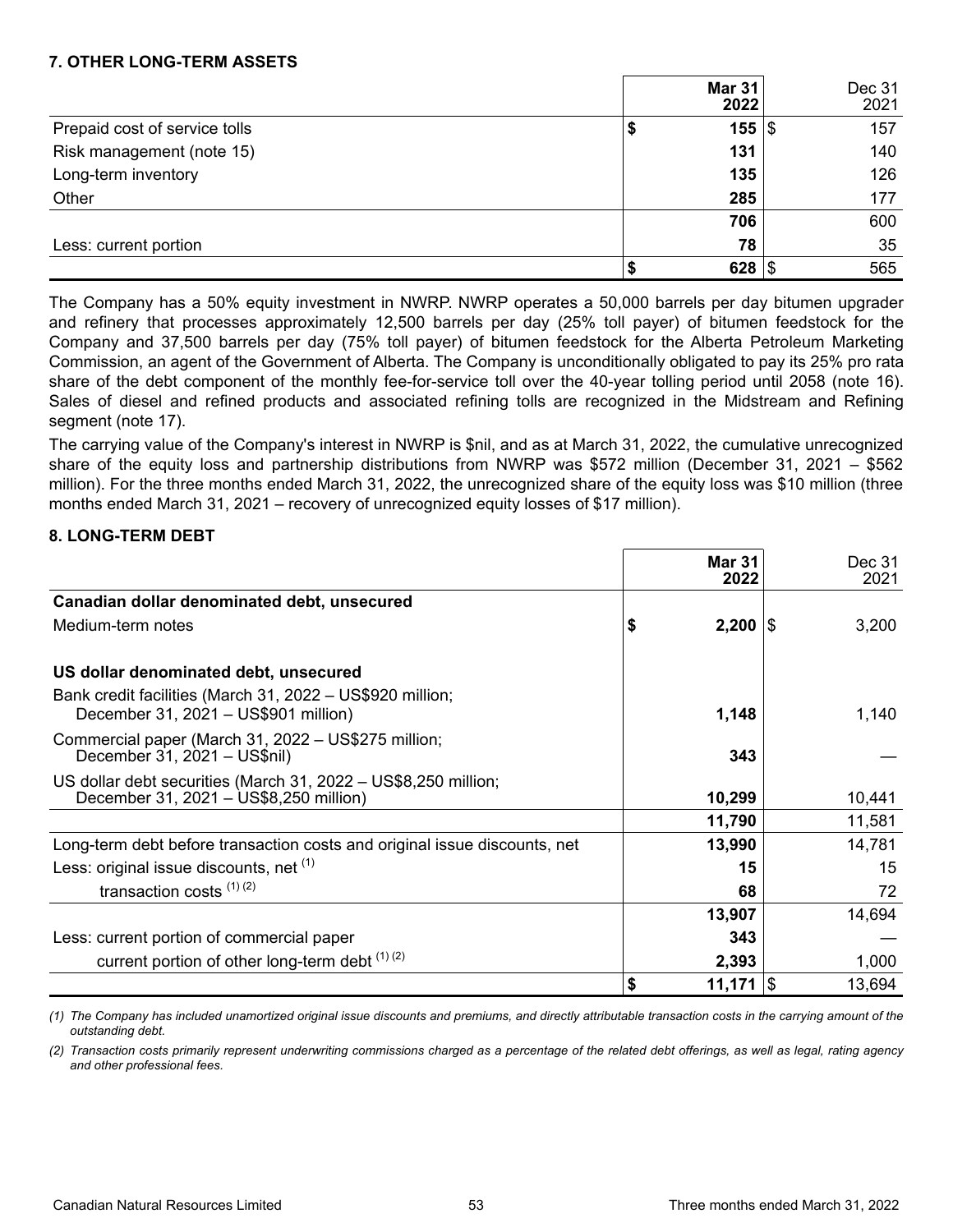## **Bank Credit Facilities and Commercial Paper**

As at March 31, 2022, the Company had undrawn revolving bank credit facilities of \$5,590 million. Additionally, the Company had in place fully drawn non-revolving term credit facilities of \$1,150 million. Details of these facilities are described below. The Company also has certain other dedicated credit facilities supporting letters of credit. At March 31, 2022, the Company had \$343 million drawn under its commercial paper program, and reserves capacity under its revolving bank credit facilities for amounts outstanding under this program.

- a \$100 million demand credit facility;
- a \$1,000 million term credit facility, comprised of a \$500 million non-revolving facility and a \$500 million revolving facility, maturing February 2023;
- a \$650 million non-revolving term credit facility maturing February 2023;
- a \$2,495 million revolving syndicated credit facility, with \$70 million maturing June 2022 and \$2,425 million maturing June 2024; and
- a \$2,495 million revolving syndicated credit facility, with \$70 million maturing June 2023 and \$2,425 million maturing June 2025.

During the fourth quarter of 2021, the \$1,000 million non-revolving term credit facility was fully repaid and amended to allow for a re-draw of the full \$1,000 million until March 31, 2022. During the first quarter of 2022, \$500 million of the non-revolving term credit facility was redrawn and the remaining \$500 million was further amended to a revolving facility, both maturing February 2023.

During the first quarter of 2022, the Company repaid \$500 million of the \$1,150 million non-revolving term credit facility, reducing the outstanding balance to \$650 million.

Borrowings under the Company's non-revolving and revolving term credit facilities may be made by way of pricing referenced to Canadian dollar bankers' acceptances, US dollar bankers' acceptances, LIBOR, SOFR, US base rate or Canadian prime rate.

During the first quarter of 2022, the Company discontinued its £5 million demand credit facility related to its North Sea operations.

The Company's borrowings under its US commercial paper program are authorized up to a maximum of US\$2,500 million.

The Company's weighted average interest rate on bank credit facilities and commercial paper outstanding as at March 31, 2022 was 1.4% (March 31, 2021 – 1.1%), and on total long-term debt outstanding for the three months ended March 31, 2022 was 4.0% (three months ended March 31, 2021 – 3.3%).

As at March 31, 2022, letters of credit and guarantees aggregating to \$491 million were outstanding.

## **Medium-Term Notes**

In July 2021, the Company filed a base shelf prospectus that allows for the offer for sale from time to time of up to \$3,000 million of medium-term notes in Canada, which expires in August 2023. If issued, these securities may be offered in amounts and at prices, including interest rates, to be determined based on market conditions at the time of issuance.

During the first quarter of 2022, the Company repaid \$1,000 million of 3.31% medium-term notes.

## **US Dollar Debt Securities**

In July 2021, the Company filed a base shelf prospectus that allows for the offer for sale from time to time of up to US\$3,000 million of debt securities in the United States, which expires in August 2023. If issued, these securities may be offered in amounts and at prices, including interest rates, to be determined based on market conditions at the time of issuance.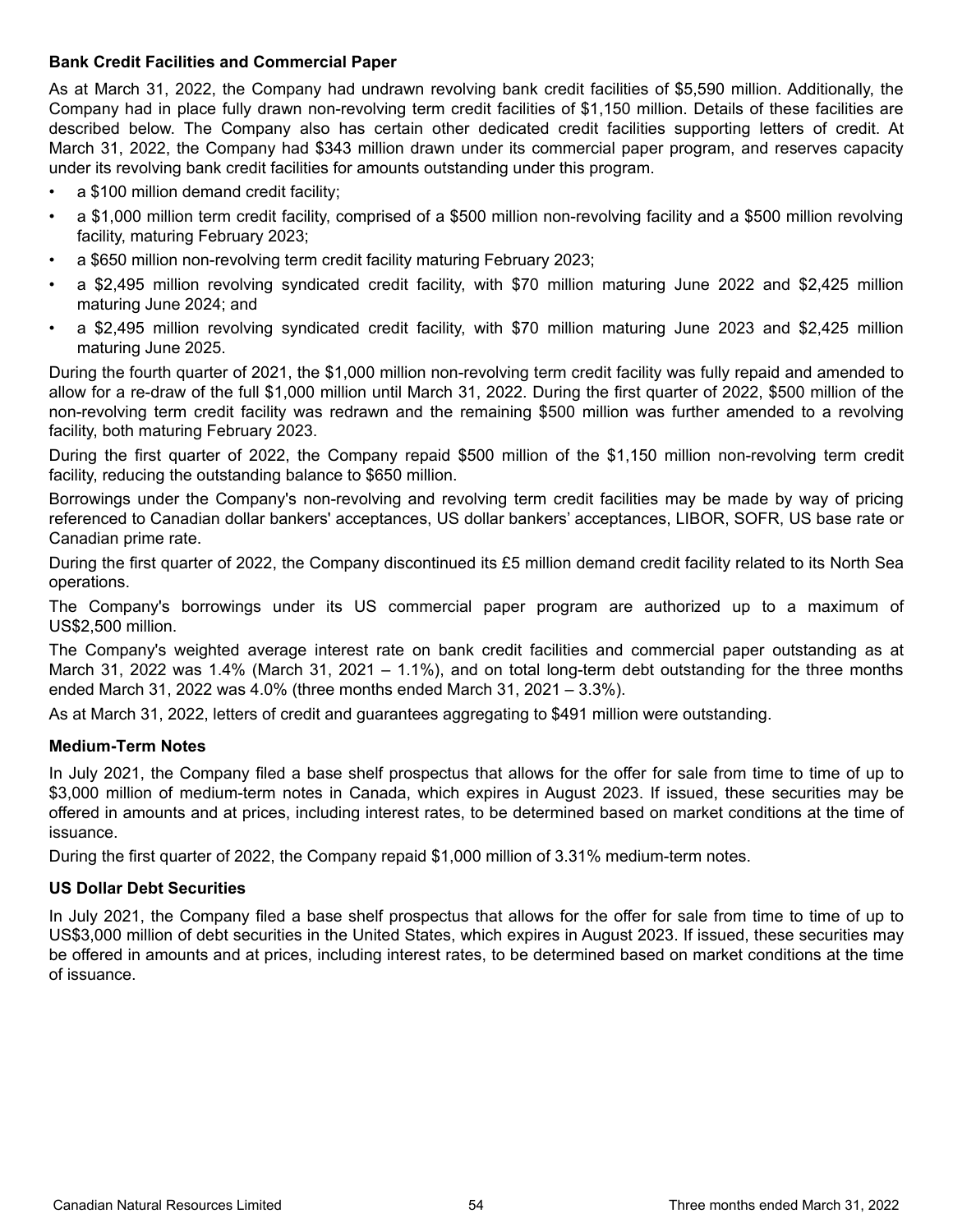#### **9. OTHER LONG-TERM LIABILITIES**

|                                         | <b>Mar 31</b><br>2022     | Dec 31<br>2021 |
|-----------------------------------------|---------------------------|----------------|
| Asset retirement obligations            | \$<br>6,761 $\frac{1}{3}$ | 6,806          |
| Lease liabilities (note 5)              | 1,556                     | 1,584          |
| Share-based compensation                | 835                       | 489            |
| Risk management (note 15)               | 90                        | 85             |
| Transportation and processing contracts | 219                       | 241            |
| Other $(1)$                             | 101                       | 127            |
|                                         | 9,562                     | 9,332          |
| Less: current portion                   | 1,220                     | 948            |
|                                         | $8,342$ \\$               | 8,384          |

*(1) Includes \$24 million (December 31, 2021* – *\$48 million) in deferred purchase consideration payable in the first quarter of 2023.*

## **Asset Retirement Obligations**

The Company's asset retirement obligations are expected to be settled on an ongoing basis over a period of approximately 60 years and discounted using a weighted average discount rate of 4.0% (December 31, 2021 – 4.0%) and inflation rates of up to 2% (December 31, 2021 – up to 2%). Reconciliations of the discounted asset retirement obligations were as follows:

|                                       | <b>Mar 31</b>             | 2022                | Dec 31<br>2021 |
|---------------------------------------|---------------------------|---------------------|----------------|
| Balance - beginning of period         | \$<br>6,806 $\frac{1}{3}$ |                     | 5,861          |
| Liabilities incurred                  |                           | 4                   | 5              |
| Liabilities acquired, net             |                           | 11                  | 76             |
| Liabilities settled                   |                           | (105)               | (307)          |
| Asset retirement obligation accretion |                           | 59                  | 185            |
| Revision of cost and timing estimates |                           |                     | 1,716          |
| Change in discount rates              |                           |                     | (723)          |
| Foreign exchange adjustments          |                           | (14)                | (7)            |
| Balance – end of period               | 6,761                     |                     | 6,806          |
| Less: current portion                 |                           | 248                 | 249            |
|                                       |                           | 6,513 $\frac{1}{3}$ | 6,557          |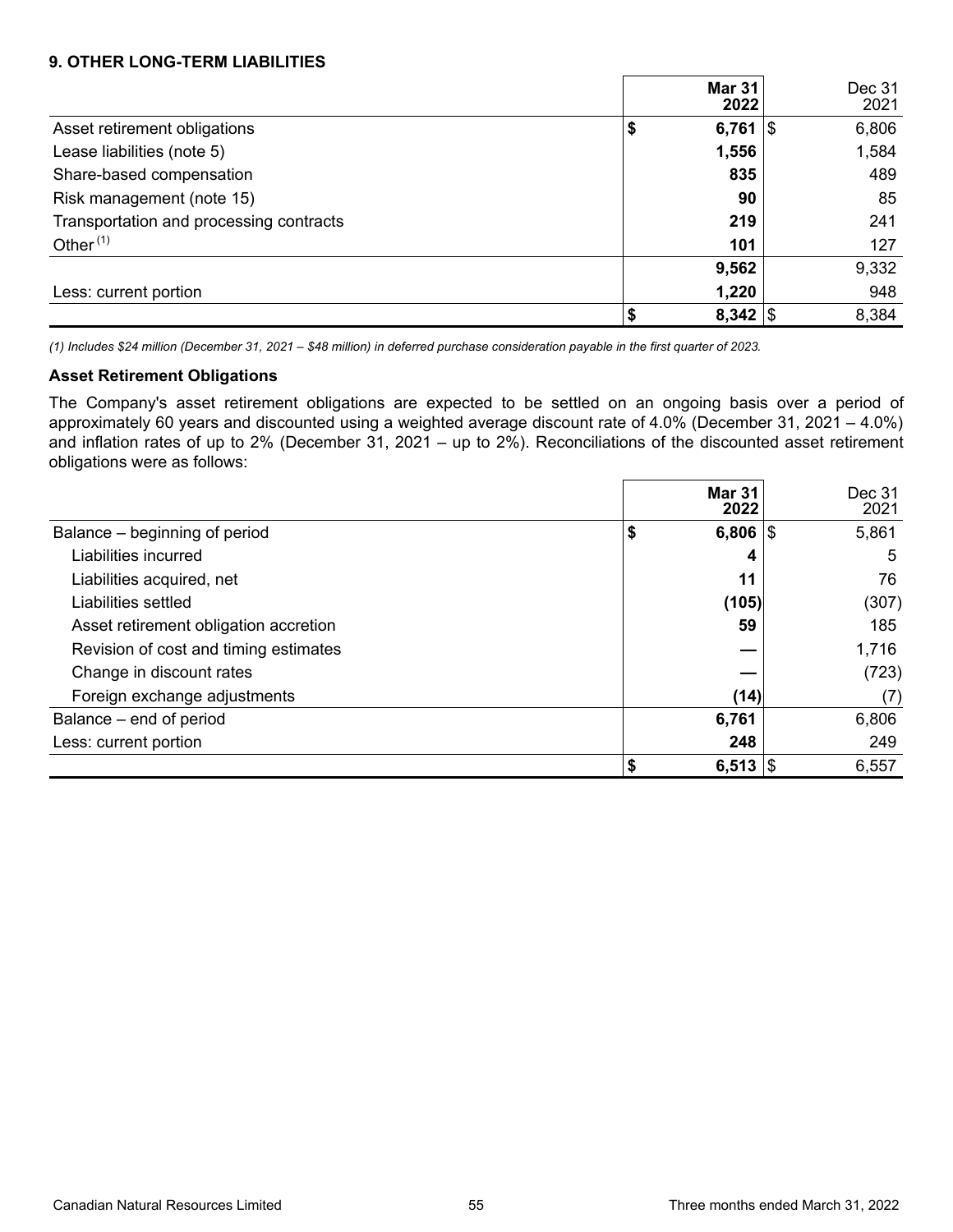#### **Share-Based Compensation**

The liability for share-based compensation includes costs incurred under the Company's Stock Option Plan and Performance Share Unit ("PSU") plans. The Company's Stock Option Plan provides current employees with the right to elect to receive common shares or a cash payment in exchange for stock options surrendered. The PSU plan provides certain executive employees of the Company with the right to receive a cash payment, the amount of which is determined by individual employee performance and the extent to which certain other performance measures are met.

The Company recognizes a liability for potential cash settlements under these plans. The current portion of the liability represents the maximum amount of the liability payable within the next twelve month period if all vested stock options and PSUs are settled in cash.

|                                                            | <b>Mar 31</b><br>2022 | Dec 31<br>2021 |
|------------------------------------------------------------|-----------------------|----------------|
| Balance – beginning of period                              | \$<br>489 S           | 160            |
| Share-based compensation expense                           | 534                   | 514            |
| Cash payment for stock options surrendered and PSUs vested | (7)                   | (48)           |
| Transferred to common shares                               | (184)                 | (139)          |
| Other                                                      |                       |                |
| Balance – end of period                                    | 835                   | 489            |
| Less: current portion                                      | 596                   | 329            |
|                                                            | 239                   | 160            |

## **10. INCOME TAXES**

The provision for income tax was as follows:

|                                                | <b>Three Months Ended</b> |                       |  |                |  |  |
|------------------------------------------------|---------------------------|-----------------------|--|----------------|--|--|
| <b>Expense (recovery)</b>                      |                           | <b>Mar 31</b><br>2022 |  | Mar 31<br>2021 |  |  |
| Current corporate income tax - North America   | \$                        | $834  $ \$            |  | 285            |  |  |
| Current corporate income tax - North Sea       |                           |                       |  | 11             |  |  |
| Current corporate income tax - Offshore Africa |                           | 12                    |  | 4              |  |  |
| Current PRT <sup>(1)</sup> - North Sea         |                           | (7)                   |  | (5)            |  |  |
| Other taxes                                    |                           |                       |  | 2              |  |  |
| Current income tax                             |                           | 851                   |  | 297            |  |  |
| Deferred income tax                            |                           | 125                   |  | 21             |  |  |
| Income tax                                     |                           | $976  $ \$            |  | 318            |  |  |

*(1) Petroleum Revenue Tax*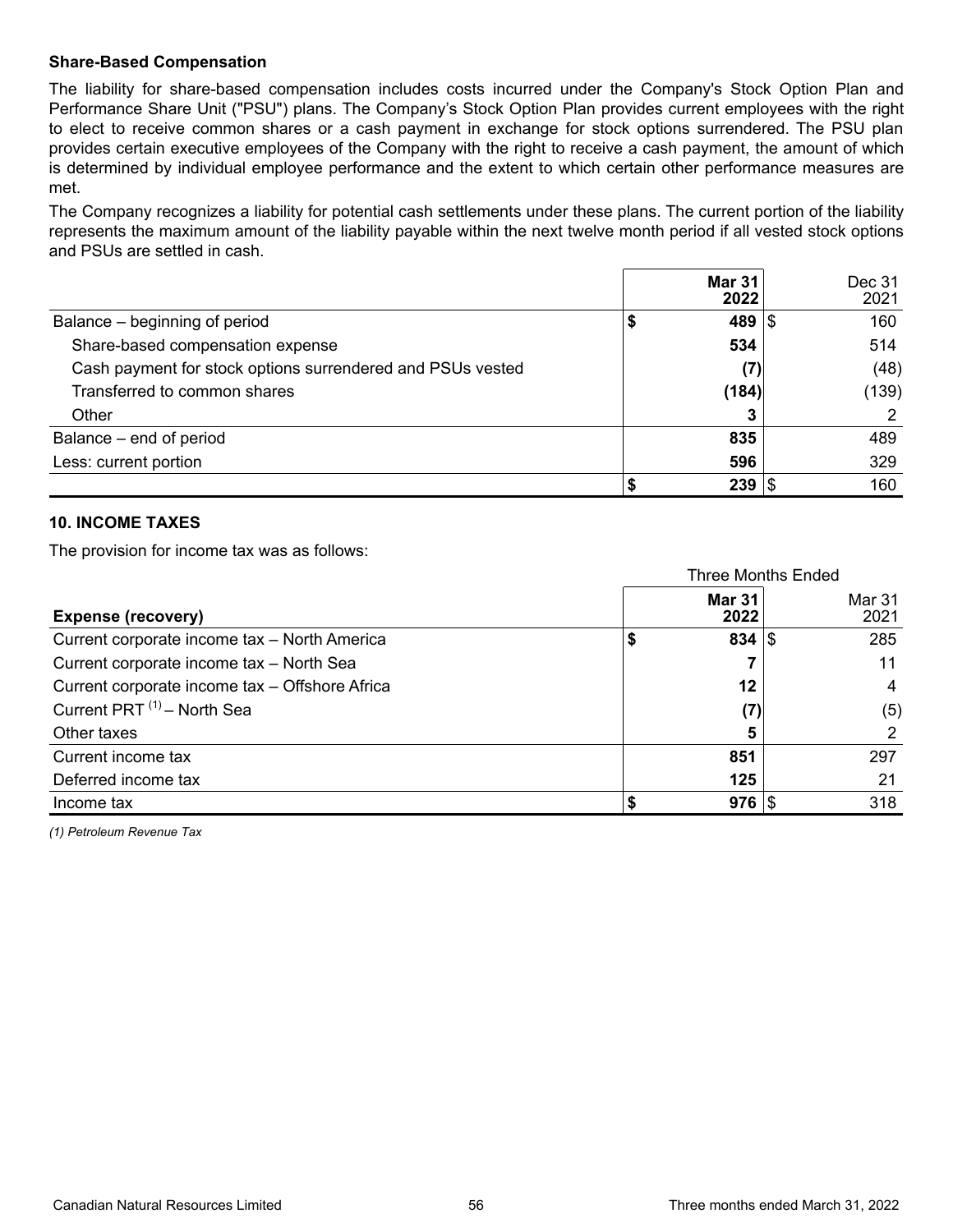# **11. SHARE CAPITAL**

#### **Authorized**

Preferred shares issuable in a series.

Unlimited number of common shares without par value.

|                                                                                 | Three Months Ended Mar 31, 2022 |  |        |  |
|---------------------------------------------------------------------------------|---------------------------------|--|--------|--|
|                                                                                 | Number of<br>shares             |  |        |  |
| <b>Issued common shares</b>                                                     | (thousands)                     |  | Amount |  |
| Balance - beginning of period                                                   | $1,168,369$ \$                  |  | 10,168 |  |
| Issued upon exercise of stock options                                           | 6,614                           |  | 252    |  |
| Previously recognized liability on stock options exercised for common<br>shares |                                 |  | 184    |  |
| Purchase of common shares under Normal Course Issuer Bid                        | (15, 750)                       |  | (140)  |  |
| Balance – end of period                                                         | $1,159,233$ \\$                 |  | 10,464 |  |

#### **Dividend Policy**

The Company has paid regular quarterly dividends in each year since 2001. The dividend policy undergoes periodic review by the Board of Directors and is subject to change.

On March 2, 2022, the Board of Directors approved a 28% increase in the quarterly dividend to \$0.75 per common share, beginning with the dividend paid on April 5, 2022. On November 3, 2021, the Board of Directors approved a 25% increase in the quarterly dividend to \$0.5875 per common share, from \$0.47 per common share.

#### **Normal Course Issuer Bid**

On March 8, 2022, the Company's application was approved for a Normal Course Issuer Bid to purchase through the facilities of the Toronto Stock Exchange, alternative Canadian trading platforms, and the New York Stock Exchange, up to 101,574,207 common shares, representing 10% of the public float, over a 12-month period commencing March 11, 2022 and ending March 10, 2023.

For the three months ended March 31, 2022, the Company purchased 15,750,000 common shares at a weighted average price of \$68.78 per common share for a total cost of \$1,083 million. Retained earnings were reduced by \$943 million, representing the excess of the purchase price of common shares over their average carrying value. Subsequent to March 31, 2022, the Company purchased 5,750,000 common shares at a weighted average price of \$80.81 per common share for a total cost of \$465 million.

## **Share-Based Compensation – Stock Options**

The following table summarizes information relating to stock options outstanding at March 31, 2022:

|                                   | Three Months Ended Mar 31, 2022     |  |                                       |  |
|-----------------------------------|-------------------------------------|--|---------------------------------------|--|
|                                   | <b>Stock options</b><br>(thousands) |  | Weighted<br>average<br>exercise price |  |
| Outstanding – beginning of period | $38,327$ \\$                        |  | 35.88                                 |  |
| Granted                           | $5,884$ \\$                         |  | 66.55                                 |  |
| Exercised for common shares       | $(6,614)$ \$                        |  | 38.02                                 |  |
| Surrendered for cash settlement   | $(240)$ \$                          |  | 38.21                                 |  |
| Forfeited                         | (563) \$                            |  | 38.74                                 |  |
| Outstanding – end of period       | $36,794$ \\$                        |  | 40.34                                 |  |
| Exercisable – end of period       | $4,924$ \\$                         |  | 36.87                                 |  |

The Stock Option Plan is a "rolling 7%" plan, whereby the aggregate number of common shares that may be reserved for issuance under the plan shall not exceed 7% of the common shares outstanding from time to time.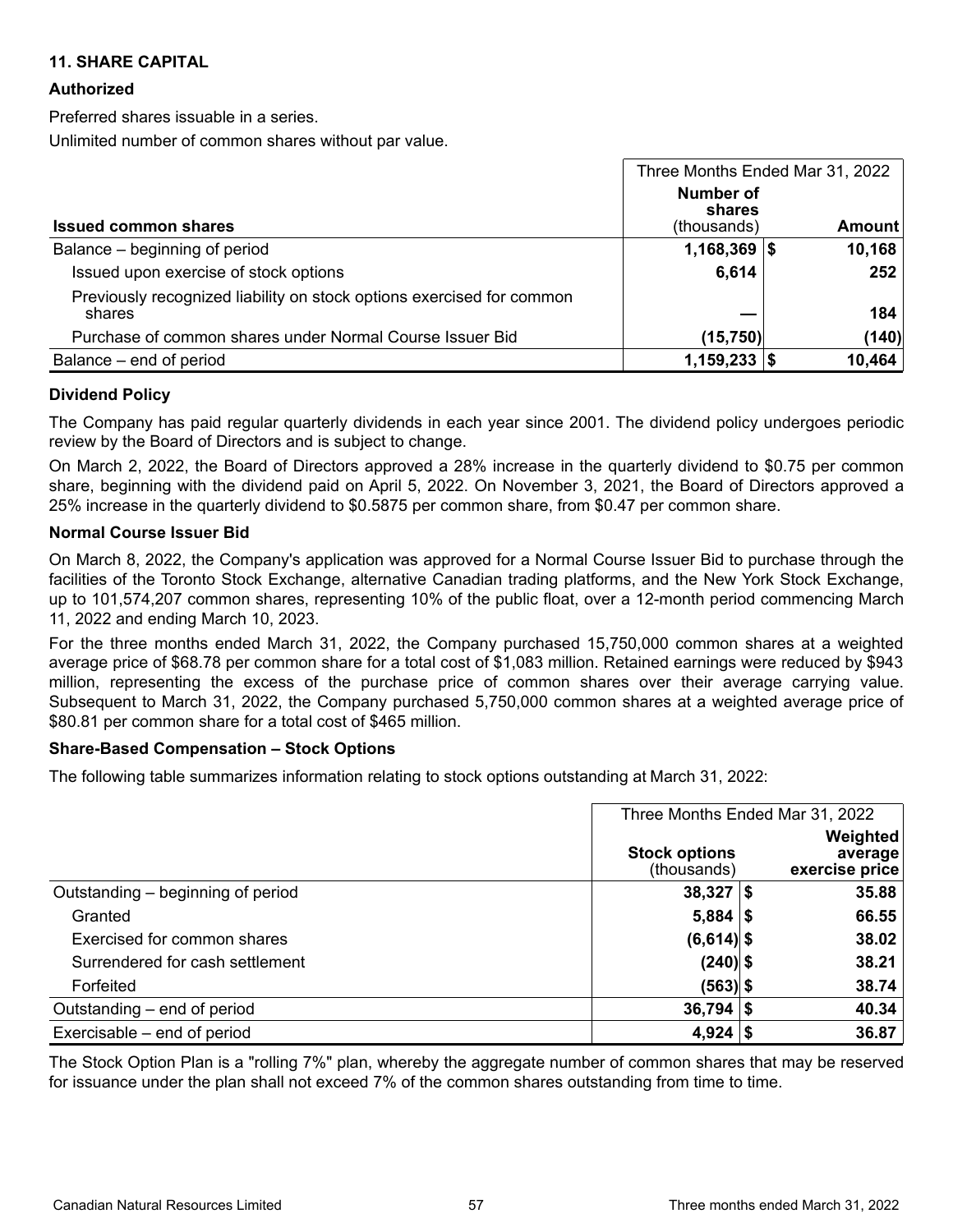# **12. ACCUMULATED OTHER COMPREHENSIVE LOSS**

The components of accumulated other comprehensive loss, net of taxes, were as follows:

|                                                                 | <b>Mar 31</b><br>2022 | Mar 31<br>2021 |
|-----------------------------------------------------------------|-----------------------|----------------|
| Derivative financial instruments designated as cash flow hedges | 771                   | 76.            |
| Foreign currency translation adjustment                         | (115)                 | (97)           |
|                                                                 | $(38)$ \$             | (21)           |

# **13. CAPITAL DISCLOSURES**

The Company has defined its capital to mean its long-term debt and consolidated shareholders' equity, as determined at each reporting date.

The Company's objectives when managing its capital structure are to maintain financial flexibility and balance to enable the Company to access capital markets to sustain its on-going operations and to support its growth strategies. The Company primarily monitors capital on the basis of an internally derived financial measure referred to as its "debt to book capitalization ratio", which is the arithmetic ratio of current and long-term debt less cash and cash equivalents divided by the sum of the carrying value of shareholders' equity plus current and long-term debt less cash and cash equivalents. The Company's internal targeted range for its debt to book capitalization ratio is 25% to 45%. This range may be exceeded in periods when a combination of capital projects, acquisitions, or lower commodity prices occurs. The Company may be below the low end of the targeted range when cash flow from operating activities is greater than current investment activities. At March 31, 2022, the ratio was within the target range at 26.4%.

Readers are cautioned that the debt to book capitalization ratio is not defined by IFRS and this financial measure may not be comparable to similar measures presented by other companies. Further, there are no assurances that the Company will continue to use this measure to monitor capital or will not alter the method of calculation of this measure in the future.

|                                 | <b>Mar 31</b><br>2022      | Dec 31<br>2021 |
|---------------------------------|----------------------------|----------------|
| Long-term debt                  | \$<br>13,907 $\frac{1}{3}$ | 14,694         |
| Less: cash and cash equivalents | 125                        | 744            |
| Long-term debt, net             | \$<br>13,782 $\frac{1}{3}$ | 13,950         |
| Total shareholders' equity      | \$<br>$38,490 $ \$         | 36,945         |
| Debt to book capitalization     | 26.4%                      | 27.4%          |

The Company is subject to a financial covenant that requires debt to book capitalization as defined in its credit facility agreements to not exceed 65%. At March 31, 2022, the Company was in compliance with this covenant.

## **14. NET EARNINGS PER COMMON SHARE**

|                                                                               | <b>Three Months Ended</b> |                       |     |                |
|-------------------------------------------------------------------------------|---------------------------|-----------------------|-----|----------------|
|                                                                               |                           | <b>Mar 31</b><br>2022 |     | Mar 31<br>2021 |
| Weighted average common shares outstanding<br>- basic (thousands of shares)   |                           | 1,164,793             |     | 1,185,551      |
| Effect of dilutive stock options (thousands of shares)                        |                           | 15,557                |     | 1,661          |
| Weighted average common shares outstanding<br>- diluted (thousands of shares) |                           | 1,180,350             |     | 1,187,212      |
| Net earnings                                                                  |                           | 3,101                 | !\$ | 1,377          |
| Net earnings per common share<br>– basic                                      | \$                        | 2.66                  | S   | 1.16           |
| - diluted                                                                     |                           | 2.63                  |     | 1.16           |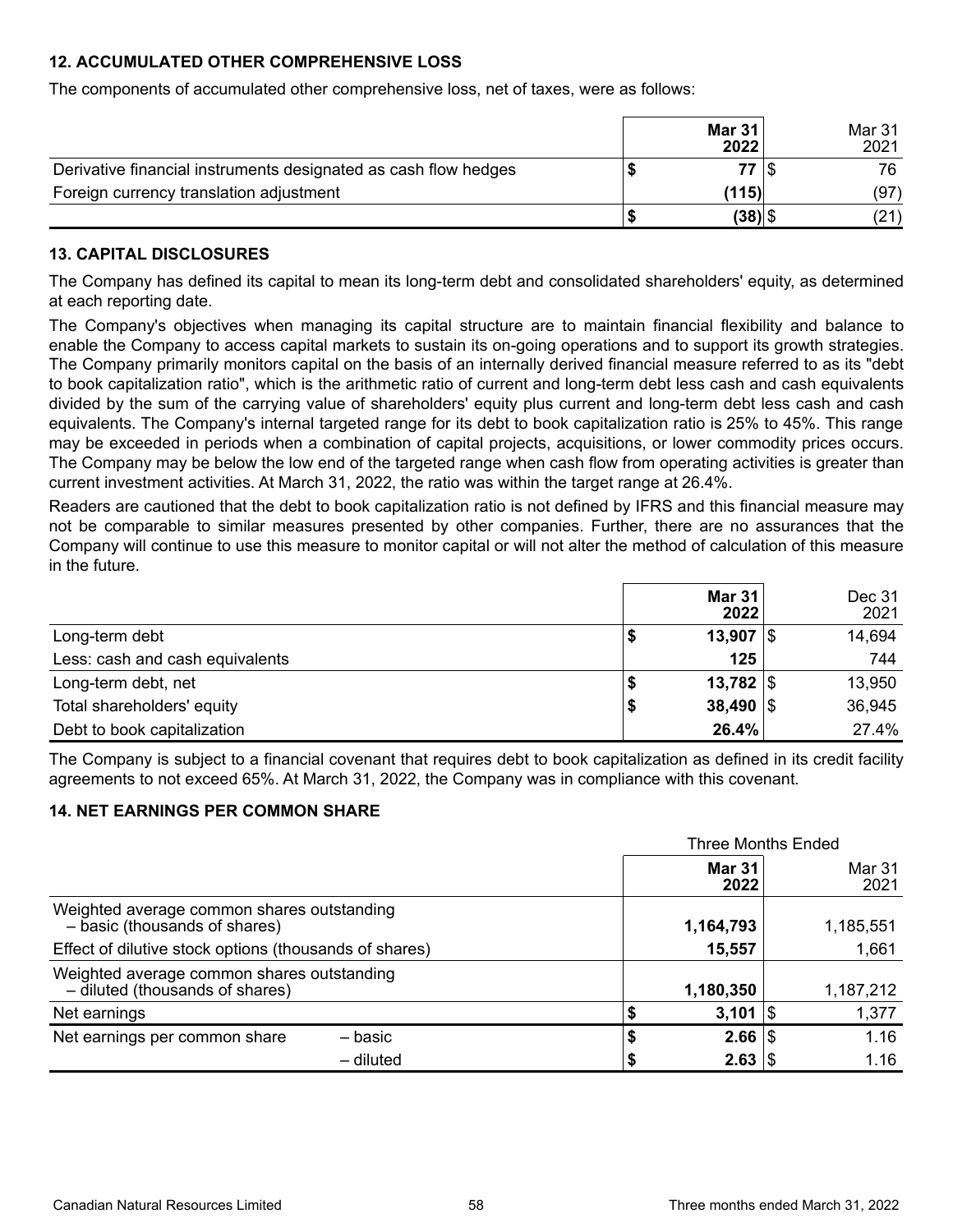#### **15. FINANCIAL INSTRUMENTS**

The carrying amounts of the Company's financial instruments by category were as follows:

|                                            | Mar 31, 2022 |                                                    |  |                                                |                                           |                                                         |              |  |
|--------------------------------------------|--------------|----------------------------------------------------|--|------------------------------------------------|-------------------------------------------|---------------------------------------------------------|--------------|--|
| <b>Asset (liability)</b>                   |              | <b>Financial</b><br>assets at<br>amortized<br>cost |  | <b>Fair value</b><br>through<br>profit or loss | <b>Derivatives</b><br>used for<br>hedging | <b>Financial</b><br>liabilities at<br>amortized<br>cost | <b>Total</b> |  |
| Cash and cash equivalents                  | \$           | $125$ \$                                           |  | — \$                                           | \$<br>$\overline{\phantom{0}}$            | $\overline{\phantom{0}}$                                | \$<br>125    |  |
| Accounts receivable                        |              | 4,707                                              |  |                                                |                                           |                                                         | 4,707        |  |
| Investments                                |              |                                                    |  | 392                                            |                                           |                                                         | 392          |  |
| Other long-term assets                     |              |                                                    |  |                                                | 131                                       |                                                         | 131          |  |
| Accounts payable                           |              |                                                    |  |                                                |                                           | (964)                                                   | (964)        |  |
| <b>Accrued liabilities</b>                 |              |                                                    |  |                                                |                                           | (4,062)                                                 | (4,062)      |  |
| Other long-term liabilities <sup>(1)</sup> |              |                                                    |  | (78)                                           | (12)                                      | (1,580)                                                 | (1,670)      |  |
| Long-term debt $(2)$                       |              |                                                    |  |                                                |                                           | (13, 907)                                               | (13,907)     |  |
|                                            | \$           | 4,832 \$                                           |  | 314S                                           | 119 \$                                    | $(20, 513)$ \$                                          | (15, 248)    |  |

|                                            |                                             |                                         | Dec 31, 2021                       |                                                  |           |
|--------------------------------------------|---------------------------------------------|-----------------------------------------|------------------------------------|--------------------------------------------------|-----------|
| Asset (liability)                          | Financial<br>assets at<br>amortized<br>cost | Fair value<br>through<br>profit or loss | Derivatives<br>used for<br>hedging | Financial<br>liabilities at<br>amortized<br>cost | Total     |
| Cash and cash equivalents                  | \$<br>744 \$                                | $-$ \$                                  | \$<br>$\overline{\phantom{0}}$     | \$<br>$\qquad \qquad -$                          | 744       |
| Accounts receivable                        | 3,111                                       |                                         |                                    |                                                  | 3,111     |
| Investments                                |                                             | 309                                     |                                    |                                                  | 309       |
| Other long-term assets                     |                                             |                                         | 140                                |                                                  | 140       |
| Accounts payable                           |                                             |                                         |                                    | (803)                                            | (803)     |
| <b>Accrued liabilities</b>                 |                                             |                                         |                                    | (3,064)                                          | (3,064)   |
| Other long-term liabilities <sup>(1)</sup> |                                             | (64)                                    | (21)                               | (1,632)                                          | (1,717)   |
| Long-term debt $(2)$                       |                                             |                                         |                                    | (14, 694)                                        | (14, 694) |
|                                            | \$<br>$3,855$ \$                            | 245 \$                                  | 119 \$                             | $(20, 193)$ \$                                   | (15, 974) |

*(1) Includes \$1,556 million of lease liabilities (December 31, 2021 – \$1,584 million) and \$24 million of deferred purchase consideration payable in the first quarter of 2023 (December 31, 2021 – \$48 million).*

*(2) Includes the current portion of long-term debt.*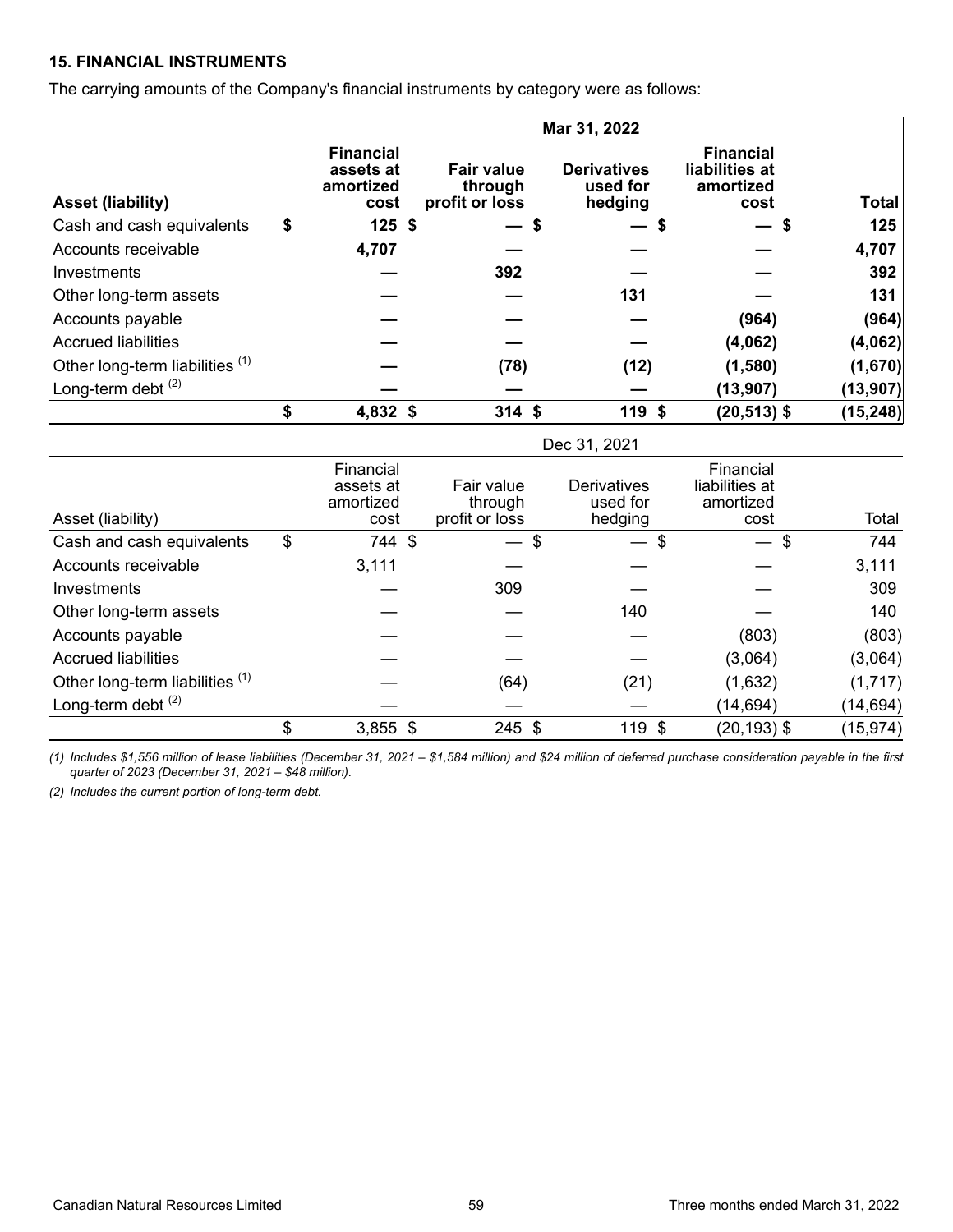The carrying amounts of the Company's financial instruments approximated their fair value, except for fixed rate longterm debt. The fair values of the Company's investments, recurring other long-term assets (liabilities) and fixed rate long-term debt are outlined below:

|                                       | Mar 31, 2022    |     |               |           |               |  |  |  |  |  |  |
|---------------------------------------|-----------------|-----|---------------|-----------|---------------|--|--|--|--|--|--|
|                                       | Carrying amount |     |               |           |               |  |  |  |  |  |  |
| Asset (liability) $(1)(2)$            |                 |     | Level 1       | Level 2   | Level 3 $(4)$ |  |  |  |  |  |  |
| Investments $(3)$                     | 392             | ∣\$ | 392 \$        | — S       |               |  |  |  |  |  |  |
| Other long-term assets                | 131             | 15  | $-$ \$        | $131$ \$  |               |  |  |  |  |  |  |
| Other long-term liabilities           | $(114)$ \$      |     | $-$ \$        | $(90)$ \$ | (24)          |  |  |  |  |  |  |
| Fixed rate long-term debt $(5)$ $(6)$ | $(12, 416)$ \$  |     | $(13,293)$ \$ | $-5$      |               |  |  |  |  |  |  |

|                                     | Dec 31, 2021 |                 |     |                |            |                   |  |                             |  |  |  |
|-------------------------------------|--------------|-----------------|-----|----------------|------------|-------------------|--|-----------------------------|--|--|--|
|                                     |              | Carrying amount |     |                | Fair value |                   |  |                             |  |  |  |
| Asset (liability) <sup>(1)(2)</sup> |              |                 |     | Level 1        |            | Level 2           |  | Level 3 $^{\left(4\right)}$ |  |  |  |
| Investments $(3)$                   |              | 309             | -96 | $309$ \$       |            | $-$ \$            |  |                             |  |  |  |
| Other long-term assets              |              | 140             | 1\$ | $-$ \$         |            | $140 \text{ }$ \$ |  |                             |  |  |  |
| Other long-term liabilities         |              | (133)  \$       |     | $-$ \$         |            | $(85)$ \$         |  | (48)                        |  |  |  |
| Fixed rate long-term debt $(5)(6)$  | c            | (13,554)   \$   |     | $(15, 420)$ \$ |            | $-$ \$            |  |                             |  |  |  |

*(1) Excludes financial assets and liabilities where the carrying amount approximates fair value due to the short-term nature of the asset or liability (cash and cash equivalents, accounts receivable, accounts payable and accrued liabilities).*

*(2) There were no transfers between Level 1, 2 and 3 financial instruments.*

*(3) The fair value of the investments are based on quoted market prices.*

*(4) The fair value of the deferred purchase consideration included in other long-term liabilities is based on the present value of future cash payments.*

*(5) The fair value of fixed rate long-term debt has been determined based on quoted market prices.*

*(6) Includes the current portion of fixed rate long-term debt.*

#### **Risk Management**

The Company periodically uses derivative financial instruments to manage its commodity price, interest rate and foreign currency exposures. These financial instruments are entered into solely for hedging purposes and are not used for speculative purposes. The following provides a summary of the carrying amounts of derivative financial instruments held and a reconciliation to the Company's consolidated balance sheets.

| <b>Asset (liability)</b>                       | <b>Mar 31</b><br>2022 |    | Dec 31<br>2021 |
|------------------------------------------------|-----------------------|----|----------------|
| Derivatives held for trading                   |                       |    |                |
| Natural gas $(1)$                              | \$<br>$(65) $ \$      |    | (41)           |
| Crude oil and NGLs <sup>(1)</sup>              | (13)                  |    | (10)           |
| Foreign currency forward contracts             |                       |    | (13)           |
| <b>Cash flow hedges</b>                        |                       |    |                |
| Foreign currency forward contracts             | (12)                  |    | (21)           |
| Cross currency swaps                           | 131                   |    | 140            |
|                                                | \$<br>41              | \$ | 55             |
| Included within:                               |                       |    |                |
| Current portion of other long-term assets      | \$<br>5               | \$ | 5              |
| Current portion of other long-term liabilities | (81)                  |    | (72)           |
| Other long-term assets                         | 126                   |    | 135            |
| Other long-term liabilities                    | (9)                   |    | (13)           |
|                                                | \$<br>41              | \$ | 55             |

*(1) Commodity financial instruments were assumed in the acquisition of Storm Resources Ltd. and Painted Pony Energy Ltd. in the fourth quarter of 2021 and 2020, respectively.*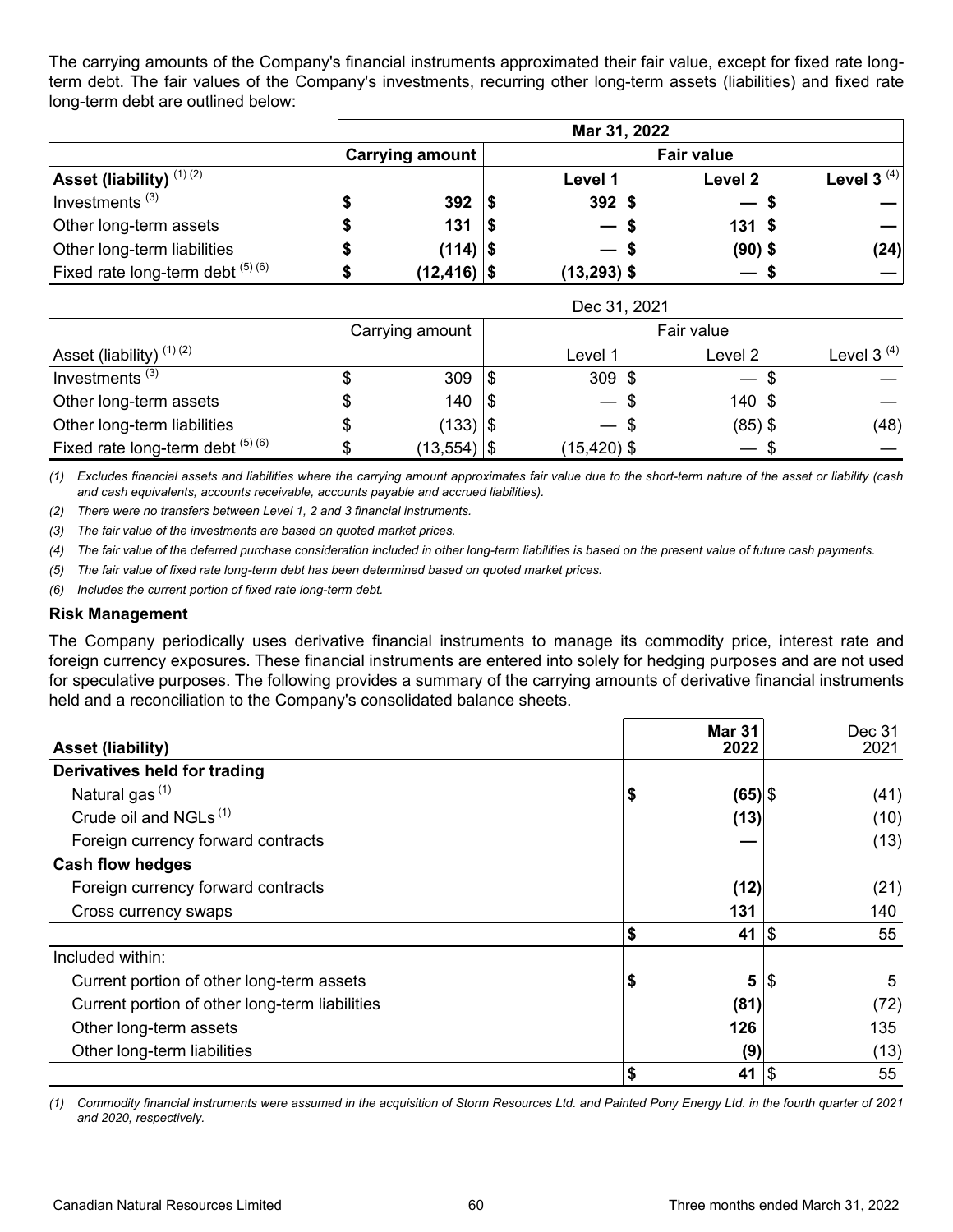The estimated fair values of derivative financial instruments in Level 2 at each measurement date have been determined based on appropriate internal valuation methodologies and/or third party indications. Level 2 fair values determined using valuation models require the use of assumptions concerning the amount and timing of future cash flows and discount rates. In determining these assumptions, the Company primarily relied on external, readilyobservable quoted market inputs as applicable, including crude oil and natural gas forward benchmark commodity prices and volatility, Canadian and United States interest rate yield curves, and Canadian and United States forward foreign exchange rates, discounted to present value as appropriate. The resulting fair value estimates may not necessarily be indicative of the amounts that could be realized or settled in a current market transaction and these differences may be material.

The changes in estimated fair values of derivative financial instruments included in the risk management asset (liability) were recognized in the financial statements as follows:

| <b>Asset (liability)</b>                                                                   |   | <b>Mar 31</b><br>2022 | Dec 31<br>2021 |
|--------------------------------------------------------------------------------------------|---|-----------------------|----------------|
| Balance - beginning of period                                                              | ⊅ | 55                    | (24)           |
| Net change in fair value of outstanding derivative financial instruments<br>recognized in: |   |                       |                |
| Risk management activities                                                                 |   | (14)                  | (12)           |
| Foreign exchange                                                                           |   |                       | 82             |
| Other comprehensive income                                                                 |   |                       | 9              |
| Balance – end of period                                                                    |   | 41                    | 55             |
| Less: current portion                                                                      |   | (76)                  | (67)           |
|                                                                                            |   | 117                   | 122            |

Net loss from risk management activities were as follows:

|                                     | <b>Three Months Ended</b> |      |                |
|-------------------------------------|---------------------------|------|----------------|
|                                     | <b>Mar 31</b><br>2022     |      | Mar 31<br>2021 |
| Net realized risk management loss   | 32                        | - \$ |                |
| Net unrealized risk management loss | 26                        |      | 20             |
|                                     | 58                        | 15   | 29             |

## **Financial Risk Factors**

## **a) Market risk**

Market risk is the risk that the fair value or future cash flows of a financial instrument will fluctuate because of changes in market prices. The Company's market risk is comprised of commodity price risk, interest rate risk, and foreign currency exchange risk.

## **Commodity price risk management**

The Company periodically uses commodity derivative financial instruments to manage its exposure to commodity price risk associated with the sale of its future crude oil and natural gas production and with natural gas purchases.

The Company's outstanding commodity derivative financial instruments are expected to be settled monthly based on the applicable index pricing for the respective contract month.

#### **Interest rate risk management**

The Company is exposed to interest rate price risk on its fixed rate long-term debt and to interest rate cash flow risk on its floating rate long-term debt. The Company periodically enters into interest rate swap contracts to manage its fixed to floating interest rate mix on long-term debt. Interest rate swap contracts require the periodic exchange of payments without the exchange of the notional principal amounts on which the payments are based. At March 31, 2022, the Company had no significant interest rate swap contracts outstanding.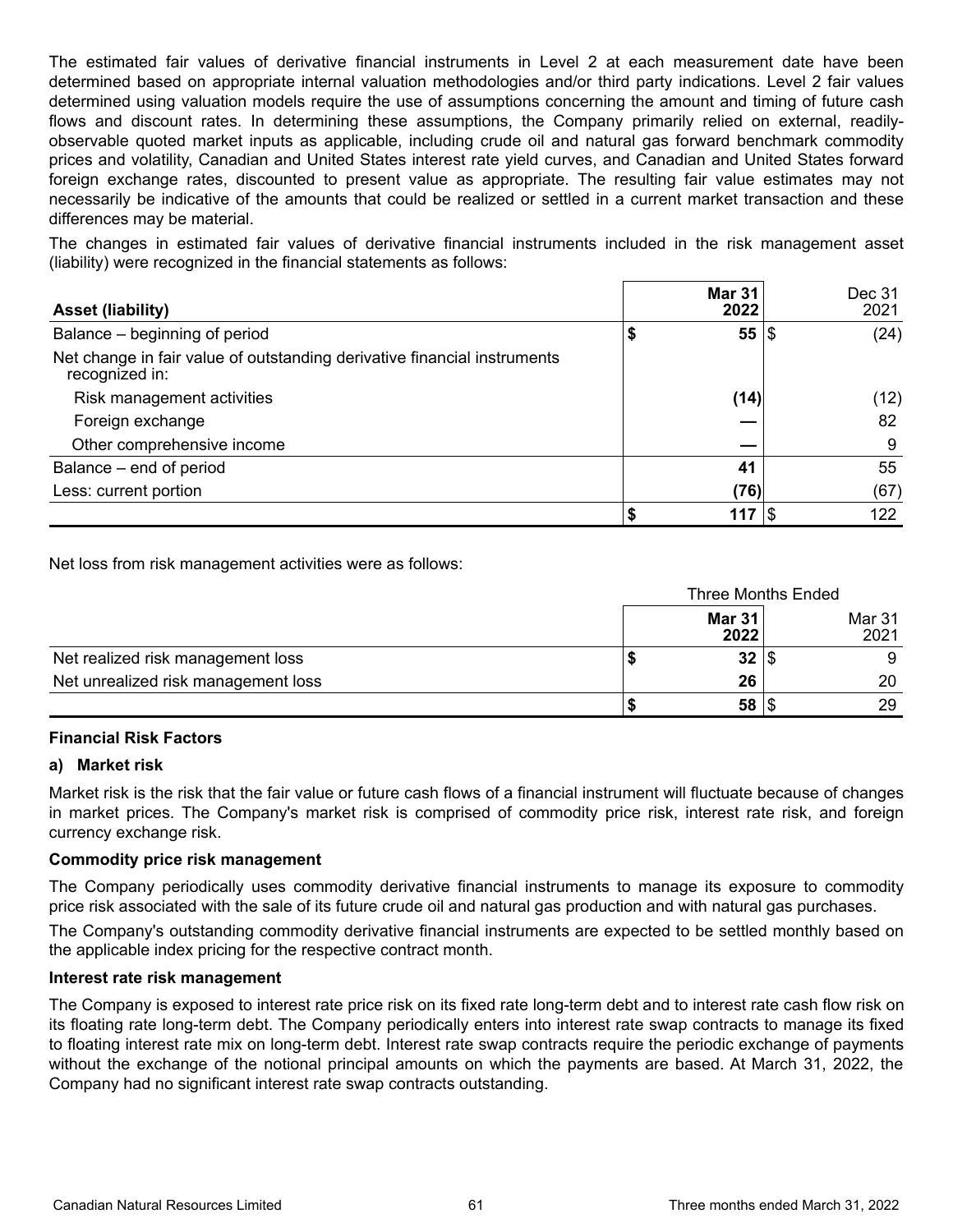#### **Foreign currency exchange rate risk management**

The Company is exposed to foreign currency exchange rate risk in Canada primarily related to its US dollar denominated long-term debt, commercial paper and working capital. The Company is also exposed to foreign currency exchange rate risk on transactions conducted in other currencies and in the carrying value of its foreign subsidiaries. The Company periodically enters into cross currency swap contracts and foreign currency forward contracts to manage known currency exposure on US dollar denominated long-term debt, commercial paper and working capital. The cross currency swap contract requires the periodic exchange of payments with the exchange at maturity of notional principal amounts on which the payments are based.

As at March 31, 2022, the Company had the following cross currency swap contract outstanding:

|                            | Remaining term        | Amount  | Exchange rate<br>(US\$/CS) | Interest rate<br>(US\$` | Interest rate<br>(C\$) |
|----------------------------|-----------------------|---------|----------------------------|-------------------------|------------------------|
| <b>Cross Currency Swap</b> | Apr 2022 $-$ Mar 2038 | JS\$550 | .170                       | 6.25%                   | 5.76 %                 |

The cross currency swap derivative financial instrument was designated as a hedge at March 31, 2022 and was classified as a cash flow hedge.

In addition to the cross currency swap contract noted above, at March 31, 2022, the Company had US\$1,761 million of foreign currency forward contracts outstanding, with original terms of up to 90 days, including US\$1,195 million designated as cash flow hedges.

## **b) Credit risk**

Credit risk is the risk that a party to a financial instrument will cause a financial loss to the Company by failing to discharge an obligation.

## **Counterparty credit risk management**

The Company's accounts receivable are mainly with customers in the crude oil and natural gas industry and are subject to normal industry credit risks. The Company manages these risks by reviewing its exposure to individual companies on a regular basis and where appropriate, ensures that parental guarantees or letters of credit are in place to minimize the impact in the event of default. At March 31, 2022, substantially all of the Company's accounts receivable were due within normal trade terms.

The Company is also exposed to possible losses in the event of nonperformance by counterparties to derivative financial instruments; however, the Company manages this credit risk by entering into agreements with counterparties that are substantially all investment grade financial institutions. At March 31, 2022, the Company had net risk management assets of \$131 million with specific counterparties related to derivative financial instruments (December 31, 2021 – \$140 million).

The carrying amount of financial assets approximates the maximum credit exposure.

## **c) Liquidity risk**

Liquidity risk is the risk that the Company will encounter difficulty in meeting obligations associated with financial liabilities.

Management of liquidity risk requires the Company to maintain sufficient cash and cash equivalents, along with other sources of capital, consisting primarily of cash flow from operating activities, available credit facilities, commercial paper and access to debt capital markets, to meet obligations as they become due. The Company believes it has adequate bank credit facilities to provide liquidity to manage fluctuations in the timing of the receipt and/or disbursement of operating cash flows.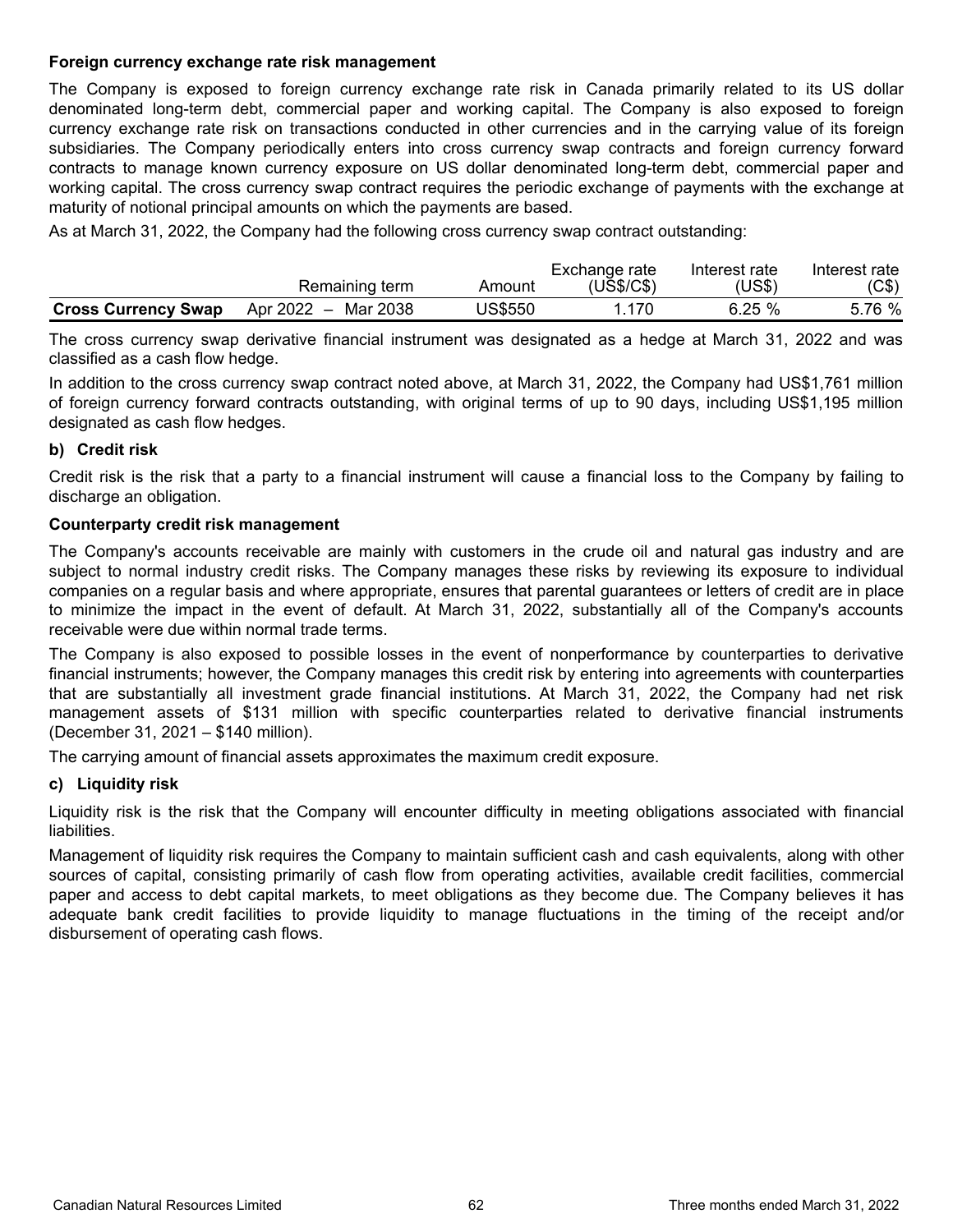As at March 31, 2022, the maturity dates of the Company's financial liabilities were as follows:

|                                                     | Less than<br>vear | to less than<br>2 years | 2 to less than<br>5 years | Thereafter |
|-----------------------------------------------------|-------------------|-------------------------|---------------------------|------------|
| Accounts payable                                    | \$<br>964 \$      | $-$ \$                  | $-$ \$                    |            |
| <b>Accrued liabilities</b>                          | \$<br>4,062 $$$   | $-$ \$                  | $-$ \$                    |            |
| Long-term debt $(1)$                                | \$<br>$2,740$ \$  | 500 \$                  | $3,222$ \$                | 7,528      |
| Other long-term liabilities <sup>(2)</sup>          | \$<br>295 \$      | 154 \$                  | 422 \$                    | 799        |
| Interest and other financing expense <sup>(3)</sup> | \$<br>629 \$      | 572 \$                  | $1,446$ \$                | 3,793      |

*(1) Long-term debt represents principal repayments only and does not reflect interest, original issue discounts and premiums or transaction costs.* 

*(2) Lease payments included within other long-term liabilities reflect principal payments only and are as follows; less than one year, \$190 million; one to less than two years, \$149 million; two to less than five years, \$418 million; and thereafter, \$799 million.*

*(3) Includes interest and other financing expense on long-term debt and other long-term liabilities. Payments were estimated based upon applicable interest and foreign exchange rates at March 31, 2022.*

#### **16. COMMITMENTS AND CONTINGENCIES**

In the normal course of business, the Company has committed to certain payments. The following table summarizes the Company's commitments as at March 31, 2022:

|                                                                   | Remaining<br>2022 | 2023             |      | 2024             | 2025   |      | 2026   | Thereafter |
|-------------------------------------------------------------------|-------------------|------------------|------|------------------|--------|------|--------|------------|
| Product transportation and<br>$\sum_{n=0}^{\infty}$<br>processing | \$<br>788\$       | 990 \$           |      | $1,023$ \$       | 958 \$ |      | 899    | 11,198     |
| North West Redwater Partnership<br>service toll $(2)$             | $95 \text{ }$ \$  | 126 \$           |      | 125 \$           | 123S   |      | 101 \$ | 3,834      |
| Offshore vessels and equipment                                    | \$<br>47 \$       | $32 \text{ }$ \$ |      | $-$ \$           | $-$ \$ |      | $-$ \$ |            |
| Field equipment and power                                         | \$<br>$28 \;$ \$  | $21 \text{ }$ \$ |      | 21 \$            | 21     | - \$ | 21 \$  | 225        |
| Other                                                             | \$<br>22S         | 21               | - \$ | $22 \text{ }$ \$ | 21     | -\$  | 15 \$  |            |

*(1) Includes commitments pertaining to a 20-year product transportation agreement on the Trans Mountain Pipeline Expansion.* 

*(2) Pursuant to the processing agreements, the Company pays its 25% pro rata share of the debt component of the monthly fee-for-service toll. Included in the toll is \$1,648 million of interest payable over the 40-year tolling period, ending in 2058 (note 7).*

In addition to the commitments disclosed above, the Company has entered into various agreements related to the engineering, procurement and construction of its various development projects. These contracts can be cancelled by the Company upon notice without penalty, subject to the costs incurred up to and in respect of the cancellation.

The Company is defendant and plaintiff in a number of legal actions arising in the normal course of business. In addition, the Company is subject to certain contractor construction claims. The Company believes that any liabilities that might arise pertaining to any such matters would not have a material effect on its consolidated financial position.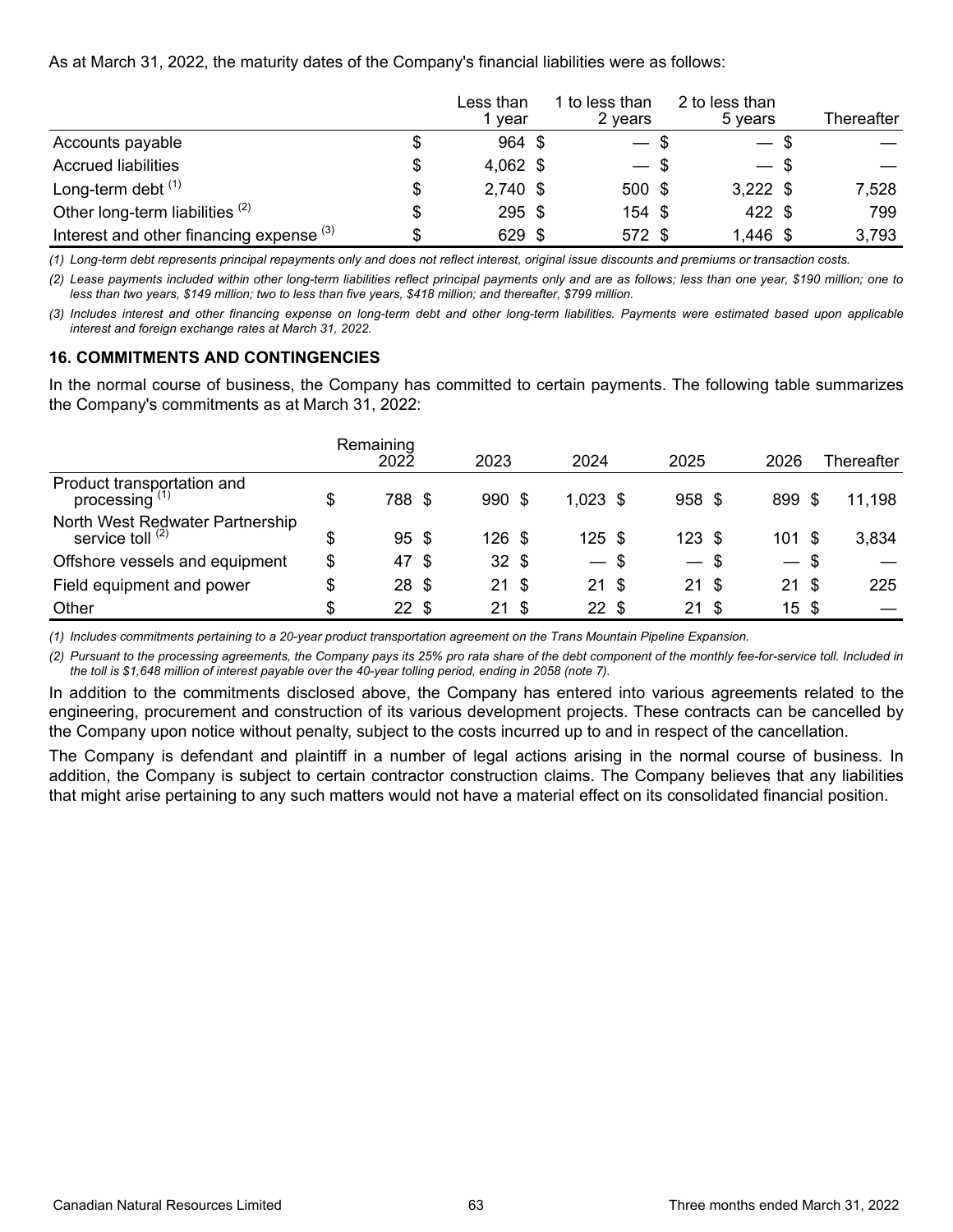# **17. SEGMENTED INFORMATION**

|                                                    |                           | <b>North America</b> |        | <b>North Sea</b>          |                           | <b>Offshore Africa</b>   | <b>Total Exploration and</b><br>Production |       |
|----------------------------------------------------|---------------------------|----------------------|--------|---------------------------|---------------------------|--------------------------|--------------------------------------------|-------|
|                                                    | <b>Three Months Ended</b> |                      |        | <b>Three Months Ended</b> | <b>Three Months Ended</b> |                          | <b>Three Months Ended</b>                  |       |
|                                                    | Mar 31                    |                      | Mar 31 |                           | Mar 31                    |                          | Mar 31                                     |       |
| (millions of Canadian dollars,<br>unaudited)       | 2022                      | 2021                 | 2022   | 2021                      | 2022                      | 2021                     | 2022                                       | 2021  |
| <b>Segmented product sales</b>                     |                           |                      |        |                           |                           |                          |                                            |       |
| Crude oil and NGLs                                 | 5,539                     | 3,095                | 127    | 200                       | 217                       | 78                       | 5,883                                      | 3,373 |
| Natural gas                                        | 930                       | 486                  | 5      | -1                        | 14                        | 5                        | 949                                        | 492   |
| Other income and revenue (1)                       | 70                        | 31                   | 1      |                           | $\mathbf{2}$              | $\overline{2}$           | 73                                         | 33    |
| <b>Total segmented product sales</b>               | 6,539                     | 3,612                | 133    | 201                       | 233                       | 85                       | 6,905                                      | 3,898 |
| Less: royalties                                    | (907)                     | (285)                |        |                           | (11)                      | (4)                      | (918)                                      | (289) |
| <b>Segmented revenue</b>                           | 5,632                     | 3,327                | 133    | 201                       | 222                       | 81                       | 5,987                                      | 3,609 |
| <b>Segmented expenses</b>                          |                           |                      |        |                           |                           |                          |                                            |       |
| Production                                         | 887                       | 727                  | 67     | 114                       | 28                        | 21                       | 982                                        | 862   |
| Transportation, blending and feedstock             | 1,752                     | 1,146                | 2      | $\overline{2}$            |                           |                          | 1,754                                      | 1,148 |
| Depletion, depreciation and amortization           | 878                       | 868                  | 29     | 68                        | 51                        | 31                       | 958                                        | 967   |
| Asset retirement obligation accretion              | 35                        | 25                   | 7      | 5                         | $\mathbf{2}$              | $\mathbf 1$              | 44                                         | 31    |
| Risk management activities (commodity derivatives) | 49                        | 19                   |        |                           |                           | $\overline{\phantom{0}}$ | 49                                         | 19    |
| <b>Total segmented expenses</b>                    | 3,601                     | 2,785                | 105    | 189                       | 81                        | 53                       | 3,787                                      | 3,027 |
| Segmented earnings (loss)                          | 2,031                     | 542                  | 28     | 12                        | 141                       | 28                       | 2,200                                      | 582   |
| Non-segmented expenses                             |                           |                      |        |                           |                           |                          |                                            |       |
| Administration                                     |                           |                      |        |                           |                           |                          |                                            |       |
| Share-based compensation                           |                           |                      |        |                           |                           |                          |                                            |       |
| Interest and other financing expense               |                           |                      |        |                           |                           |                          |                                            |       |
| Risk management activities (other)                 |                           |                      |        |                           |                           |                          |                                            |       |
| Foreign exchange gain                              |                           |                      |        |                           |                           |                          |                                            |       |
| Gain from investments                              |                           |                      |        |                           |                           |                          |                                            |       |
| Total non-segmented expenses                       |                           |                      |        |                           |                           |                          |                                            |       |
| <b>Earnings before taxes</b>                       |                           |                      |        |                           |                           |                          |                                            |       |
| Current income tax                                 |                           |                      |        |                           |                           |                          |                                            |       |
| Deferred income tax                                |                           |                      |        |                           |                           |                          |                                            |       |
| <b>Net earnings</b>                                |                           |                      |        |                           |                           |                          |                                            |       |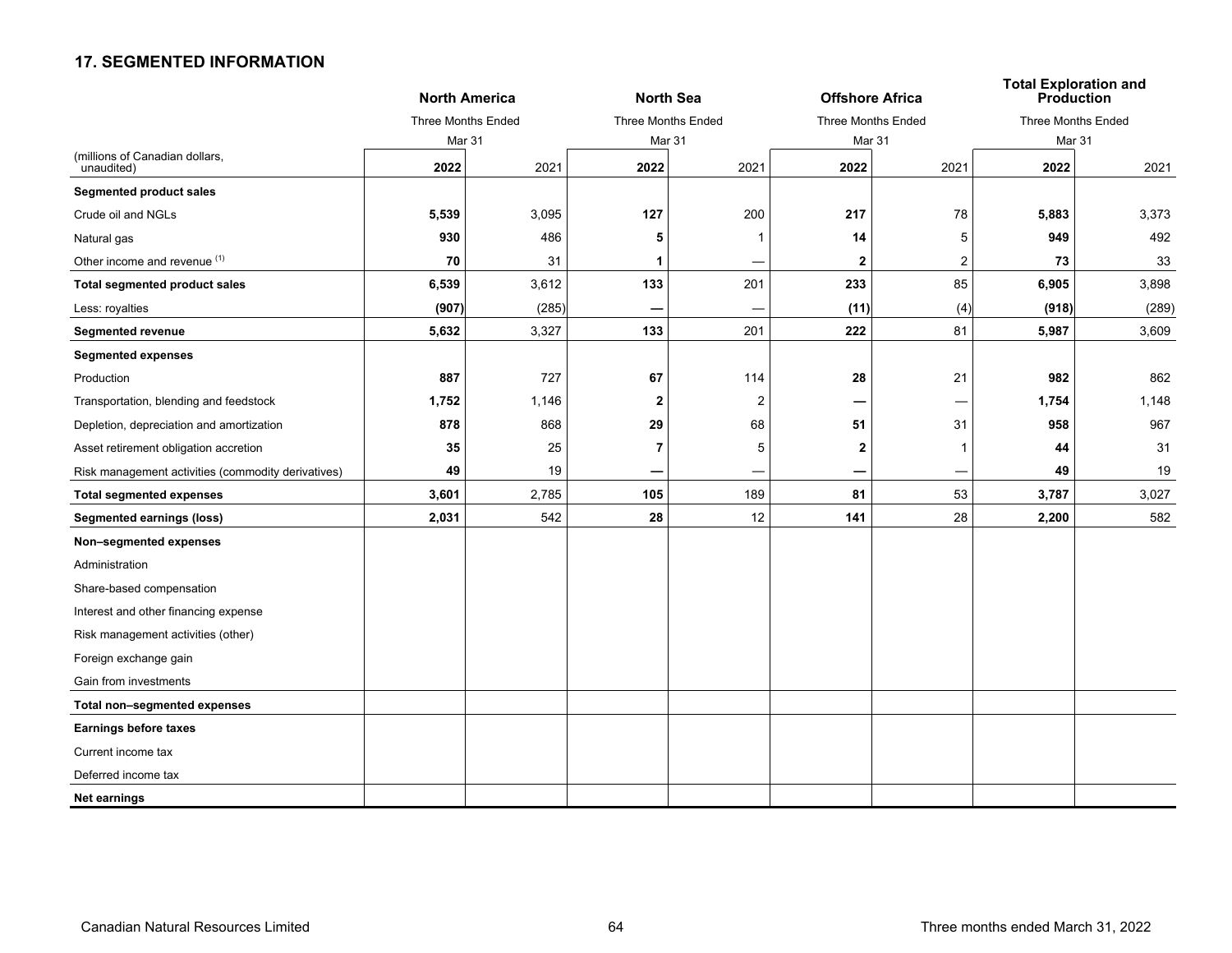|                                                       | <b>Oil Sands Mining and</b><br>Upgrading |       | <b>Midstream and Refining</b> |                          | elimination and other     | Inter-segment  | <b>Total</b>              |       |
|-------------------------------------------------------|------------------------------------------|-------|-------------------------------|--------------------------|---------------------------|----------------|---------------------------|-------|
|                                                       | <b>Three Months Ended</b>                |       | <b>Three Months Ended</b>     |                          | <b>Three Months Ended</b> |                | <b>Three Months Ended</b> |       |
|                                                       | Mar 31                                   |       | Mar 31                        |                          | Mar 31                    |                | Mar 31                    |       |
| (millions of Canadian dollars,<br>unaudited)          | 2022                                     | 2021  | 2022                          | 2021                     | 2022                      | 2021           | 2022                      | 2021  |
| <b>Segmented product sales</b>                        |                                          |       |                               |                          |                           |                |                           |       |
| Crude oil and NGLs <sup>(2)</sup>                     | 4,851                                    | 2,983 | 20                            | 19                       | 19                        | (87)           | 10,773                    | 6,288 |
| Natural gas                                           |                                          |       |                               | $\overline{\phantom{0}}$ | 53                        | 63             | 1,002                     | 555   |
| Other income and revenue (1)                          | 35                                       | 10    | 249                           | 131                      |                           | 2              | 357                       | 176   |
| <b>Total segmented product sales</b>                  | 4,886                                    | 2,993 | 269                           | 150                      | 72                        | (22)           | 12,132                    | 7,019 |
| Less: royalties                                       | (537)                                    | (122) |                               | $\overline{\phantom{0}}$ |                           |                | (1, 455)                  | (411) |
| <b>Segmented revenue</b>                              | 4,349                                    | 2,871 | 269                           | 150                      | 72                        | (22)           | 10,677                    | 6,608 |
| <b>Segmented expenses</b>                             |                                          |       |                               |                          |                           |                |                           |       |
| Production                                            | 977                                      | 838   | 66                            | 63                       | 15                        | 18             | 2,040                     | 1,781 |
| Transportation, blending and feedstock <sup>(2)</sup> | 463                                      | 297   | 179                           | 105                      | 59                        | (42)           | 2,455                     | 1,508 |
| Depletion, depreciation and amortization              | 445                                      | 450   | 4                             | $\overline{4}$           |                           |                | 1,407                     | 1,421 |
| Asset retirement obligation accretion                 | 15                                       | 15    |                               |                          |                           |                | 59                        | 46    |
| Risk management activities (commodity derivatives)    |                                          |       |                               | $\overline{\phantom{0}}$ |                           |                | 49                        | 19    |
| <b>Total segmented expenses</b>                       | 1,900                                    | 1,600 | 249                           | 172                      | 74                        | (24)           | 6,010                     | 4,775 |
| <b>Segmented earnings (loss)</b>                      | 2,449                                    | 1,271 | 20                            | (22)                     | (2)                       | $\overline{2}$ | 4,667                     | 1,833 |
| Non-segmented expenses                                |                                          |       |                               |                          |                           |                |                           |       |
| Administration                                        |                                          |       |                               |                          |                           |                | 116                       | 95    |
| Share-based compensation                              |                                          |       |                               |                          |                           |                | 534                       | 129   |
| Interest and other financing expense                  |                                          |       |                               |                          |                           |                | 163                       | 185   |
| Risk management activities (other)                    |                                          |       |                               |                          |                           |                | 9                         | 10    |
| Foreign exchange gain                                 |                                          |       |                               |                          |                           |                | (146)                     | (162) |
| Gain from investments                                 |                                          |       |                               |                          |                           |                | (86)                      | (119) |
| Total non-segmented expenses                          |                                          |       |                               |                          |                           |                | 590                       | 138   |
| <b>Earnings before taxes</b>                          |                                          |       |                               |                          |                           |                | 4,077                     | 1,695 |
| Current income tax                                    |                                          |       |                               |                          |                           |                | 851                       | 297   |
| Deferred income tax                                   |                                          |       |                               |                          |                           |                | 125                       | 21    |
| Net earnings                                          |                                          |       |                               |                          |                           |                | 3,101                     | 1,377 |

*(1) Includes the sale of diesel and other refined products and other income, including government grants and recoveries associated with the joint operations partners' share of the costs of lease contracts. (2) Includes blending and feedstock costs associated with the processing of third party bitumen and other purchased feedstock in the Oil Sands Mining and Upgrading segment.*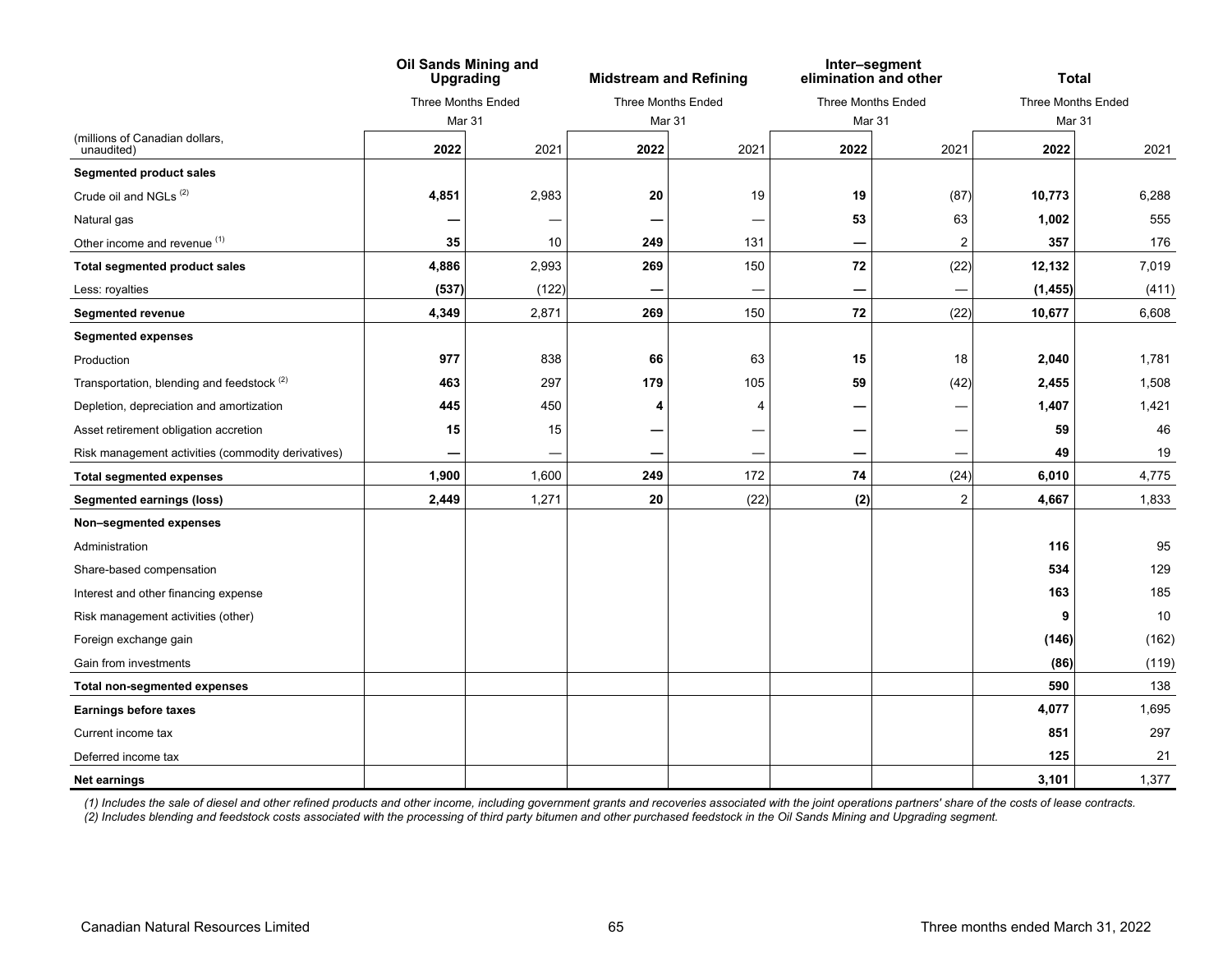|                                             | <b>Three Months Ended</b>                                                          |                 |                      |                     |                            |                |                                             |                      |                |  |  |  |
|---------------------------------------------|------------------------------------------------------------------------------------|-----------------|----------------------|---------------------|----------------------------|----------------|---------------------------------------------|----------------------|----------------|--|--|--|
|                                             |                                                                                    |                 | Mar 31, 2022         |                     |                            |                |                                             | Mar 31, 2021         |                |  |  |  |
|                                             | Non-cash<br>and fair value<br><b>Net</b><br>changes <sup>(2)</sup><br>expenditures |                 | Capitalized<br>costs |                     | <b>Net</b><br>expenditures |                | Non-cash<br>and fair value<br>changes $(2)$ | Capitalized<br>costs |                |  |  |  |
| <b>Exploration and</b><br>evaluation assets |                                                                                    |                 |                      |                     |                            |                |                                             |                      |                |  |  |  |
| <b>Exploration and</b><br>Production        |                                                                                    |                 |                      |                     |                            |                |                                             |                      |                |  |  |  |
| North America                               | \$                                                                                 | 18 <sup>5</sup> | $(1)$ \$             | 17                  | \$                         | $\overline{2}$ | \$                                          | $(25)$ \$            | (23)           |  |  |  |
| <b>Offshore Africa</b>                      |                                                                                    | 1               |                      | 1                   |                            | $\overline{2}$ |                                             |                      | $\overline{2}$ |  |  |  |
|                                             |                                                                                    | 19              | (1)                  | 18                  |                            | $\overline{4}$ |                                             | (25)                 | (21)           |  |  |  |
| Property, plant and<br>equipment            |                                                                                    |                 |                      |                     |                            |                |                                             |                      |                |  |  |  |
| <b>Exploration and</b><br>Production        |                                                                                    |                 |                      |                     |                            |                |                                             |                      |                |  |  |  |
| <b>North America</b>                        |                                                                                    | 1,027           | (69)                 | 958                 |                            | 417            |                                             | (56)                 | 361            |  |  |  |
| North Sea                                   |                                                                                    | 11              |                      | 11                  |                            | 32             |                                             |                      | 32             |  |  |  |
| <b>Offshore Africa</b>                      |                                                                                    | 12              |                      | 12                  |                            | 23             |                                             |                      | 23             |  |  |  |
|                                             |                                                                                    | 1,050           | (69)                 | 981                 |                            | 472            |                                             | (56)                 | 416            |  |  |  |
| Oil Sands Mining and<br>Upgrading           |                                                                                    | 312             | (73)                 | 239                 |                            | 257            |                                             | (7)                  | 250            |  |  |  |
| Midstream and Refining                      |                                                                                    | $\mathbf 2$     |                      | $\mathbf{2}$        |                            | $\overline{2}$ |                                             |                      | $\overline{2}$ |  |  |  |
| Head office                                 |                                                                                    | 5               |                      | 5                   |                            | 6              |                                             |                      | 6              |  |  |  |
|                                             |                                                                                    | 1,369           | (142)                | 1,227               |                            | 737            |                                             | (63)                 | 674            |  |  |  |
|                                             | \$                                                                                 | 1,388 \$        | $(143)$ \$           | 1,245 $\frac{1}{3}$ |                            | 741 \$         |                                             | $(88)$ \$            | 653            |  |  |  |

*(1) This table provides a reconciliation of capitalized costs, reported in note 3 and note 4, to net expenditures reported in the investing activities section of the statements of cash flows. The reconciliation excludes the impact of foreign exchange adjustments.*

*(2) Derecognitions, asset retirement obligations, transfer of exploration and evaluation assets, and other fair value adjustments.*

# **Segmented Assets**

|                                   | <b>Mar 31</b><br>2022 |     | Dec 31<br>2021 |
|-----------------------------------|-----------------------|-----|----------------|
| <b>Exploration and Production</b> |                       |     |                |
| <b>North America</b>              | \$<br>31,241          | 1\$ | 30,645         |
| North Sea                         | 1,548                 |     | 1,561          |
| Offshore Africa                   | 1,329                 |     | 1,332          |
| Other                             | 59                    |     | 40             |
| Oil Sands Mining and Upgrading    | 42,694                |     | 42,016         |
| Midstream and Refining            | 960                   |     | 886            |
| Head office                       | 181                   |     | 185            |
|                                   | \$<br>78,012          | ∣\$ | 76,665         |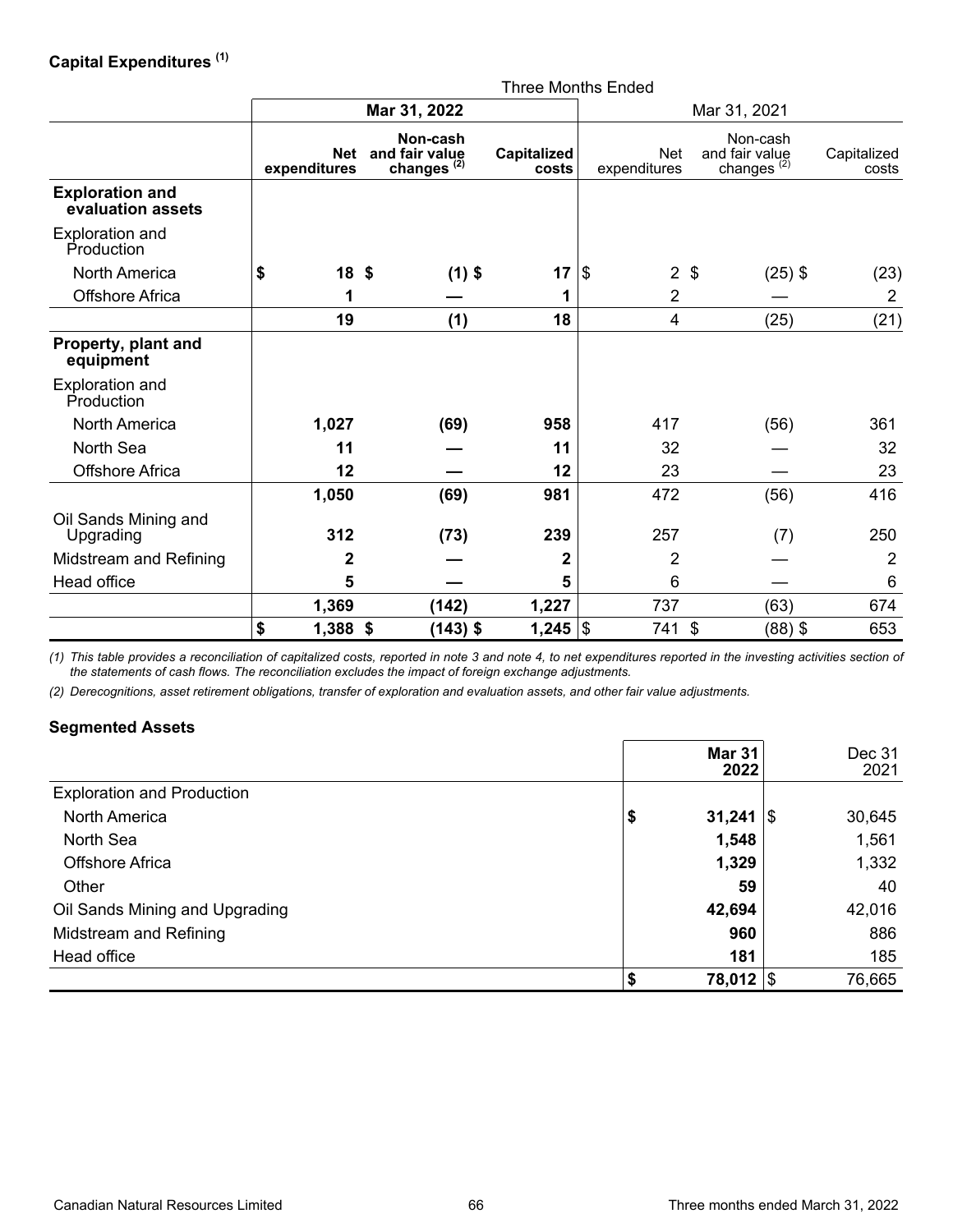#### **SUPPLEMENTARY INFORMATION**

## **INTEREST COVERAGE RATIOS**

The following financial ratios are provided in connection with the Company's continuous offering of medium-term notes pursuant to the short form prospectus dated July 2021. These ratios are based on the Company's interim consolidated financial statements that are prepared in accordance with accounting principles generally accepted in Canada.

Interest coverage ratios for the twelve month period ended March 31, 2022:

| Interest coverage (times) |       |
|---------------------------|-------|
| Net earnings $(1)$        | 18.8x |
| Adjusted funds flow (2)   | 27.7x |

*(1) Net earnings plus income taxes and interest expense; divided by the sum of interest expense and capitalized interest.*

*(2) Adjusted funds flow plus current income taxes and interest expense; divided by the sum of interest expense and capitalized interest.*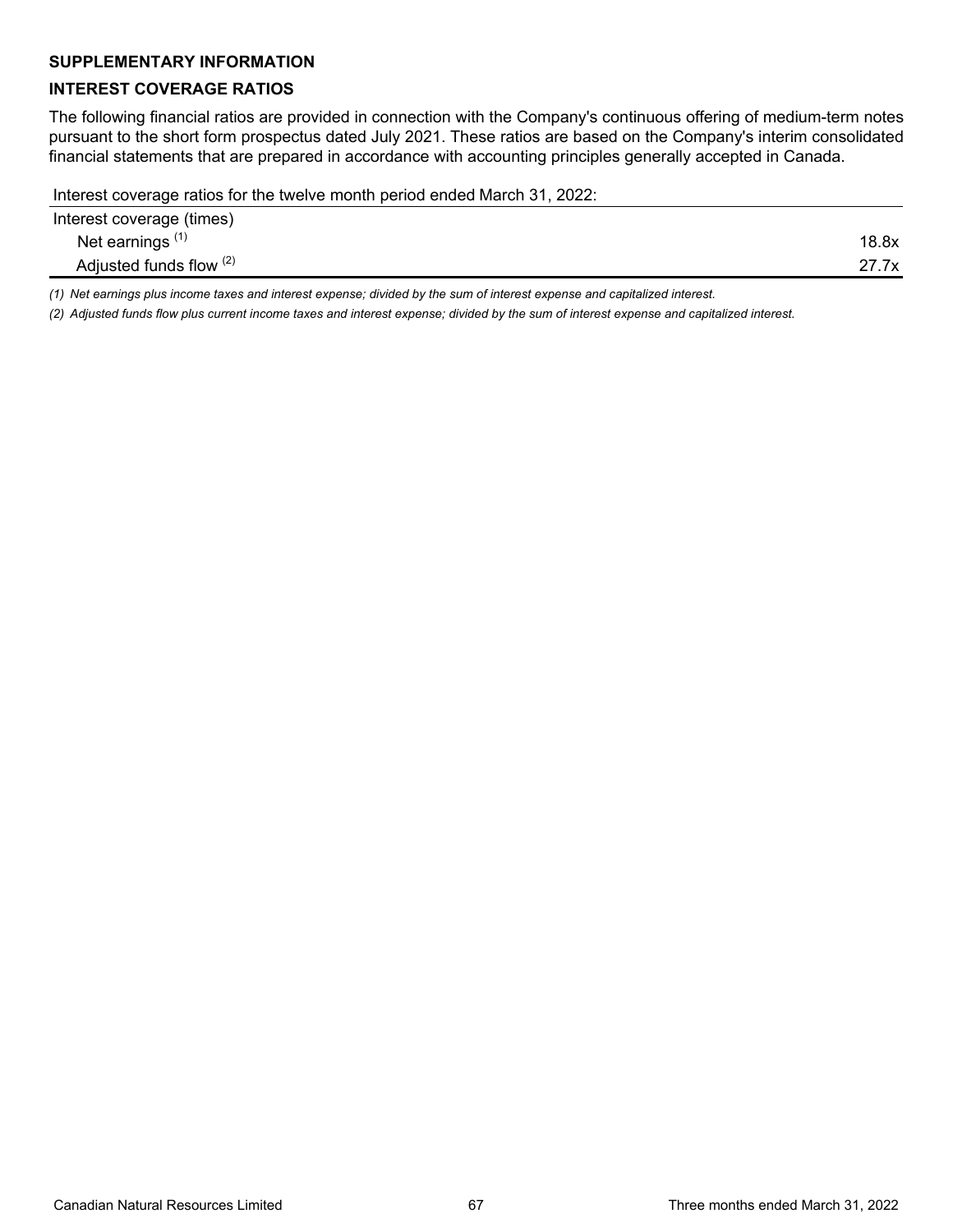This Page Left Intentionally Blank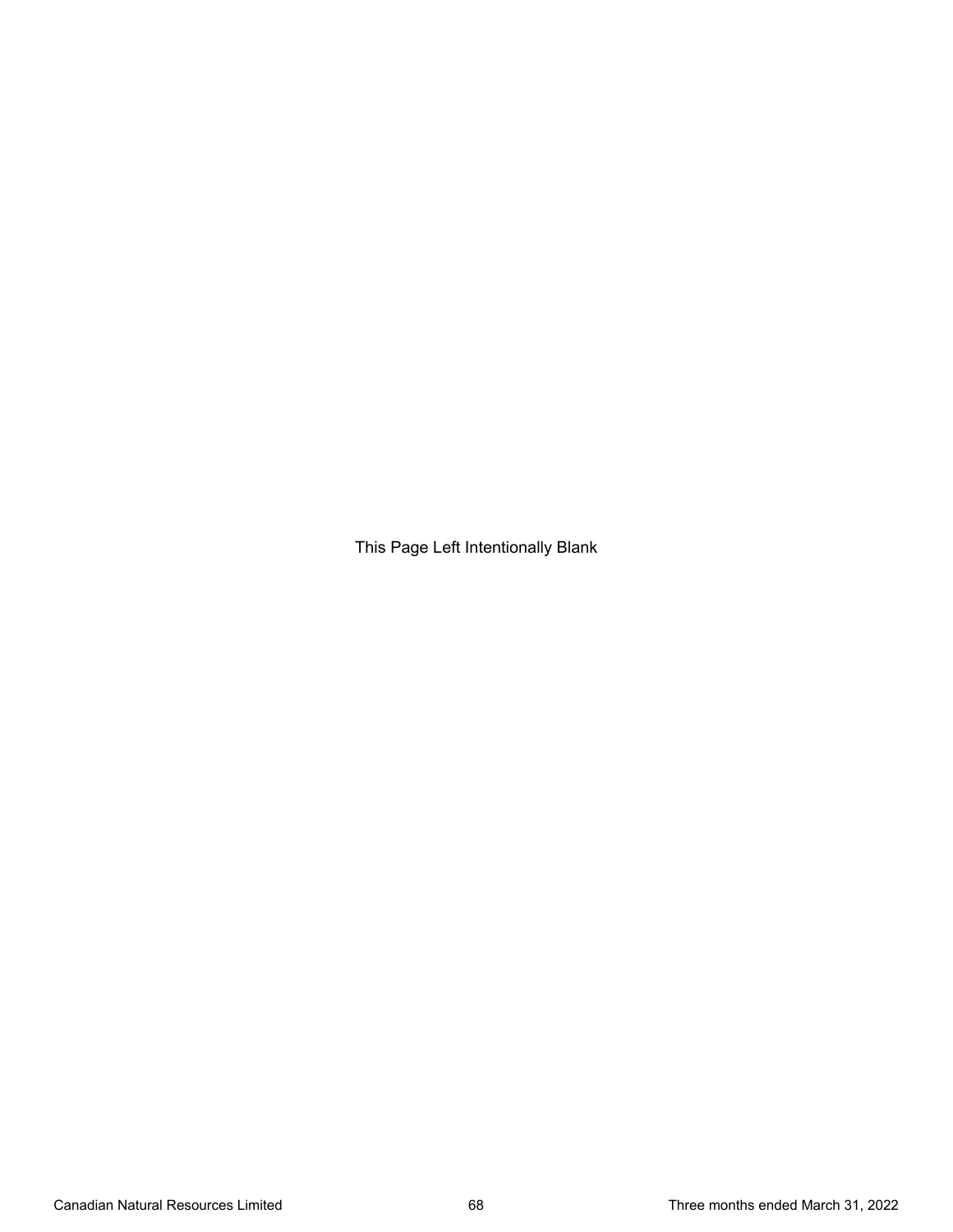This Page Left Intentionally Blank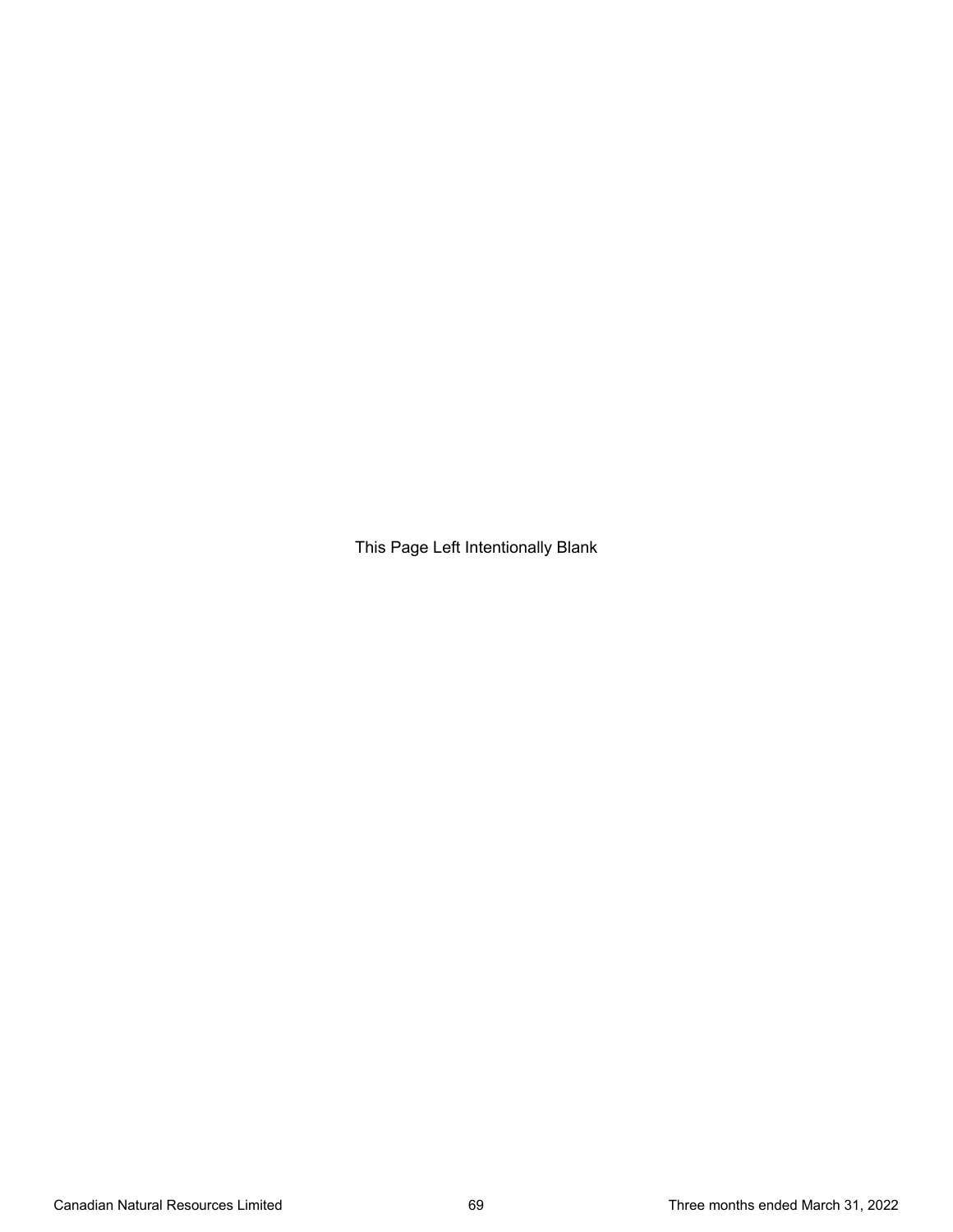This Page Left Intentionally Blank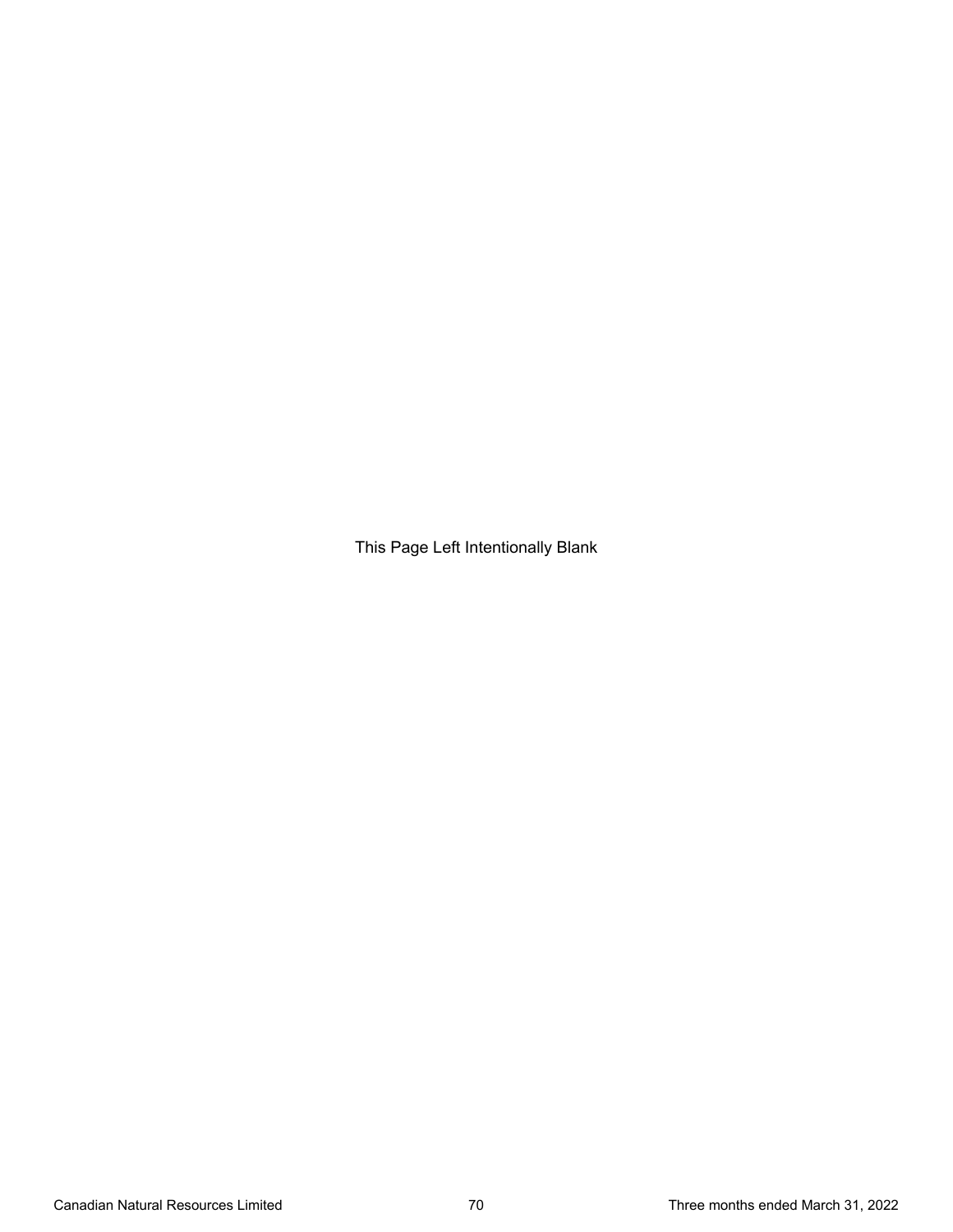#### **CORPORATE INFORMATION**

Catherine M. Best, FCA, ICD.D **Aberdeen, Scotland** M. Elizabeth Cannon, O.C. **David. B. Whitehouse** Cannon, O.C. David. B. Whitehouse N. Murray Edwards, O.C. *Vice-President and Managing Director, International* Dawn L. Farrell Barry Duncan Barry Duncan Barry Duncan Barry Duncan Barry Duncan Barry Duncan Barry Duncan Barry Duncan Christopher L. Fong *Vice-President, Finance, International* Ambassador Gordon D. Giffin Wilfred A. Gobert **Stock Listing** Steve W. Laut **Toronto Stock Exchange** Tim S. McKay Trading Symbol - CNQ Honourable Frank J. McKenna, P.C., O.C., O.N.B., Q.C. New York Stock Exchange New York Stock Exchange David A. Tuer Trading Symbol - CNQ Annette M. Verschuren, O.C.

N. Murray Edwards Computershare Trust Company of Canada **Executive Chairman** Calgary, Alberta **Calgary, Alberta** Calgary, Alberta **Calgary, Alberta** Tim S. McKay Toronto, Ontario *President* Computershare Investor Services LLC Trevor J. Cassidy **New York, New York, New York, New York**, New York, New York, New York, New York *Chief Operating Officer, Exploration and Production* Scott G. Stauth **Investor Relations** *Chief Operating Officer, Oil Sands* Telephone: (403) 514-7777 Mark A. Stainthorpe Email: ir@cnrl.com *Chief Financial Officer and Senior Vice-President, Finance* Troy J.P. Andersen *Senior Vice-President, Canadian Conventional Field Operations* Calvin J. Bast *Senior Vice-President, Production* Bryan C. Bradley *Senior Vice-President, Marketing* Jay E. Froc *Senior Vice-President, Oil Sands Mining and Upgrading* Dwayne F. Giggs *Senior Vice-President Exploration* Dean W. Halewich *Senior Vice-President, Safety, Risk Management and Innovation* Ron K. Laing *Senior Vice-President, Corporate Development and Land* Warren P. Raczynski *Senior Vice-President, Thermal* Robin S. Zabek *Senior Vice-President, Exploitation* Victor C. Darel *Vice-President, Finance and Principal Accounting Officer* Erin L. Lunn *Vice-President, Land* Paul M. Mendes *Vice-President, Legal, General Counsel and Corporate Secretary* Kyle G. Pisio *Vice-President, Drilling, Completions and Asset Retirement* Roy D. Roth *Vice-President, Facilities and Pipelines*

#### **Board of Directors CNR International (U.K.) Limited**

**Officers Registrar and Transfer Agent**